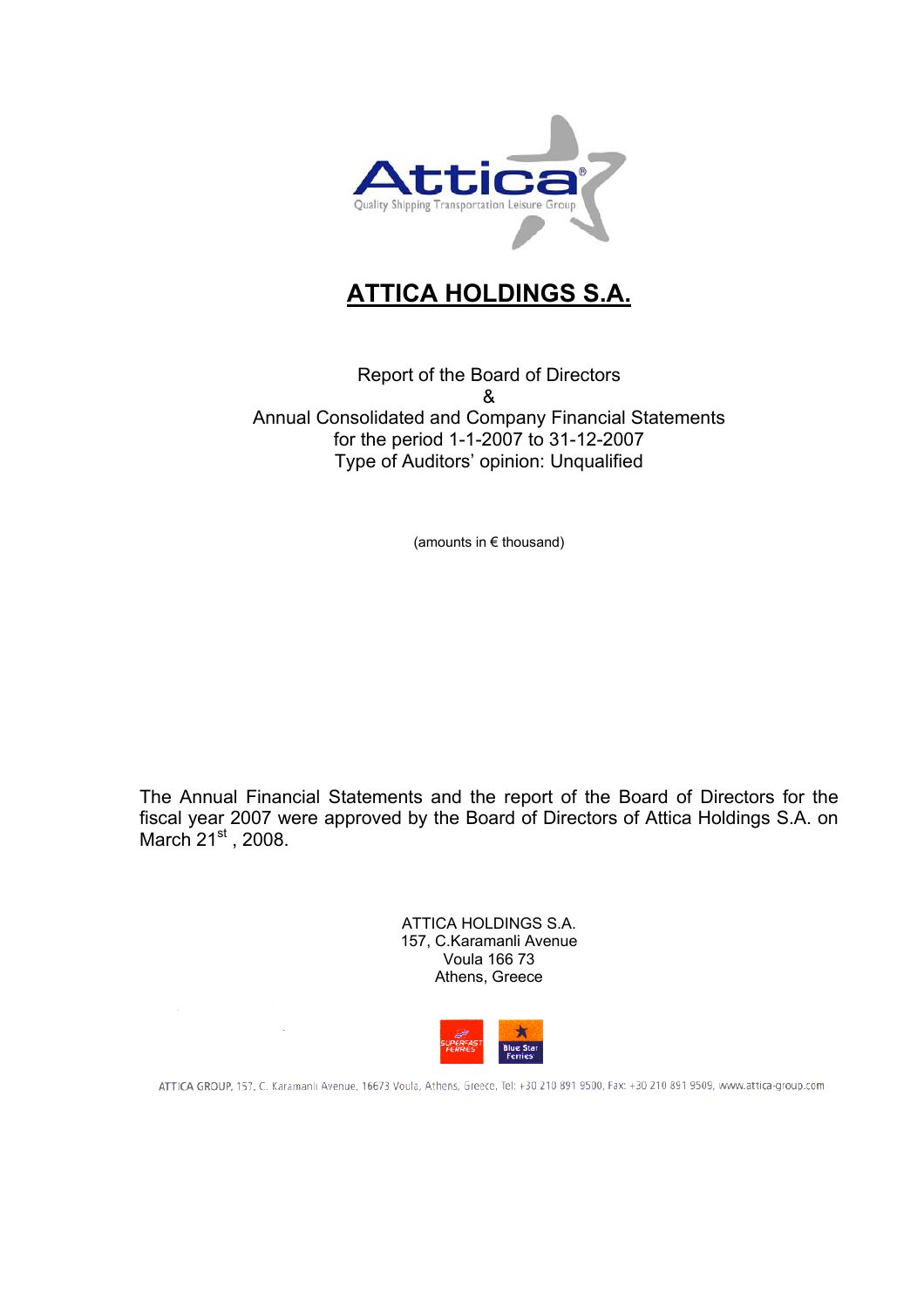

**I. REPORT OF THE BOARD OF DIRECTORS TO THE SHAREHOLDERS OF ATTICA HOLDINGS S.A. FOR THE FISCAL YEAR 2007**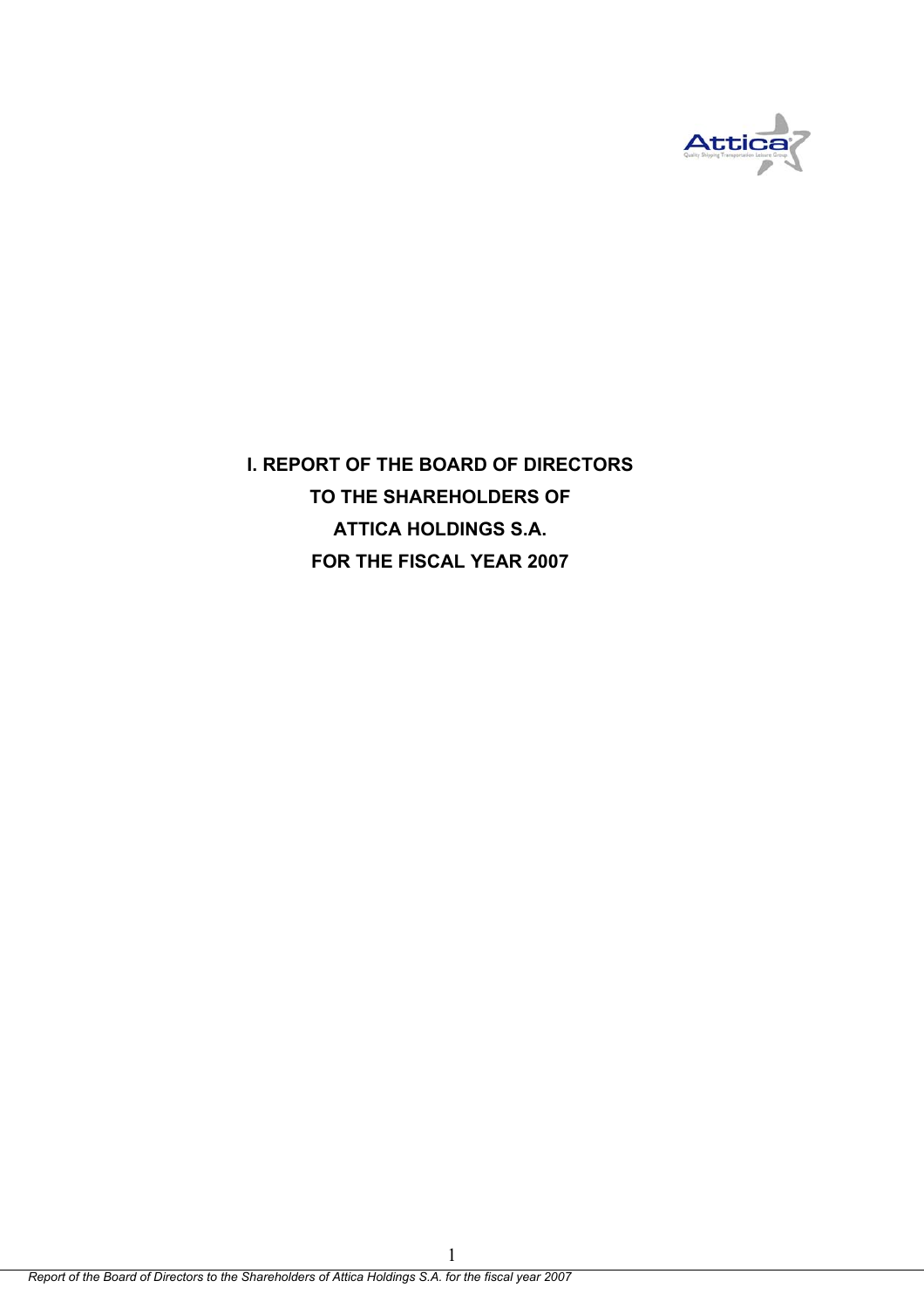

# **REPORT OF THE BOARD OF DIRECTORS TO THE SHAREHOLDERS OF ATTICA HOLDINGS S.A. FOR THE FISCAL YEAR 2007 RESULTS**

Dear Shareholders,

We hereby submit for your approval the consolidated and parent company accounts for fiscal year 2007 together with a review of the most important developments for the Group.

The fleet of Attica Group consists of four Superfast vessels and eight Blue Star vessels that in the course of 2007 operated in the Adriatic Sea market, the Greek domestic market and the Baltic Sea. The Group has already contracted with a French company to sell its RoRo vessel, Nordia. The remaining three freight only RoRo vessels were sold at the beginning of 2008. The sale of the vessels generated capital gains of approximately Euro 6.28 mln, enhancing the Group's cash position by approximately Euro 17.16 mln.

The two main markets of Attica Group's activity are the Adriatic Sea where the Group is operating with a fleet of four Superfast vessels and one Blue Star vessel and the Greek domestic market where six Blue Star vessels are operating. In the North Sea market, the Group operates with Blue Star 1 since January 2007, following the sale of Superfast X.

The intense competitive environment and the remarkably high price of fuel oil were the predominant features that characterized the fiscal year 2007. The average price of the heavy fuel oil (380Cst, 3.5% sulphur) in 2007 stood 9% higher than the already high average price of 2006 while compared to the average price of 2005, the increase was over 33%. This development continues in the current year, as it should be noted that fuel oil prices keep recording an upward tendency where during the first two months of 2008, the average fuel price increased by 53% compared to the average price of the same period of the previous year.

The future outlook of Attica Group for the fiscal year 2008, cannot stay unaffected by the constantly increasing fuel oil prices as well as by the conditions of intense competition prevailing in the passenger shipping sector, especially in the markets that Attica Group is present. Within this framework, the Group with the important contribution of its new main shareholder, is ready to exploit any new business opportunities that may arise. In this context, Attica Group is preparing by studying carefully new operating markets, by increasing its liquidity, is restructuring its corporate structure and is increasing its size by merging by absorption the subsidiary Blue Star Group.

# **Attica Group's Financial Results**

Total revenue for the Group in 2007, grew to Euro 316.3 mln against Euro 308.5 mln and operational profitability (EBITDA) stood at Euro 69.6 mln against Euro 74.5 mln.

The breakdown of the Group's total revenue per market is as follows: Adriatic Sea 50.8%, domestic routes 38.2% and North Sea 8.6% while other income represents 2.4% of total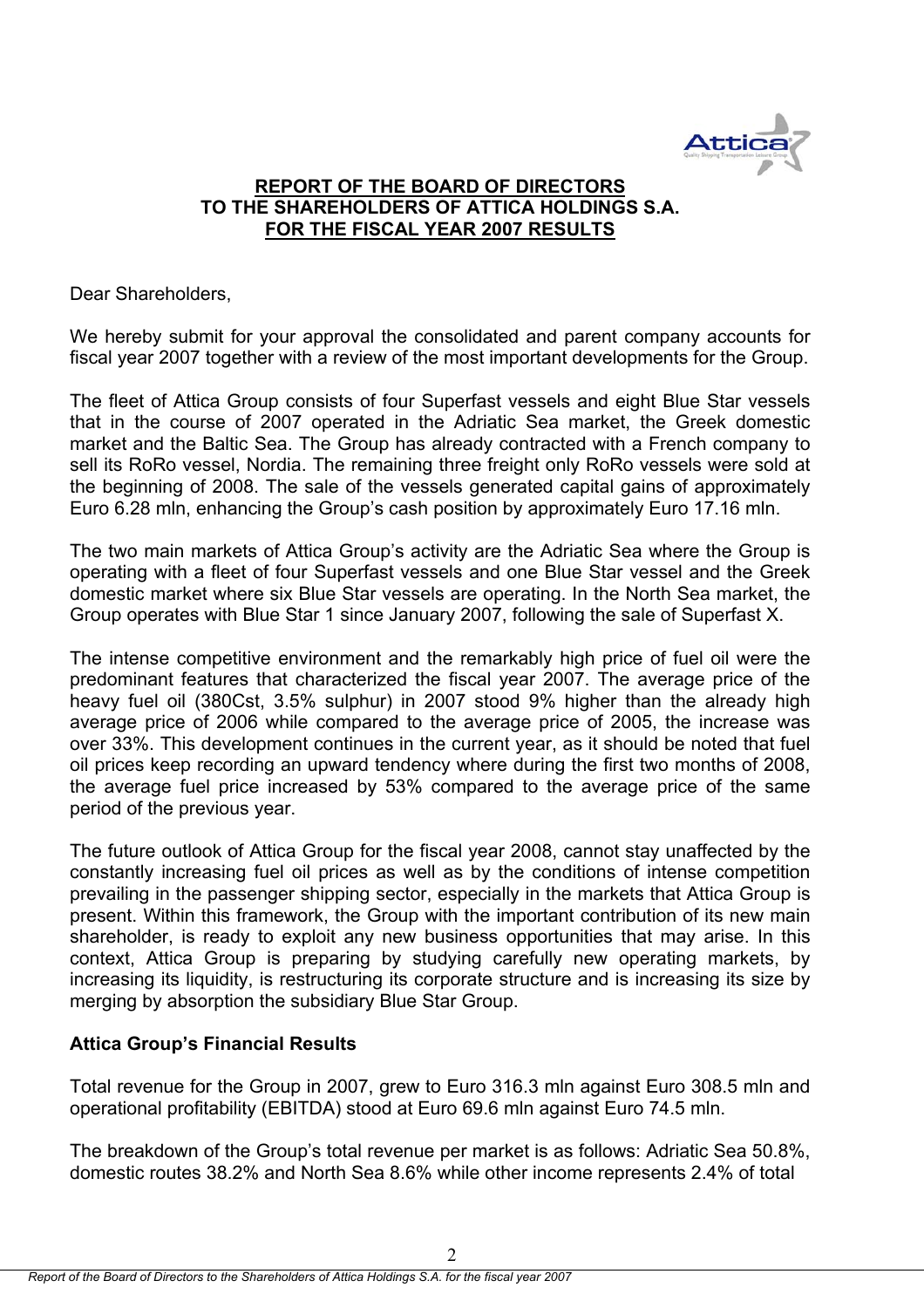

revenue. In terms of operational profitability results, 40.8% comes from the Adriatic Sea market, 51.2% from the domestic routes market, 6.7% from the North Sea market and other income stands at 1.3%.

The Group's operation per geographic segment is as follows:

In the Adriatic Sea, following Group's sound management of vessels' operation, revenue stood at approximately Euro 161 mln, posting a stable position compared to fiscal year 2006, with one vessel less present and a 2.2% decrease in the number of sailings. The Group's vessels that operated in the routes between Patras-Ancona, Patras-Igoumenitsa-Ancona and Patras-Igoumenitsa-Bari in the Adriatic sea, were Superfast V, Superfast VI, Superfast XI, Superfast XII and Blue Horizon.

The operational profitability in the Adriatic Sea decreased 2.6% compared to the previous fiscal year which is reasonable due to decreased number of vessels deployed, the mature situation of the Market during the last years, the intense competition on fares and the remarkable high price of fuel oil.

For the Domestic routes, revenue increased 15.7% with relevant increased number of sailings of 7.7%. The increase in revenue is mainly attributed to the deployment of car – passenger ferry Diagoras throughout 2007 for the first time (the vessel was deployed for the first time in August 2006). The Group is operating in the Cycladic routes with four vessels, Blue Star Paros, Blue Star Naxos, Blue Star Ithaki and Superferry II and in the Dodecanese routes with Blue Star 2 and Diagoras.

The operational profitability of the Greek domestic market, remained at the same approximately level compared to the previous year (Euro 35.7 mln in 2007 against Euro 35.9 mln in 2006) despite the increase in total volume carried. This development was mainly due to the high price of fuel oil and an extensive schedule of vessel maintenance that took place in 2007.

For the North Sea route, revenue decreased 9.9% with the same number of sailings (310 sailings in 2007 against 313 sailings in 2006). In the North Sea route the Group operated with Superfast X until the  $29<sup>th</sup>$  January 2007 and thereafter with Blue Star 1.

The operational profitability of Blue Star 1, during the first year, stood at Euro 4.6 mln (against Euro 9.9 mln in 2006), due to the high price of fuel oil and the lower capacity of the vessel for freight units.

The total profit after taxes and minority interests of the Group stood at Euro 50.7 mln and includes extraordinary gains of Euro 12.4 mln from the sales of Superfast X and other non current assets and gain of Euro 27.7 mln from the sale of Attica's holdings in Minoan Lines.

# **Volumes carried and Market analysis**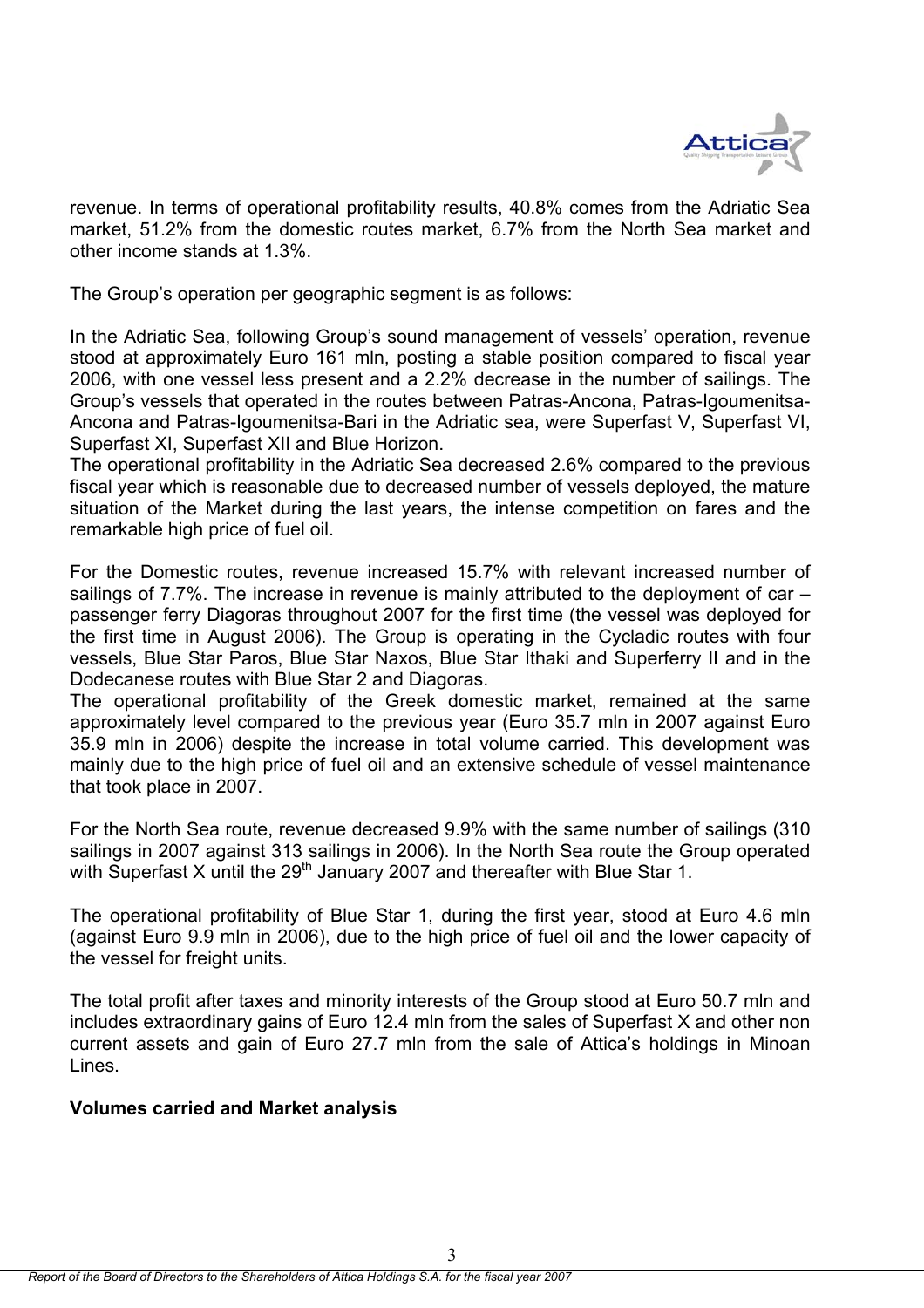

# **Adriatic Sea**

The total volumes for the four Superfast Vessel's ( Superfast V, Superfast VI, Superfast XI and Superfast XII) on the lines Patras – Ancona, Patras – Igoumenitsa – Ancona and Patras – Igoumenitsa – Bari stood in 2007 at 589.377 passengers, 121.565 private vehicles and 112.209 freight units. Compared to 2006, where the same Vessels served the lines, these figures represent a 12.4% increase in passengers carried, a 14.4% increase of private vehicle carried and a 26.1% increase in freight units carried.

It should be mentioned that the above increases where due mainly to increased load factors and to a 9.2 % increase in the number of sailings.

In the Adriatic Sea, on the Patras – Venice route, RoRo Marin was redeployed since February, 2007. The vessel was sold in the beginning of 2008.

Blue Star Ferries was present in the Adriatic Sea with one vessel, Blue Horizon, due to the redeployment of vessel Blue Star 1 to the Scotland – Belgium route. Over 47.4% fewer sailings, 138.365 passengers were carried (45.1% decrease), 19.839 private vehicles (42.1% decrease) and 29.130 freight units (38.3% decrease).

Market shares in 2007 for the Superfast Group on the Greece – Italy routes stood at 27.4% in passengers (against 23.6% in 2006), 24.4% in private vehicles (against 21.2% in 2006), and 24.8% in freight units (against 19.4% in 2006). The corresponding shares for Blue Star Ferries are 6.2% in passengers (against 11.0% in 2006), 3.4% in private vehicles (against 6.0% in 2006), and 6.1% in freight units (against 10.6% in 2006). Market shares are derived from the Greek port authorities of Patras and Igoumenitsa.

# **The Greek Domestic Market**

Blue Star Ferries operated in the Piraeus – Cycladic route, Rafina – Cycladic route and Piraeus - Dodecanese route. Compared to 2006 the number of sailings increased 7.7% mainly due to the deployment of vessel Diagoras throughout 2007.

Total carryings in 2007 for the Domestic routes stood at 3.171.457 passengers against 3.099.212 in 2006 (increase 2.3%), 403.593 private vehicles against 391.362 in 2006 (increase 3.1%) and 109.181 freight units against 95.796 in 2006 (increase 14.0%).

### **North Sea**

The Group operated in the North Sea (Rosyth, Scotland – Zeebrugge, Belgium) at the beginning of the year with the vessel Superfast X which was replaced by Blue Star 1 on  $29<sup>th</sup>$  January 2007. Total carryings on the same number of sailings (310 sailings in 2007 against 313 sailings in 2006) stood at 110.094 passengers (decrease 2.9% compared to 2006), 36.756 private vehicles (increase 1.2%) and 22.552 freight units (decrease 18%). It must be noted that the garage capacity of Blue Star 1 is smaller compared to the one of Superfast X operating in the North Sea route in 2006.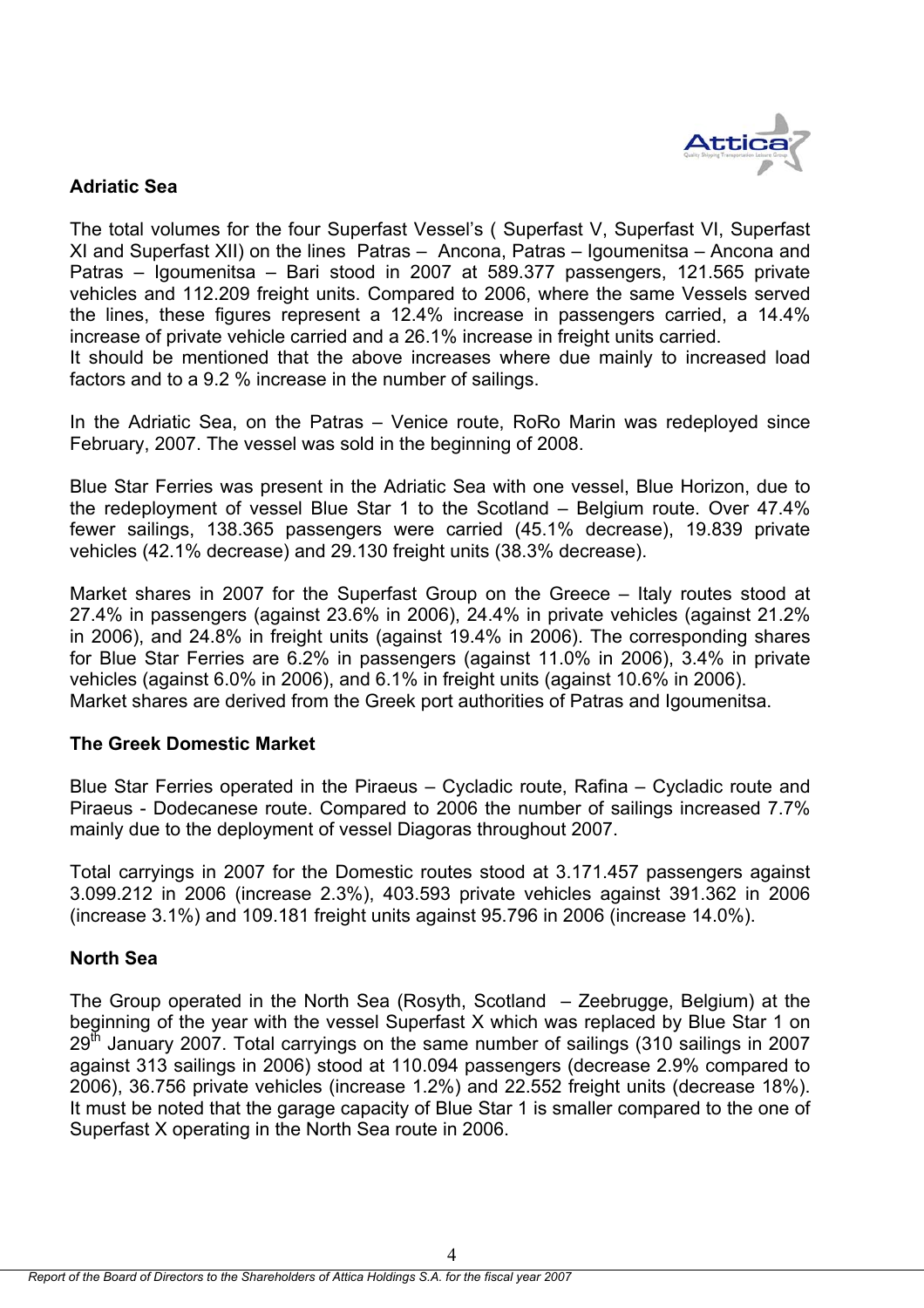

# **Balance Sheet and Cash Flow Statement**

Attica Group held its strong cash position which stood at  $\epsilon$  171.9 mln on 31.12.2007 against € 105.5 mln on 31.12.2006. The Group's cash flow from operating activities grew considerably during 2007, and stood at  $\epsilon$  47.2 mln against  $\epsilon$  35.0 mln compared to 2006. At the same time, the Group's long-term bank liabilities have decreased significantly.

The Group's tangible assets include the vessels of Superfast, Blue Star and the Ro-Ro vessels and changed in 2007 due to the sale of Superfast X and the acquisition of the two Ro-Ro vessels.

Total Equity for the Group after Minority Interests stood at Euro 389.1 mln against Euro 344.3 mln in 2006. Long-term liabilities for the Group stood at Euro 361.8 mln in 2007 against Euro 401.6 mln in 2006. The long-term liabilities to equity excluding minorities ratio stood at 0.93 which is considered satisfactory for the sector the Group is active in.

The Group's current liabilities decreased mainly due to the settlement of the short-term loans.

The gearing ratio for the year 2007 (net debt / total capital employed) stood at 31% against 45% in 2006.

### **Financial risk management**

#### Financial risk factors

The Group is exposed to a variety of financial risks, including market risk (unexpected volatility of exchange rates and interest rates) and credit risk. Consequently, the Group uses a risk management program which seeks to minimize potential adverse effects. Risk management includes, through others, identifying, evaluating and hedging financial risks. The Group's policy is not to undertake any transactions of a speculative nature. The Group's financial instruments consist mainly of deposits with banks, receivables and payables, loans, repos, finance leases and derivatives.

### 1. Foreign currency risk

The Group has transactional currency exposures. Such exposure arises a) from sales in currency other than the functional currency. Approximately 7% of the Group's sales are denominated in GBP due to its deployment, through the car passenger ferry Blue Star 1 in Zebrugge (Belgium) – Rosyth (Scotland) route, b) due to the fact that the currency in which the petroleum price trades internationally, is USD dollars. The Group has made a derivative purchase. In accordance with this derivative, the Group buys USD dollars in an agreed exchange rate and at a certain time.

### 2. Credit risk

The Group has established credit control procedures in order to minimize credit risk.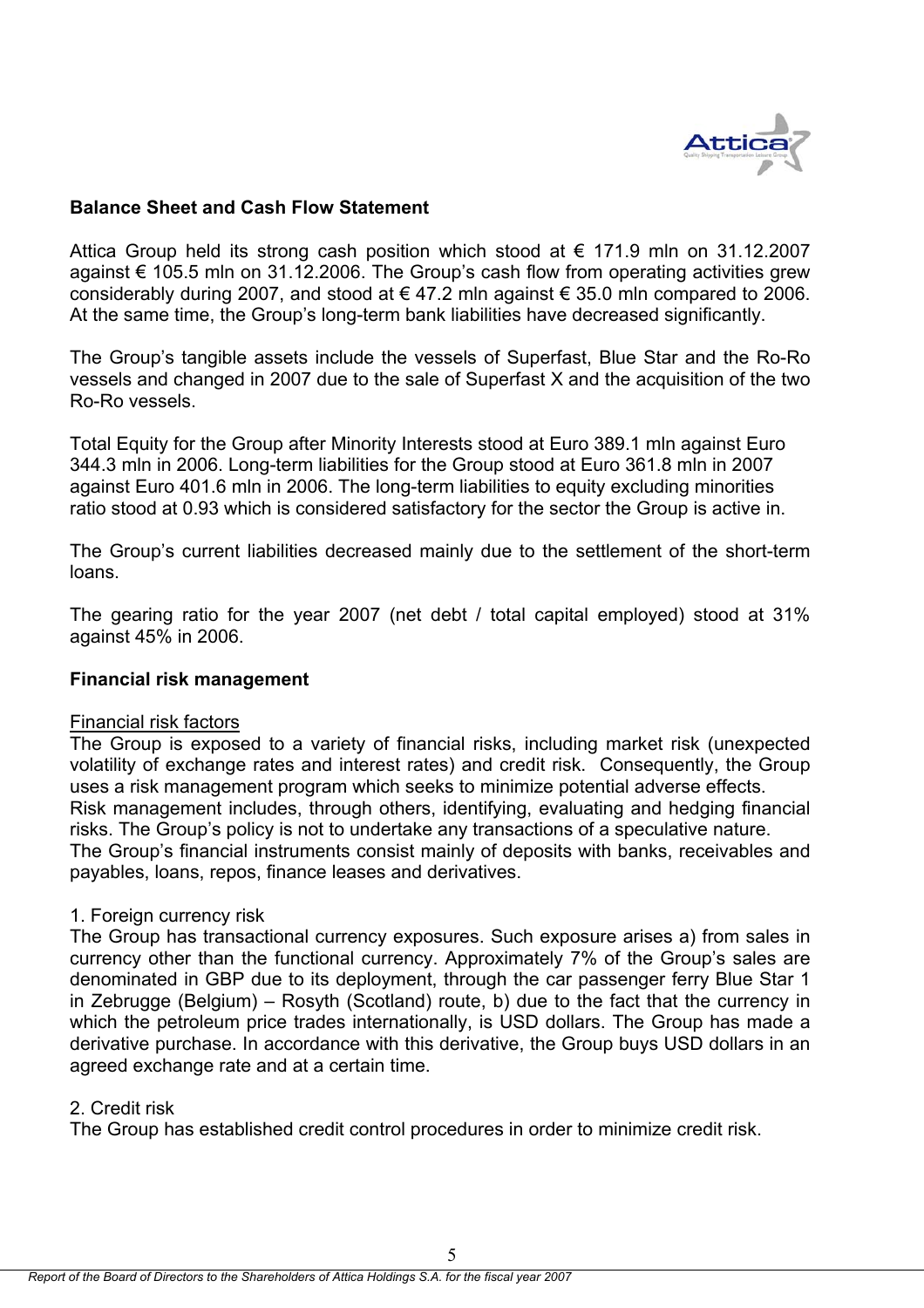

To this purpose, Attica Group has defined credit limits and specific credit policies for all of its customers while at the same time the Group has obtained bank guarantees from major customers, in order to secure its trade receivables.

### 3. Liquidity risk

The Group monitors its risk to a shortage of funds considering carefully the maturity of both its assets and liabilities.

The Group's objective is to maintain a balance between continuity of funding and flexibility through its high credit rating from banks.

# 4. Interest rate risk

The Group's exposure to the risk of changes in market interest rate relates primarily to the Group's long-term debt obligations.

For hedging the interest rate risk, the Group had made a purchase of a financial instrument providing that when the interest rates are floating between 3,5% and 5,5% the Group has profit while on the contrary, if the interest rates are beyond the limits the Group has loss.

# 5. Capital management

The Group's objective when managing capital is to safeguard the Group's ability to continue as a going concern in order to provide returns for share holders and benefits for other parties related to the Group and maintain an optimal capital structure to reduce the cost of capital.

The Group monitors capital using a gearing ratio. During 2007, just as 2006, the Group's strategy was to maintain the gearing ratio between 20% - 45%.

# 6. Fuel oil prices fluctuation risk

The Group is affected significantly by the volatility of fuel oil prices. Therefore, the Group has designed a hedge plan against the fluctuation of fuel oil price. The hedge plan is designed in order to allow the Group to buy specific fuel oil quantities in order to cover its needs at specific price levels.

### 7. Competition

The Group actives on routes that are characterized by intense competition. To be more specific, two to four competitors are present in most markets that the Group is operating.

# **Developments in the sector**

The continuous increase of fuel oil prices constitutes one of the most triggering issues for the development of the shipping companies. On  $1<sup>st</sup>$  October, 2007, according to a decision of competent Greek Authorities, all passenger ships operating on regular services, are obliged to comply with the European Directive regarding the use of Low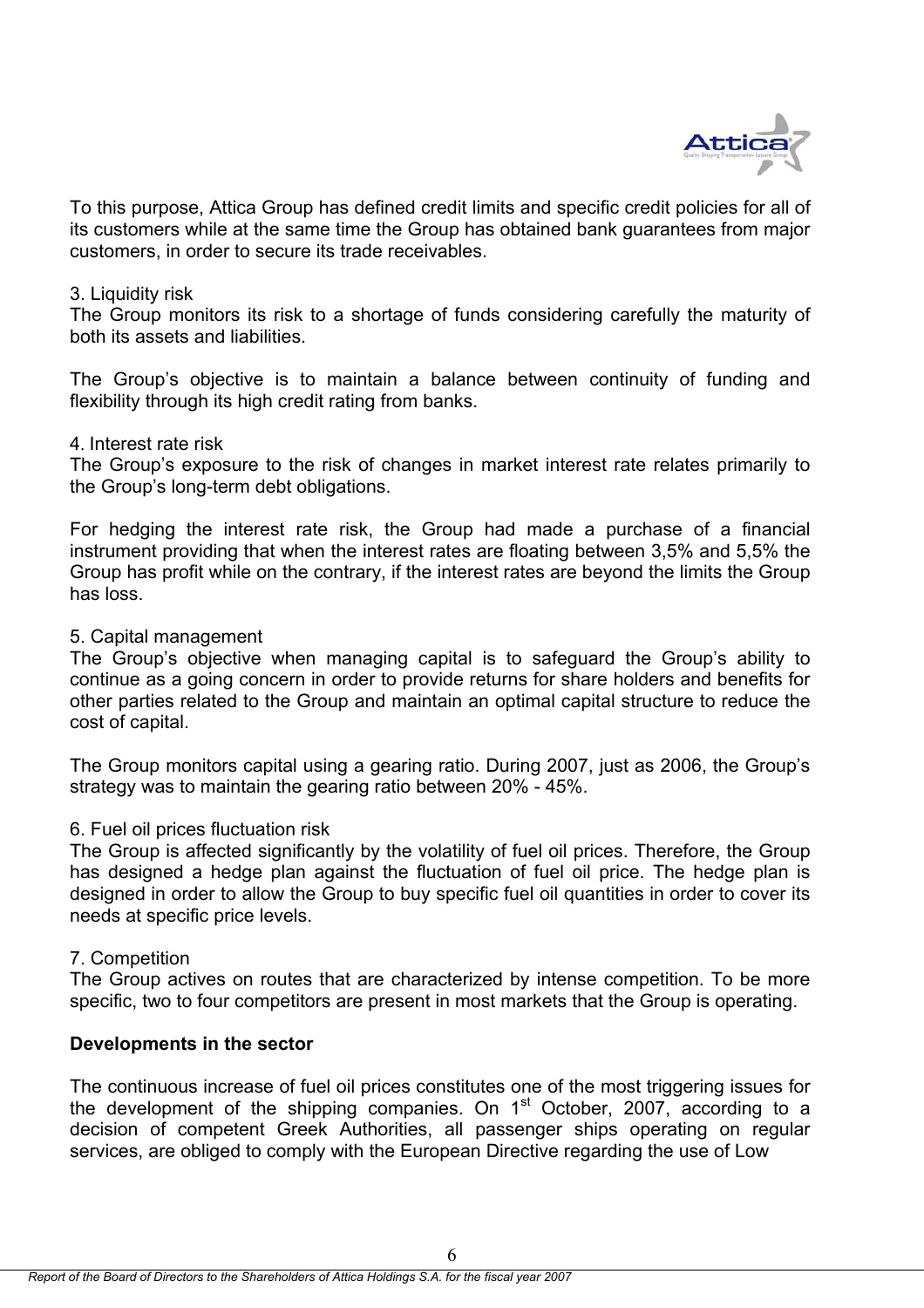

Sulphur fuel. The higher cost of Low Sulphur fuel combined to the fact that current fuel prices have reached very high levels, will have a negative impact in the financial results of all companies in the sector.

# **Corporate Social Responsibility**

Attica Group through its two subsidiary Groups, Superfast Ferries and Blue Star Ferries in response to the needs of society, continued throughout 2007 to illustrate a sense of social awareness with its Corporate Social Responsibility program, promoting and supporting various activities in the areas of Education, Sports, Culture and the Environment.

Demonstrating its active concern about the major problem of climatic changes and the repercussions of this situation into our quality of life, the Group seeks practices and methods that will determine the size of problem. Therefore, it has advanced in the recording of energies that will establish and design an emission reduction plan and help in the saving of resources for our Group as well.

At the same time, a series of energies run in the internal field of activity of the Group, such as the collaboration with the organization of AFIS, in the program of recycling of batteries as well as Group's participation in the program of recycling of used inks. All funds raised by above actions are offered to charitable associations and institutions.

# **Financial Results of parent company Attica Holdings S.A.**

ATTICA HOLDINGS S.A. is a Holding Company and its revenue is derived from dividends as well as from interest received, as per below:

# Income from investments in subsidiaries

During fiscal year 2007, the Company received dividend from the Superfast Group of Euro 29.9 mln and from Blue Star Maritime S.Α. of Euro 4.6 mln.

# Other income

Profit from the sale of Minoan Lines Shipping S.A. shares: Εuro 27.7 mln approximately. Interest received and other income: Εuro 2.3 mln approximately.

As a result and considering interest and other financial expenses, profit after taxes stood at Euro 60.9 mln from Euro 19.6 mln.

Cash and cash equivalents at the end of the period for the parent company stood at Euro 76.9 mln in 2007 against Euro 13.9 mln in 2006, derived from dividends received, from the sale of its participation in the share capital of Minoan Lines S.A. as well as from a share capital return Euro 19.1 mln of its 100% subsidiary SUPERFAST DEKA M.C. following the sale of its assets.

The Company settled during 2007 the borrowing of Euro 35 mln approximately.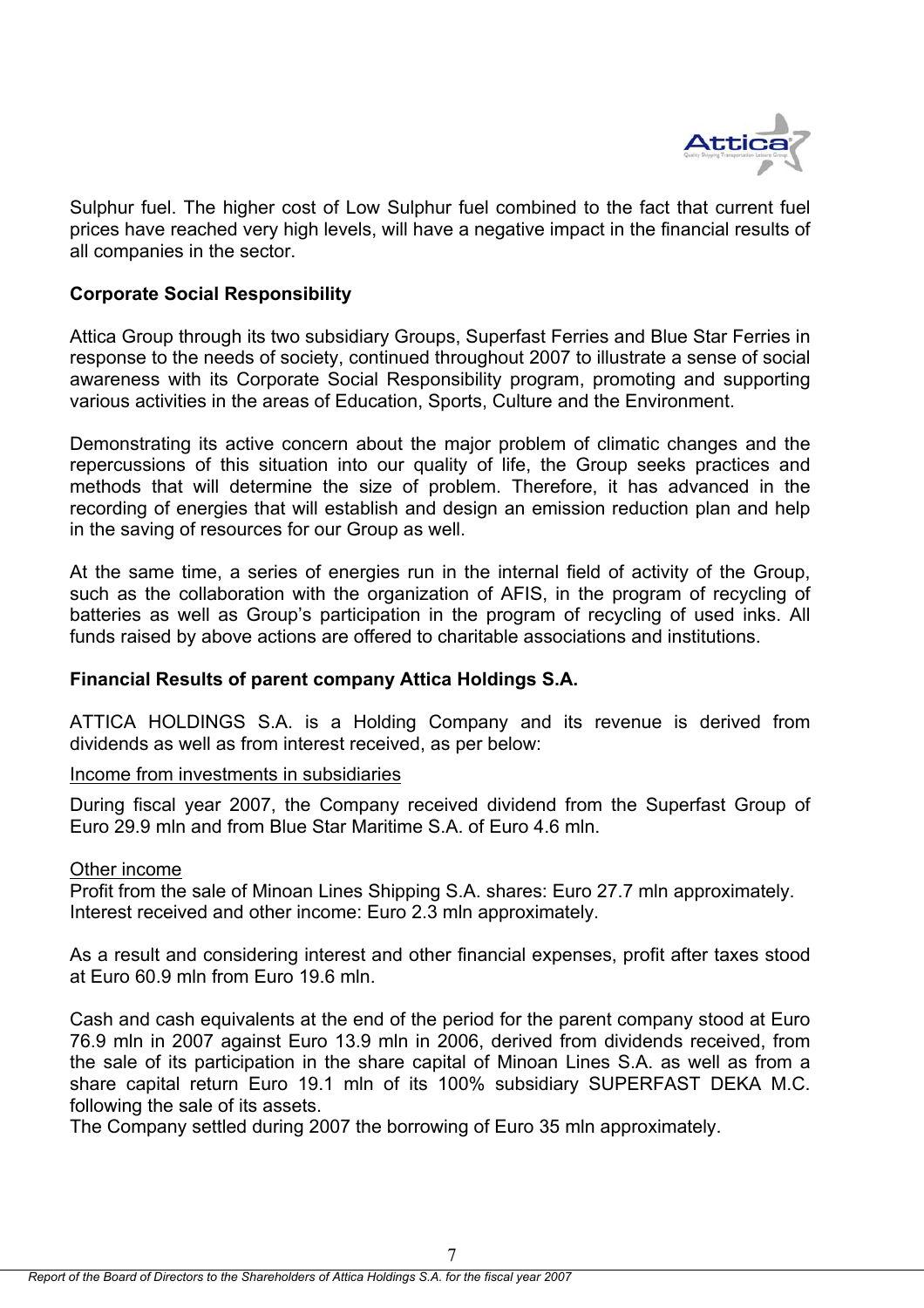

During 2007, the Company changed its accounting policy regarding the investments in subsidiaries and decided to recognize them at fair value instead of cost. Consequently, the investments in subsidiaries and the total shareholders equity of the Company, have increased by Euro 282.2 mln. From the above change in accounting policy, there is no change in the consolidated accounts of the Group.

In order to determine the fair value of the investments in subsidiaries, the Company has appointed an independent valuator.

The Company's dividend policy is determined by the Group's results and the broader financial and economic conditions with a view to enhancing the long-term interest of the Company and its shareholders. For financial year 2006, the Board of Directors will propose to the Annual General Meeting of Shareholders the distribution of a total of Euro 8,333,894.40 in the form of dividend which corresponds to Euro 0.08 per share.

The financial information for the Group and the accounting policies followed are described in detail in the Notes to the Financial Statements which are an integral part of the Annual Financial Statements.

# **IMPORTANT DEVELOPMENTS**

# **Important developments for fiscal year 2007**

In February 2007, Attica Group sold the vessel Superfast X operating in the Scotland-Belgium route, in the North sea for Euro 112.0 mln. The profit from the vessel's sale stood at 12.5 mln. Superfast X was replaced by Blue Star 1 as of the end of January 2007.

In February 2007, the RoRo Marin was redeployed from the Baltic to the Adriatic sea, to the Patras-Venice route.

In February 2007, the parent company increased its stake in the share capital of Minoan Lines S.A., to 22.25%. The total participation was sold in June 2007 for Euro 94.7 mln, releasing capital gains of Euro 27.7 mln.

In June 2007, the Annual General Meeting of Shareholder's decided upon the distribution of dividend for the fiscal year 2006, of Euro 8.33 mln corresponding to Euro 0.08 per share. The payment of the dividend began on  $9<sup>th</sup>$  July, 2007.

In September 2007, Attica Group announced the purchase of two RoRo vessels, namely the RoRos Shield and Challenge, for a total amount of Euro 30.4 mln. Both vessels were delivered by the Group in October 2007.

On 3<sup>rd</sup> October, 2007, Marfin Investment Group Holdings S.A. (MIG), acquired a 51.64% percentage of participation in the share capital and voting rights of Attica Holdings S.A. (a 1.71% percentage was acquired directly by MIG and a 49.93% was acquired through its subsidiary MIG Shipping S.A.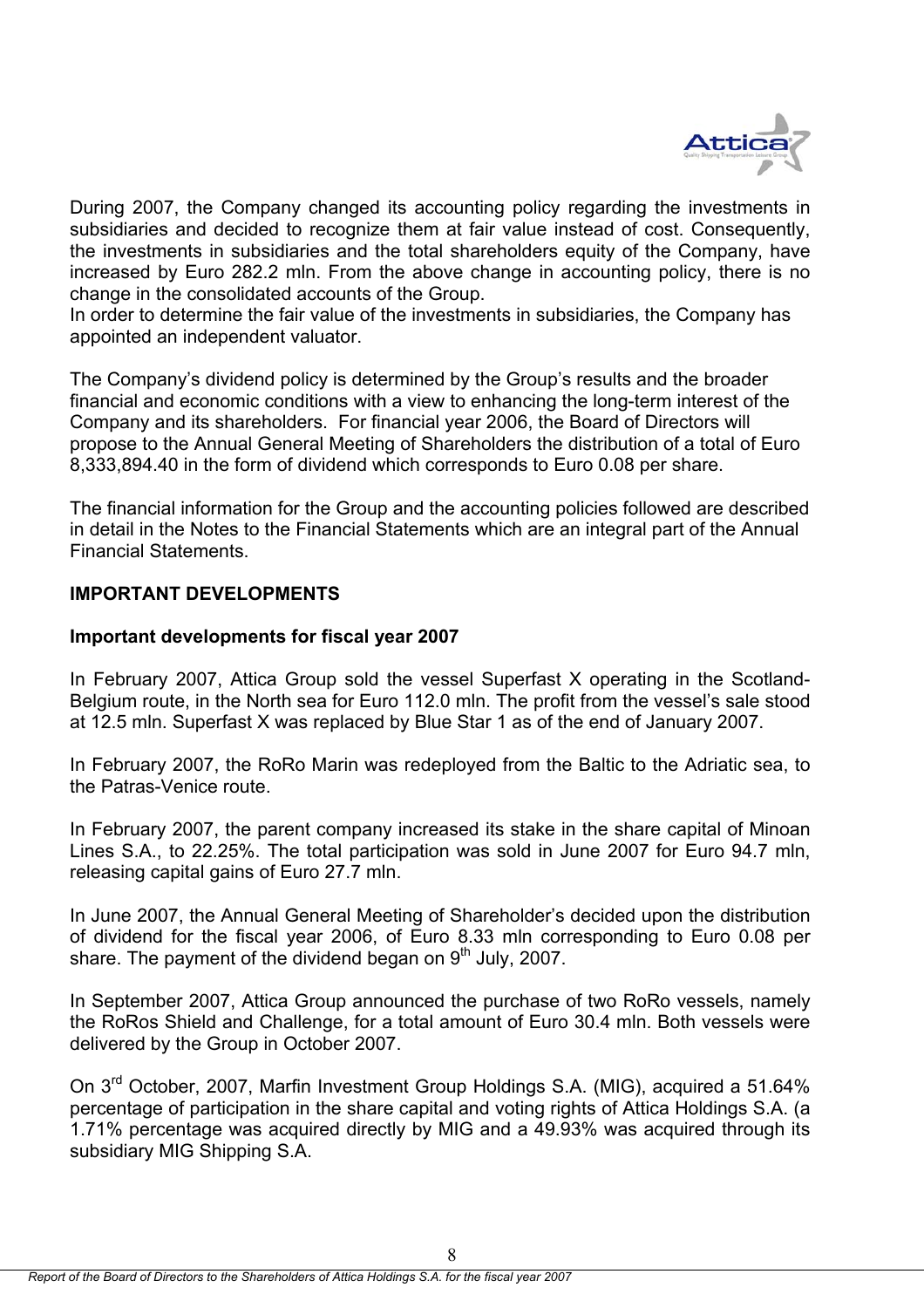

On 22<sup>nd</sup> October, 2007, the Board of Directors of Attica Holdings S.A., accepted the resignation of Executive Board Member, Mr. Constantine Stamboulelis and replaced him with Mr. Petros Vettas, Managing Director and Executive Member.

On 23<sup>rd</sup> October, 2007, MIG Shipping S.A., a wholly owned subsidiary of Marfin Investment Group Holdings S.A. (MIG), submitted a mandatory Public Offer to the shareholders of Attica Holdings S.A., in respect of the purchase of the entirety of their common bearer shares with voting rights, at the price of Euro 5.50 per share, in cash. A respective mandatory Public Offer was submitted by MIG Shipping S.A., to the shareholders of by 48.795% subsidiary Blue Star Maritime S.A., in respect of purchase of their common bearer shares with voting rights, at the price of Euro 3.83 per share, in cash.

# **Important developments after 31.12.2007**

On 4<sup>th</sup> January, 2008, MIG Shipping S.A., announced the results of the mandatory Public Offer to the shareholders of Attica Holdings S.A. Therefore, on the basis of the facts posted in the announcement, MIG Shipping S.A. and MIG held shares of the Company in total, representing 91.1% of the Company's total share capital. On the same date, MIG Shipping S.A., announced as well, the results of the mandatory Public Offer to the shareholders of Blue Star Maritime S.A. According to the announcement MIG Shipping S.A., MIG and Attica Holdings S.A., held shares of the Company in total, representing 84.45% of the Company's total share capital.

On  $4<sup>th</sup>$  January, 2008, the Group contracted to sell its RoRo vessel, Marin trading between Greece and Italy, for Euro 8.5 mln. The transaction was concluded on February 2008, generating capital gains of approximately Euro 2.3 mln while Group's cash balances were increased by approximately 5.9 mln.

On 10<sup>th</sup> January, 2008, Attica Group contracted to sell its RoRo vessels, Shield and Challenge which were both time chartered and operating in North Europe routes, for Euro 34.8 mln. The sale of both vessels was concluded on February 2008, generating for Attica Group additional cash of approximately 11.2 mln and capital gains of approximately Euro 4 mln.

The Extraordinary Genaral Meeting of 12<sup>th</sup> February, 2008, decided as follows:

- The conversion of the totality of the Company's shares from bearer to registered.
- The establishment of a five-year Stock Option program for the members of the Board of Directors, the Company's members of staff and of affiliated companies, including persons who offer their services to the Company and the affiliated companies on a regular basis. The options will pertain to shares whose nominal value will amount to  $1/10<sup>th</sup>$  of the paid-up share capital as at the date of the General Meeting i.e. 10,417,368 shares of a per value of Euro 6,250,420.80. The strike price of the shares was fixed at Euro 6.20 per share and the time duration of the program was defined to 5 years.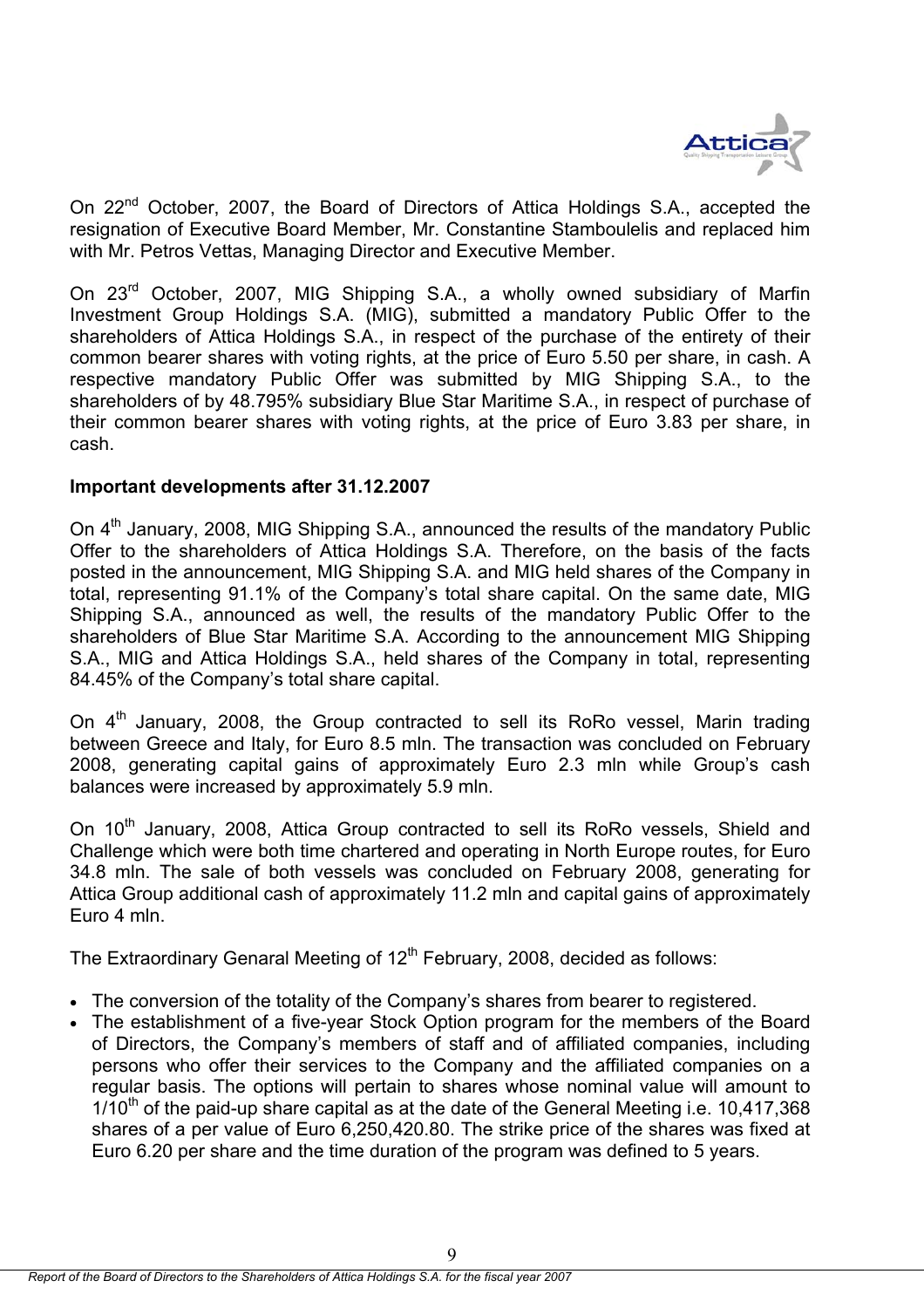

• The election of a new Board of Directors with the following members: Mr. Charalambos Paschalis, Mr. Andreas Vgenopoulos, Mr. Petros Vettas, Mr. Michael Sakellis, Mr. Spiros Paschalis, Mr. Markos Foros, Ms. Areti Souvatzoglou and independent, Non Executive members: Mr. Theofilos Priovolos and Mr. Alexander Edipidis.

On  $27<sup>th</sup>$  February, 2008, the Board of Directors of Attica Holdings S.A., announced its decision to merge by absorption the Athens Exchange listed company Blue Star Maritime S.A., as per provisions of articles 69-77a of Common Law 2190/1920, of articles 1 to 5 of Law 2166/1993 and other provisions of commercial law as applicable.

On  $7<sup>th</sup>$  March, 2008, the Group contracted to sell its RoRo vessel, Nordia for Euro 10.3 mln. The transaction and the delivery of the vessel are expected to conclude on April, 2008. Attica Group is expected to book capital gains of approximately Euro 3.2 mln and Group's cash balances to increase by approximately Euro 7.2 mln.

# **Information included in the review of the Board of Directors in accordance with article 4, par. 7 & 8 of Law 3556/2007**

# **1. Structure of Company's share capital.**

The share capital of the Company amounts to Euro 62,504,208 divided into 104,173,680 common nominal shares with par value of Euro 0.60 each.

All of the Company's shares trade on the Athens Exchange.

All rights and obligations deriving by the ownership of each share are as per the relevant dictates of the Law and of the Company's articles of association.

Each share has one voting right.

Shareholders' responsibility lies in the nominal value of the shares owned.

# **2. Limitations in the transfer of Company's shares.**

Company's shares are transferred as per relevant dictates of the Law. There are no limitations in the transfer of shares as provided in the Company's articles of association.

# **3. Significant participations that are held directly or indirectly (articles 9 to 11 of Law 3556/2007).**

On the basis of the facts as at 28th February, 2008, the main shareholders' participations in Attica Group, are as follows:

- The total participation (directly and indirectly) of Marfin Investment Group Holdings S.A. (MIG), in the share capital and voting rights of the Company stands at 89.14%. This percentage of participation includes a) percentage of 7.47% corresponding to shares which are held directly by MIG and b) percentage of 81.67% corresponding to shares which are held by MIG through its by 100% subsidiary company, MIG Shipping S.A.
- A percentage of 5.0% of the Company's share capital and voting rights is held by Mr. Petros Vettas, Managing Director of the Company, through a company controlled by him.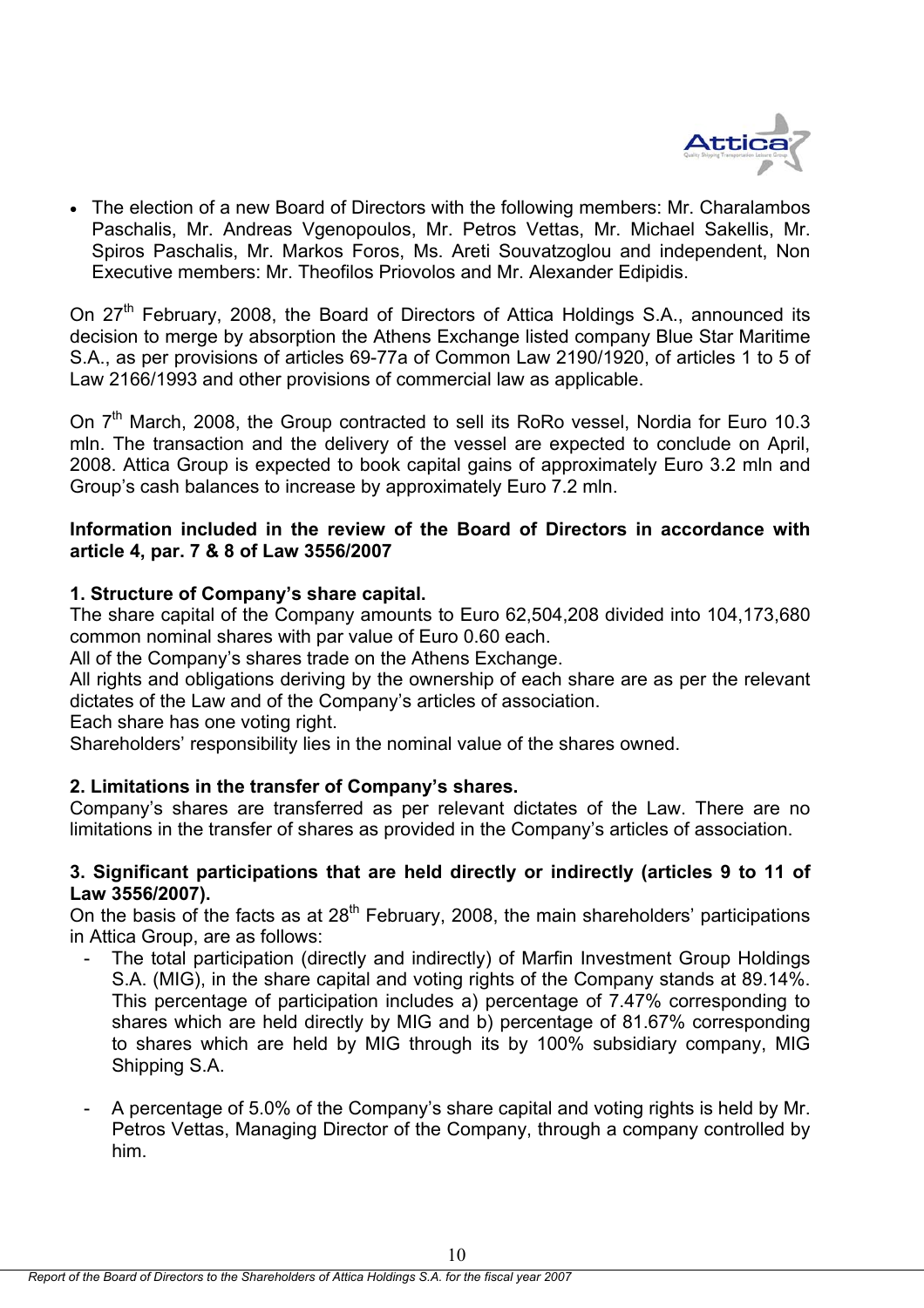

# **4. Shares with special controlling rights.**

There are no shares holding special voting rights.

# **5. Restrictions to the voting rights.**

There are no restrictions to the voting rights as provided in the Company's articles of association.

# **6. Agreements between the shareholders of the Company.**

To the Company's knowledge, there are no agreements between shareholders which could result in any restrictions in the transfer of shares or the exercise of voting rights.

# **7. Rules regarding the appointment and replacement of the members of the Board of Directors and the amendment of the Company's articles of association.**

The rules governing the appointment and replacement of members of the Board of Directors, as well as the amendment of the Company's articles of association do not diverge from the provisions of common law 2190/1920, before its amendment of Law 3604/2007.

# **8. Authority resting with the Board of Directors or any of its members as regards the issuance of new shares or share buy-back as per article 16 of common law 2190/1920.**

The Extraordinary General Meeting of  $12<sup>th</sup>$  February, 2008, approved the establishment of a five-year Stock Option program for the members of the Board of Directors, the Company's members of staff and of affiliated companies, including persons who offer their services to the Company and the affiliated companies on a regular basis. The Board of Directors was authorized to define the special terms of the plan and to deal with all relevant issues within the scope of the General Meeting's decision. The Board of Directors was also appointed competent to issue and deliver shares to beneficiaries who exercised their right by increasing respectively the share capital, to certify the increase of the share capital every calendar trimester at the latest, as well as to adjust, during the last month of the fiscal year in which increases of share capital as per above took place, the article on share capital of the Articles of Association.

# **9. Important agreements coming into effect, being altered or terminated in the event of change in ownership.**

There are no important agreements in which the Company is engaged and which could come into effect, be altered or terminated in the event of a change in control of the company following a public offering except as regards its debt obligations which customarily include clauses regarding a possible change in ownership.

# **10. Important agreements between the Company and members of the Board of Directors or members of its staff.**

There are no agreements between the Company and members of the Board of Directors or members of the staff, which provide for reimbursement pay in the event of resignation, or dismissal for no reason or the end of duty or employment as a result of a public offer. In the event of termination of employment of members of staff on an employment contract, indemnities as dictated by the law apply.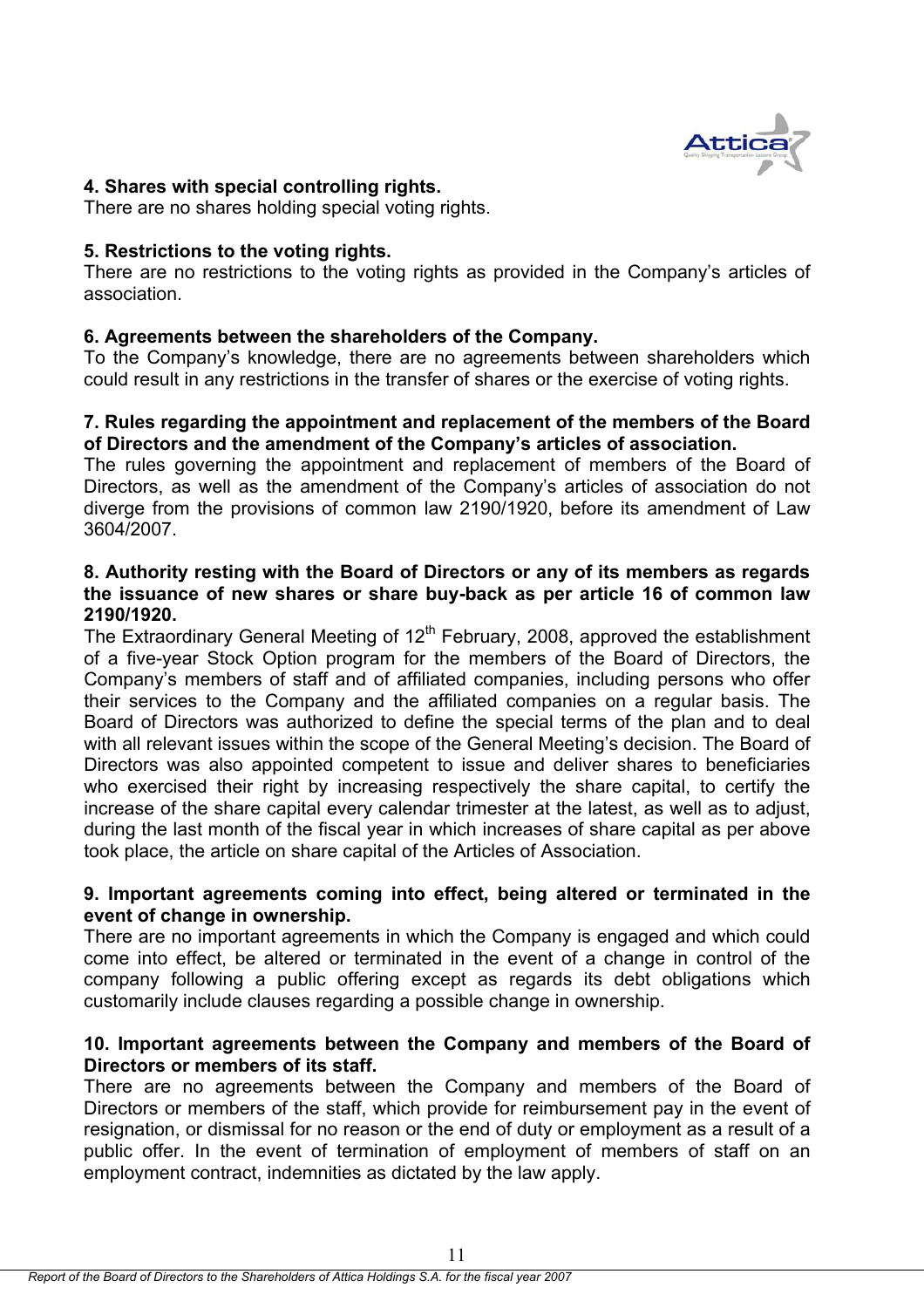

# **Other information**

The company due to the nature of its business does not have any branches nor has invested any capital towards research and development.

There are no other important events in the period between the end of the year and the time of submission of this report which can significantly affect the financial condition of the Company and the Group.

Dear Shareholders,

The above information together with the financial statements submitted to you for year 2007, provide a complete assessment of operations and of the Board of Directors' activities during the period under review, allowing you to decide on the approval of the financial statements of the Company and the Group.

Voula, 21<sup>st</sup> March, 2008

On behalf of the Board of Directors, The Managing Director

Petros M. Vettas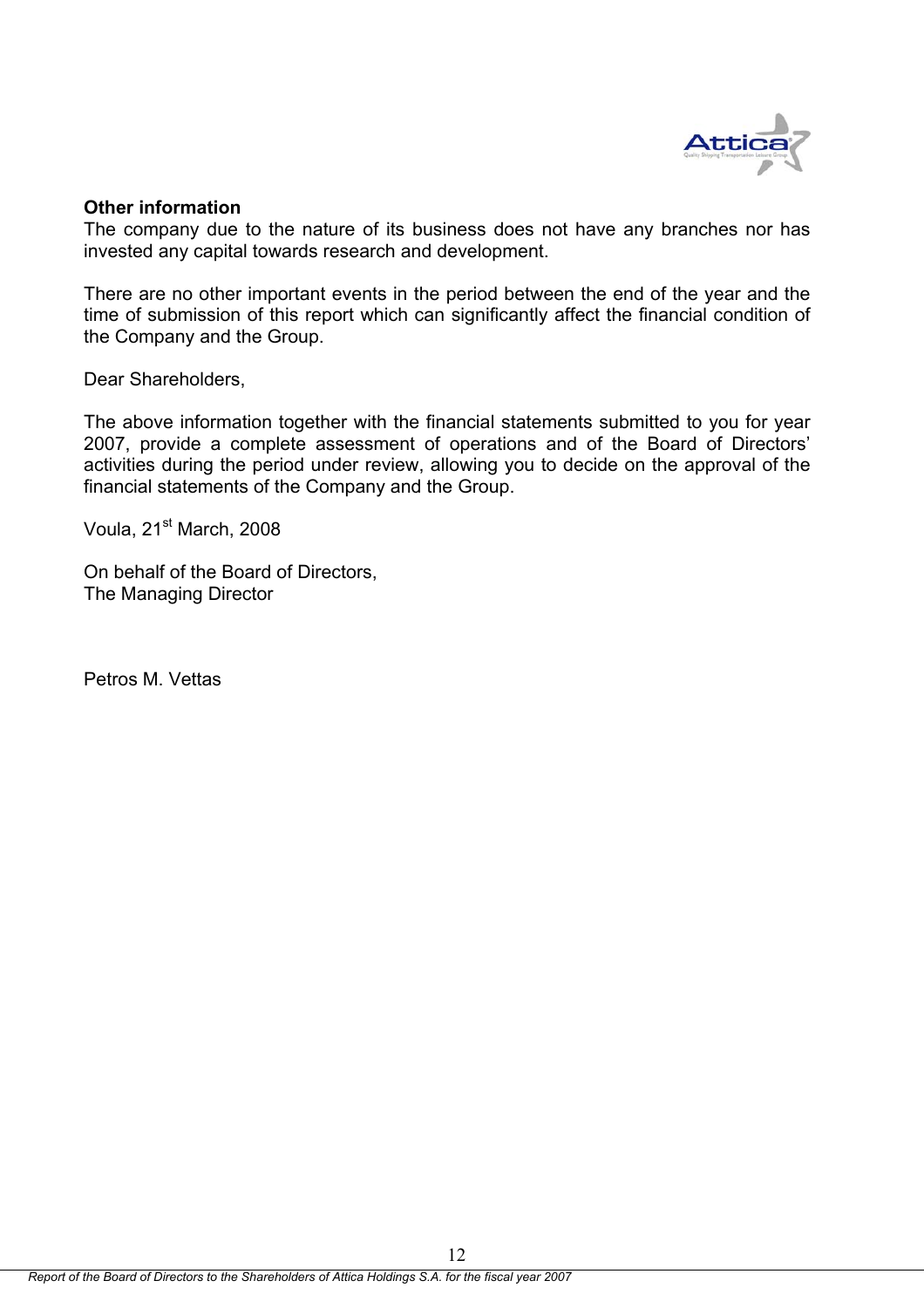

**II. ANNUAL CONSOLIDATED AND COMPANY FINANCIAL STATEMENTS FOR THE FISCAL YEAR 2007** 

1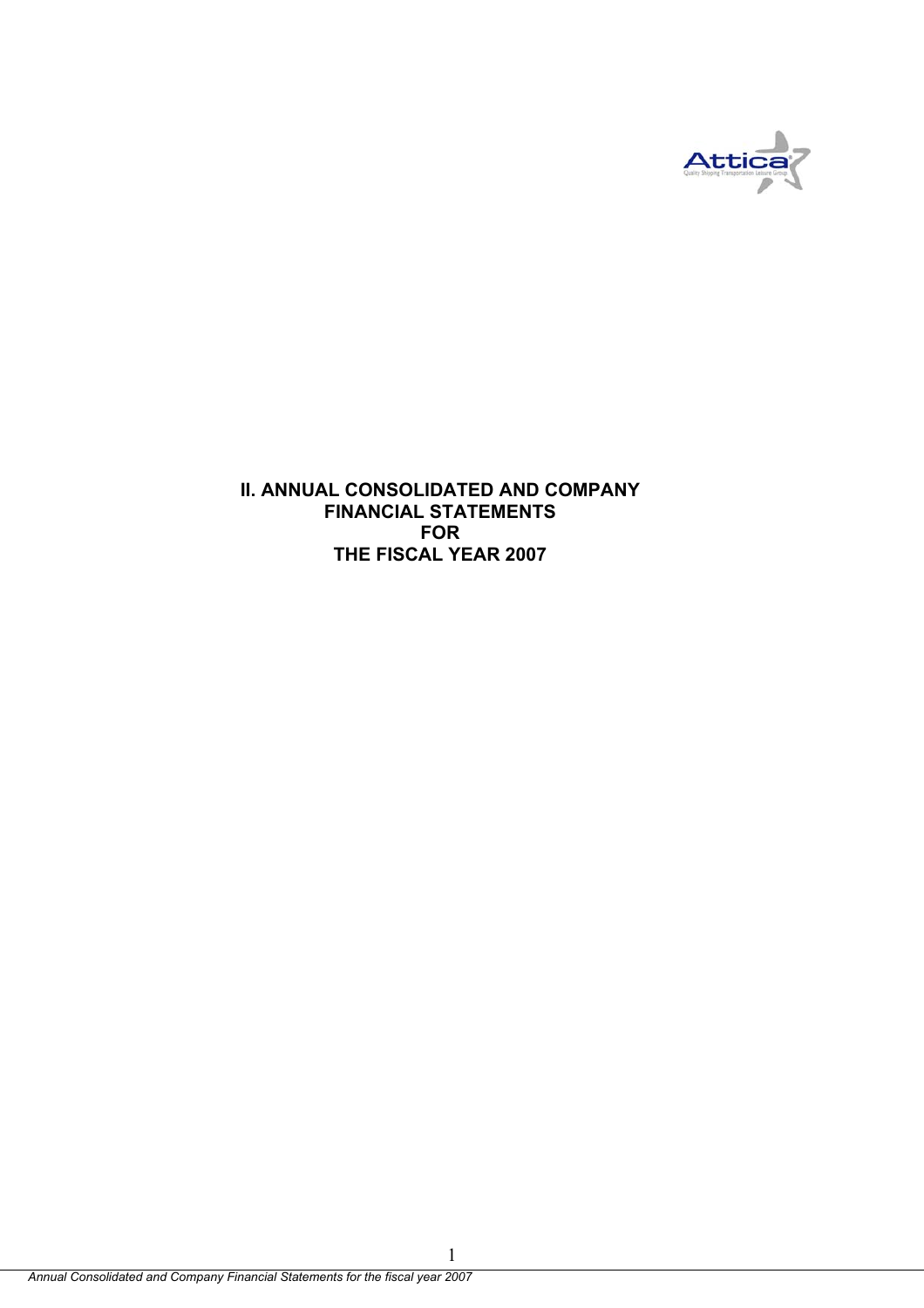

|                    | <b>CONTENTS</b>                                                                | Page             |
|--------------------|--------------------------------------------------------------------------------|------------------|
|                    | <b>Independent Auditors' Report</b>                                            | 5-6              |
|                    | <b>Income Statement of the Group</b>                                           | $\overline{7}$   |
|                    | <b>Income Statement of the Company</b>                                         | ${\bf 8}$        |
|                    | Balance Sheet as at 31 <sup>st</sup> of December 2007 and at December 31, 2006 | $\boldsymbol{9}$ |
|                    | Statement of Changes in Equity (period 1-1 to 31-12-2007)                      | 10               |
|                    | Statement of Changes in Equity (period 1-1 to 31-12-2006)                      | 11               |
|                    | Cash Flow Statement (period 1-1 to 31-12 2007 and 2006)                        | 12               |
|                    | <b>Notes to the Financial Statements</b>                                       | 13               |
| 1.                 | <b>General Information</b>                                                     | 13               |
| 2.                 | <b>Significant Group accounting policies</b>                                   | $13 - 14$        |
| 2.1.               | Basis of preparation of financial statements                                   | $14 - 15$        |
| 2.1.1.             | Major accounting judgements and main sources                                   |                  |
|                    | of uncertainty for accounting estimations                                      | $15 - 16$        |
| 2.2.               | Consolidation                                                                  | 16               |
| 2.2.1.             | <b>Basis of consolidation</b>                                                  | 16               |
| 2.2.2.             | <b>Subsidiaries</b>                                                            | 16               |
| 2.2.3.             | <b>Consolidated financial statements</b>                                       | 16               |
| 2.3.               | Goodwill                                                                       | $16 - 17$        |
| 2.4.               | Investments                                                                    | 17               |
| 2.5.               | Tangible assets                                                                | $17 - 18$        |
| 2.6.               | Intangible assets                                                              | 18               |
| 2.7.               | Impairment of assets                                                           | $18-19$          |
| 2.8.               | Investments property                                                           | 19               |
| 2.9.               | Inventories                                                                    | 19               |
| 2.10.              | Trade receivables                                                              | 19               |
| 2.11.              | Cash and cash equivalents                                                      | 20               |
| 2.12.              | Share capital                                                                  | 20               |
| 2.13.<br>2.14.     | <b>Dividends</b>                                                               | 20               |
| 2.14.1             | Revenue                                                                        | 20               |
| 2.14.2.            | Revenue from fares<br>Revenue from on board sales                              | 20<br>20         |
| 2.14.3.            |                                                                                | 21               |
|                    | Revenue from travel agency services                                            |                  |
| 2.14.4.<br>2.14.5. | Interest income<br>Dividend income                                             | 21<br>21         |
| 2.15.              | Accounting for Government grants and disclosure of Government                  |                  |
|                    | Assistance                                                                     | 21               |
| 2.15.1.            | Government grants related to assets                                            | 21               |
| 2.15.2.            | Government grants related to income                                            | 21               |
| 2.16.              | Segment reporting                                                              | $21 - 22$        |
| 2.17               | <b>Expenses</b>                                                                | 22               |
| 2.17.1.            | Borrowing costs                                                                | 22               |
| 2.17.1.1.          | Recognition of borrowing costs                                                 | 22               |
| 2.17.1.2.          | Capitalization procedures of borrowing costs                                   | 22               |
| 2.17.2.            | <b>Employee benefits</b>                                                       | 23               |
| 2.17.2.1.          | Short-term benefits                                                            | 23               |
| 2.17.2.2.          | Defined benefit plans                                                          | 23               |
|                    |                                                                                |                  |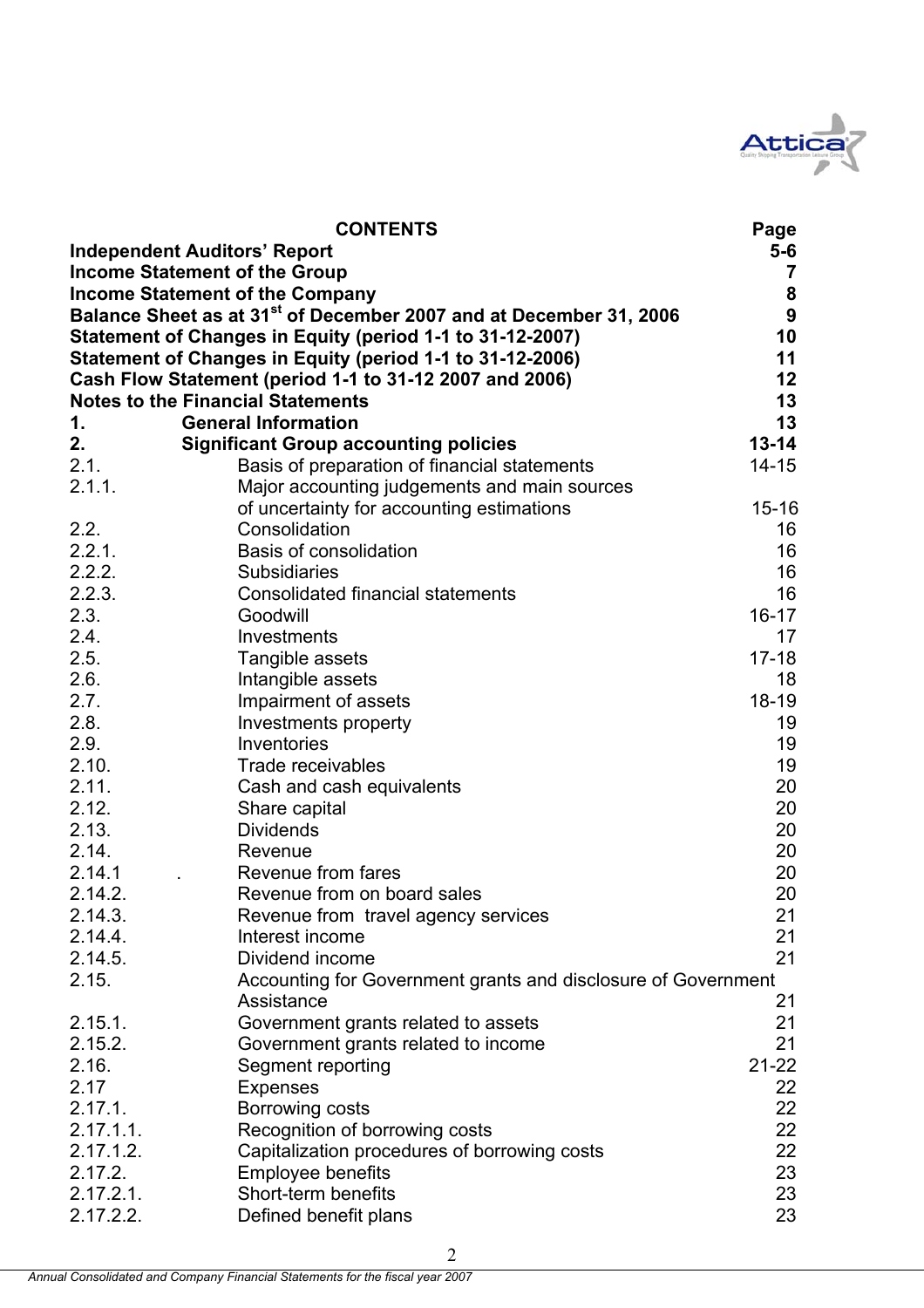

| 2.17.3.   | Leases                                                        | 23        |
|-----------|---------------------------------------------------------------|-----------|
| 2.17.3.1. | <b>Finance leases</b>                                         | 23        |
| 2.17.3.2. | <b>Operating leases</b>                                       | 23        |
| 2.17.4.   | Provisions, contingent liabilities and contingent assets      | 23        |
| 2.17.5.   | Allocation of revenue and expenses                            | 24        |
| 2.17.5.1. | Allocation of joint revenue and expenses                      | 24        |
| 2.17.5.2. | Allocation of expenses on a monthly basis                     | 24        |
| 2.18.     | Current and deferred income taxes                             | 24        |
| 2.18.1.   | Income tax on profit from shipping activities                 | 24        |
| 2.18.2.   | Income tax on profit from financial revenues                  | 24        |
| 2.18.3.   | Income tax on profit from non-shipping activities             | 24        |
| 2.19.     | The effect of changes in foreign exchange rates               | $24 - 25$ |
| 2.20.     | <b>Financial instruments</b>                                  | $25 - 26$ |
| 2.21.     | Earnings per share                                            | 26        |
| 2.22.     | Adoption of new IFRS and Interpretations from 1/1/2007        | 26        |
| 2.22.1.   | <b>IFRS 7 Financial Instruments</b>                           | $26 - 27$ |
| 2.22.2.   | Interpretation 7, Applying the Restatement Approach           |           |
|           | under IAS 29                                                  | 27        |
| 2.22.3.   | Interpretation 8, Application scope of IFRS 2. Share-based    |           |
|           | payment                                                       | 27        |
| 2.22.4.   | Interpretation 9, Reassessment of Embedded Derivatives        | 27        |
| 2.22.5.   | Interpretation 10, Interim Financial Reporting and Impairment | 27        |
| 2.22.6.   | Interpretation 11, Application scope of IFRS 2. Group and     |           |
|           | <b>Treasury Share Transactions</b>                            | $27 - 28$ |
| 2.23.     | Adoption of new or revised IFRS on and after 1/1/2008         | 28        |
| 2.23.1.   | <b>IFRS 8 Operating Segments</b>                              | 28        |
| 2.23.2.   | IAS 23 Borrowing Costs (Revised)                              | 28        |
| 2.23.3.   | Interpretation 12, Service Concession Arrangements            | 28        |
| 3.        | <b>Financial risk management</b>                              | 28        |
| 3.1.      | <b>Financial risk factors</b>                                 | 28-29     |
| 3.1.1.    | Foreign currency risk                                         | 29        |
| 3.1.2.    | Credit risk                                                   | 29        |
| 3.1.3.    | Liquidity risk                                                | 29-30     |
| 3.1.4.    | Interest rate risk                                            | 30        |
| 3.1.5.    | Capital management                                            | 30        |
| 3.1.6.    | Fuel oil prices fluctuation risk                              | 31        |
| 3.1.7.    | Competition                                                   | 31        |
| 3.2.      | Determination of fair values                                  | 31        |
| 4.        | <b>Related party disclosures</b>                              | 31        |
| 4.1.      | Intercompany transactions                                     | $31 - 37$ |
| 4.2.      | Participation of the members of the Board of Directors        |           |
|           | to the Board of Directors of other companies                  | $37 - 38$ |
| 4.3.      | Guarantees                                                    | 38        |
| 4.4.      | Board of Directors and Executive Directors' Fees              | 39        |
| 5.        | <b>Financial Statements Analysis</b>                          | 39        |
| 5.1.      | Revenue analysis and geographical segment report              | 39-42     |
| 5.2.      | Cost of sales                                                 | 42-43     |
| 5.3.      | <b>Other Operating Income</b>                                 | 43        |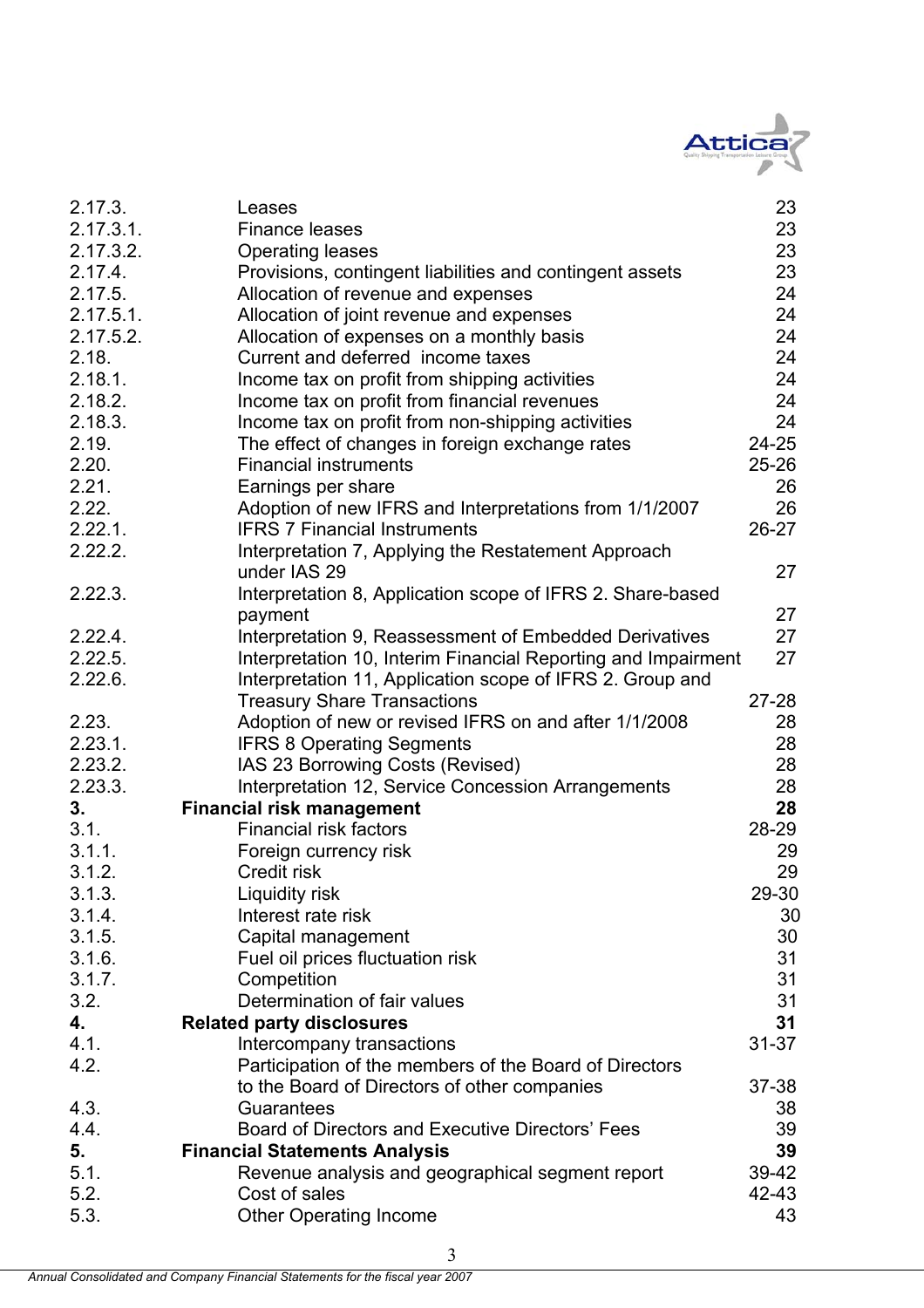

| 5.4.    | <b>Administrative Expenses</b>                                 | 44        |
|---------|----------------------------------------------------------------|-----------|
| 5.5.    | <b>Distribution Expenses</b>                                   | 44        |
| 5.6.    | <b>Financial Results</b>                                       | 44-46     |
| 5.7.    | Profit/ (Loss) from sale of tangible assets                    | 46        |
| 5.8.    | Income taxes                                                   | 46-47     |
| 5.9.    | Tangible assets                                                | 47-50     |
| 5.10.   | Intangible assets                                              | $51 - 53$ |
| 5.11.   | <b>Financial assets</b>                                        | 53        |
| 5.12.   | Investments in subsidiaries                                    | 53-54     |
| 5.13.   | Investments in associated companies                            | 55        |
| 5.14.   | Non-current receivables                                        | 55        |
| 5.15.   | <b>Deferred Tax Assets</b>                                     | 55        |
| 5.16.   | Inventories                                                    | 56        |
| 5.17.   | Trade receivables and prepayments                              | 56-58     |
| 5.18.   | Tax receivables                                                | 58        |
| 5.19.   | Other receivables                                              | 58-59     |
| 5.20.   | Financial assets held for trading                              | 59        |
| 5.21.   | Cash and cash equivalents                                      | 59-60     |
| 5.22.   | Deferred expenses - Accrued income                             | 60        |
| 5.23.   | Non - Current Assets classified as held for sale               | 61        |
| 5.24.   | Share capital – Reserves                                       | 61        |
| 5.25.   | Secured loans                                                  | 61        |
| 5.26.   | Finance – Operating Leases                                     | 62        |
| 5.27.   | Deferred tax liabilities                                       | 62        |
| 5.28.   | Retirement benefit provisions                                  | 62-63     |
| 5.29.   | <b>Provisions</b>                                              | 63        |
| 5.30.   | Bank loans and overdrafts – Current portion                    |           |
|         | of long term liabilities                                       | 63        |
| 5.31.   | Trade and other payables                                       | 63        |
| 5.32.   | <b>Tax liabilities</b>                                         | 64        |
| 5.33.   | Deferred income - Accrued expenses                             | 64        |
| 5.34.   | Liabilities directly associated with non current               |           |
|         | assets classified as held for sale                             | 65        |
| 5.35.   | <b>Financial liabilities</b>                                   | 65        |
| 5.36.   | Presentation in accordance with IAS 1, paragraph 10, refers to |           |
|         | the effect of the change in the accounting policy, regarding   |           |
|         | net Equity                                                     | 65        |
| 5.36.1. | Analysis of the effect of the change of the accounting policy, |           |
|         | regarding investments in subsidiaries, in the financial        |           |
|         | statements                                                     | 65-83     |
| 6.      | <b>Contingent assets and liabilities</b>                       | 84        |
| 7.      | Events after the balance sheet date                            | 85-86     |
| 8.      | <b>Proposed Dividend Payable</b>                               | 86        |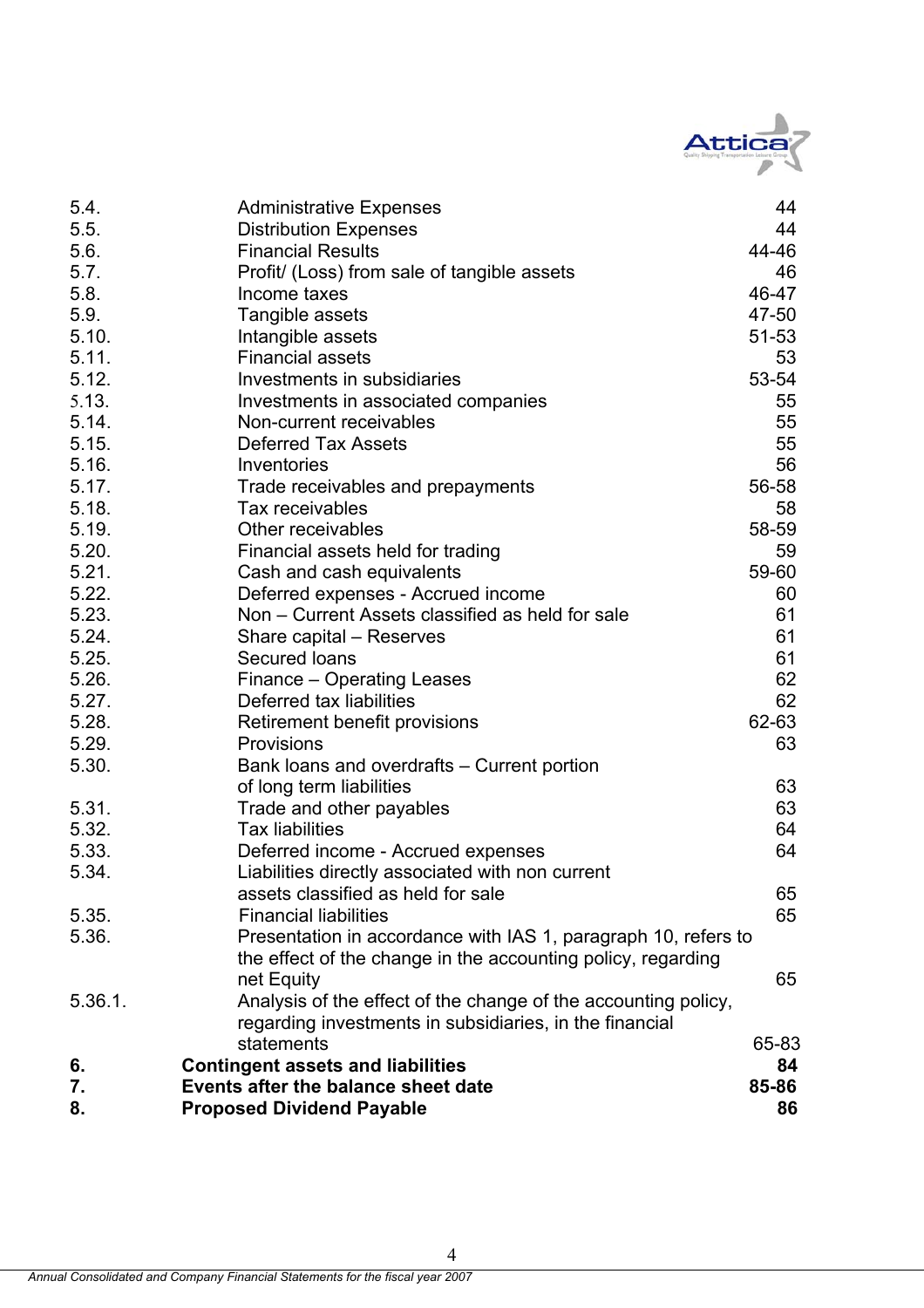**DRM Stylianou SA Certified Public Accountants** 

**Management Consultants** 

# **INDEPENDENT AUDITOR'S REPORT**

**RSM** 

### **To the Shareholders of Attica Holdings S.A.**

### *Report on the Financial Statements*

We have audited the accompanying financial statements of ATTICA HOLDINGS S.A. (the "Company"), and the consolidated financial statements of the Company and its subsidiaries (the "Group"), which comprise the balance sheet as at 31 December 2007, and the income statement, statement of changes in shareholders' equity and cash flow statement for the year then ended, and a summary of significant accounting policies and other explanatory notes.

### *Management's Responsibility for the Financial Statements*

Management is responsible for the preparation and fair presentation of these financial statements in accordance with International Financial Reporting Standards that have been adopted by the European Union. This responsibility includes designing, implementing and maintaining internal control relevant to the preparation and fair presentation of financial statements that are free from material misstatement, whether due to fraud or error; selecting and applying appropriate accounting policies; and making accounting estimates that are reasonable in the circumstances.

#### *Auditor's Responsibility*

Our responsibility is to express an opinion on these financial statements based on our audit. We conducted our audit in accordance with the Greek Auditing Standards, which are based on International Standards of Auditing. Those standards require that we comply with ethical requirements and plan and perform the audit to obtain reasonable assurance whether the financial statements are free from material misstatement.

An audit involves performing procedures to obtain audit evidence about the amounts and disclosures in the financial statements. The procedures selected depend on the auditor's judgment, including the assessment of the risks of material misstatement of the financial statements, whether due to fraud or error. In making those risk assessments, the auditor considers internal control relevant to the entity's preparation and fair presentation of the financial statements in order to design audit procedures that are appropriate in the circumstances, but not for the purpose of expressing an opinion on the effectiveness of the entity's internal control. An audit also includes evaluating the appropriateness of accounting policies used and the reasonableness of accounting estimates made by management, as well as evaluating the overall presentation of the financial statements. We believe that the audit evidence we have obtained is sufficient and appropriate to provide a basis for our audit opinion.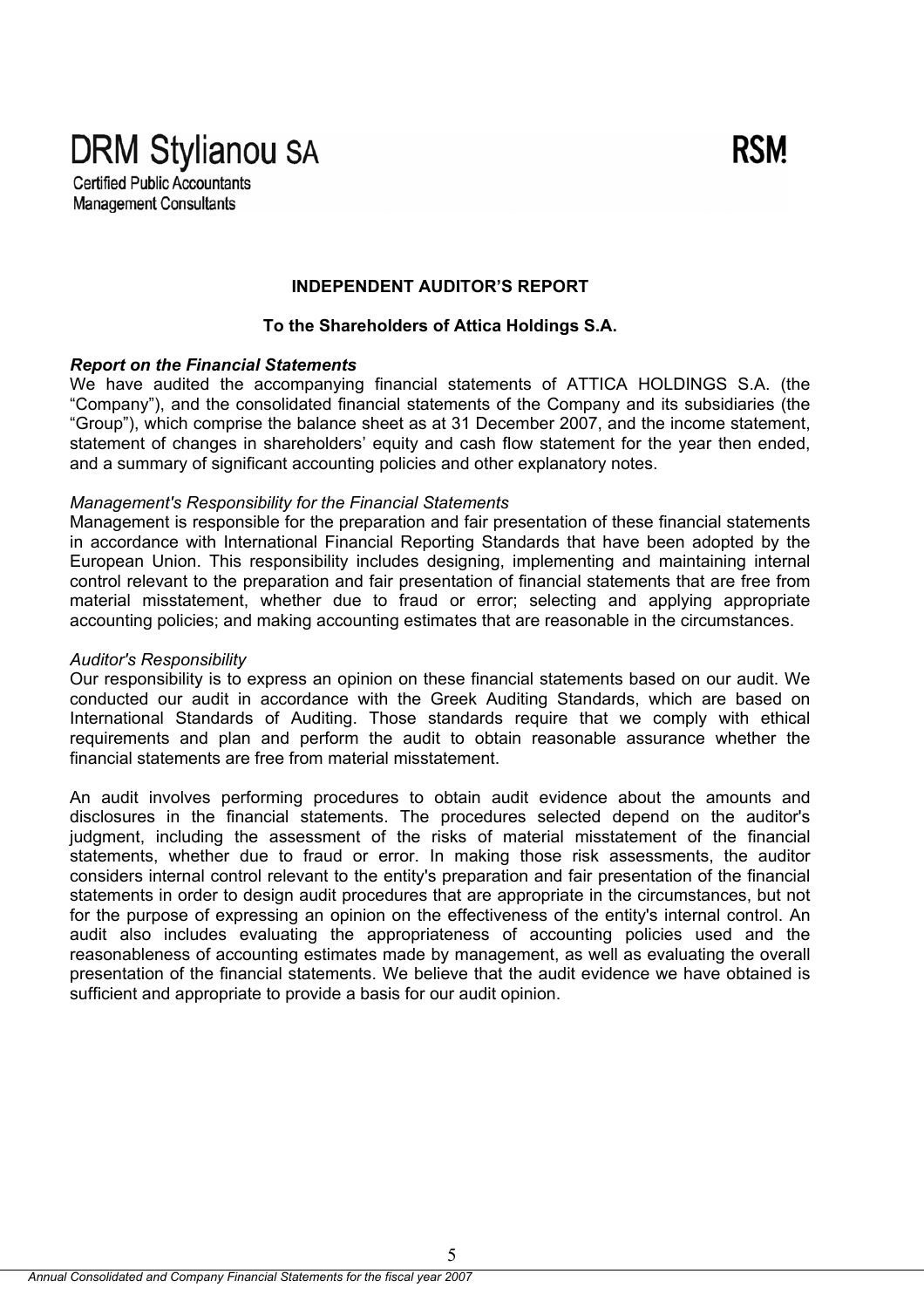### *Opinion*

In our opinion, the aforementioned financial statements present fairly, in all material respects, the financial position of ATTICA HOLDINGS S.A. and the Group as of 31 December 2007 and of their financial performance and their cash flows for the year then ended in accordance with International Financial Reporting Standards that have been adopted by the European Union.

### *Report on Other Legal and Regulatory Requirements*

The Board of Directors' Report is consistent with the aforementioned financial statements.

Athens, 24 March 2008 The Certified Public Accountant

Athos Stylianou, FCCA, CPA(Gr) A.M. SOEL 12311 For DRM Stylianou SA (A.M. 104) Independent member of RSM International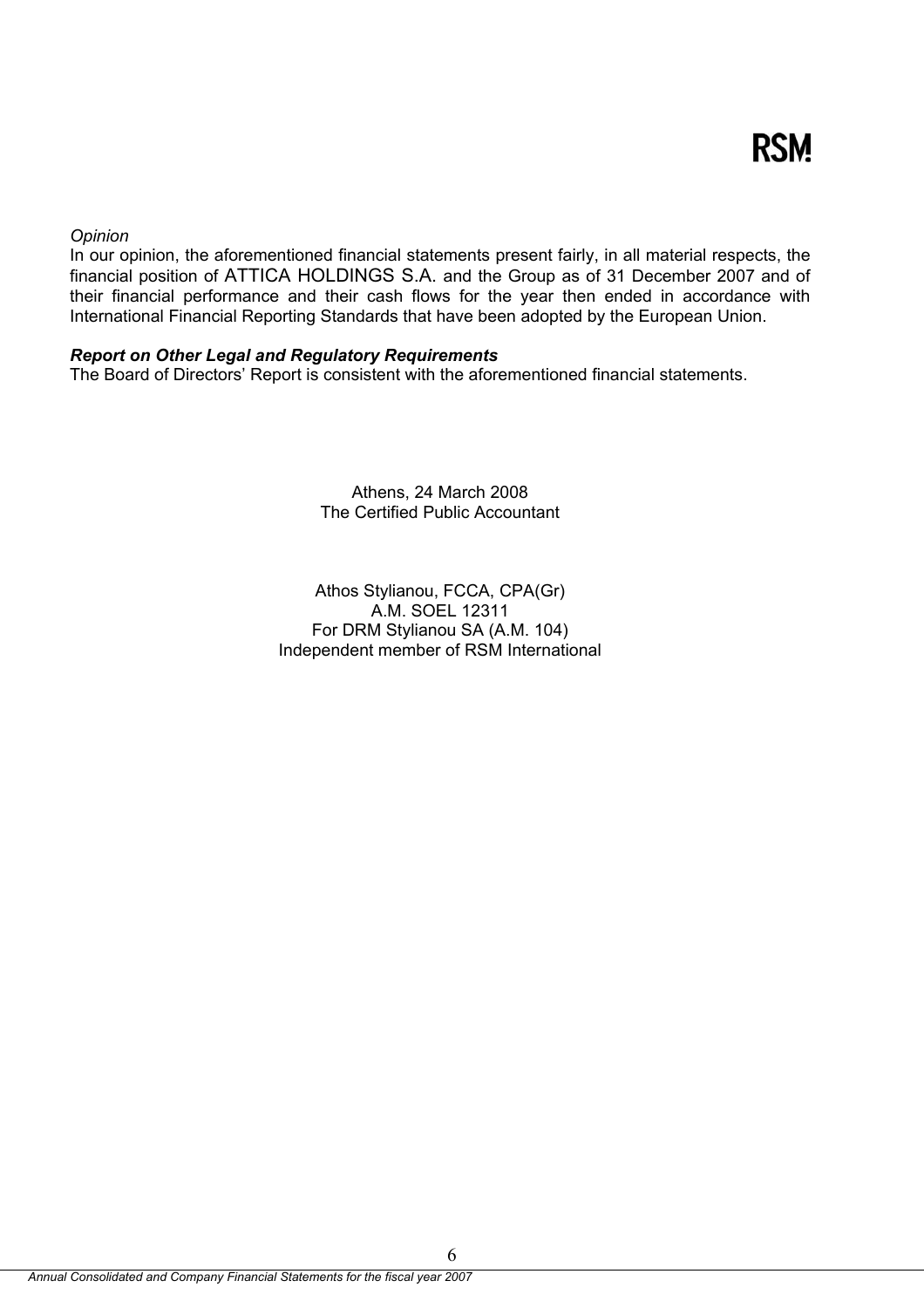

### **INCOME STATEMENT**

For the fiscal years ending at December 31, 2007 & 2006

|                                                                                                       |       | <b>GROUP</b>       |            |              |           |  |  |
|-------------------------------------------------------------------------------------------------------|-------|--------------------|------------|--------------|-----------|--|--|
|                                                                                                       |       | Notes 1/1-31/12/07 |            | 1/1-31/12/06 |           |  |  |
|                                                                                                       |       |                    | Continuing | Discontinued |           |  |  |
|                                                                                                       |       | Total              | operations | operations   | Total     |  |  |
| Revenue                                                                                               | (5.1) | 316.313            | 308.537    | 18.060       | 326.597   |  |  |
| Cost of sales                                                                                         | (5.2) | (221.652)          | (211.782)  | (19.435)     | (231.217) |  |  |
| <b>Gross Profit/(loss)</b>                                                                            |       | 94.661             | 96.755     | (1.375)      | 95.380    |  |  |
| Other operating income                                                                                | (5.3) | 995                | 980        | 778          | 1.758     |  |  |
| Administrative expenses                                                                               | (5.4) | (23.314)           | (24.092)   | (2.165)      | (26.257)  |  |  |
| <b>Distribution expenses</b>                                                                          | (5.5) | (29.914)           | (26.476)   | (2.802)      | (29.278)  |  |  |
| Earnings before taxes,                                                                                |       |                    |            |              |           |  |  |
| investing and financial results                                                                       |       | 42.428             | 47.167     | (5.564)      | 41.603    |  |  |
| Dividend income/Profit from sale of investments                                                       | (5.6) | 27.693             | 7.094      |              | 7.094     |  |  |
| Interest & other similar income                                                                       | (5.6) | 6.111              | 2.452      | 841          | 3.293     |  |  |
| Interest and other financial expenses                                                                 | (5.6) | (23.634)           | (24.353)   | (1.908)      | (26.261)  |  |  |
| Profit/(loss) from revaluation of investments                                                         |       |                    |            |              |           |  |  |
| in subsidiaries - associated companies                                                                | (5.6) | (124)              |            |              |           |  |  |
| Foreign exchange differences                                                                          | (5.6) | (2.750)            | 338        | 14           | 352       |  |  |
| <b>Financial results</b>                                                                              |       | 7.296              | (14.469)   | (1.053)      | (15.522)  |  |  |
| Profit/(loss) from sale of tangible assets                                                            | (5.7) | 12.368             | 1.329      | 11.961       | 13.290    |  |  |
| Profit/(loss) before taxes                                                                            |       | 62.092             | 34.027     | 5.344        | 39.371    |  |  |
| Taxes                                                                                                 | (5.8) | (390)              | (1.713)    | (229)        | (1.942)   |  |  |
| Profit/(loss) after taxes                                                                             |       | 61.702             | 32.314     | 5.115        | 37.429    |  |  |
| Attributable as follows:                                                                              |       |                    |            |              |           |  |  |
| <b>Company Shareholders</b>                                                                           |       | 50.718             | 21.170     | 5.115        | 26.285    |  |  |
| Minority Interests in subsidiaries                                                                    |       | 10.984             | 11.144     |              | 11.144    |  |  |
| Earnings after taxes Per Share - basic (in €)<br>Proposed dividend payable per share (in $\epsilon$ ) |       | 0,49               | 0,20       | 0,05         | 0,25      |  |  |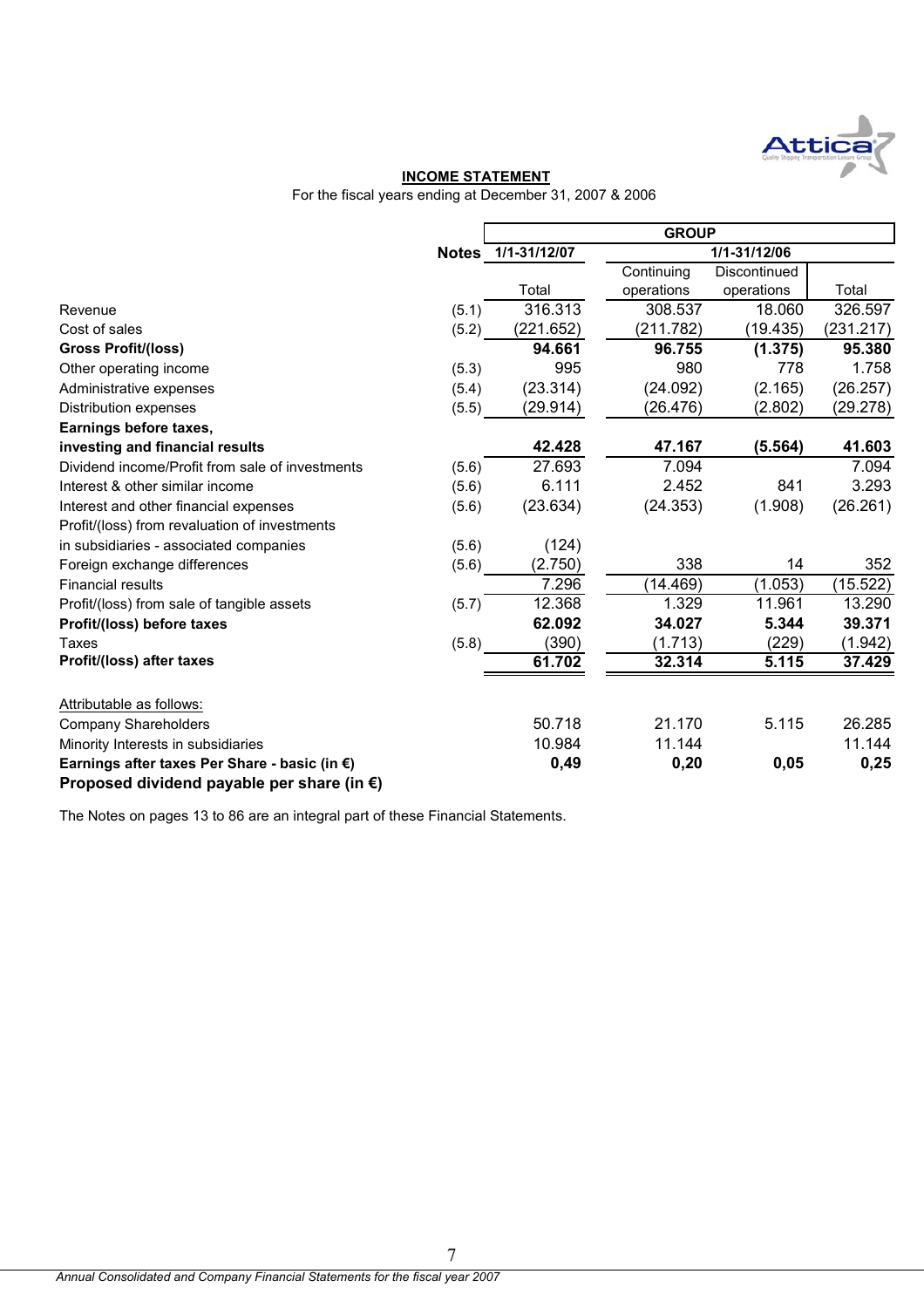

#### **INCOME STATEMENT**

For the fiscal years ending at December 31, 2007 & 2006

|                                                      |               | <b>COMPANY</b> |              |  |
|------------------------------------------------------|---------------|----------------|--------------|--|
|                                                      | <b>Notes</b>  | 1/1-31/12/07   | 1/1-31/12/06 |  |
| Revenue                                              |               |                |              |  |
| Cost of sales                                        |               |                |              |  |
| <b>Gross Profit/(loss)</b>                           |               |                |              |  |
| Other operating income                               |               |                |              |  |
| Administrative expenses                              | (5.4)         | (1.564)        | (1.235)      |  |
| <b>Distribution expenses</b>                         |               |                |              |  |
| Earnings before taxes,                               |               |                |              |  |
| investing and financial results                      |               | (1.564)        | (1.235)      |  |
| Dividend income/Profit from sale of investments      | $(4.1)+(5.6)$ | 62.192         | 24.218       |  |
| Interest & other similar income                      | (5.6)         | 2.261          | 858          |  |
| Interest and other financial expenses                | (5.6)         | (1.449)        | (1.988)      |  |
| Profit/(loss) from revaluation of investments        |               |                |              |  |
| in subsidiaries - associated companies               | (5.6)         | (483)          | (906)        |  |
| Foreign exchange differences                         | (5.6)         | 22             |              |  |
| <b>Financial results</b>                             |               | 62.543         | 22.182       |  |
| Profit/(loss) from sale of tangible assets           |               |                |              |  |
| Profit/(loss) before taxes                           |               | 60.979         | 20.947       |  |
| Taxes                                                | (5.8)         | (43)           | (1.349)      |  |
| Profit/(loss) after taxes                            |               | 60.936         | 19.598       |  |
| Attributable as follows:                             |               |                |              |  |
| Company shareholders                                 |               | 60.936         | 19.598       |  |
| Minority interests in subsidiaries                   |               |                |              |  |
| Earnings after taxes Per Share - basic (in €)        |               | 0,58           | 0, 19        |  |
| Proposed dividend payable per share (in $\epsilon$ ) |               |                | 0,08         |  |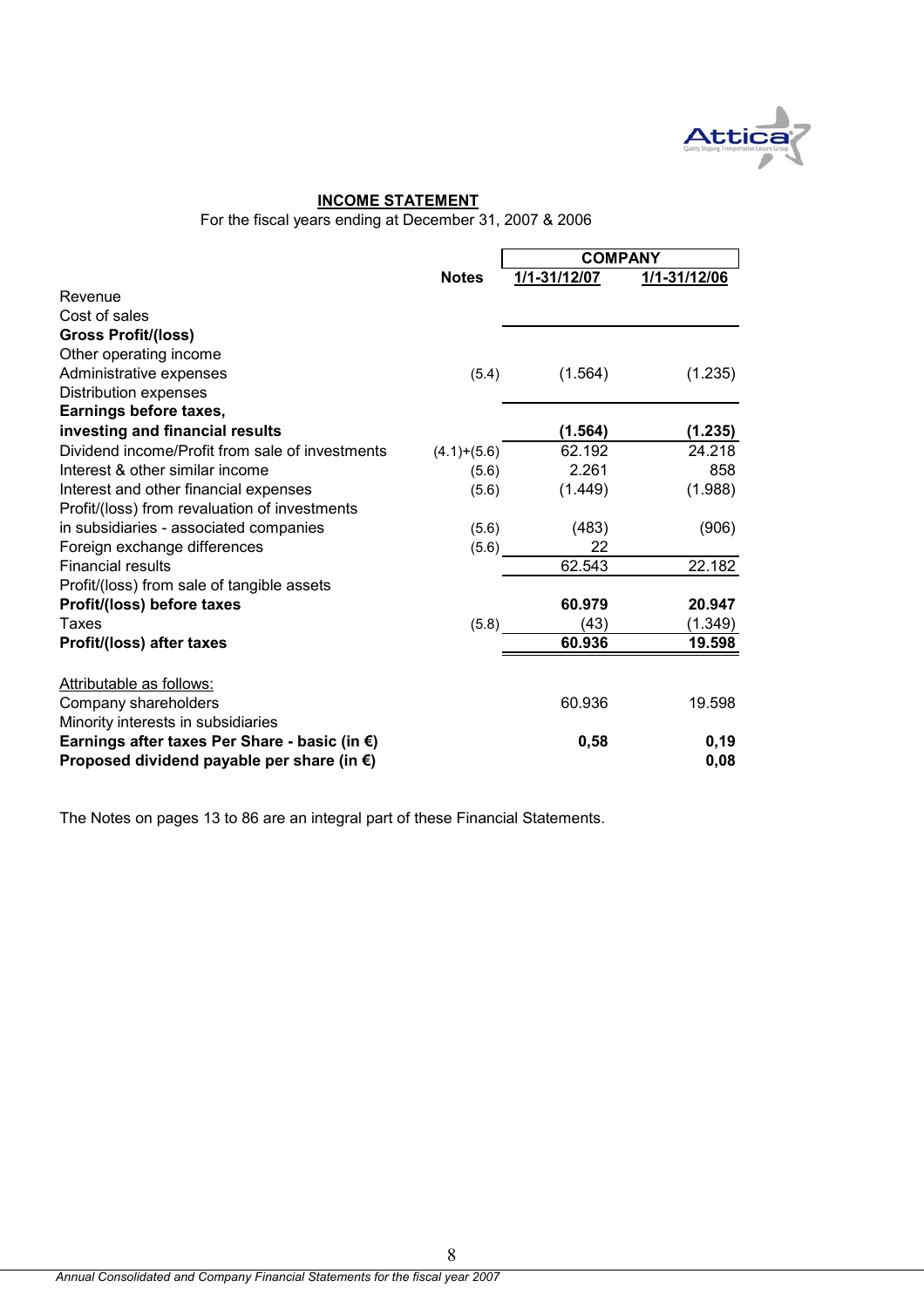

|                                                         | As at 31st of December 2007 and at December 31, 2006 |                  |                |                |               |
|---------------------------------------------------------|------------------------------------------------------|------------------|----------------|----------------|---------------|
|                                                         |                                                      | <b>GROUP</b>     |                | <b>COMPANY</b> |               |
|                                                         |                                                      | Notes 31/12/2007 | 31/12/2006     | 31/12/2007     | 31/12/2006    |
| <b>ASSETS</b>                                           |                                                      |                  |                |                |               |
| <b>Non-current assets</b>                               |                                                      |                  |                |                |               |
| Tangible assets                                         | (5.9)                                                | 690.455          | 719.549        | 5              | 2             |
| Intangible assets                                       | (5.10)                                               | 2.185            | 2.660          | 69             | 80            |
| <b>Financial assets</b>                                 | (5.11)                                               | 3.909            |                |                |               |
| Investments in subsidiaries                             | $(5.12)+(5.33)$                                      |                  |                | 396.091        | 386.910       |
| Investments in associated companies                     | (5.13)                                               |                  | 34.732         |                | 34.732        |
| Non-current receivables                                 | (5.14)                                               | 1.279            | 215            |                |               |
| Deferred tax assets                                     | (5.15)                                               | 189              | 127            |                |               |
|                                                         |                                                      | 698.017          | 757.283        | 396.165        | 421.724       |
| <b>Current assets</b>                                   |                                                      |                  |                |                |               |
| Inventories                                             | (5.16)                                               | 4.228            | 3.790          |                |               |
| Trade receivables and prepayments                       | (5.17)                                               | 52.114           | 55.983         |                |               |
| Tax receivables                                         | (5.18)                                               | 1.610            | 1.495          | 648            | 349           |
| Receivables from subsidiaries-associated companies      |                                                      |                  |                |                |               |
| Other receivables                                       | (5.19)                                               | 3.629            | 2.903          |                | 31            |
| Financial assets held for trading                       | (5.20)                                               |                  | 734            |                | 734           |
| Cash and cash equivalents                               | (5.21)                                               | 171.873          | 105.449        | 76.878         | 13.888        |
| Deferred expenses                                       | (5.22)                                               | 9.330            | 8.108          |                |               |
| Accrued income                                          | (5.22)                                               | 695              | 138            | 66             | 30            |
|                                                         |                                                      | 243.479          | 178.600        | 77.592         | 15.032        |
| Non-current assets classified as held for sale          | (5.23)                                               | 36.057           | 99.679         |                |               |
| <b>Total assets</b>                                     |                                                      | 977.553          | 1.035.562      | 473.757        | 436.756       |
|                                                         |                                                      |                  |                |                |               |
| <b>EQUITY AND LIABILITIES</b>                           |                                                      |                  |                |                |               |
| <b>Equity</b>                                           |                                                      |                  |                |                |               |
| Share capital                                           | (5.24)                                               | 62.504           | 62.504         | 62.504         | 62.504        |
| Reserves                                                | $(5.24)+(5.35)$                                      | 229.261          | 259.077        | 349.237        | 316.620       |
| Retained earnings                                       | (5.24)                                               | 97.353           | 22.713         | 61.345         | 21.738        |
| <b>Total Shareholders equity</b>                        |                                                      | 389.118          | 344.294        | 473.086        | 400.862       |
| Minority interests in subsidiaries                      |                                                      | 117.027          | 110.107        |                |               |
| <b>Total equity</b>                                     |                                                      | 506.145          | 454.401        | 473.086        | 400.862       |
|                                                         |                                                      |                  |                |                |               |
| <b>Non-current liabilities</b><br>Secured loans         | (5.25)                                               | 358.883          | 399.465        |                |               |
| Finance leases                                          | (5.26)                                               | 122              | 304            |                |               |
| Deferred tax liabilities                                |                                                      | 319              | 329            | 267            | 267           |
|                                                         | (5.27)                                               |                  | 1.131          | 76             | 54            |
| Retirement benefit provisions                           | (5.28)                                               | 1.342            |                |                |               |
| Provisions                                              | (5.29)                                               | 1.088<br>361.754 | 321<br>401.550 | 343            | 321           |
| <b>Current liabilities</b>                              |                                                      |                  |                |                |               |
| Bank loans and overdrafts                               | (5.30)                                               |                  | 9.931          |                | 9.931         |
| Current portion of long term liabilities                | (5.30)                                               | 38.069           | 63.661         |                | 25.000        |
| Trade and other payables                                | (5.31)                                               | 33.596           | 28.217         | 234            | 109           |
| Payables to subsidiaries-associated companies           |                                                      |                  |                |                |               |
| Tax liabilities                                         | (5.32)                                               | 2.406            | 2.688          | 62             | 20            |
| Deferred income                                         |                                                      |                  |                |                |               |
|                                                         | (5.33)                                               | 3.001<br>7.121   | 1.933<br>8.018 | 32             |               |
| Accrued expenses                                        | (5.33)                                               | 84.193           | 114.448        | 328            | 513<br>35.573 |
| Liabilities directly associated with non current assets |                                                      |                  |                |                |               |
| classified as held for sale                             |                                                      | 25.461           | 65.163         |                |               |
| <b>Total equity and liabilities</b>                     |                                                      | 977.553          | 1.035.562      | 473.757        | 436.756       |
|                                                         |                                                      |                  |                |                |               |

**BALANCE SHEET**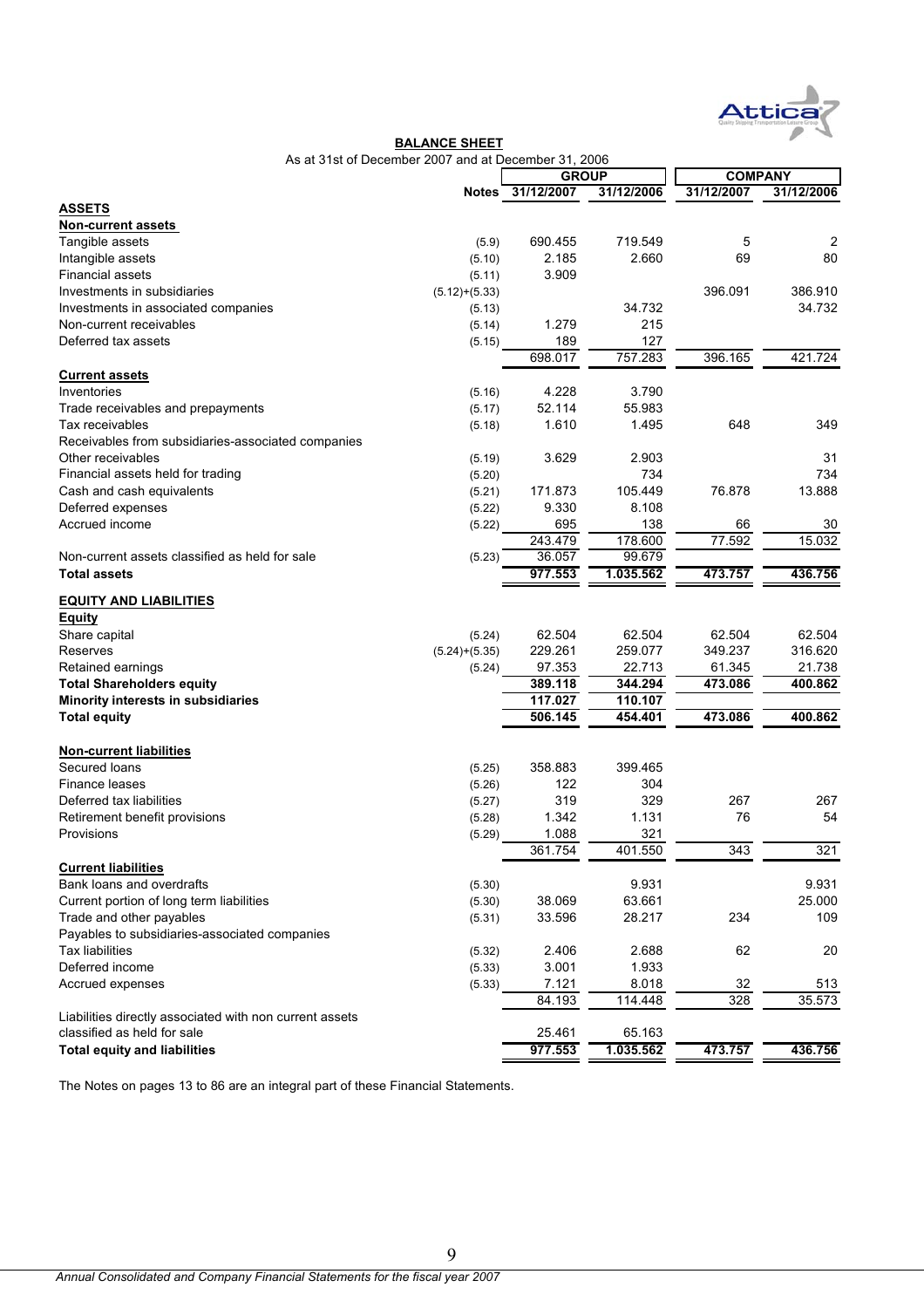

#### **Statement of Changes in Equity**

For the Period 1/1-31/12/2007

|                                                 |         |         |           | Fair value    |          | Гotal        | Minority     |          |
|-------------------------------------------------|---------|---------|-----------|---------------|----------|--------------|--------------|----------|
|                                                 | Share   | Share   | Other     | reserves from | Retained | shareholders | interests in | Total    |
|                                                 | Capital | Premium | Reserves  | hedging       | Earnings | Equity       | subsidiaries | Equity   |
| Balance at 1 January 2007                       | 62.504  | 207.648 | 51.429    |               | 22.713   | 344.294      | 110.107      | 454.401  |
| Changes in Equity for the Period 1/1-31/12/2007 |         |         |           | 2.569         | (89)     | 2.480        | 775          | 3.255    |
| Reclassified items                              |         |         | (35.812)  |               | 35.812   | 0            |              | 0        |
| Exchange differences on translating foreign     |         |         |           |               |          |              |              |          |
| operations                                      |         |         |           |               | (41)     | (41)         |              | (41)     |
| Net Profit for the Period 1/1-31/12/2007        |         |         | 3.427     |               | 47.291   | 50.718       | 10.984       | 61.702   |
| <b>Dividends</b>                                |         |         |           |               | (8.334)  | (8.334)      | (4.839)      | (13.173) |
| <b>Balance at 31 December 2007</b>              | 62.504  | 207.648 | 19.043    | 2.569         | 97.353   | 389.117      | 117.027      | 506.144  |
| <b>COMPANY</b>                                  |         |         |           |               |          |              |              |          |
|                                                 |         |         |           | Fair value    |          | Total        | Minority     |          |
|                                                 | Share   | Share   | Other     | reserves from | Retained | shareholders | interests in | Total    |
|                                                 | Capital | Premium | Reserves  | hedging       | Earnings | Equity       | subsidiaries | Equity   |
| <b>Balance at 1 January 2007</b>                | 62.504  | 194.340 | (149.944) |               | 21.738   | 128.638      |              | 128.638  |
| Reserves from revaluation of investments        |         |         |           |               |          |              |              |          |
| in subsidiaries at fair value                   |         |         | 272.224   |               |          | 272.224      |              | 272.224  |
| New balance at 1 January 2007                   | 62.504  | 194.340 | 122.280   |               | 21.738   | 400.862      |              | 400.862  |
| Changes in Equity for the Period 1/1-31/12/2007 |         |         | 9.588     |               | (28)     | 9.560        |              | 9.560    |
| Reclassified items                              |         |         | 10.804    |               | (10.804) |              |              |          |
| Reserves from revaluation of investments        |         |         |           |               |          |              |              |          |
| in subsidiaries at fair value                   |         |         | 10.061    |               |          | 10.061       |              | 10.061   |
| Exchange differences on translating foreign     |         |         |           |               |          |              |              |          |
| operations                                      |         |         |           |               |          |              |              |          |
| Net Profit for the Period 1/1-31/12/2007        |         |         | 2.163     |               | 58.773   | 60.936       |              | 60.936   |
| <b>Dividends</b>                                |         |         |           |               | (8.334)  | (8.334)      |              | (8.334)  |
| <b>Balance at 31 December 2007</b>              | 62.504  | 194.340 | 154.897   |               | 61.345   | 473.086      |              | 473.086  |

### **Statement of changes in reserves from revaluation of investments in subsidiaries at fair value**

For the Period 1/1-31/12/2007

|                                         | Before the | After the |         |
|-----------------------------------------|------------|-----------|---------|
|                                         | changes    | changes   |         |
| <b>BLUE STAR MARITIME S.A.</b>          | (143.508)  | 8.660     |         |
| <b>ISUPERFAST FERRIES MARITIME S.A.</b> |            | 121.435   |         |
| NORDIA MC.                              |            | 8.795     |         |
| <b>MARIN MC.</b>                        |            | 255       |         |
| <b>ATTICA PREMIUM S.A.</b>              | (651)      | (1.019)   |         |
| <b>ITOTAL</b>                           | (144.159)  | 138.126   | 282.286 |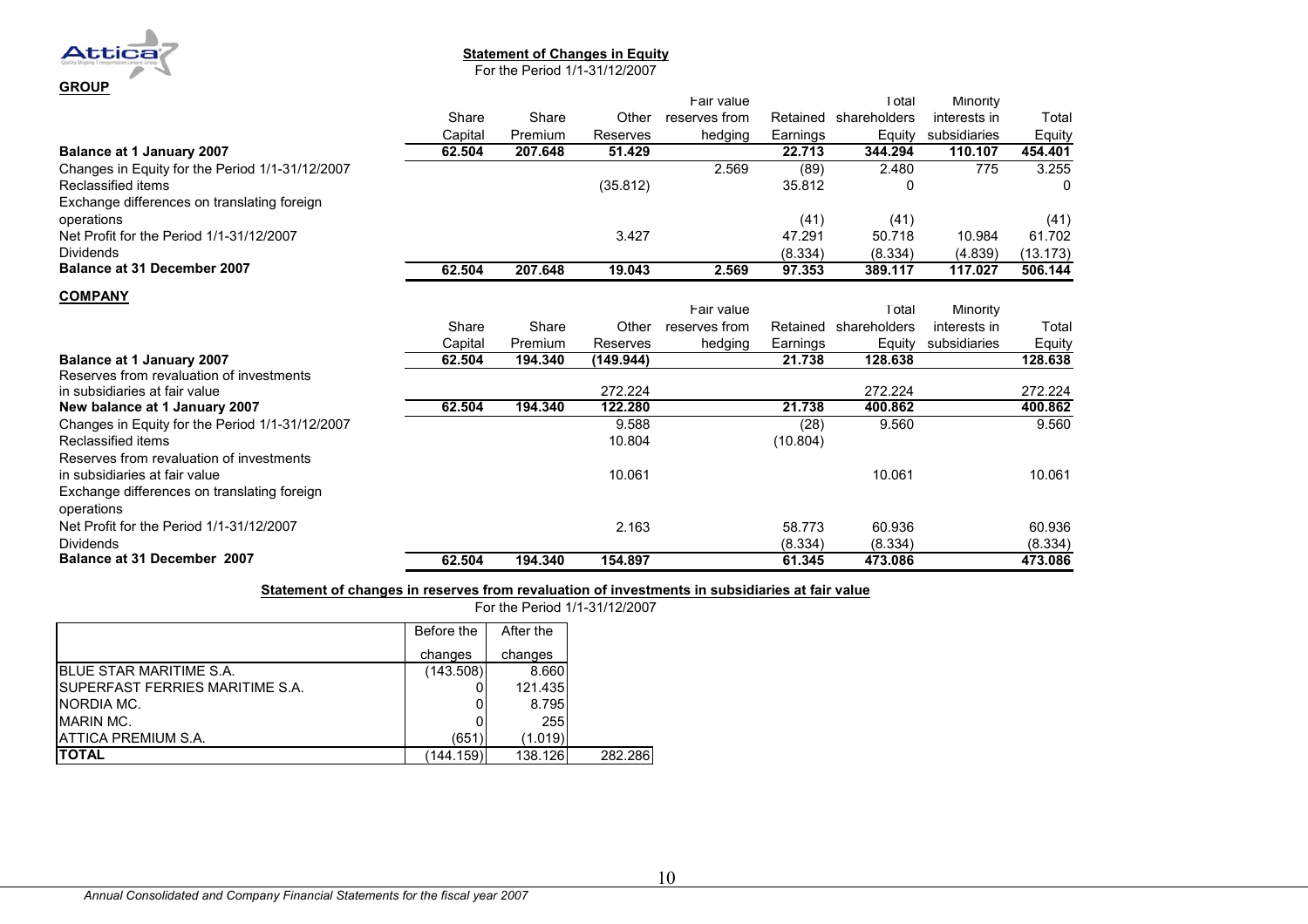#### **Statement of Changes in Equity**

For the Period 1/1-31/12/2006

|                                                        |          |          |           |          | Total        | Minority     |          |
|--------------------------------------------------------|----------|----------|-----------|----------|--------------|--------------|----------|
|                                                        | Share    | Share    | Other     | Retained | shareholders | interests in | Total    |
|                                                        | Capital  | Premium  | Reserves  | Earnings | Equity       | subsidiaries | Equity   |
| <b>Balance at 1 January 2006</b>                       | 93.756   | 239.244  | 50.400    | 5.680    | 389.080      | 102.726      | 491.806  |
| Increase of Share Capital                              | 31.252   |          |           |          | 31.252       |              | 31.252   |
| Decrease of Share Capital                              | (62.504) | (31.252) |           |          | (93.756)     |              | (93.756) |
| Expenses related to share capital increase             |          | (344)    |           |          | (344)        |              | (344)    |
| Changes in Equity for the Period 1/1-31/12/2007        |          |          | 91        | 8        | 99           |              | 99       |
| Exchange differences on translating foreign operations |          |          |           | 12       | 12           |              | 12       |
| Net Profit for the Period 1/1-31/12/2006               |          |          | 938       | 25.347   | 26.285       | 11.144       | 37.429   |
| <b>Dividends</b>                                       |          |          |           | (8.334)  | (8.334)      | (3.763)      | (12.097) |
| <b>Balance at 31 December 2006</b>                     | 62.504   | 207.648  | 51.429    | 22.713   | 344.294      | 110.107      | 454.401  |
| <b>COMPANY</b>                                         |          |          |           |          |              |              |          |
|                                                        |          |          |           |          | Total        | Minority     |          |
|                                                        | Share    | Share    | Other     | Retained | shareholders | interests in | Total    |
|                                                        | Capital  | Premium  | Reserves  | Earnings | Equity       | subsidiaries | Equity   |
| Balance at 1 January 2006                              | 93.756   | 225.936  | (150.623) | 10.919   | 179.988      |              | 179.988  |

|                                                 | Cabilai  | гісінші  | NGSGI VGS. | саншчэ  | ⊏yully   | SUDSIUIDIITES | ⊏yuluy   |
|-------------------------------------------------|----------|----------|------------|---------|----------|---------------|----------|
| <b>Balance at 1 January 2006</b>                | 93.756   | 225.936  | (150.623)  | 10.919  | 179.988  |               | 179.988  |
| Increase of Share Capital                       | 31.252   |          |            |         | 31.252   |               | 31.252   |
| Decrease of Share Capital                       | (62.504) | (31.252) |            |         | (93.756) |               | (93.756) |
| Expenses related to share capital increase      |          | (344)    |            |         | (344)    |               | (344)    |
| Reserves from revaluation of investments        |          |          |            |         |          |               |          |
| in subsidiaries at fair value                   |          |          | 272.224    |         | 272.224  |               | 272.224  |
| Changes in Equity for the Period 1/1-31/12/2007 |          |          | 234        |         | 234      |               | 234      |
| Net Profit for the Period 1/1-31/12/2006        |          |          | 445        | 19.153  | 19.598   |               | 19.598   |
| <b>Dividends</b>                                |          |          |            | (8.334) | (8.334)  |               | (8.334)  |
| <b>Balance at 31 December 2006</b>              | 62.504   | 194.340  | 122.280    | 21.738  | 400.862  |               | 400.862  |

#### **Statement of changes in reserves from revaluation of investments in subsidiaries at fair value**

For the Period 1/1-31/12/2006

|                                         | Before the | After the |         |
|-----------------------------------------|------------|-----------|---------|
|                                         | changes    | changes   |         |
| <b>IBLUE STAR MARITIME S.A.</b>         | (143.508)  | (27.205)  |         |
| <b>ISUPERFAST FERRIES MARITIME S.A.</b> |            | 150.164   |         |
| <b>INORDIA MC.</b>                      |            | 6.628     |         |
| MARIN MC.                               |            | (303)     |         |
| <b>JATTICA PREMIUM S.A.</b>             | (651)      | (1.219)   |         |
| <b>ITOTAL</b>                           | (144.159)  | 128.065   | 272.224 |

**GROUP**

**Attica**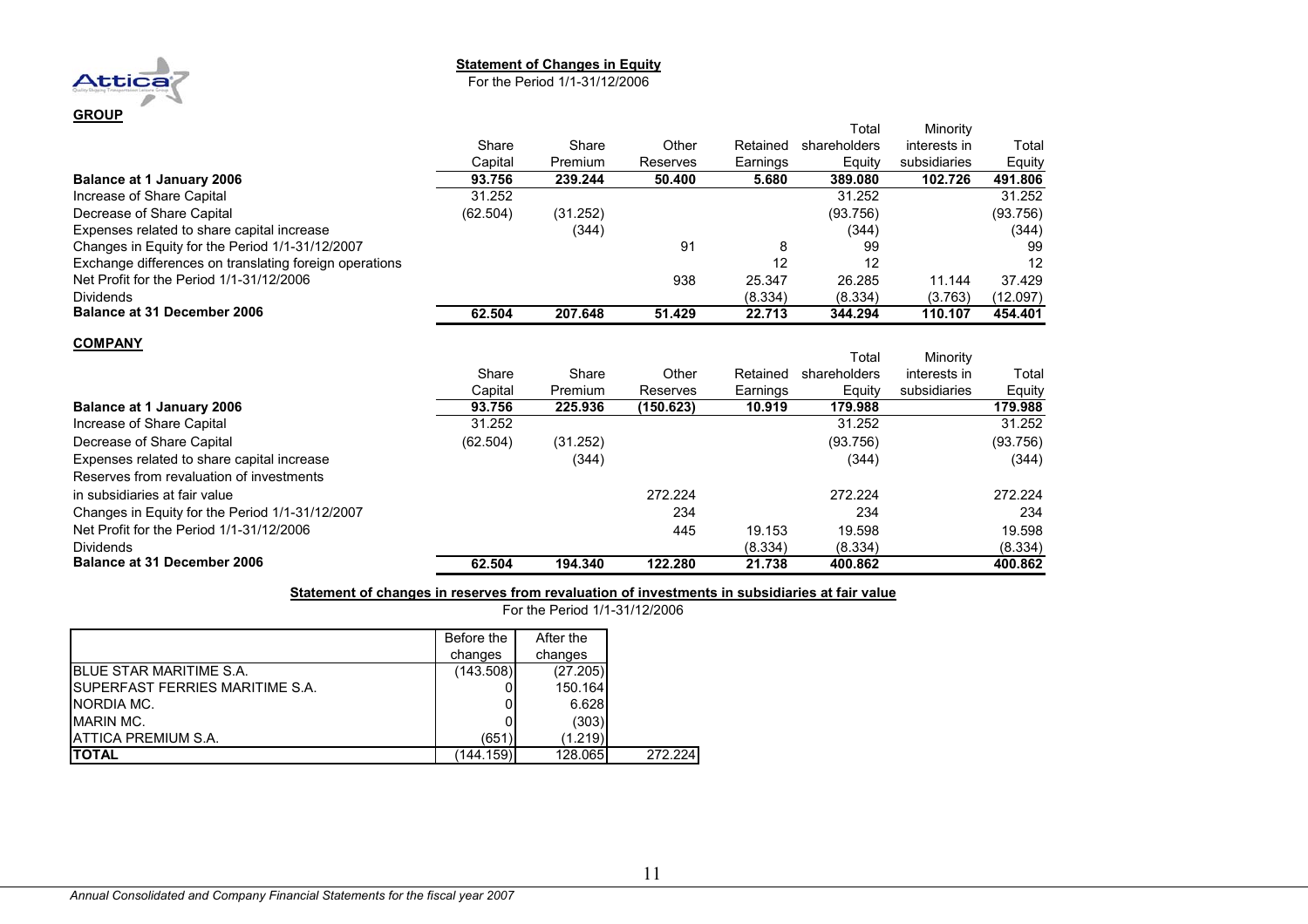

#### **CASH FLOW STATEMENT**

For the periods ending at December 31 2007 & 2006

|                                                                                                |                       | <b>GROUP</b>       |                                     | <b>COMPANY</b>                |                 |
|------------------------------------------------------------------------------------------------|-----------------------|--------------------|-------------------------------------|-------------------------------|-----------------|
|                                                                                                |                       |                    | Notes 1/1-31/12/2007 1/1-31/12/2006 | 1/1-31/12/2007 1/1-31/12/2006 |                 |
| <b>Cash flow from Operating Activities</b>                                                     |                       |                    |                                     |                               |                 |
| Profit/(Loss) Before Taxes                                                                     |                       | 62.091             | 34.027                              | 60.979                        | 20.947          |
| Adjustments for:                                                                               |                       |                    |                                     |                               |                 |
| Depreciation & amortization                                                                    | (5.9)                 | 27.152             | 27.353                              | 13                            | 11              |
| Deferred tax expense                                                                           | (5.8)                 | (72)               | (22)                                |                               |                 |
| Provisions                                                                                     |                       | 1.832              | 923                                 | 483                           | 906             |
| Foreign exchange differences                                                                   | (5.6)                 | 2.750              | (338)                               | (22)                          |                 |
| Net (profit)/Loss from investing activities                                                    |                       | (47.478)           | (10.831)                            | (64.288)                      | (25.047)        |
| Interest and other financial expenses                                                          | (5.6)                 | 23.635             | 24.353                              | 1.449                         | 1.988           |
| Plus or minus for Working Capital changes:                                                     |                       |                    |                                     |                               |                 |
| Decrease/(increase) in Inventories                                                             |                       | (439)              | (151)                               |                               |                 |
| Decrease/(increase) in Receivables                                                             |                       | 872                | 3.804                               | 430                           | 217             |
| (Decrease)/increase in Payables (excluding banks)                                              |                       | (105)              | (6.972)                             | (772)                         | (28)            |
| Less:                                                                                          |                       |                    |                                     |                               |                 |
| Interest and other financial expenses paid                                                     |                       | (22.704)           | (22.541)                            | (1.851)                       | (1.887)         |
| Taxes paid                                                                                     |                       | (418)              | (2.003)                             |                               | (1.440)         |
| Operating cash flows of discontinued operations                                                |                       |                    | (12.619)                            |                               |                 |
| Total cash inflow/(outflow) from operating activities (a)                                      |                       | 47.116             | 34.983                              | (3.579)                       | (4.333)         |
| <b>Cash flow from Investing Activities</b>                                                     |                       |                    |                                     |                               |                 |
| Acquisition of subsidiaries, associated companies, joint                                       |                       |                    |                                     |                               |                 |
| ventures and other investments                                                                 | (5.13)                | (30.338)           | (8.089)                             | (39.338)                      | (8.089)         |
| Purchase of tangible and intangible assets                                                     | $(5.9)+(5.10)$        | (34.548)           | (24.429)                            | (5)                           | (8)             |
| Proceeds from sale of tangible and intangible assets                                           | $(5.7)+(5.13)+(5.20)$ | 207.776            | 28.525                              | 112.460                       | 75.925          |
| Interest received                                                                              |                       | 6.046              | 2.422                               | 2.195                         | 829             |
| Dividends received                                                                             | $(4.1)+(5.6)$         | 23                 | 28                                  | 34.522                        | 17.151          |
| Investing cash flows of discontinued operations                                                |                       |                    | 301.462                             |                               |                 |
| Total cash inflow/(outflow) from investing activities (b)                                      |                       | 148.959            | 299.919                             | 109.834                       | 85.808          |
| <b>Cash flow from Financing Activities</b>                                                     |                       |                    |                                     |                               |                 |
| Proceeds from issue of Share Capital                                                           |                       |                    |                                     |                               |                 |
| Proceeds from Borrowings                                                                       | (5.25)                | 22.800             | 9.895                               |                               |                 |
| Payments of Borrowings                                                                         | (5.21)                | (138.755)          | (53.589)                            | (34.931)                      |                 |
| Payments of finance lease liabilities                                                          | (5.21)                | (523)              | (593)                               |                               |                 |
| Dividends paid                                                                                 | (5.21)                | (13.173)           | (12.097)                            | (8.334)                       | (8.334)         |
| Equity return to shareholders                                                                  |                       |                    | (62.504)                            |                               | (62.504)        |
| Financing cash flows of discontinued operations                                                |                       |                    | (203.123)                           |                               |                 |
| Total cash inflow/(outflow) from financing activities (c)                                      |                       | (129.651)          | (322.011)                           | (43.265)                      | (70.838)        |
| Net increase/(decrease) in cash and cash equivalents                                           |                       |                    |                                     |                               |                 |
| $(a)+(b)+(c)$                                                                                  |                       | 66.424             | 12.891                              | 62.990                        | 10.637          |
| Cash and cash equivalents at beginning of period<br>Cash and cash equivalents at end of period |                       | 105.449<br>171.873 | 92.558<br>105.449                   | 13.888<br>76.878              | 3.251<br>13.888 |
|                                                                                                |                       |                    |                                     |                               |                 |

The method used for the preparation of the above Cash Flow Statement is the Indirect Method.

Cash and cash equivalents analysis is presented in paragraph 5.21.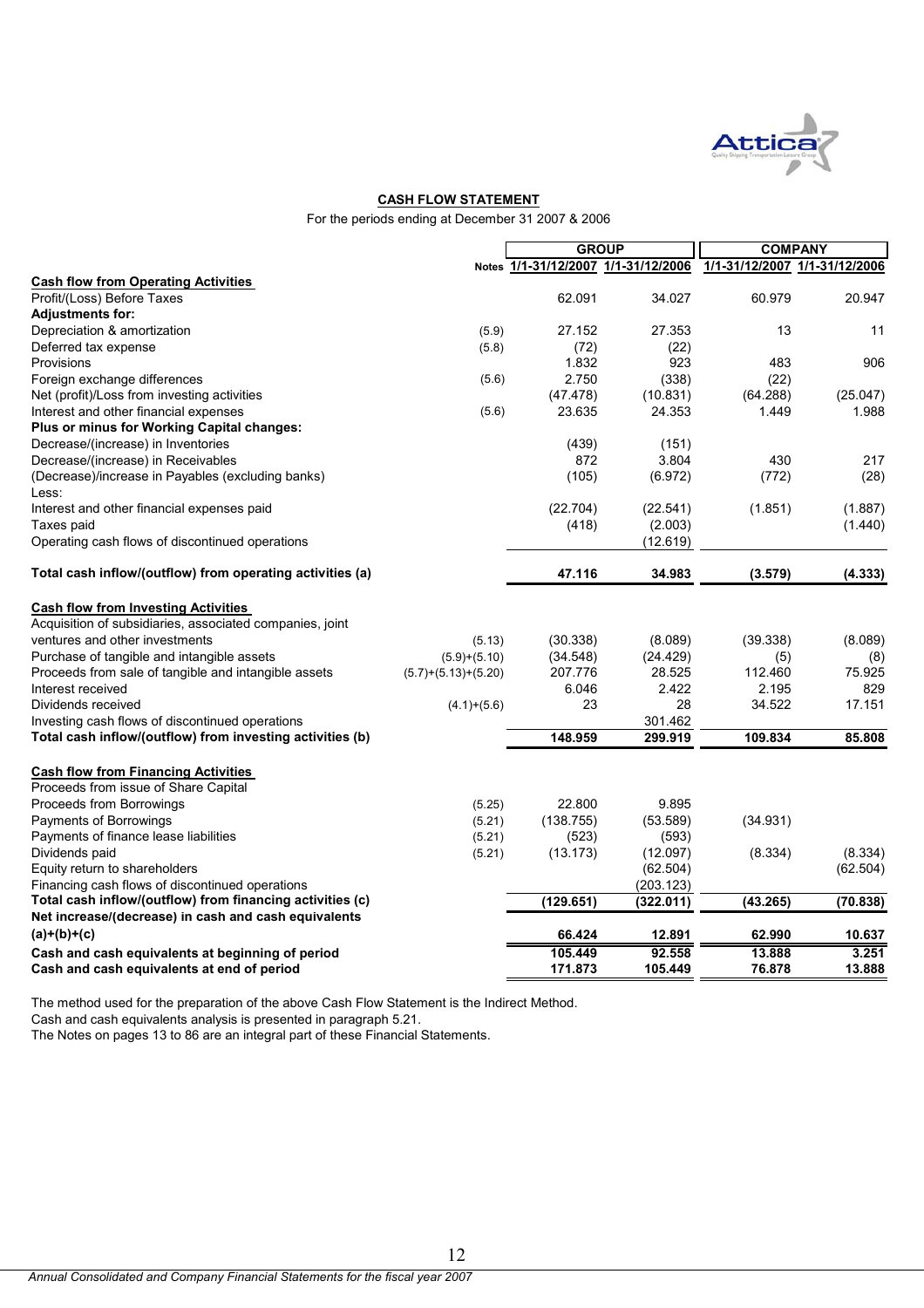

# **NOTES TO THE FINANCIAL STATEMENTS**

# **1. General information**

ATTICA HOLDINGS S.A. ("ATTICA GROUP") is a Holding Company and as such does not have trading activities of its own. The Company, through its subsidiaries, mainly operates in passenger shipping and in travel agency services.

The headquarters of the Company are in Athens, Greece, C. Karamanli Avenue 157, 16673, Voula.

The number of employees, at period end, was 8 for the parent company and 1.274 for the Group, while at 31/12/2006 was 9 and 1.288 respectively.

Attica Holdings S.A. shares are listed in the Athens Stock Exchange under the ticker symbol ATTICA.

The corresponding ticker symbol for Bloomberg is ATTEN GA and for Reuters is EPA.AT.

The total number of common bearer shares outstanding as at 31 December 2007 was 104.173.680. Each share carries one voting right. The total market capitalization was € 570.872 thousand approximately.

The financial statements of Attica Holdings S.A. are included, directly, in the consolidated financial statements of MARFIN INVESTMENT GROUP HOLDINGS S.A. whose total participation in the Group (directly & indirectly), on February 28, 2008, was 89,14%.

The financial statements of the Company and the Group for the fiscal year 2007 were approved by the Board of Directors on March 21, 2008.

*Due to rounding there may be minor differences in some amounts.* 

# **2. Significant Group accounting policies**

The accounting policies used by the Group for the preparation of the financial statements for the period 1/1 – 31/12/2007 are the same with those used for the preparation of the financial statements for the fiscal year 2006, except for the method of recognition of the value of investments in subsidiaries.

More specifically, the Group's management decided to recognise the investments in subsidiaries at fair value instead of acquisition cost.

The Group's management believes that the new accounting policy is a more rational approach to reflect the value of the Company's investments in subsidiaries.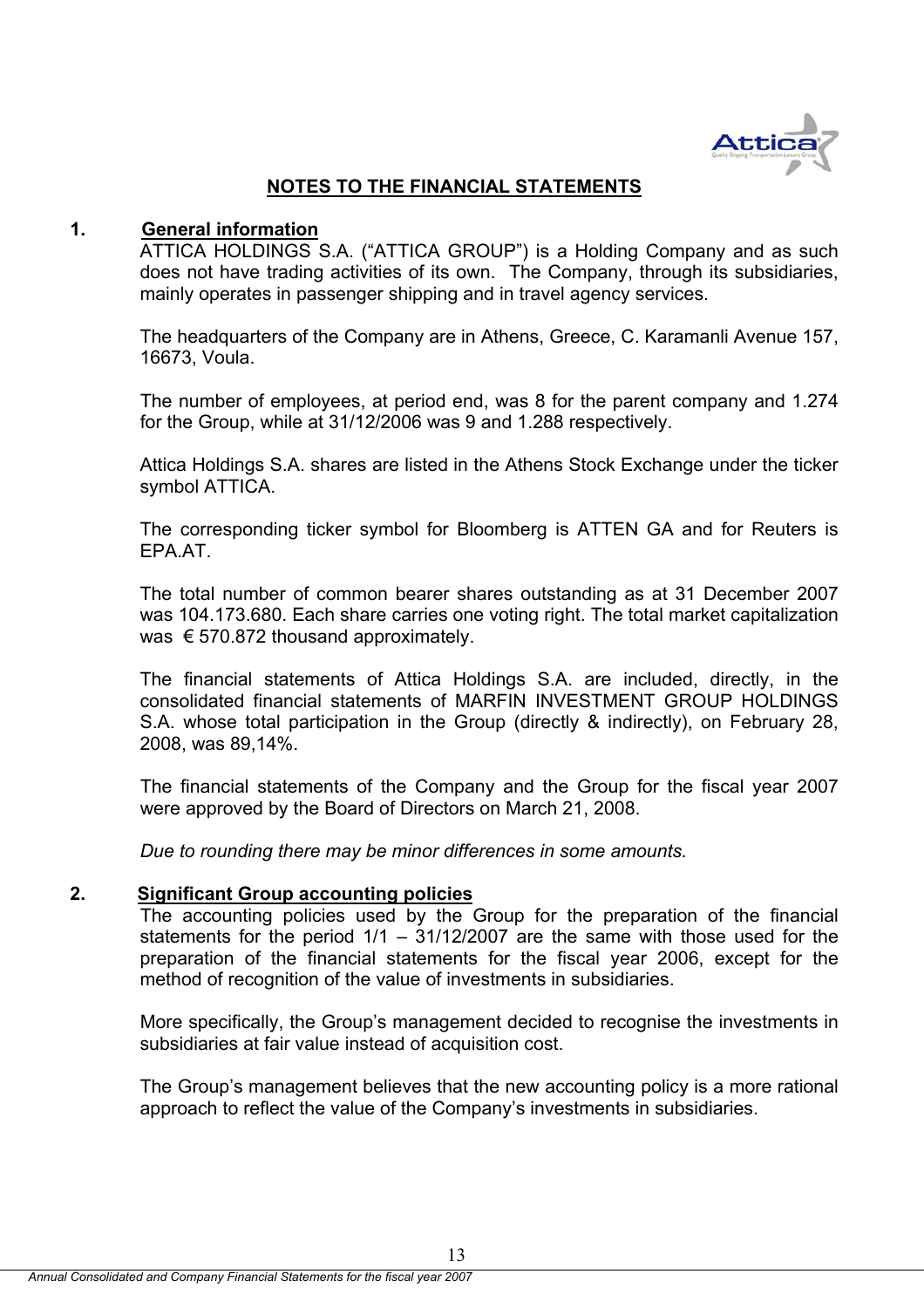

This change has affected the "Investments in subsidiaries" account and the net equity of the parent company only. There is no effect in any other account of the parent company, nor to any account in consolidated level.

In order to determine the fair value of investments, the Company has appointed an independent valuator, who used the following assumptions in order to perform his study:

a) The Group will operate in the same geographical segments that operated on December 31, 2007.

b) The vessels will execute the same number of sailings.

c) The useful life and residual value of the vessels are calculated according to the existing accounting policy for tangible assets.

d) Annual increases in revenue and expenses have been calculated based on Group's historical data.

e) The Weighted Average Cost of Capital is equal to 9,8%.

The effect of the change in the accounting policy is presented in the Statement of Changes in Equity and in the following paragraphs:

5.12. Investments in subsidiaries.

5.36.1. Analysis of the effect of the change of the accounting policy, regarding investments in subsidiaries, in the financial statements.

### 2.1. Basis of preparation of financial statements

The financial statements have been prepared in accordance with the International Financial Reporting Standards (IFRS) which have been issued by the International Accounting Standards Board (IASB) and the interpretations which have been issued by the International Financial Reporting Interpretations Committee as adopted by the European Union.

In addition, the Group has prepared the financial statements in compliance with the historical cost principle, the going concern principle, the accrual basis principle, the consistency principle, the materiality principle and the accrual basis of accounting.

For the fiscal year 2007, the going concern principle does not apply for the 100% subsidiary SUPERFAST DEKA M.C., the shipowning company of SUPERFAST X, who sold its vessel in February 2007 and therefore it does not have any trading activity.

In addition, the going concern principle does not apply for the 100% subsidiaries MARIN M.C., ATTICA CHALLENGE LTD, ATTICA SHIELD LTD and NORDIA M.C., the shipowning companies of MARIN, CHALLENGE, SHIELD and NORDIA respectively. The first three companies sold their vessels within the first quarter of 2008 and the last one has contracted to sell its RoRo vessel NORDIA, whose delivery will take place in April 2008.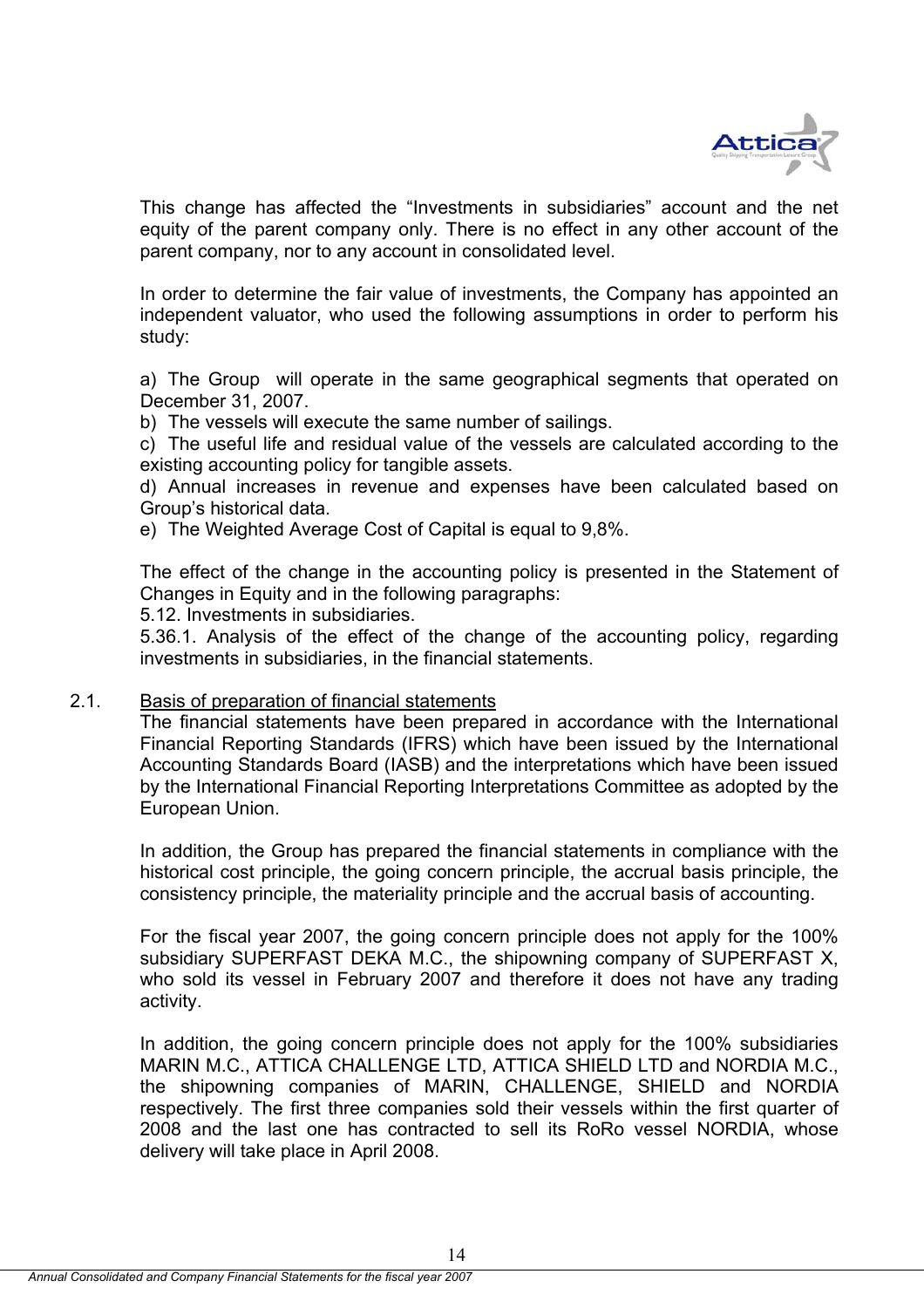

The recognition of sales and purchases is effected at the transaction date and not at the settlement date.

The expenses are recognized in the income statement based on the direct relation of the expense to the specific income that is recognized.

In preparing its financial statements for the period ending 31 December 2007, the Group has chosen to apply accounting policies which secure that the financial statements comply with all the requirements of each applicable Standard or Interpretation.

The Management of the Group considers that the financial statements present fairly the company's financial position, financial performance and cash flows. The General Meeting of Shareholders has the right to modify these financial statements.

# 2.1.1. Major accounting judgements and main sources of uncertainty for accounting estimations

The Management must make judgements and estimates regarding the value of assets and liabilities which are uncertain. Estimates and associated assumptions are based mainly on past experience. Actual results may differ from these estimates. Estimates and associated assumptions are continually reviewed.

The accounting judgements that the Management has made in implementing the Company's accounting policies and which have the greatest impact on Company financial statements are:

On a yearly basis, Management examines whether it is an indication of impairment on the value of investments in subsidiaries, and if so, assesses the extent pursuant to the Company's accounting policy on this subject. The recoverable amount of the examined cash generating unit is determined on the basis of value in use and is based on estimates and underlying assumptions.

In addition, on an annual basis the Management examines, on the basis of assumptions and estimates the following items:

- useful lives and recoverable vessels' values
- the amount of provisions for staff retirement compensation, for disputes in litigation and for labour law disputes.

On the financial statements preparation date, the sources of uncertainty for the Company, which may have impact on the stated assets and liabilities values, concern:

- Unaudited years of the Company, insofar as it is possible that the future audits will result in additional taxes and charges being imposed that cannot be estimated at the time with reasonable accurancy.
- Estimates on the recoverability of contingent losses from pending court cases and doubtful debts.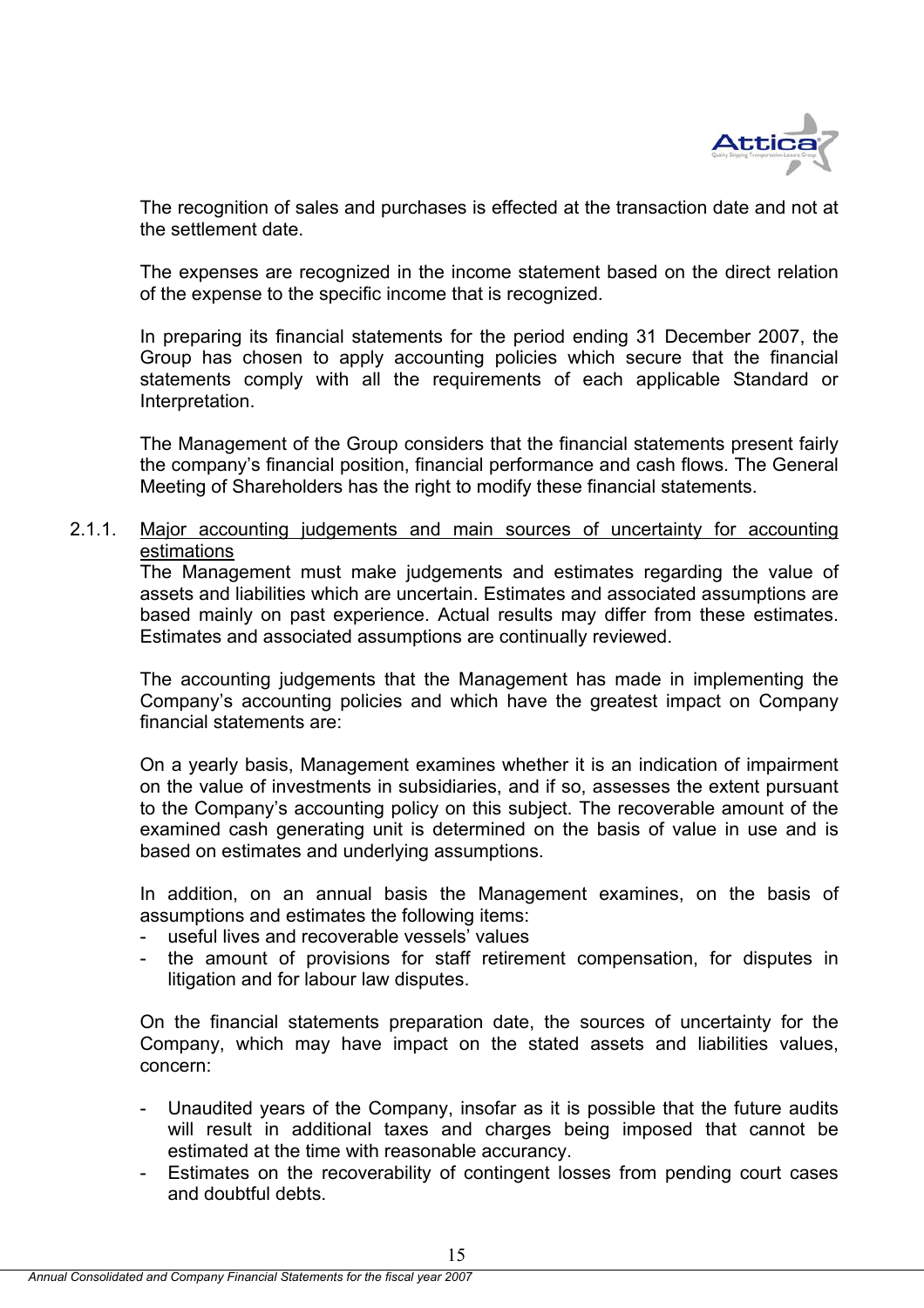

 The above estimates are based οn the knowledge and the information available to the Management of the Group until the date of approval of the financial statements for the period ended December 31, 2007.

### 2.2. Consolidation

### 2.2.1. Basis of consolidation

The purchase method is used for the consolidation.

An acquisition is recognised at cost. The cost of an acquisition is measured as the fair value of the assets acquired, the equity instruments issued and the liabilities incurred or assumed at the date of the transaction, plus any cost directly attributable to the acquisition. Subsequently, investments in subsidiaries are measured using the fair value method.

# 2.2.2. Subsidiaries

Subsidiaries are the entities which are controlled by another Company. Control exists when a Company has the power to govern the financial and operating policies of an entity.

Investments in subsidiaries are initially recognized at cost, while subsequently are measured using the fair value method.

# 2.2.3. Consolidated financial statements

The consolidated financial statements include the Company and its subsidiaries. The financial statements of the subsidiaries are included in the consolidated financial statements from the date that control commences until the date that the parent company ceases to control the subsidiary.

Intercompany transactions, balances and gains or losses on transactions between companies of the Group are eliminated unless the transaction relates to an asset which provides evidence of impairment.

The subsidiaries' accounting policies are consistent with the policies adopted by the Group.

Minority interests are presented separately from the shareholders' equity of the Group.

### 2.3. Goodwill

Goodwill represents the excess of the cost of an acquisition over the fair value of identifiable assets and liabilities of the acquired subsidiary or associated company, at the time of acquisition.

The goodwill is not amortized. The goodwill is subject to an impairment test at the end of each year.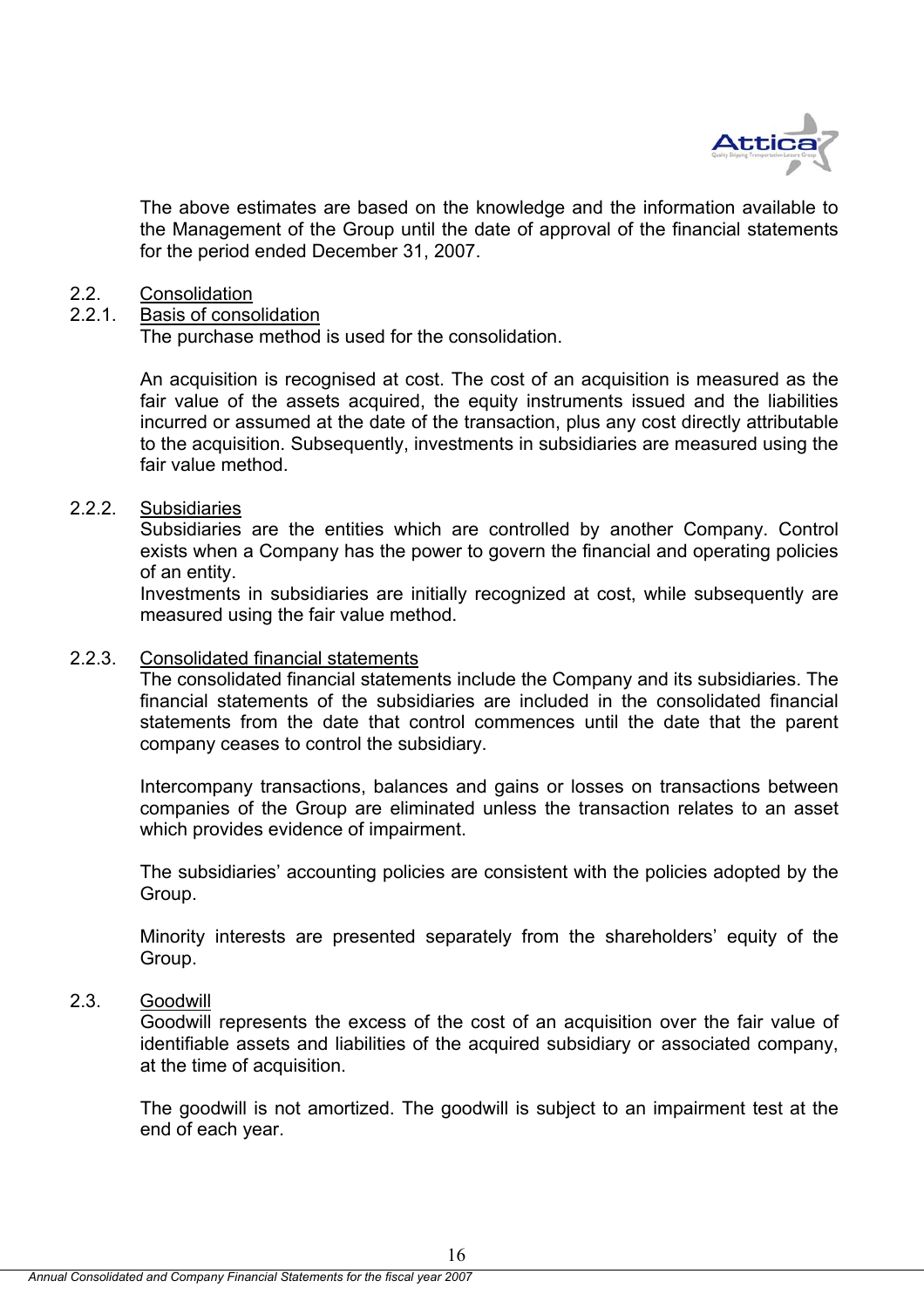

The negative goodwill which, prior to the first application of IFRS, was shown as a deduction from equity, it cannot be recognised as an asset. The Company shall not recognise that goodwill in profit or loss if it disposes of all or part of the business to which that goodwill relates.

### 2.4. Investments

The investments are classified according to their scope as follows:

### a) Long-term investments

These investments are recognised at cost plus any cost directly attributable to the investment and are reported as non-current assets. The company, annually, shall assess whether there is any indication that an investment need to be impaired.

If any such indication exists, impairment losses are recognised in the shareholders' equity.

b) Investments held for sale (short-term investments)

These investments are initially recorded at cost plus any cost attributable to the investment. Subsequently, these investments are re-measured at fair value and gains or losses are recorded under shareholders' equity until these are disposed of or considered impaired. When these are disposed of or considered impaired, gains or losses are recognised in the income statement.

### 2.5. Tangible assets

Tangible assets are stated at acquisition cost less accumulated depreciation and any impairment loss.

Acquisition cost includes expenses that are directly attributable to the acquisition of the assets.

Subsequent costs are added in the asset's carrying amount or recognised as a separate asset, only when it is probable that additional future economic benefits, associated with the asset, will arise for the Group.

All other expenses are charged to the income statement as they are considered as repairs and maintenance.

Land is not depreciated.

Depreciation is calculated on a straight line basis over the estimated useful life of each asset.

The estimated useful lives are as follows:

| 1. Conventional vessels           | 30 years |
|-----------------------------------|----------|
| 2. High-speed vessels (Catamaran) | 15 years |
| 3. Buildings                      | 60 years |
| 4. Harbor establishments          | 10 years |
| 5. Motor Vehicles                 | 5 years  |
| 6. Furniture and fixtures         | 5 years  |
| 7. Hardware equipment             | 3 years  |
|                                   |          |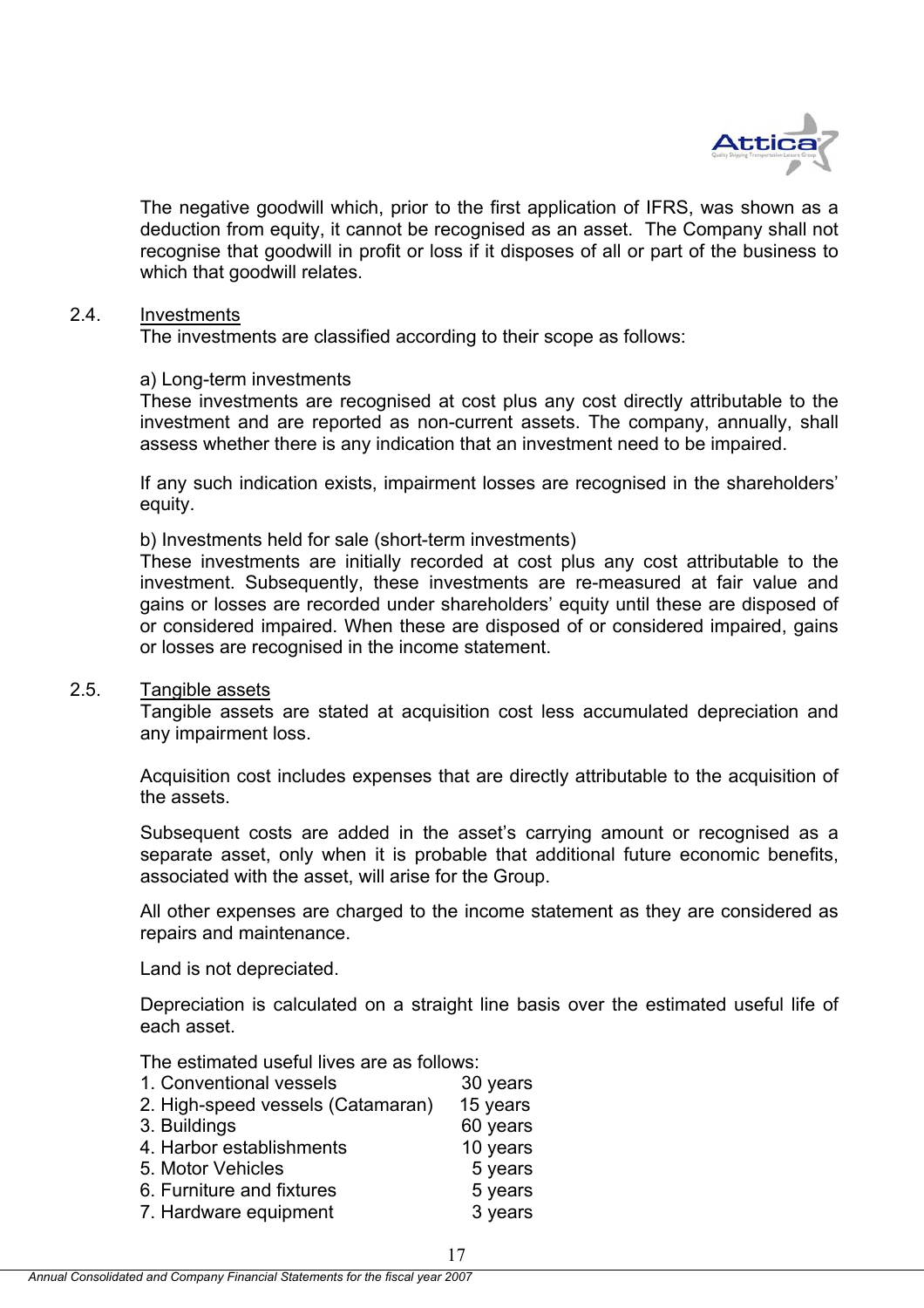

The residual value of the vessels is estimated at 20% of the acquisition cost. For the other fixed assets no residual value is calculated. The residual value and the useful life of fixed assets are reviewed annually.

Costs incurred subsequent to the acquisition of a vessel for the purpose of increasing the future economic benefits from the operation of the vessel or for compliance with new safety rules and regulations, are capitalised separately and are depreciated over 5 years. Furthermore, costs incurred subsequent to extensive additions and improvements of the vessels, are capitalised separately and are depreciated over 5 years.

Once the sale of a tangible asset is completed, the difference between the selling price and the net book value less any expenses related to the sale, is recognised as gain or loss in the income statement.

### 2.6. Intangible assets

The Group considers that the useful life of its intangible assets is not indefinite. The intangible assets of the Group are the following:

### a) Trademarks

Trademarks are recognised at cost less accumulated depreciation and any impairment loss.

The cost of trademarks includes expenses related to the development and registration of the trademarks in Greece and abroad.

The useful life of trademarks is 15 years and depreciation is calculated on a straight line basis.

### b) Computer software

Computer software programs are recognised at cost less accumulated depreciation and any impairment loss.

The initial cost includes, in addition to the licenses, all installation, customizing and development expenses.

Subsequent expenses which enhance or extend the performance of computer software programs beyond their original specifications are recognised as capital expenditure and are added to the original cost of the software.

Useful life of computer software is 8 years and depreciation is calculated on a straight line basis.

# 2.7. Impairment of assets

At each reporting date the assets are assessed as to whether there is any indication that an asset may be impaired.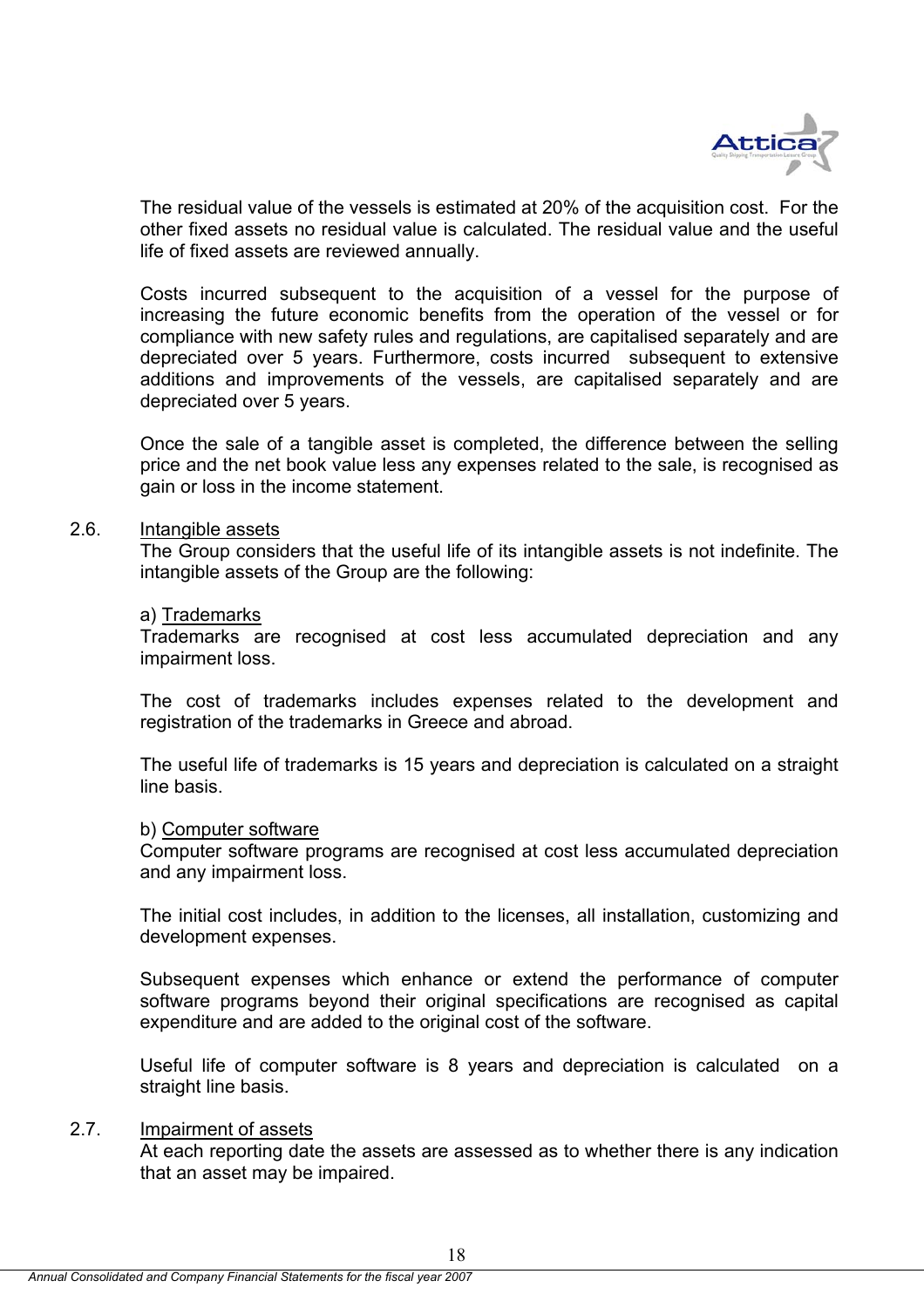

If any such indication exists, the entity estimates the recoverable amount of the asset, namely the present value of the estimated future cash flows that are expected to flow into the entity by the use of the asset.

The recoverable amount of an asset or a cash generating unit is the higher of its fair value less associated costs of selling the asset and its value when used by the entity.

As a cash generating unit is defined the geographical segment to which each vessel operates, as it is reported in paragraph 2.16.

Impairment losses are recognised in the income statement.

#### 2.8. Investment property

An investment in property is initially recognised at cost. Transaction costs are included in the initial cost. Subsequent expenses are added to the cost only if it is probable that future economic benefits are expected.

Subsequent to initial recognition, an investment in property is stated at cost less accumulated depreciation and any accumulated impairment losses.

# 2.9. Inventories

Inventories are stated at the lower value between cost and net realizable value. Net realizable value is the estimated selling price less applicable variable selling expenses. The cost of inventories is determined using the weighted average method.

### 2.10. Trade receivables

Trade receivables are short-term receivables to be collected in less than 12 months from the date of recognition and are initially recognised at fair value.

Subsequently, if the collection is delayed, trade receivables are measured at amortized cost using the effective interest rate, less any impairment loss.

Impairment loss is established when there is objective evidence that the Group will not be able to collect all the amounts due.

The amount of the provision calculated when there is a delay in collection of a trade receivable, is the difference between the asset's carrying amount and the present value of estimated future cash flows.

The discounting of the above difference is calculated using the effective interest rate.

The amount of the provision is recognised in the income statement.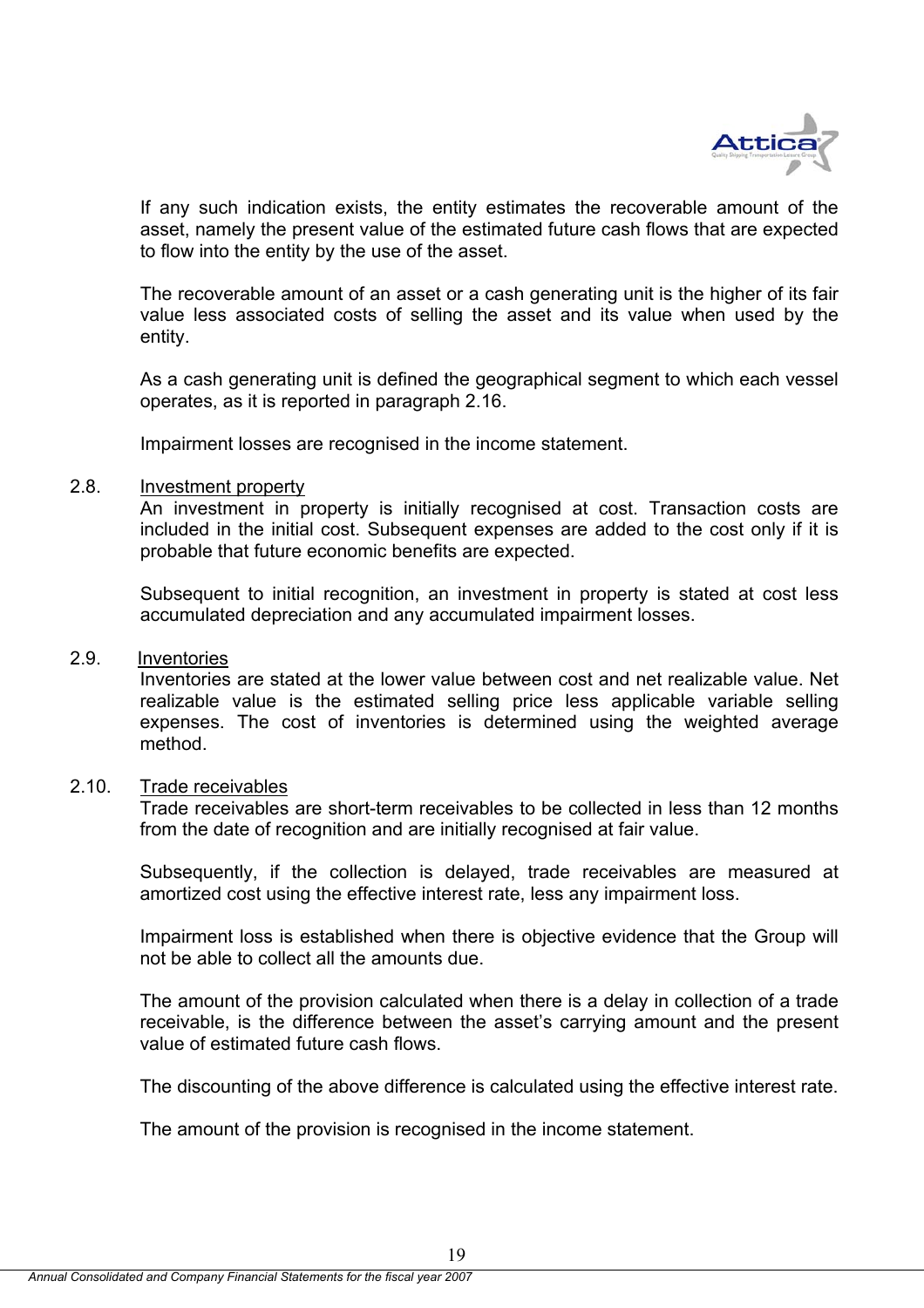

### 2.11. Cash and cash equivalents

Cash and cash equivalents include cash in hand, deposits in banks, other short-term highly liquid investments maturing within three months and bank overdrafts.

### 2.12 Share capital

Share capital consists of common bearer or nominal shares and is included in shareholders' equity.

Costs directly attributable to the issuance of new shares are shown in equity as a deduction from the share premium, net of tax.

Costs directly attributable to the issuance of new shares for the acquisition of a new entity are recognised in the cost of the acquired entity.

The cost of treasury stock is deducted from equity until the shares are cancelled or disposed of. In this case profit or loss, net from direct costs, is included in shareholders' equity.

### 2.13. Dividends

Dividends payable are recognised as a liability when these are approved by the Shareholders' General Assembly.

# 2.14. Revenue

The revenue of the Group is derived from cargo, passengers and vehicles fares, from on board sales of goods and services, as well as from travel agency services. The Group also has income from credit interest and dividends.

### 2.14.1. Revenue from fares

Revenue from fares is recognised as follows:

- a) For international routes: when the customer travels.
- b) For domestic routes: when the ticket is issued.

The above difference to the recognition of income between international and domestic routes is due to the fact that tickets for domestic routes issued in a specific month that are due to travel in a subsequent month are not of a substantial amount compared to total income. Besides this, the cost of tracking changes of tickets for the period from the date of issuance to the date of traveling would be very significant compared with the benefit of such information.

### 2.14.2. Revenue from on board sales

Revenue from sales of goods and services on board is recognised upon delivery of goods or services.

Regarding the services provided by the Group through concessions, revenue is recognised when the invoice is issued for services relating to the period. All the above revenue is recognised when the collection of the related receivables is reasonably assured.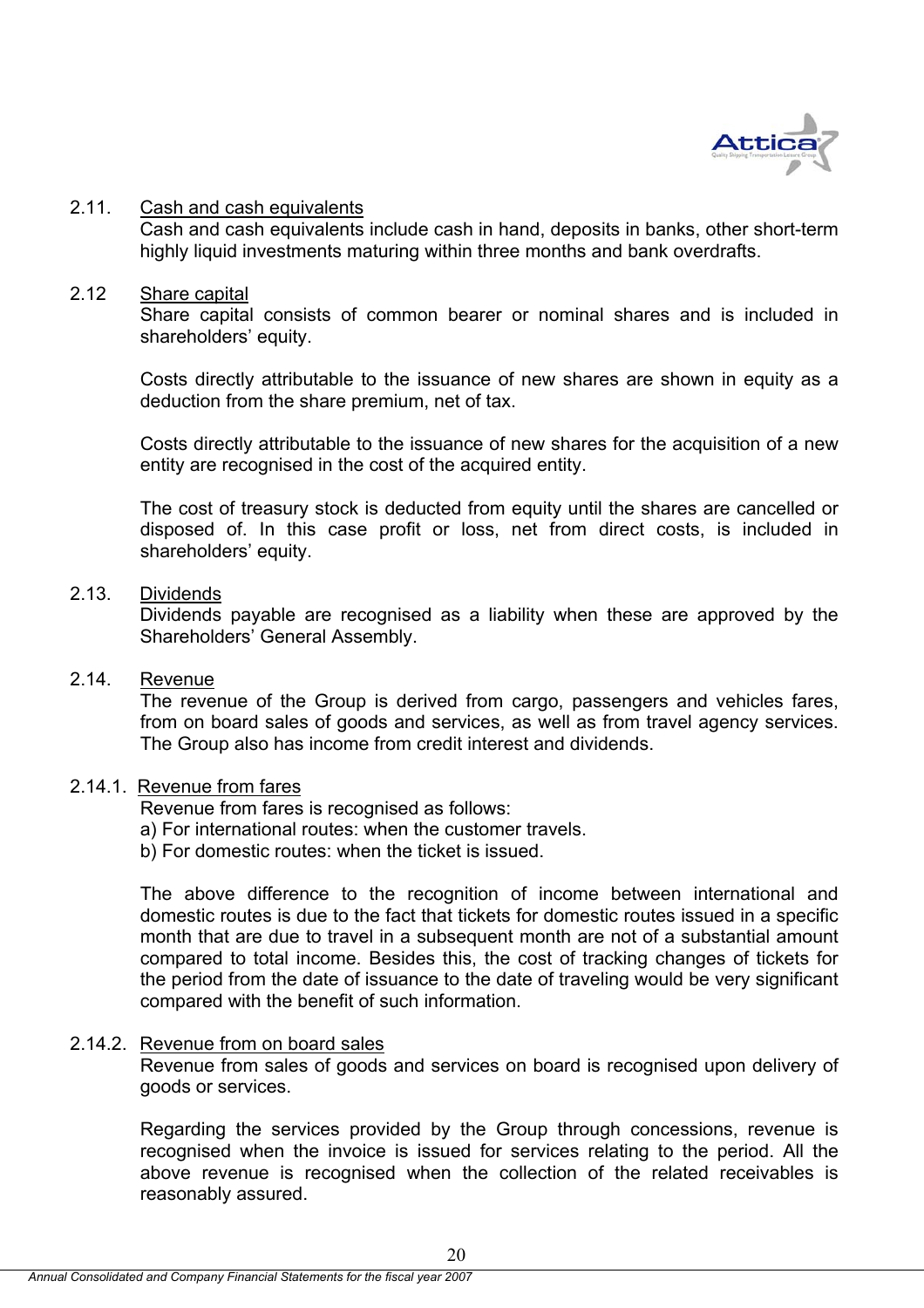

# 2.14.3. Revenue from travel agency services

Revenue from sales of air tickets are the sales commissions which the Group receives from airline companies and is recognised when the invoice is issued.

Revenue from tour operating packages is recognised when the appropriate invoice is issued.

All the above revenue is recognised when the collection of the related receivables is reasonably assured.

# 2.14.4. Interest income

Interest income is recognised on an accrual basis using the effective interest method.

# 2.14.5. Dividend income

Dividend income is recognised as revenue on the date the dividends are approved from the Shareholders' General Assembly of the entity which declares these.

### 2.15. Accounting for Government grants and disclosure of Government assistance

2.15.1. Government grants related to assets Government grants that relate to assets are those that are provided to entities subject to the condition that the entity will purchase or construct long-term assets.

Government grants are recognised when it is certain that:

a) The entity will comply with the conditions attached to these grants.

b) The grants will be received.

Government grants related to assets are recognised as deferred income, on a systematic basis, during the useful life of a non-current asset.

### 2.15.2. Government grants related to income

Government grants related to income are recognised as income over the accounting periods, on a systematic basis, in order to match the relevant costs.

# 2.16. Segment reporting

A business segment is a distinguishable component of an entity that is engaged in providing an individual product or service or a group of related products or services which are subject to risks and returns that are different from those of other business segments.

A geographical segment is a distinguishable component of an entity that is engaged in providing products or services within a particular economic environment and which is subject to risks and returns that are different from those of components operating in other economic environments.

The Group operates in sea transportation services for passengers, private vehicles and cargo in several geographical areas.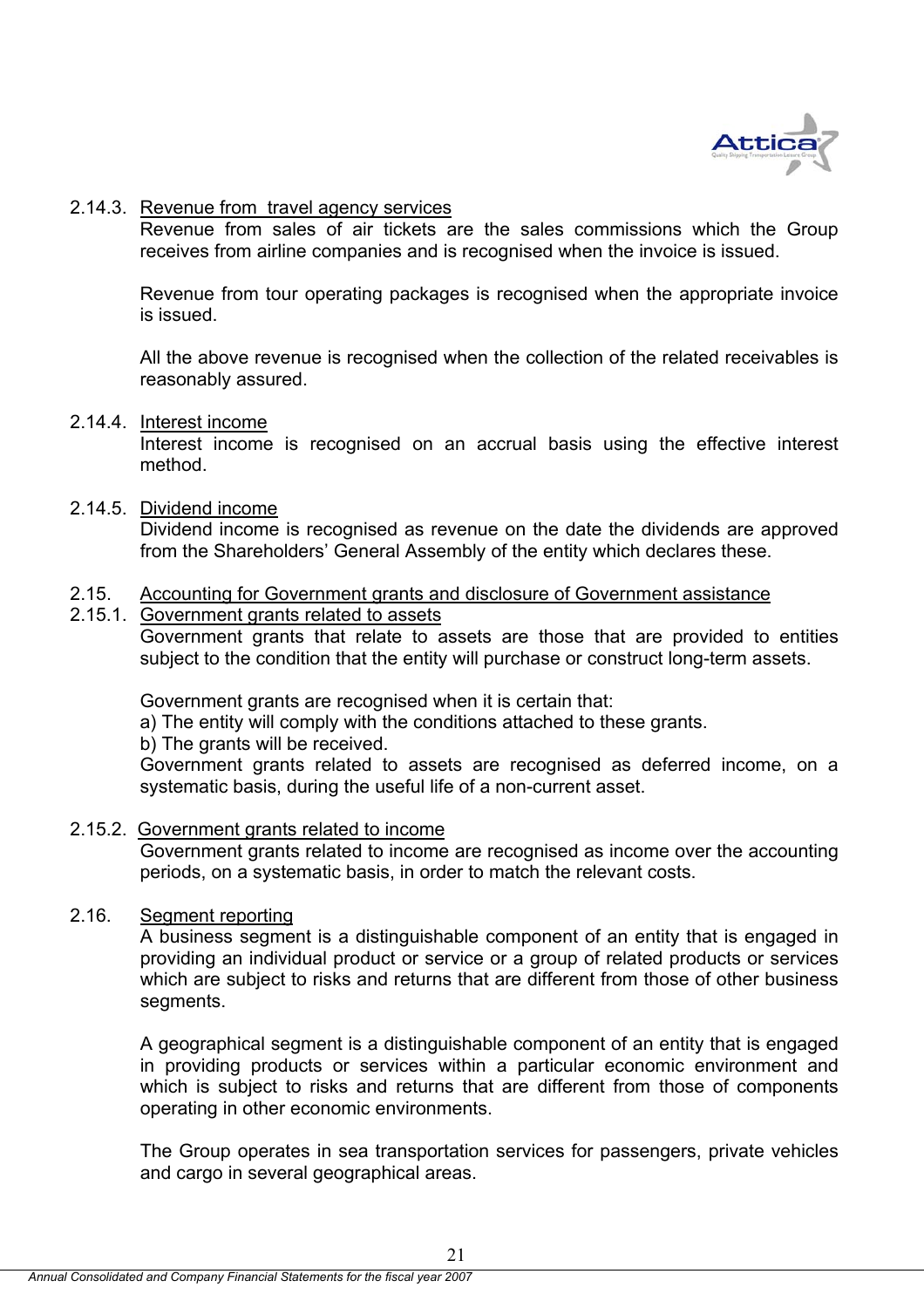

For this reason geographical segmentation is used.

The Group's geographical segments for the fiscal year 2007 are the following:

- a) Greek Domestic Market
- b) Adriatic Sea
- c) North Sea

The Group's vessels provide transportation services to passengers, private vehicles and cargo. The Company's sales are highly seasonal. The highest traffic for passengers and vehicles is observed during the months July, August and September while the lowest traffic for passengers and vehicles is observed between November and February. On the other hand, cargo sales are not affected significantly by seasonality.

# 2.17. Expenses

2.17.1. Borrowing costs

Borrowing costs are interest and other costs incurred by an entity in connection with the borrowing of funds.

Borrowing costs include:

a) Interest on bank overdrafts and interest on short-term and long-term borrowings.

b) Amortisation of discount or premium occurring out of the issuance or repayment of borrowings.

c) Amortisation of ancillary costs incurred in connection with the arrangement of borrowings.

d) Finance charges in respect of finance leases recognised in accordance with IAS 17 "Leases".

e) Exchange differences arising from foreign currency borrowings to the extent that these are regarded as an additional cost to interest costs.

### 2.17.1.1. Recognition of borrowing cost

Borrowing costs are recognised as an expense in the period in which these are incurred unless these are related to the acquisition or construction of a qualifying asset. In this case, these are capitalised.

# 2.17.1.2. Capitalisation procedures of borrowing costs

The capitalisation of borrowing cost:

a) Commences when the investment in an asset is taking place and borrowing cost exists.

b) Is suspended when the investment in an asset is suspended for a long period.

c) Ceases when all the activities necessary to prepare the qualifying asset for its intended use or sale are completed.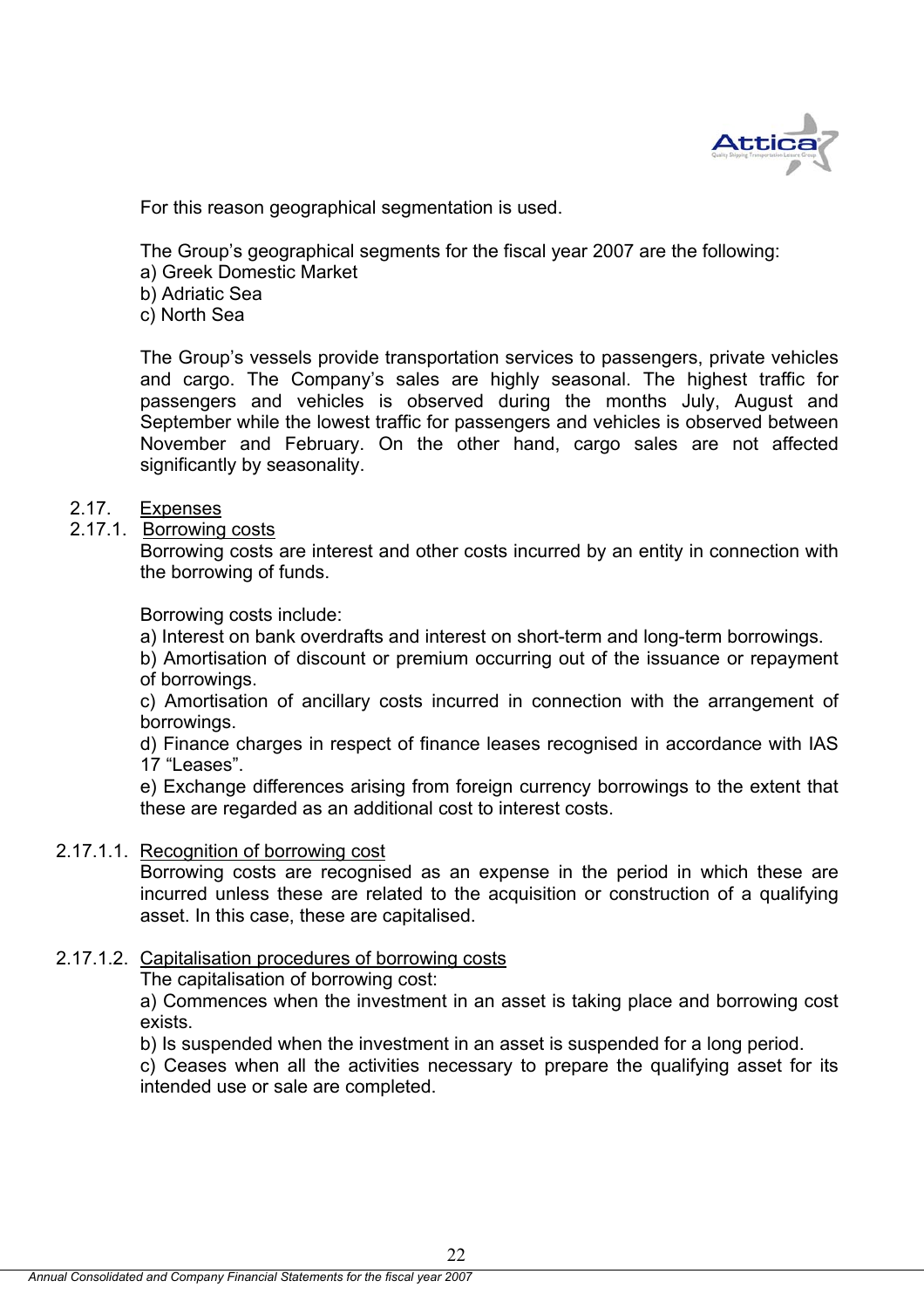

# 2.17.2. Employee benefits

# 2.17.2.1. Short-term benefits

The current obligations of the Group towards its personnel, in cash or in nonmonetary items are recognised as expenses as soon as they are incurred unless these relate to services that are included in the cost of an asset.

# 2.17.2.2. Defined benefit plans

Defined benefit plan is a legal obligation of the Group that defines an amount of pension benefit that an employee will receive on retirement. The defined benefit obligation is calculated annually based on actuarial valuation performed by independent actuaries using the projected unit credit method. Actuarial gains or losses are recognised in the income statement.

# 2.17.3. Leases

# 2.17.3.1. Finance leases

Finance leases are recognised as assets and liabilities at amounts equal to the fair value of the leased property or, if lower, to the present value of the minimum lease payments.

The depreciation method used for leased assets, when at the end of the leasing period the ownership remains to the Company, is similar to the method used for the other assets of the Company. Depreciation is calculated in accordance with IAS 16 "Property, plant and equipment" and IAS 38 "Intangible assets". Therefore, paragraphs 2.5. "Tangible assets", 2.6. "Intangible assets" and 2.7. "Impairment of assets" refer. When at the end of the leasing period the ownership does not remain to the Company, the depreciation is calculated by using the shorter period between the duration of the lease and the useful life of the asset.

# 2.17.3.2. Operating leases

The lease payments for an operating lease are recognised as an expense and are charged to the income statement. In case that according to the leasing contract, at the end of the lease period repairs are required on damages occurred out of usual wear and tear of the leased asset then these expenses are recognised in the income statement of the year when the lease contract is terminated.

# 2.17.4. Provisions, contingent liabilities and contingent assets

Provisions are recognised when:

a) The Group has a present obligation, legal or construed, as result of a past event. b) It is probable that an outflow of resources embodying economic benefits will be required to settle an obligation.

c) A reliable estimation of the obligation can be made.

Provisions should be reviewed at each balance sheet date.

Contingent liabilities or contingent assets are not recognised in the financial statements, but they are disclosed in the notes to the financial statements, when the possibility of an outflow or inflow of economic benefit is remote.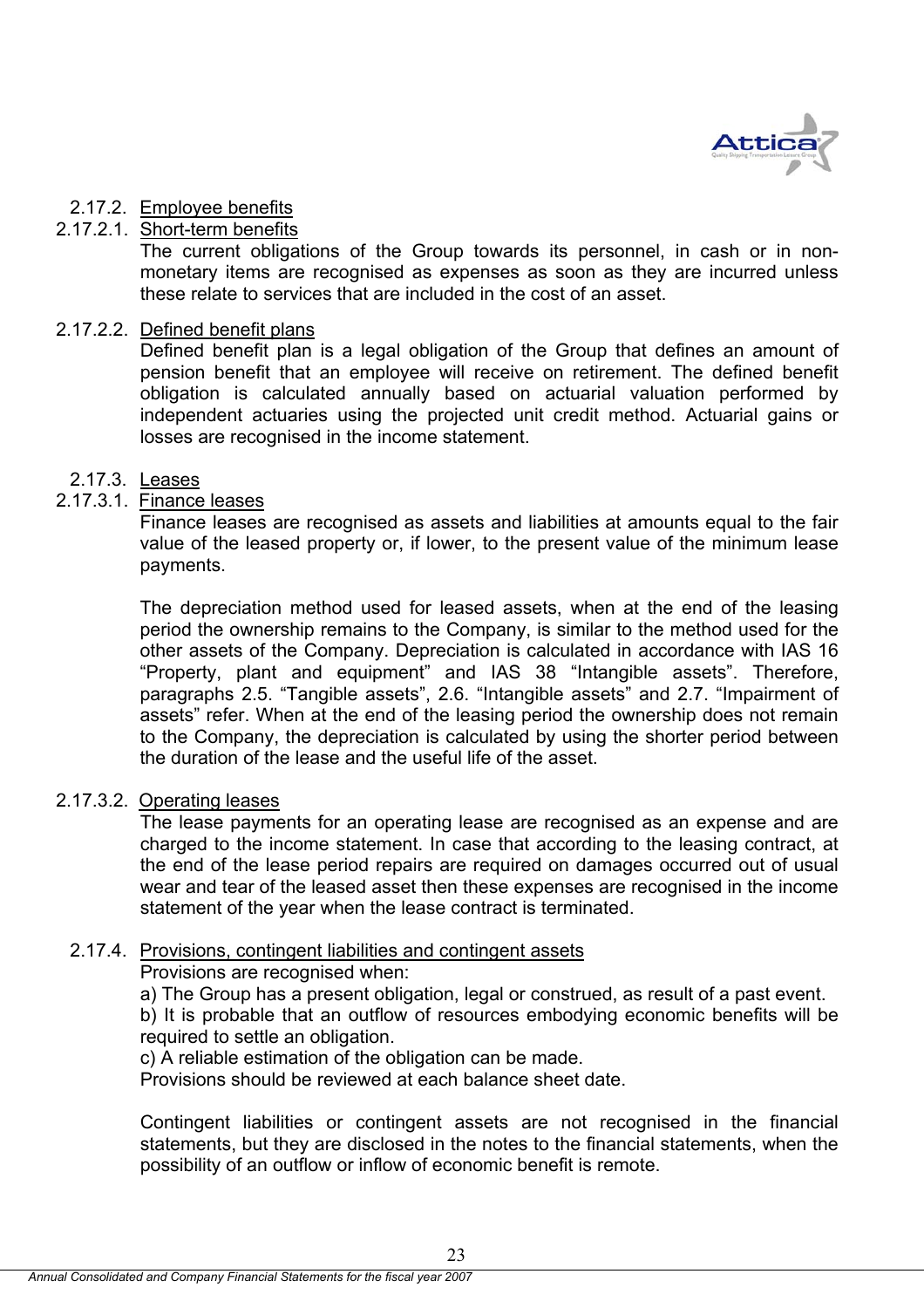

## 2.17.5. Allocation of revenue and expenses

## 2.17.5.1. Allocation of joint revenue and expenses

As reported in paragraph 4.1 the consolidated Joint Venture and management company of the Group, transfer all revenue and expenses related to specific companies to these shipowning companies. This means that when revenue or expenses are incurred which are not related to specific shipowning companies, these expenses are allocated to the shipowning companies based on gross registered tonnage of each vessel.

## 2.17.5.2. Allocation of expenses on a monthly basis

The Group recognises insurance expenses and annual survey (dry docking) expenses in the income statement on a monthly basis because the above expenses are incurred once every year but relate to a complete fiscal year of operation.

## 2.18. Current and deferred income taxes

For a better understanding of the way in which the Group's income is taxed, the profits are classified based on their origin.

# 2.18.1. Income tax on profit from shipping activities

According to Law 27/1975, article 6, the shipowning companies whose vessels are carrying the Greek flag pay taxes based on the gross tonnage of the vessels, regardless of profits or losses. This tax is in effect an income tax which is readjusted according to the above law.

The payment of the above tax covers all obligations which are related to income tax with regard to shipping activities.

In this case, a permanent difference exists between taxable and accounting results, which will not be taken into consideration for the calculation of deferred taxation.

## 2.18.2. Income tax on profit from financial revenues

This category includes financial revenue which is recognised as taxable when it is distributed or capitalised. For the portion of the revenue which will not be distributed, a temporary tax difference will result and a deferred tax liability will be recognised until the distribution of these revenues.

The following sources of revenue are exempted:

a) The interest on deposits which is taxable under the general taxation rules.

b) The dividends received from other companies which are not subject to taxation and therefore are not taken into account for the calculation of deferred tax.

## 2.18.3. Income tax on profit from non-shipping activities

In that case, the profits are subject to the provisions of the tax law. When calculation of deferred tax is required, it will be done in accordance with IAS 12.

#### 2.19. The effect of changes in foreign exchange rates The functional currency of the Group is Euro.

Transactions in foreign currencies are translated into Euro at the exchange rate applying at the date of the transaction.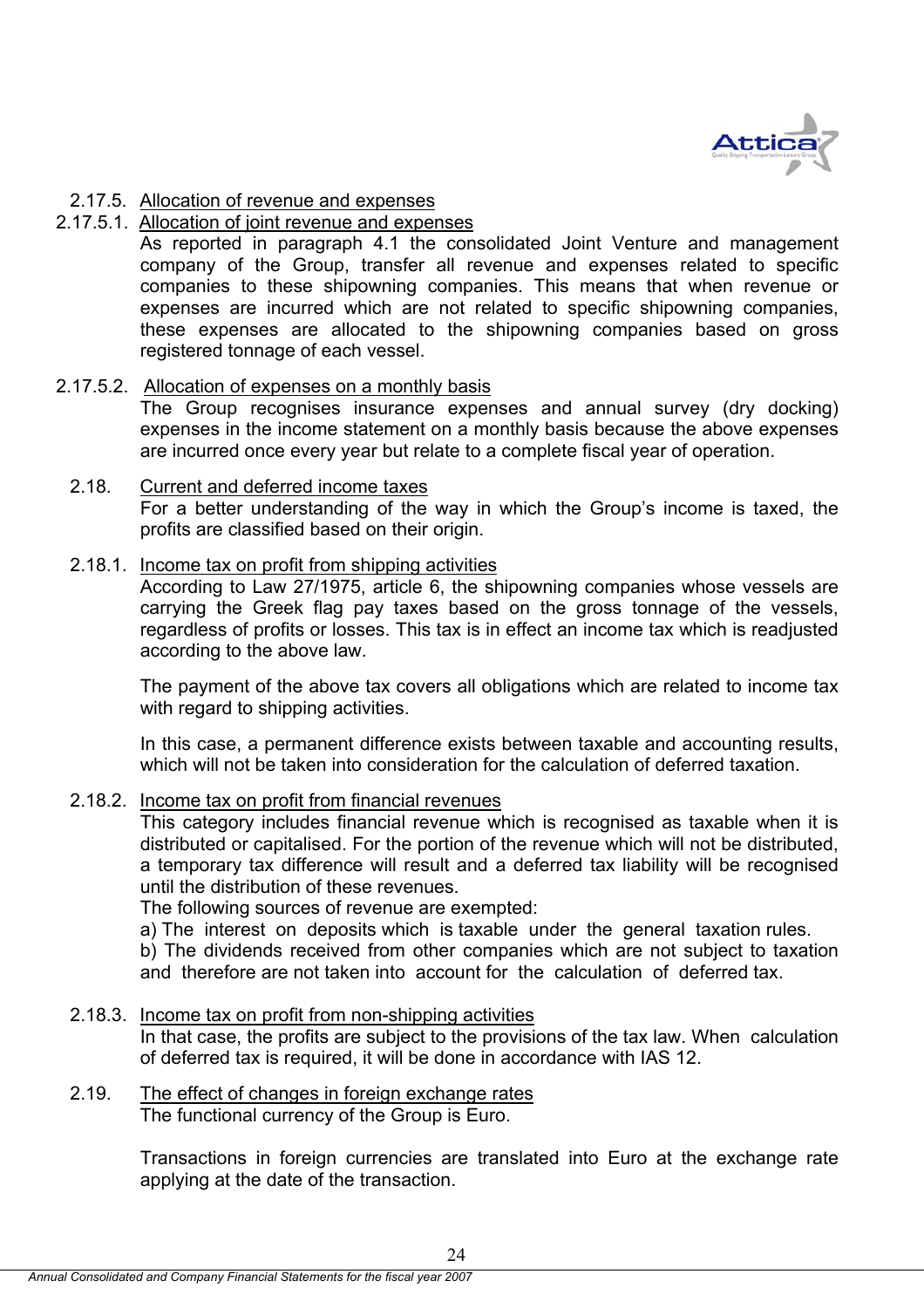

At each balance sheet date:

a) Monetary items are translated using the closing rate of that date. Exchange differences arising in the above case are recognised in profit or loss in the period in which they arise.

 b) Non-monetary items in foreign currency that are measured using historical cost are translated by using the exchange rate at the date of transaction. These items at each balance sheet date are translated into home currency by using the closing rate of that date.

Exchange differences arising on the settlement of non-monetary items are recognised directly in shareholders' equity.

## 2.20. Financial instruments

The basic financial instruments of the Group are:

a) Cash, bank deposits, short-term receivables and payables.

Given the short-term nature of these instruments, the Group's Management considers that their fair value is essentially identical to the value at which these are recorded in the accounting books of the Group.

b) Securities

Securities are titles that embody rights on specific financial assets which can be valued in cash.

Securities are initially recognised at cost which is the market price plus expenses related to the transaction.

Securities are held by the Group for trading purposes. This means that these are acquired with the intention of selling them for a profit.

Subsequently securities are measured at fair value and any profit or loss is recognised in the income statement.

Fair values of listed securities in active markets are calculated with current prices.

For non negotiable securities, fair values are defined through various valuation methods such as the analysis of recent comparative transactions, estimation of future cash flows, etc.

## c) Bank loans

Management considers that the interest rates of bank loans are almost equal to current market interest rates and therefore, it is not appropriate to adjust the value of these liabilities.

## d) Bond loans

Bond loans are initially recognised at cost which is the fair value of the actual amount received including issuance expenses. Subsequently these are valued at the carrying amount as it is calculated by the application of the effective interest rate method.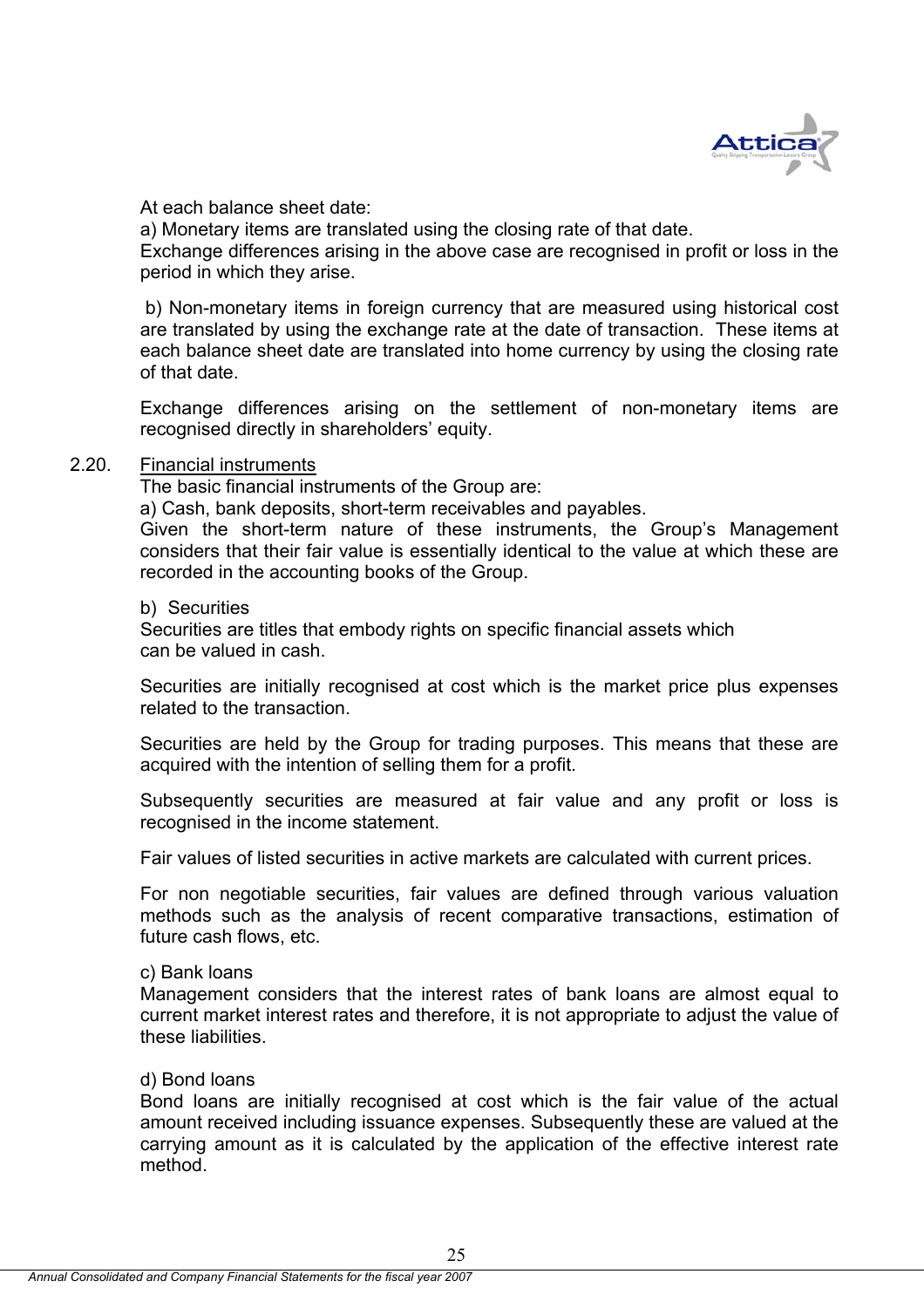

Any difference between the amount received at the issuance date, net of related expenses, and the amount that is finally repaid is recognised in the income statement using the effective interest rate method over the period of the Bond Loan.

## e) Hedging financial instruments

When Group uses hedging financial instruments, the fair value of each instrument is measured at the end of each period and the difference, that arised from the initial recognition, is recognized in the income statement or in equity. For each instrument there is an estimation about the hedging relationship. If it is fair value hedge or cash flow hedges.

## 2.21. Earnings per share

Basic earnings per share are calculated by dividing the profit or loss for the period, attributable to ordinary equity shareholders, adjusted for the payment of dividends to preferred shares, by the weighted average number of ordinary shares outstanding during the period.

For the purpose of calculating basic earnings per share for the consolidated financial statements the numerator includes profit or loss attributable to equity shareholders of the parent company and the denominator includes the weighted average number of ordinary shares outstanding during the period.

## 2.22. Adoption of new IFRS and Interpretations from 1/1/2007

International Accounting Standards Board (IASB) and International Financial Reporting Interpretations Committee (IFRIC) have issued new Standards and Interpretations, the implementation of which is mandatory for accounting periods starting from January 1, 2007 or subsequently.

The view of the Management of the Group about the effect of the application of these new Standards and Interpretations, on the financial statements of the Company and the Group, is set out below:

2.22.1. IFRS 7 Financial Instruments: Disclosures and supplementary adjustment of IAS 1, Presentation of Financial Statements, Capital Disclosures.

IFRS 7 requires further disclosures about:

a) the significance of financial instruments for the entity's financial position and performance,

b) qualitative and quantitative information about the exposure to risks arising from financial instruments, including minimum determined disclosures about credit risk, liquidity risk and market risk.

IFRS 7 replaces IAS 30 and the disclosures required by IAS 32.

The presentation requirements of IAS 32 remain unaltered.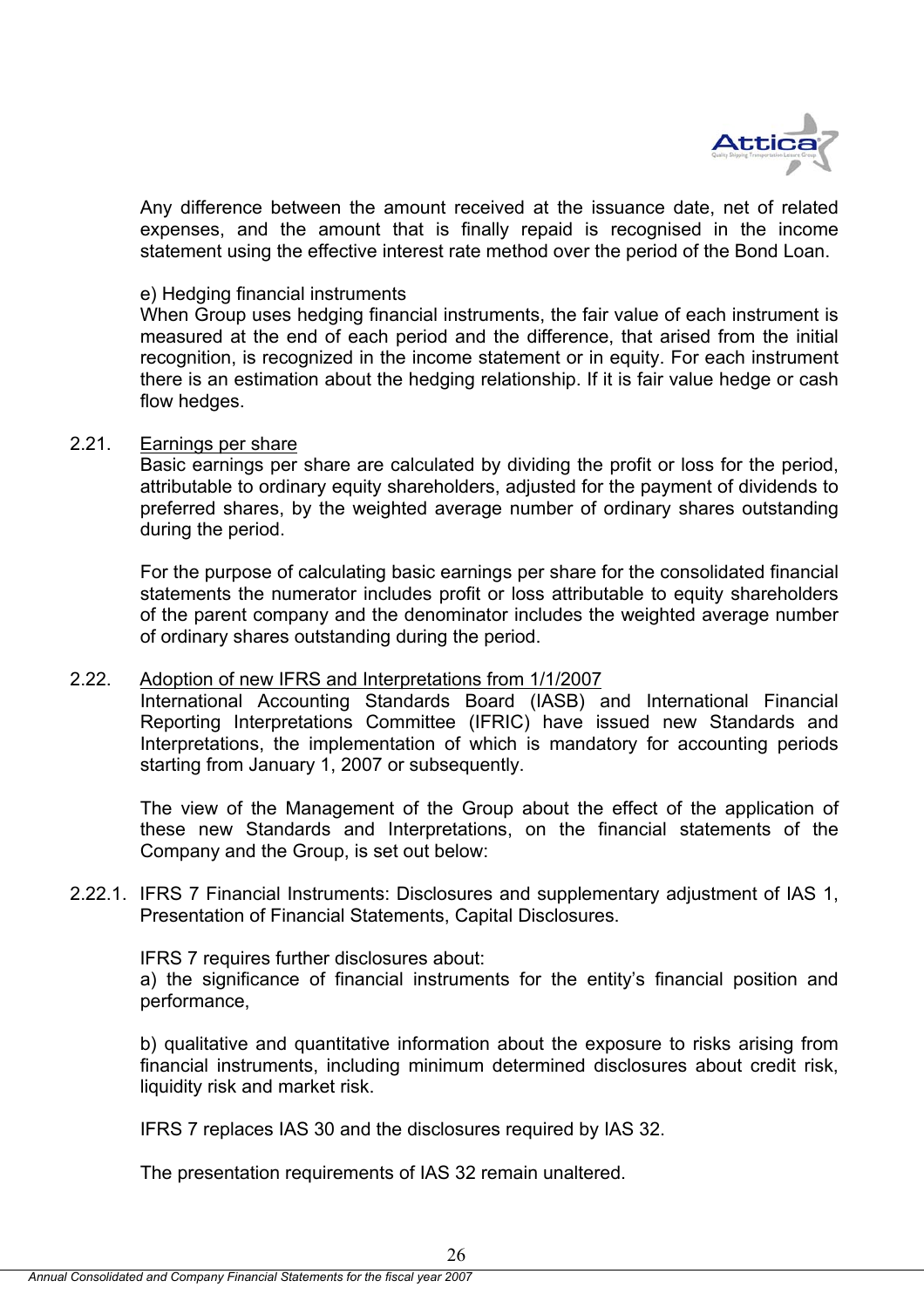

The Group implements IFRS 7 and the amendment of IAS 1 on the annual financial statements of the fiscal year which began on 1/1/2007.

2.22.2. Interpretation 7, Applying the Restatement Approach under IAS 29 Financial Reporting in Hyperinflationary Economies.

> Interpretation 7 requires entities to apply IAS 29 in the reporting period in which an entity first identifies the existence of hyperinflation in the economy of its functional currency, as if the economy had always been hyperinflationary.

> The above interpretation is not applicable to the operations of the Company and the Group.

2.22.3. Interpretation 8, Application scope of IFRS 2 Share-based payment.

> Interpretation 8 clarifies that IFRS 2 will apply to any arrangement when equity instruments are granted or liabilities (based on the value of an entity's equity instrument) are incurred by an entity, when the identifiable consideration appears to be less that the fair value of the instruments given.

> The above interpretation is not, for the time being, applicable to the operations of the Company and the Group.

2.22.4. Interpretation 9, Reassessment of Embedded Derivatives

Interpretation 9 requires an entity to assess whether a contract contains an embedded derivative at the date an entity first becomes a party to the contract and prohibits reassessment unless there is a change to the contract that significantly modifies the cash flows.

The above interpretation is not applicable to the operations of the Company and the Group.

2.22.5. Interpretation 10, Interim Financial reporting and Impairment

Interpretation 10 requires that, an entity shall not reverse an impairment loss recognised in a previous interim period in respect of goodwill or an investment in either an equity instrument or a financial asset carried at cost.

This Interpretation has not been adopted by the European Union.

2.22.6. Interpretation 11, Application scope of IFRS 2 Group and Treasury Share Transactions.

> For the scope of accounting treatment, the transactions in which employees are granted rights to equity instruments, are regarded as equity settled- share based payments even in the case in which the company chooses or has the obligation to buy such equity instruments from third parties.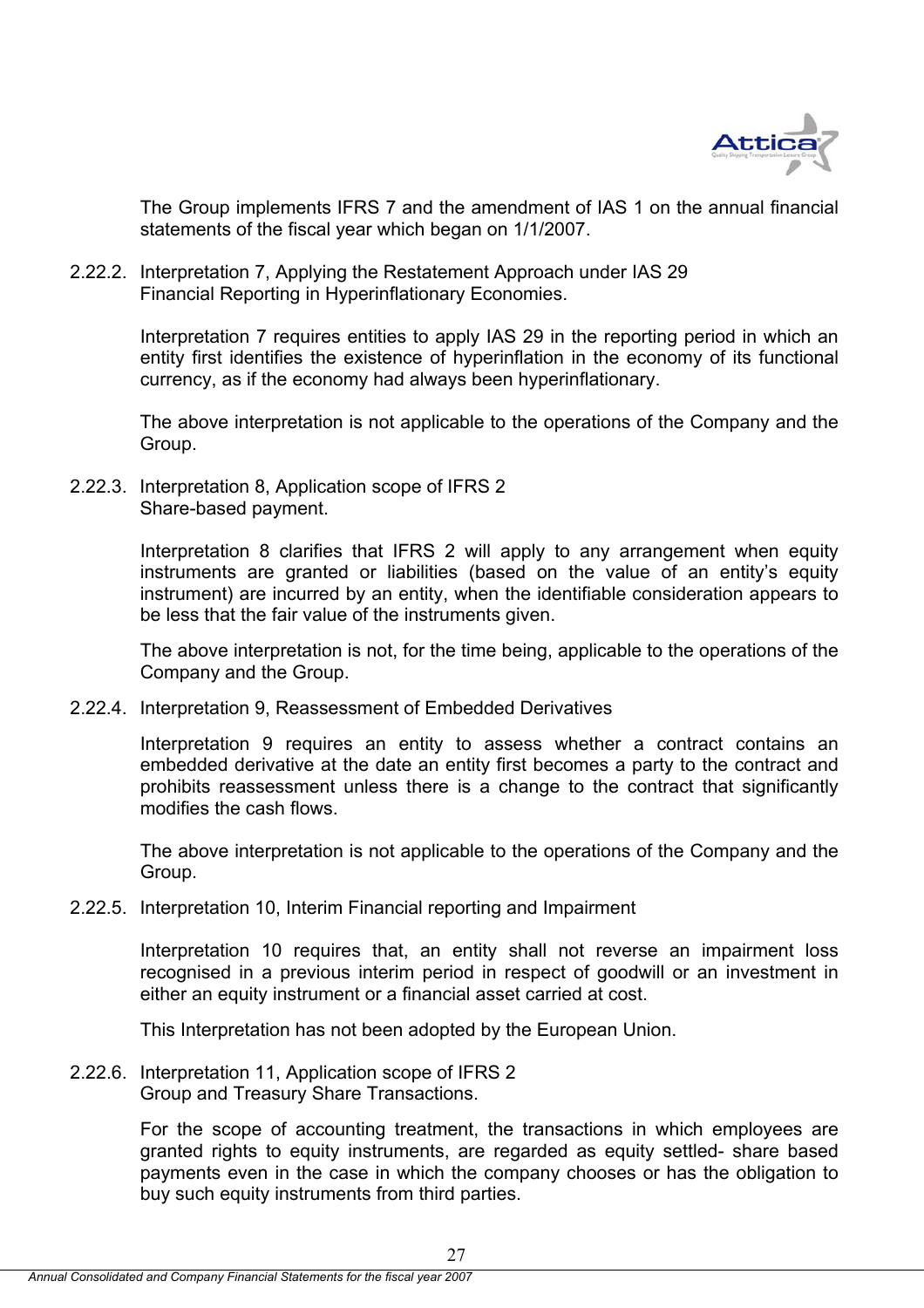

The same principle is followed in the financial statements of the parent company, when employees of its subsidiaries are granted rights to equity instruments of the parent company.

The above interpretation is not, for the time being, applicable to the operations of the Company and the Group.

## 2.23. Adoption of new or revised IFRS on and after 1/1/2008

2.23.1. IFRS 8 Operating Segments

The Group will implement on 1/1/2009 IFRS 8 "Operating Segments", which replaces IAS 14 "Segment Reporting" and requires the information disclosed to the users of the financial statements to be the same with those that the management uses internally in order to assess each segment's performance.

## 2.23.2. IAS 23 Borrowing Costs (Revised)

The revised IAS 23 provides that any entity will capitalize the borrowing cost to the extent that is attributable to the acquisition, construction or production of an asset and shall be capitalized as part of the cost of that asset.

Any other cost should be recognized as an expense in the period in which it is incurred.

The Group will not be affected by the revision of IAS 23 because it already applies the alternative treatment for the recognition of the borrowing cost which was provided by the previous version of IAS 23. This treatment is the same treatment that is provided by the revised IAS 23.

2.23.3. Interpretation 12, Service Concession Arrangements (is applicable for annual periods beginning on or after 1 January 2008).

Interpretation 12 deals with the way service concession operators should apply existing IFRS to account for the rights and obligations they undertake in service concession arrangements. In accordance with this Interpretation the operators should not recognise the relevant infrastructure as tangible assets, but should recognise a financial asset or an intangible asset. Interpretation 12 is not applicable to the operations of the Group.

## **3. Financial risk management**

## 3.1. Financial risk factors

The Group is exposed to a series of financial risks, including market risk (unexpected volatility of exchange rates and interest rates) and credit risk. Consequently, the Group uses a risk management program which seeks to minimize potential adverse effects.

Risk management relates to identifying, evaluating and hedging financial risks. The Group's policy is not to undertake any transactions of a speculative nature.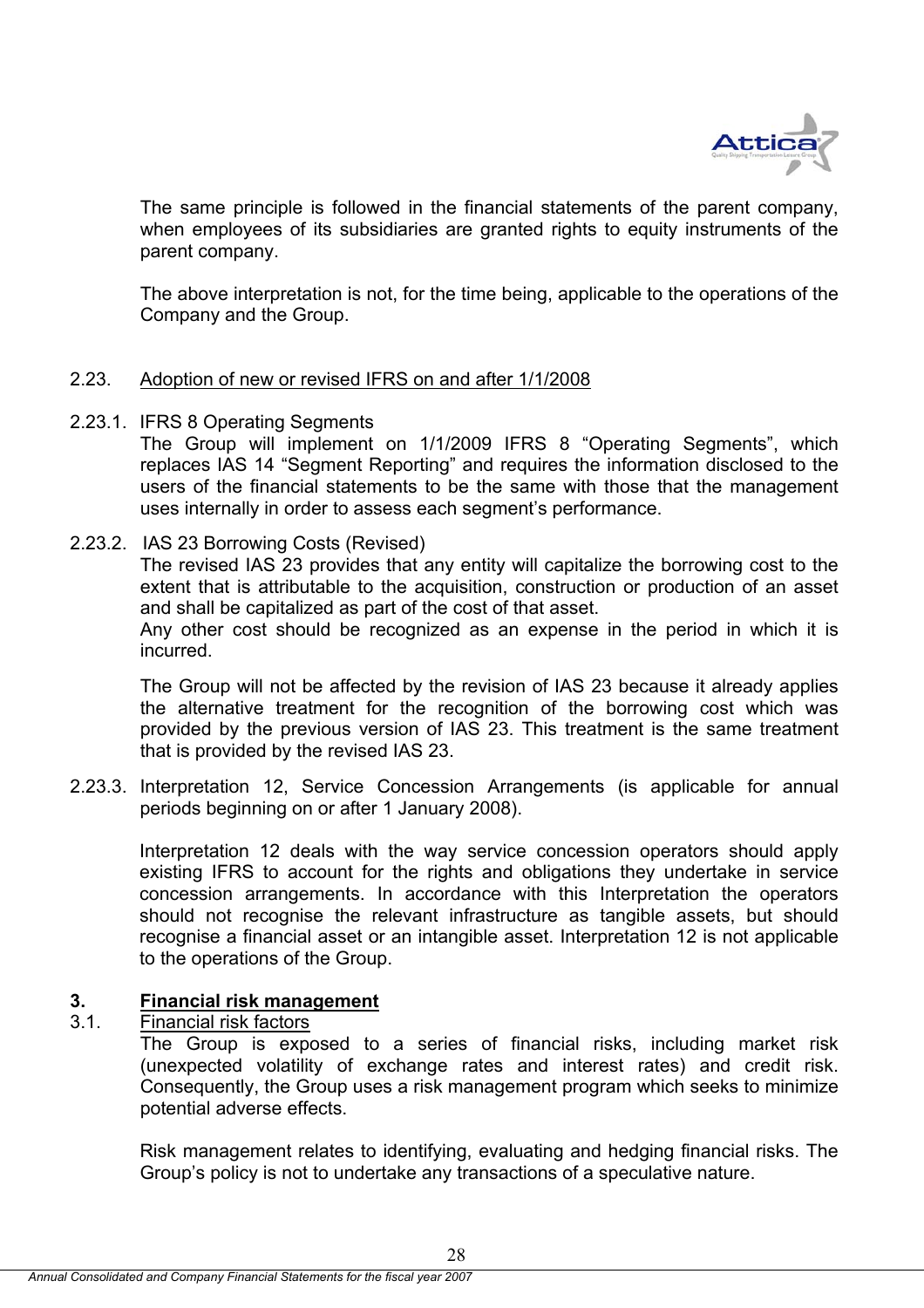

The Group's financial instruments consist mainly of deposits with banks, receivables and payables, loans, repos, finance leases and derivatives.

### 3.1.1. Foreign currency risk

The functional currency of the Group is EURO.

 The Group has transactional currency exposure. Such exposure arises from sales in currency other than the functional currency. Approximately 7% of the Group's sales are denominated in GBP due to the deployment of the car passenger ferry Blue Star 1 in Zeebrugge (Belgium) – Rosyth (Scotland) route, whilst almost all the expenses of the Group, except for the port expenses of the above route, are denominated in EURO. Considering that the income and expenses percentage in foreign currency is not a substantial amount compared to total income and expenses, it is not required by the Group to hedge the above risk (see paragraph 5.1.).

Furthermore, due to the fact that the fuel oil trading currency is USD the Group decided to keep part of its cash in USD. For that reason the Group has entered a derivative product where the Group buys USD dollars in an agreed exchange rate and at a certain time (see paragraph 5.6.).

#### 3.1.2. Credit risk

The Group has established credit control procedures in order to minimize credit risk.

With respect to credit risk arising from other financial assets, the Group's exposure to credit risk arises from default of the counterparty, with a maximum exposure equal to the carrying amount of the financial assets.

The Group has defined credit limits and specific credit policies for all of its customers.

Furthermore, the Group has obtained bank guarantees from major customers, in order to secure its trade receivables.

The Group estimates that there is no considerable concentration of trade receivables except in the case of 100% subsidiary company "Attica Premium S.A." and therefore there is no credit risk (see paragraph 5.17.).

## 3.1.3. Liquidity risk

The Group monitors its risk to a shortage of funds by watching carefully the maturity of both its assets and liabilities.

The Group's objective is to maintain a balance between continuity of funding and flexibility through its high credit rating from banks.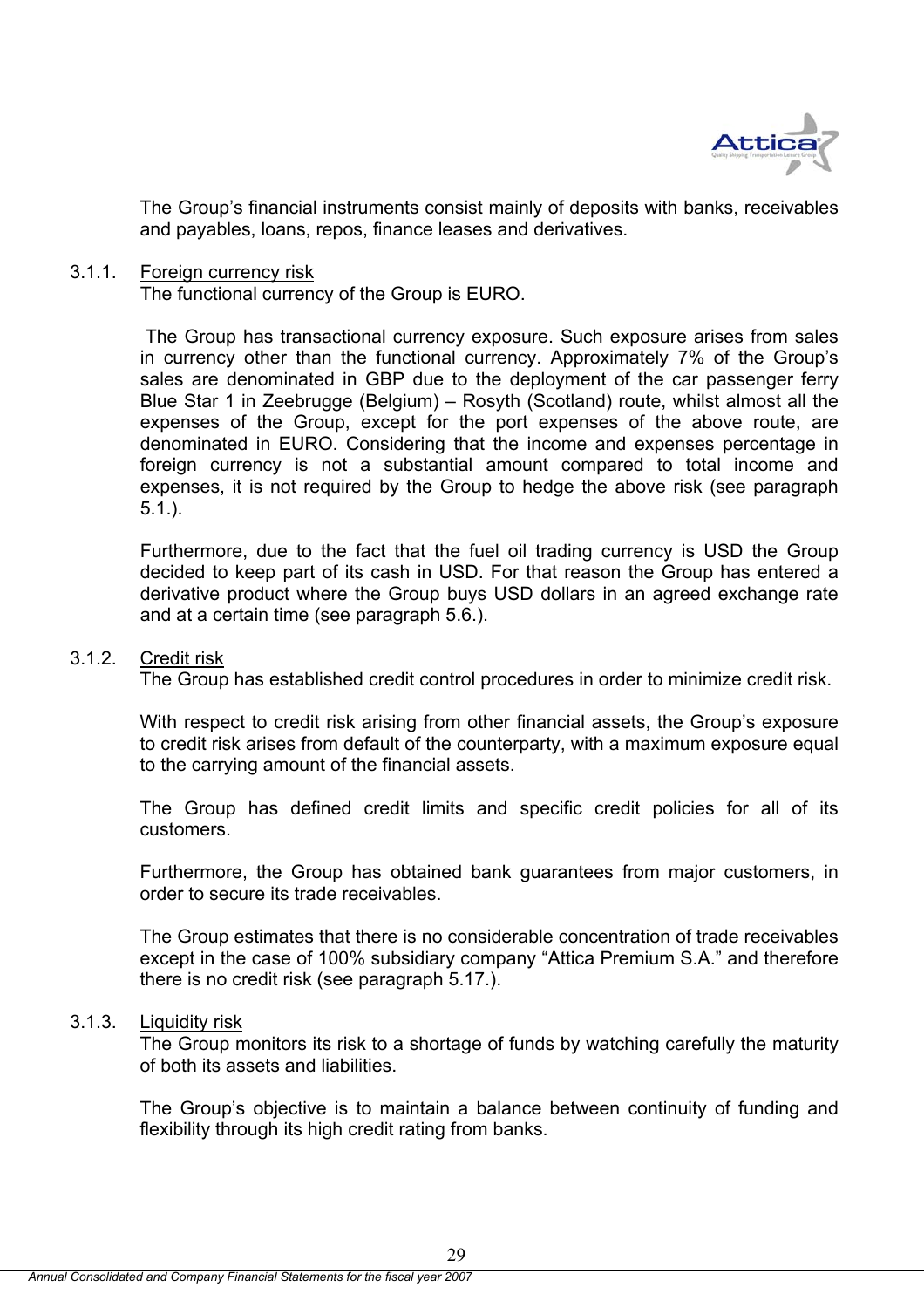

The liquidity risk is eliminated because the Group has a highly liquidity in relation with its short-term liabilities. Particularly, at 31/12/2007, total short-term liabilities amount to  $\epsilon$  84,2 mln while cash amounts to  $\epsilon$  171,9 mln.

The Group's current policy is that not more than 10% of borrowings should mature in the next 12 month period.

### 3.1.4. Interest rate risk

The Group's exposure to the risk of changes in market interest rate relates primarily to the Group's long-term debt obligations.

In order to hedge the interest rate risk, the Group had purchased a financial instrument providing that when the interest rates are floating between 3,5% and 5,5% the Group is making profit while on the contrary, if the interest rates are outside the above limits the Group is making loss.

### 3.1.5. Capital structure management

The Group's objective when managing its capital structure is to safeguard the Group's ability to continue as a going concern in order to provide returns for shareholders and benefits for other parties related to the Group and maintain an optimal capital structure to reduce the cost of capital.

To maintain or adjust the capital structure, the Group may adjust or deduct the dividend payment to shareholders, issue new shares or sell assets. No changes were made in the objectives, policies or processes during the years ending 31 December 2007 and 31 December 2006.

The Group monitors capital using a gearing ratio. The ratio is calculated as net debt divided by total capital employed. Net debt is calculated as "Total borrowings" (including "current and non-current borrowings" as shown in the balance sheet) less "Cash and cash equivalents" less "Available for sale financial assets". Total capital employed is calculated as "Equity" as shown in the balance sheet plus net debt. The Group's objective is the improvement of capital structure through the right management of its resources.

During 2007, just as 2006, the Group's strategy was to maintain the gearing ratio between 20% - 45%. The gearing ratios at 31 December 2007 and 2006 were as follows:

|                                     | 31/12/2007 | 31/12/2006 |
|-------------------------------------|------------|------------|
| <b>Total Borrowings</b>             | 396.952    | 473.057    |
| Less: Cash and Cash Equivalents     | 171.873    | 105.449    |
| Available for sale financial assets |            |            |
| <b>Net debt</b>                     | 225.079    | 367.608    |
| Equity                              | 506.145    | 454.401    |
| Total capital employed              | 731.224    | 822.009    |
| Gearing ratio                       | 31%        | 45%        |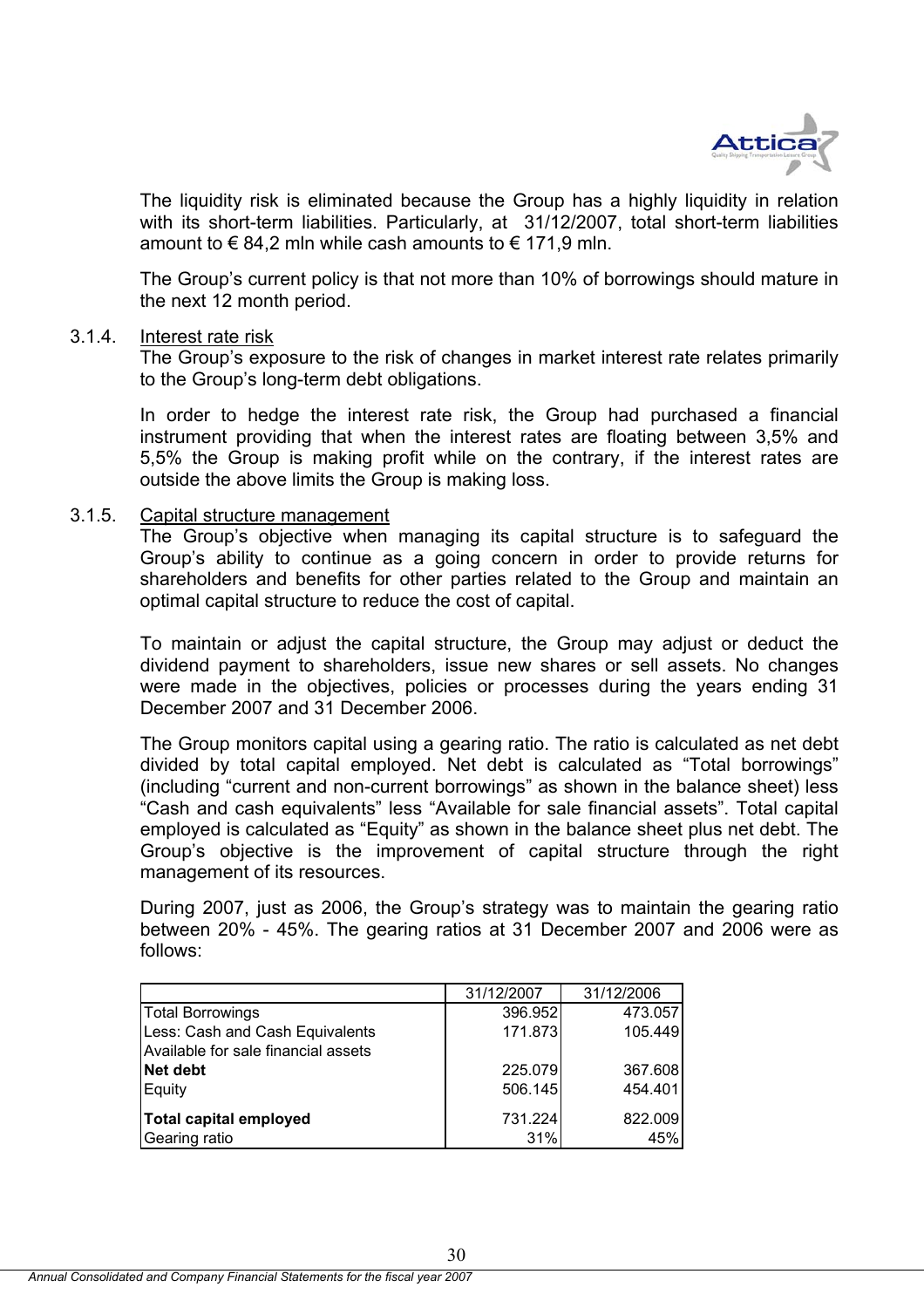

## 3.1.6. Fuel oil prices fluctuation risk

The Group is affected significantly by the volatility of fuel oil prices. Therefore, the Group has designed a hedge plan against the fluctuation of fuel oil price. The hedge plan is designed in order to allow the Group to buy specific fuel oil quantities in order to cover its needs at specific price levels. The effect of change in fuel oil prices in the income statement of the Group is presented in paragraph 5.2 of the financial statements.

## 3.1.7. Competition

The Group is operating on routes that are characterized by intense competition. The table below contains the routes with intense competition where the Group was active as well as the most significant competitors.

| <b>ROUTE</b>         | <b>COMPETITORS</b>                                                |
|----------------------|-------------------------------------------------------------------|
| IPatras - Ancona     | Minoan Lines / Anek Lines                                         |
| Patras - Bari        | Agoudimos Lines / Endeavor Lines / Ventouris Ferries              |
| Piraeus - Cyclades   | Hellenic Seaways / NEL Lines / GA Ferries                         |
| Rafina - Cyclades    | Hellenic Seaways / Alpha Ferries / Agoudimos Lines / Fast Ferries |
| Piraeus - Dodecanese | <b>GA Ferries</b>                                                 |

## 3.2. Determination of fair values

The fair value of financial instruments which are negotiable in active markets is calculated by using the closing price published in each market at the balance sheet date.

The asking price is used for the determination of the fair value of the financial assets and the bid price is used for the financial liabilities.

Nominal value of trade receivables, after related provisions, is approaching their fair value.

## **4 Related Party disclosures**

## 4.1. Intercompany transactions

a) Attica Holdings S.A. consolidates two Joint Ventures and two companies that operate under the Law 378/68, which create intercompany transactions with shipowning companies.

Superfast Dodeka (Hellas) Inc. and Co. Joint Venture and the Management Company Superfast Ferries S.A. are responsible, under a contractual agreement with the subsidiaries of Superfast Group, for the revenue and common expenses of the vessels that operate in international routes. Also Superfast Dodeka (Hellas) Inc. and Co. Joint Venture is responsible, under a contractual Agreement, with Blue Star for the common revenue and expenses of the vessels that operate in international routes. At the end of each month the above mentioned revenue and expenses are transferred to the shipowning companies.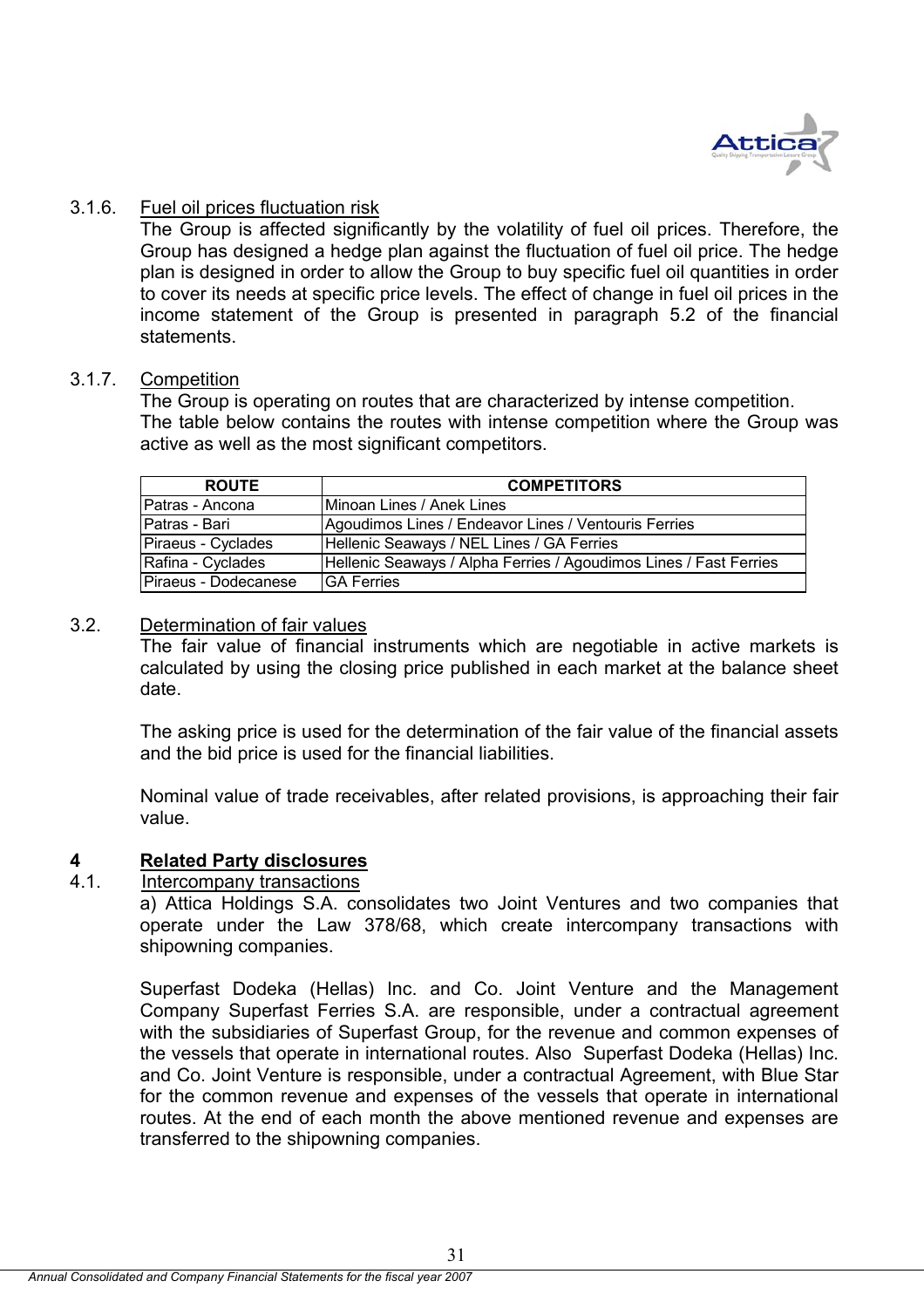

Blue Star Ferries Joint Venture and the Management Company Blue Star Ferries S.A. are responsible, under a contractual agreement with the subsidiaries of Blue Star Group, for the revenue and common expenses of vessels. Blue Star Ferries Joint Venture is responsible for the revenue and common expenses of the vessels that operate in domestic routes and Blue Star Ferries S.A. is responsible for the revenue and common expenses of the vessels that operate in international routes. At the end of each month the above mentioned revenue and expenses are transferred to the shipowning companies.

b) Attica Premium S.A., a 100% subsidiary of Attica Holdings S.A., is, according to a contractual agreement Premium Sales Agent for Superfast and Blue Star.

For these sales, Attica Premium S.A. receives commission which result in intercompany transactions.

c) The intercompany transactions between the parent company and its subsidiaries relate to services (i.e. issuance of airline tickets) provided by the 100% subsidiary Attica Premium S.A.

d) There are no intercompany transactions between Superfast Group and Blue Star Group, whose shares are controlled 100% and 48,795% respectively by Attica Group.

e) There are no intercompany transactions between the subsidiaries of Superfast Group and the subsidiaries of Blue Star Group.

For the period 1/1-31/12/2007, ATTICA HOLDINGS S.A. didn't post any intercompany transactions with its subsidiaries that create commercial revenue, except for the purchase of airline tickets of total value  $\epsilon$  4 thousand from its 100% subsidiary ATTICA PREMIUM S.A. This amount is written-off in the consolidated accounts of ATTICA GROUP.

The Company in the period 1/1-31/12/2007 received the amount of  $\epsilon$  29.887 thousand as dividend from its 100% subsidiary SUPERFAST GROUP and € 4.611 thousand as dividend from its 48,795% subsidiary BLUE STAR MARITIME S.A. These amounts are written-off in the consolidated accounts of ATTICA GROUP.

There are no any receivables or payables of the parent Company arising from its transactions with directly or indirectly related entities.

The 100% subsidiary SUPERFAST DEKA MC. has decided to return part of its share capital to its parent company ATTICA HOLDINGS S.A. due to sale of its assets. The capital return amounts € 19.110 thousand.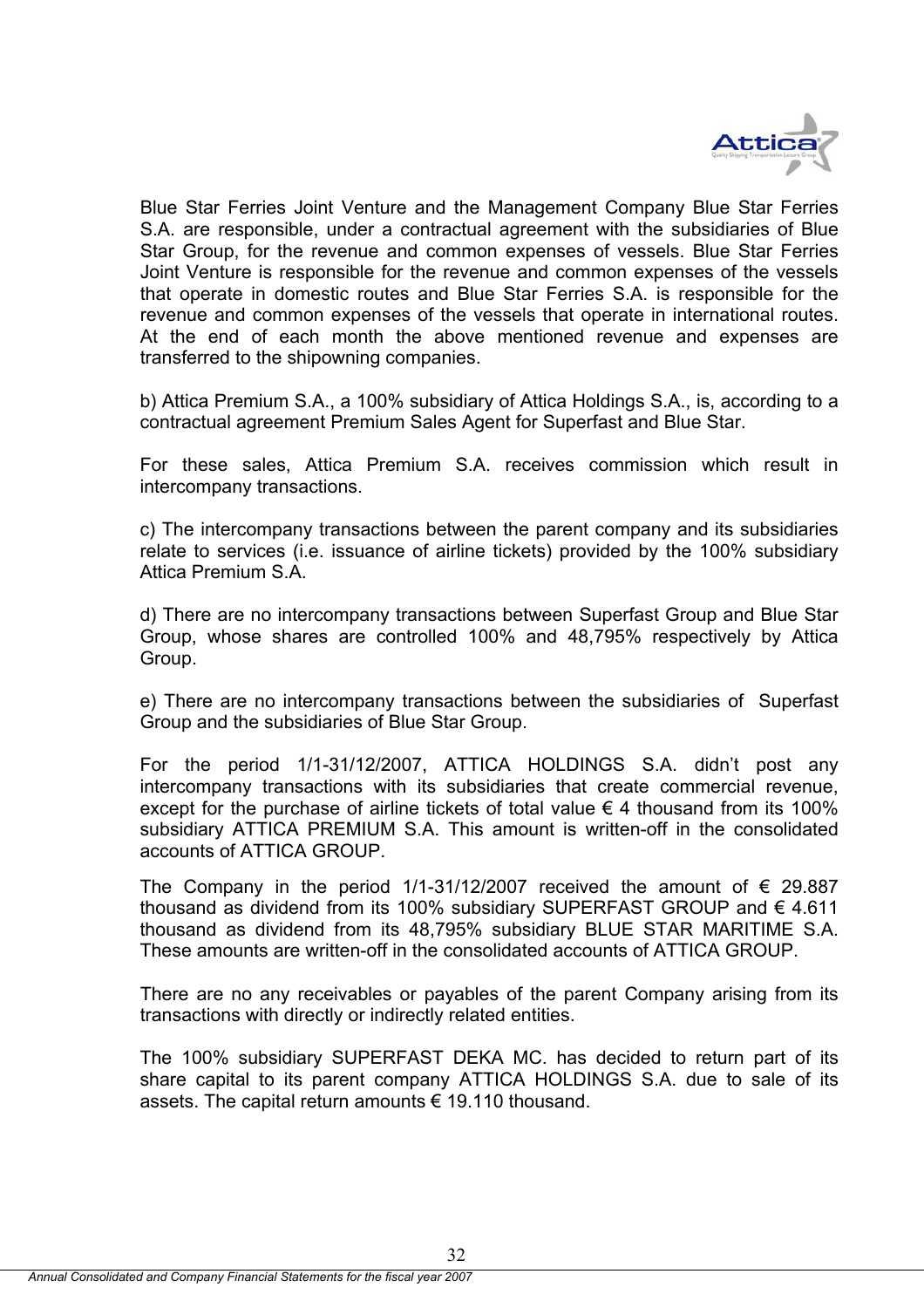

In September 2007, ATTICA HOLDINGS S.A. participated in the share capital increase of its 100% subsidiaries ATTICA CHALLENGE LTD and ATTICA SHIELD LTD with the amount of  $\epsilon$  4.500 thousand per company.

The intercompany balances as at 31/12/2007 are presented in the following tables.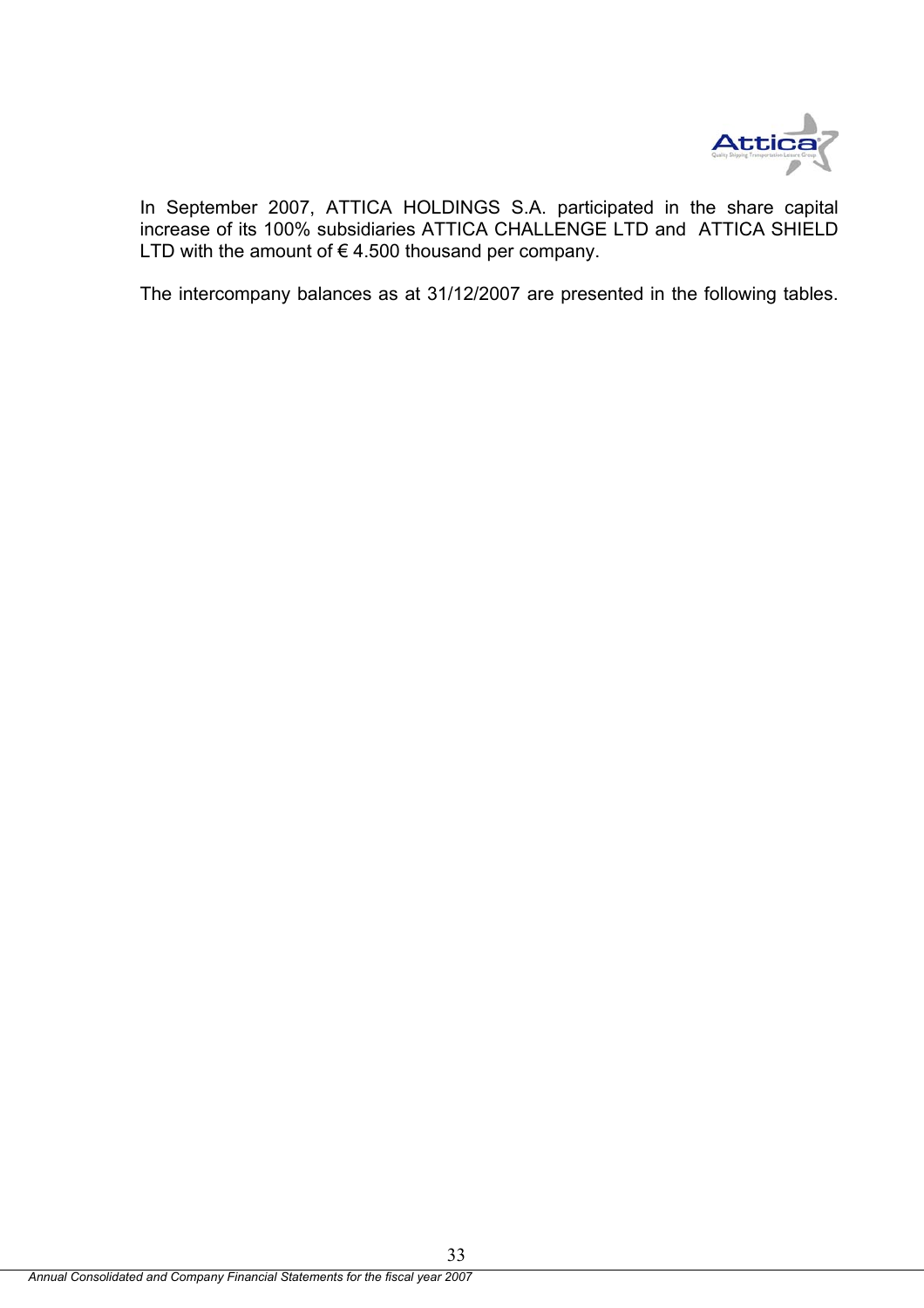

#### Intercompany balances of SUPERFAST Group

| <b>COMPANY</b>                                              | <b>SUPERFAST</b><br>PENTE INC. |               | <b>SUPERFAST</b><br>INC. |               | PENTE (HELLAS) SUPERFAST EXI<br>INC. |               | <b>SUPERFAST EXI</b><br>(HELLAS) INC. |               |
|-------------------------------------------------------------|--------------------------------|---------------|--------------------------|---------------|--------------------------------------|---------------|---------------------------------------|---------------|
|                                                             | <b>DEBIT</b>                   | <b>CREDIT</b> | <b>DEBIT</b>             | <b>CREDIT</b> | <b>DEBIT</b>                         | <b>CREDIT</b> | <b>DEBIT</b>                          | <b>CREDIT</b> |
| SUPERFAST PENTE INC.                                        |                                |               |                          | 34.841        |                                      |               |                                       |               |
| SUPERFAST PENTE (HELLAS) INC.                               | 34.841                         |               |                          |               |                                      |               |                                       |               |
| <b>SUPERFAST EXI INC.</b>                                   |                                |               |                          |               |                                      |               |                                       | 44.579        |
| SUPERFAST EXI (HELLAS) INC.                                 |                                |               |                          |               | 44.579                               |               |                                       |               |
| SUPERFAST EPTA MC.                                          |                                |               |                          |               |                                      |               |                                       |               |
| SUPERFAST OKTO MC.                                          |                                |               |                          |               |                                      |               |                                       |               |
| SUPERFAST ENNEA MC.                                         |                                |               |                          |               |                                      |               |                                       |               |
| SUPERFAST DEKA MC.                                          |                                |               |                          |               |                                      |               |                                       |               |
| <b>SUPERFAST ENDEKA INC.</b>                                |                                |               |                          |               |                                      |               |                                       |               |
| SUPERFAST ENDEKA (HELLAS) INC.                              |                                |               |                          |               |                                      |               |                                       |               |
| SUPERFAST DODEKA INC.                                       |                                |               |                          |               |                                      |               |                                       |               |
| SUPERFAST DODEKA (HELLAS) INC.                              |                                |               |                          |               |                                      |               |                                       |               |
| NORDIA MC.                                                  |                                |               |                          |               |                                      |               |                                       |               |
| MARIN MC.                                                   |                                |               |                          |               |                                      |               |                                       |               |
| ATTICA CHALLENGE LTD.                                       |                                |               |                          |               |                                      |               |                                       |               |
| <b>ATTICA SHIELD LTD.</b>                                   |                                |               |                          |               |                                      |               |                                       |               |
| <b>SUPERFAST FERRIES S.A.</b>                               |                                | 41.903        |                          |               |                                      | 47.267        |                                       |               |
| SUPERFAST DODEKA (HELLAS) INC. &<br><b>CO JOINT VENTURE</b> |                                |               | 35.498                   |               |                                      |               | 45.256                                |               |
| SUPERFAST FERRIES MARITIME S.A.                             |                                |               |                          |               |                                      |               |                                       |               |
| <b>TOTAL</b>                                                | 34.841                         | 41.903        | 35.498                   | 34.841        | 44.579                               | 47.267        | 45.256                                | 44.579        |

| <b>COMPANY</b>                                      | <b>SUPERFAST</b><br>EPTA MC. |               | <b>SUPERFAST</b><br>OKTO MC. |        | <b>SUPERFAST</b><br><b>ENNEA MC.</b> |               | <b>SUPERFAST DEKA</b><br>MC. |               |
|-----------------------------------------------------|------------------------------|---------------|------------------------------|--------|--------------------------------------|---------------|------------------------------|---------------|
|                                                     | <b>DEBIT</b>                 | <b>CREDIT</b> | <b>DEBIT</b>                 | CREDIT | <b>DEBIT</b>                         | <b>CREDIT</b> | <b>DEBIT</b>                 | <b>CREDIT</b> |
| SUPERFAST PENTE INC.                                |                              |               |                              |        |                                      |               |                              |               |
| SUPERFAST PENTE (HELLAS) INC.                       |                              |               |                              |        |                                      |               |                              |               |
| SUPERFAST FXLINC.                                   |                              |               |                              |        |                                      |               |                              |               |
| SUPERFAST EXI (HELLAS) INC.                         |                              |               |                              |        |                                      |               |                              |               |
| <b>SUPERFAST EPTA MC.</b>                           |                              |               |                              |        |                                      |               |                              |               |
| <b>SUPERFAST OKTO MC.</b>                           |                              |               |                              |        |                                      |               |                              |               |
| <b>SUPERFAST ENNEA MC.</b>                          |                              |               |                              |        |                                      |               |                              |               |
| SUPERFAST DEKA MC.                                  |                              |               |                              |        |                                      |               |                              |               |
| SUPERFAST ENDEKA INC.                               |                              |               |                              |        |                                      |               |                              |               |
| SUPERFAST ENDEKA (HELLAS) INC.                      |                              |               |                              |        |                                      |               |                              |               |
| SUPERFAST DODEKA INC.                               |                              |               |                              |        |                                      |               |                              |               |
| SUPERFAST DODEKA (HELLAS) INC.                      |                              |               |                              |        |                                      |               |                              |               |
| NORDIA MC.                                          |                              |               |                              |        |                                      |               |                              |               |
| MARIN MC.                                           |                              |               |                              |        |                                      |               |                              |               |
| ATTICA CHALLENGE LTD.                               |                              |               |                              |        |                                      |               |                              |               |
| ATTICA SHIELD LTD.                                  |                              |               |                              |        |                                      |               |                              |               |
| SUPERFAST FERRIES S.A.                              |                              | 5             |                              | 36     |                                      |               |                              |               |
| SUPERFAST DODEKA (HELLAS) INC.&<br>CO JOINT VENTURE |                              |               |                              |        | 3.760                                |               |                              |               |
| SUPERFAST FERRIES MARITIME S.A.                     |                              |               |                              |        |                                      |               |                              |               |
| <b>TOTAL</b>                                        |                              | 5             |                              | 36     | 3.760                                |               |                              |               |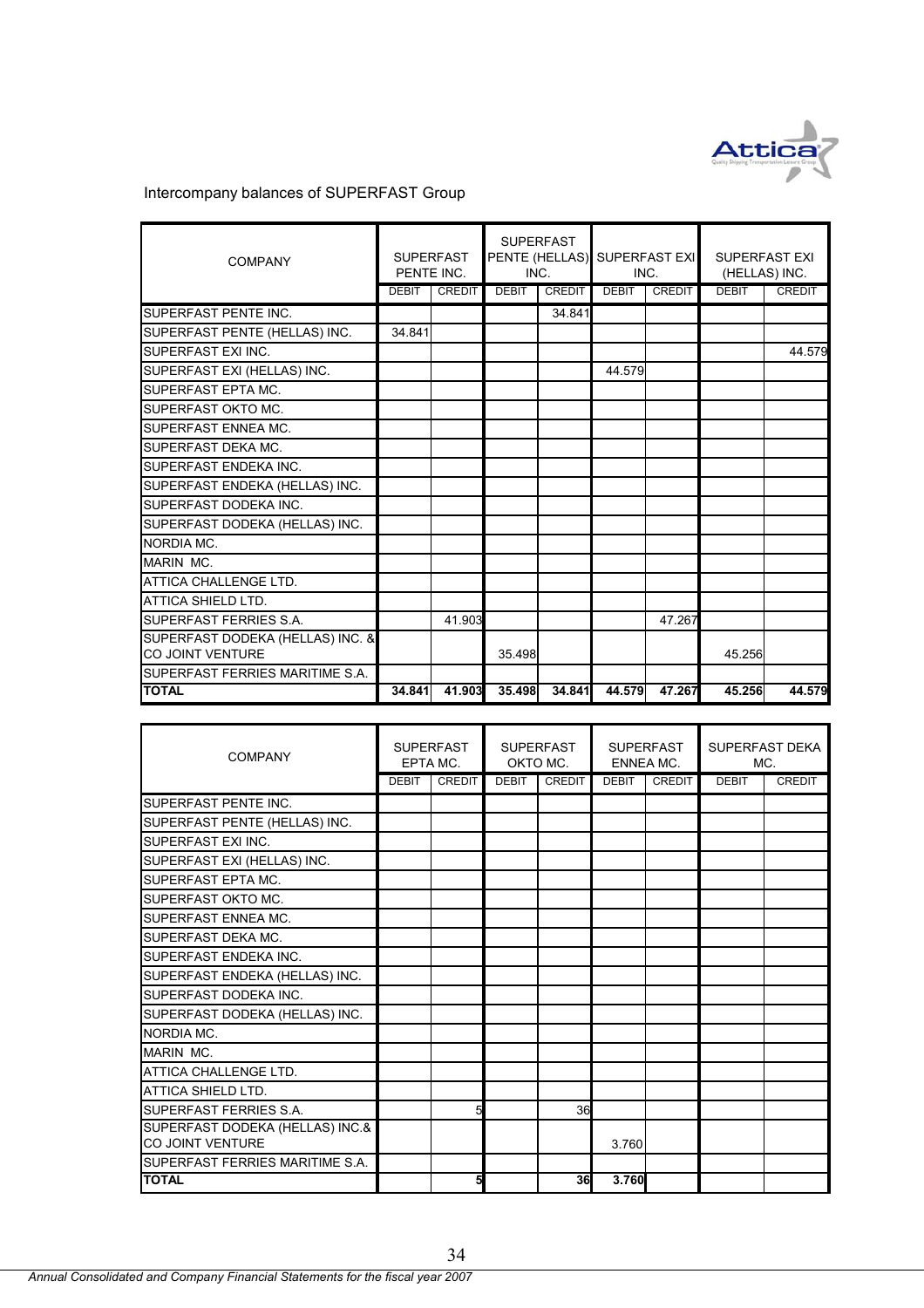

#### Intercompany balances of SUPERFAST Group-Continued

| <b>COMPANY</b>                  |        | <b>SUPERFAST</b><br><b>ENDEKA INC.</b> | <b>SUPERFAST</b><br><b>ENDEKA</b><br>(HELLAS) INC. |               | <b>SUPERFAST</b><br>DODEKA INC. |               | <b>SUPERFAST</b><br>DODEKA (HELLAS)<br>INC. |               |
|---------------------------------|--------|----------------------------------------|----------------------------------------------------|---------------|---------------------------------|---------------|---------------------------------------------|---------------|
|                                 | DEBIT  | <b>CREDIT</b>                          | <b>DEBIT</b>                                       | <b>CREDIT</b> | <b>DEBIT</b>                    | <b>CREDIT</b> | <b>DEBIT</b>                                | <b>CREDIT</b> |
| SUPERFAST PENTE INC.            |        |                                        |                                                    |               |                                 |               |                                             |               |
| SUPERFAST PENTE (HELLAS) INC.   |        |                                        |                                                    |               |                                 |               |                                             |               |
| SUPERFAST EXI INC.              |        |                                        |                                                    |               |                                 |               |                                             |               |
| SUPERFAST EXI (HELLAS) INC.     |        |                                        |                                                    |               |                                 |               |                                             |               |
| SUPERFAST EPTA MC.              |        |                                        |                                                    |               |                                 |               |                                             |               |
| SUPERFAST OKTO MC.              |        |                                        |                                                    |               |                                 |               |                                             |               |
| SUPERFAST ENNEA MC.             |        |                                        |                                                    |               |                                 |               |                                             |               |
| SUPERFAST DEKA MC.              |        |                                        |                                                    |               |                                 |               |                                             |               |
| SUPERFAST ENDEKA INC.           |        |                                        |                                                    | 46.580        |                                 |               |                                             |               |
| SUPERFAST ENDEKA (HELLAS) INC.  | 46.580 |                                        |                                                    |               |                                 |               |                                             |               |
| SUPERFAST DODEKA INC.           |        |                                        |                                                    |               |                                 |               |                                             | 33.008        |
| SUPERFAST DODEKA (HELLAS) INC.  |        |                                        |                                                    |               | 33.008                          |               |                                             |               |
| NORDIA MC.                      |        |                                        |                                                    |               |                                 |               |                                             |               |
| MARIN MC.                       |        |                                        |                                                    |               |                                 |               |                                             |               |
| ATTICA CHALLENGE LTD.           |        |                                        |                                                    |               |                                 |               |                                             |               |
| <b>ATTICA SHIELD LTD.</b>       |        |                                        |                                                    |               |                                 |               |                                             |               |
| SUPERFAST FERRIES S.A.          |        | 24.193                                 |                                                    |               |                                 | 20.339        |                                             |               |
| SUPERFAST DODEKA (HELLAS) INC.& |        |                                        |                                                    |               |                                 |               |                                             |               |
| <b>CO JOINT VENTURE</b>         |        |                                        | 47.544                                             |               |                                 |               | 34.372                                      |               |
| SUPERFAST FERRIES MARITIME S.A. |        |                                        |                                                    |               |                                 |               |                                             |               |
| <b>TOTAL</b>                    | 46.580 | 24.193                                 | 47.544                                             | 46.580        | 33.008                          | 20.339        | 34.372                                      | 33.008        |

| COMPANY                                              |              | NORDIA MC.    |              | <b>MARIN MC.</b> | <b>ATTICA</b>       | CHALLENGE LTD ATTICA SHIELD LTD |        | <b>SUPERFAST</b> | <b>FERRIES S.A.</b> | <b>SUPERFAST</b><br>DODEKA (HELLAS)<br>INC. & CO<br>JOINT VENTURE |               |
|------------------------------------------------------|--------------|---------------|--------------|------------------|---------------------|---------------------------------|--------|------------------|---------------------|-------------------------------------------------------------------|---------------|
|                                                      | <b>DEBIT</b> | <b>CREDIT</b> | <b>DEBIT</b> | <b>CREDIT</b>    | <b>DEBIT CREDIT</b> | <b>DEBIT</b>                    | CREDIT | <b>DEBIT</b>     | <b>CREDIT</b>       | <b>DEBIT</b>                                                      | <b>CREDIT</b> |
| SUPERFAST PENTE INC.                                 |              |               |              |                  |                     |                                 |        | 41.903           |                     |                                                                   |               |
| SUPERFAST PENTE (HELLAS) INC.                        |              |               |              |                  |                     |                                 |        |                  |                     |                                                                   | 35.498        |
| SUPERFAST EXI INC.                                   |              |               |              |                  |                     |                                 |        | 47.267           |                     |                                                                   |               |
| SUPERFAST EXI (HELLAS) INC.                          |              |               |              |                  |                     |                                 |        |                  |                     |                                                                   | 45.256        |
| SUPERFAST EPTA MC.                                   |              |               |              |                  |                     |                                 |        |                  |                     |                                                                   |               |
| SUPERFAST OKTO MC.                                   |              |               |              |                  |                     |                                 |        | 36               |                     |                                                                   |               |
| SUPERFAST ENNEA MC.                                  |              |               |              |                  |                     |                                 |        |                  |                     |                                                                   | 3.760         |
| SUPERFAST DEKA MC.                                   |              |               |              |                  |                     |                                 |        |                  |                     |                                                                   |               |
| SUPERFAST ENDEKA INC.                                |              |               |              |                  |                     |                                 |        | 24.193           |                     |                                                                   |               |
| SUPERFAST ENDEKA (HELLAS) INC.                       |              |               |              |                  |                     |                                 |        |                  |                     |                                                                   | 47.544        |
| SUPERFAST DODEKA INC.                                |              |               |              |                  |                     |                                 |        | 20.339           |                     |                                                                   |               |
| SUPERFAST DODEKA (HELLAS) INC.                       |              |               |              |                  |                     |                                 |        |                  |                     |                                                                   | 34.372        |
| NORDIA MC.                                           |              |               |              |                  |                     |                                 |        | 299              |                     |                                                                   |               |
| MARIN MC.                                            |              |               |              |                  |                     |                                 |        |                  |                     |                                                                   | 44            |
| ATTICA CHALLENGE LTD.                                |              |               |              |                  |                     |                                 |        | 352              |                     |                                                                   |               |
| ATTICA SHIELD LTD.                                   |              |               |              |                  |                     |                                 |        | 337              |                     |                                                                   |               |
| SUPERFAST FERRIES S.A.                               |              | 299           |              |                  | 352                 |                                 | 337    |                  |                     | 150.113                                                           |               |
| SUPERFAST DODEKA (HELLAS) INC.<br>& CO JOINT VENTURE |              |               | 44           |                  |                     |                                 |        |                  | 150.113             |                                                                   |               |
| SUPERFAST FERRIES MARITIME S.A.                      |              |               |              |                  |                     |                                 |        |                  |                     |                                                                   |               |
| <b>TOTAL</b>                                         |              | 299           | 44           |                  | 352                 |                                 | 337    | 134.732          | 150.113             | 150.113                                                           | 166.473       |

Reconciliation of intercompany balances:

| Total debit:  | 610.326 |
|---------------|---------|
| Total credit: | 610.326 |
| Balance       | ŋ       |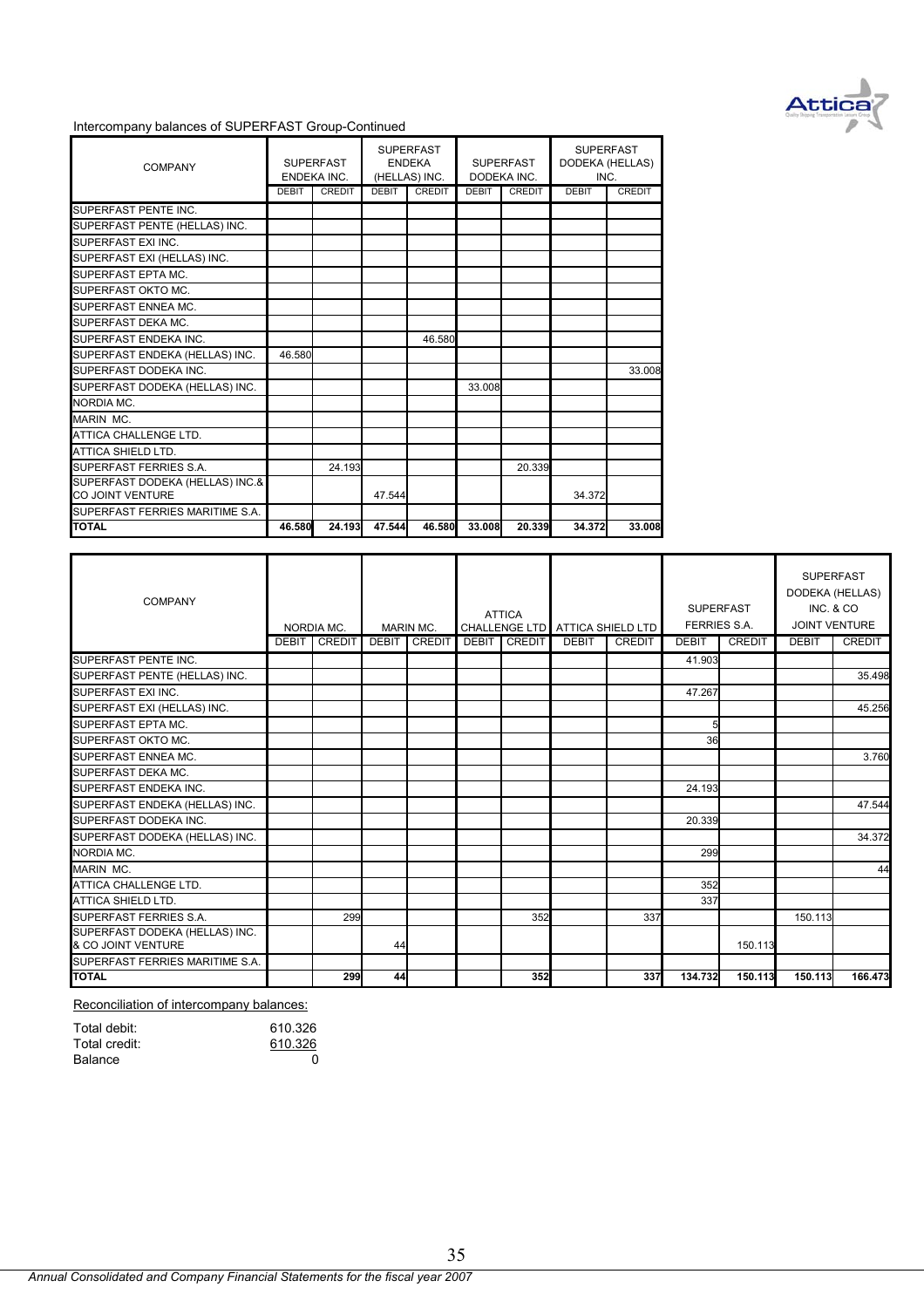|                                        | <b>THELMO</b> |                  | <b>WATERFRONT</b>        |                |                          | <b>BLUE STAR</b>    | <b>STRINTZIS LINES</b> |                 |  |
|----------------------------------------|---------------|------------------|--------------------------|----------------|--------------------------|---------------------|------------------------|-----------------|--|
| <b>COMPANY</b>                         |               | MARINE S.A.      |                          | NAVIGATION CO. |                          | <b>FERRIES S.A.</b> |                        | SHIPPING LTD.   |  |
|                                        | <b>DEBIT</b>  | <b>CREDIT</b>    | <b>DEBIT</b>             | <b>CREDIT</b>  | <b>DEBIT</b>             | <b>CREDIT</b>       | <b>DEBIT</b>           | <b>CREDIT</b>   |  |
| <b>BLUE STAR MARITIME S.A.</b>         |               | 68               |                          |                | 84.503                   | 108.797             | 10.935                 | 798             |  |
| THELMO MARINE S.A.                     |               |                  |                          |                |                          |                     |                        |                 |  |
| <b>WATERFRONT NAVIGATION CO.</b>       |               |                  |                          |                |                          |                     |                        |                 |  |
| STRINTZIS LINES SHIPPING LTD.          |               |                  |                          |                | 10.139                   |                     |                        |                 |  |
| BLUE STAR FERRIES MARITIME S.A.        |               |                  |                          |                | 149.442                  | 90.018              |                        | 10              |  |
| <b>BLUE STAR FERRIES S.A.</b>          |               | 8                |                          |                |                          |                     |                        | 10.139          |  |
| <b>BLUE STAR FERRIES JOINT VENTURE</b> |               |                  |                          |                |                          |                     |                        |                 |  |
| <b>BLUE ISLAND SHIPPING INC.</b>       |               |                  |                          |                | 28                       |                     |                        |                 |  |
| <b>TOTAL</b>                           |               | 76               |                          | 11             | 244.120                  | 198.822             | 10.942                 | 10.947          |  |
|                                        |               |                  |                          |                |                          |                     |                        |                 |  |
|                                        |               | <b>BLUE STAR</b> | <b>BLUE STAR FERRIES</b> |                | <b>BLUE STAR FERRIES</b> |                     | <b>BLUE ISLAND</b>     |                 |  |
| <b>COMPANY</b>                         | MARITIME S.A. |                  | <b>JOINT VENTURE</b>     |                | MARITIME S.A.            |                     | SHIPPING INC.          |                 |  |
|                                        | <b>DEBIT</b>  | <b>CREDIT</b>    | <b>DEBIT</b>             | <b>CREDIT</b>  | <b>DEBIT</b>             | <b>CREDIT</b>       | <b>DEBIT</b>           | <b>CREDIT</b>   |  |
| <b>BLUE STAR MARITIME S.A.</b>         |               |                  | 75.564                   | 129.424        |                          |                     |                        |                 |  |
| THELMO MARINE S.A.                     | 68            |                  |                          |                |                          |                     |                        |                 |  |
| <b>WATERFRONT NAVIGATION CO.</b>       |               |                  |                          |                |                          |                     |                        |                 |  |
| STRINTZIS LINES SHIPPING LTD.          | 798           | 10.935           |                          |                | 10 <sup>1</sup>          |                     |                        |                 |  |
| BLUE STAR FERRIES MARITIME S.A.        |               |                  | 268.753                  | 194.076        |                          |                     |                        |                 |  |
| <b>BLUE STAR FERRIES S.A.</b>          | 108.797       | 84.503           |                          |                | 90.018                   | 149.442             |                        | 28              |  |
| <b>BLUE STAR FERRIES JOINT VENTURE</b> | 129.424       | 75.564           |                          |                | 194.076                  | 268.753             |                        |                 |  |
| <b>BLUE ISLAND SHIPPING INC.</b>       |               |                  |                          |                |                          |                     |                        |                 |  |
| <b>TOTAL</b>                           | 239.088       | 171.002          | 344.317                  | 323.500        | 284.104                  | 418.195             |                        | $\overline{28}$ |  |

#### **Intercompany Balances of Blue Star Group**

Reconciliation of Intercompany Balances

| Total debit : | 1.122.571 |
|---------------|-----------|
| Total credit: | 1.122.571 |
| Balance       |           |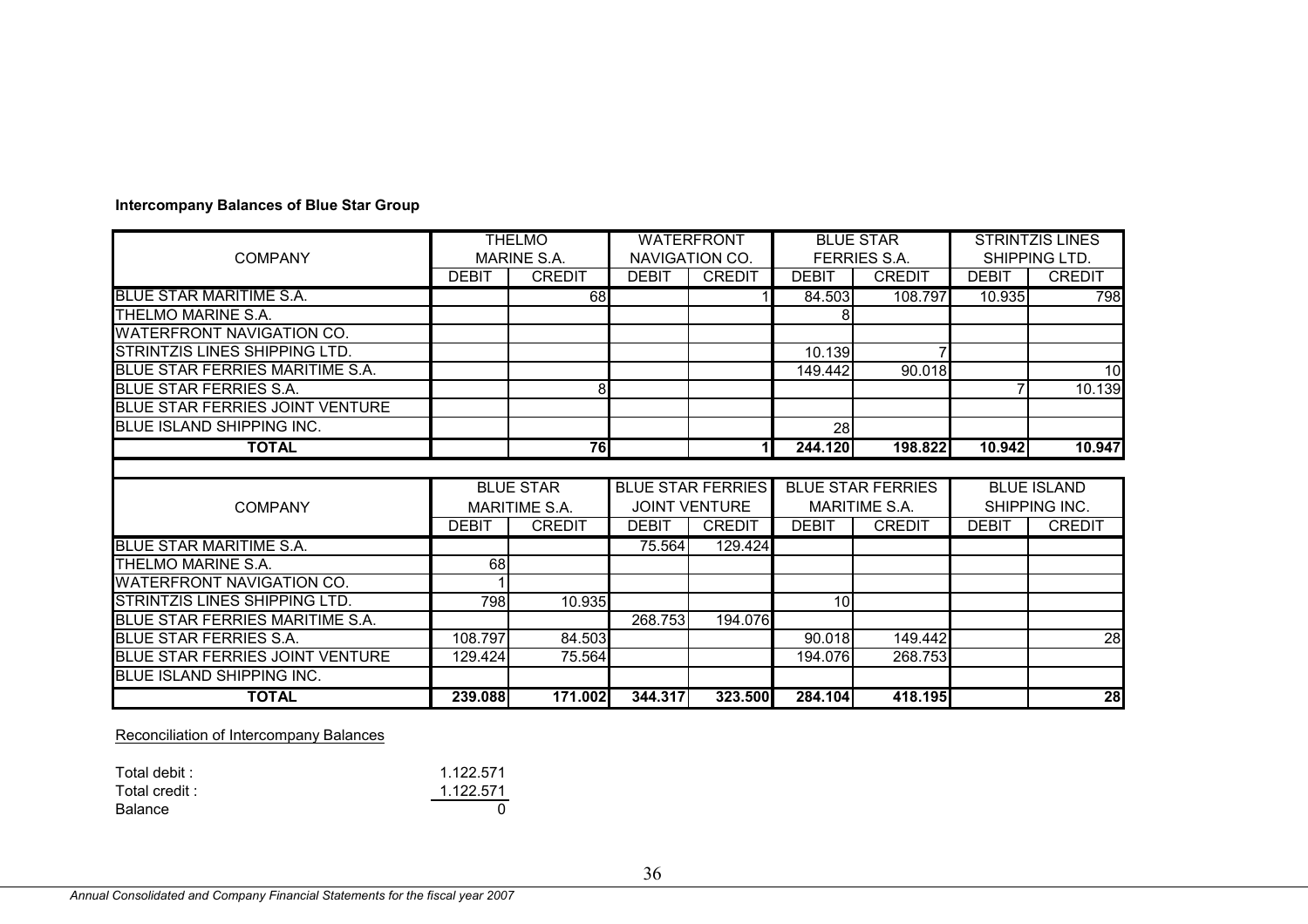

#### **Attica Premium S.A.**

Reconciliation of intercompany balances:

|                        | 31/12/2007 | 31/12/2006 |       |        |
|------------------------|------------|------------|-------|--------|
|                        | Debit      | Credit     | Debit | Credit |
| Superfast Group        |            | 5.504      |       | 7.818  |
| <b>Blue Star Group</b> |            | 368        |       | 833    |
| Attica Holdings S.A.   |            |            |       |        |
|                        |            | 5.872      |       | 8.651  |

Sales to associated companies:

| 1/1-31/12/2007 | 1/1-31/12/2006 |
|----------------|----------------|
| 3.476          | 4.568          |
| 1.070          | 1.002          |
|                |                |
| 4.550          | 5.574          |
|                |                |

The transactions between Attica Premium S.A. and the other companies of Attica Group have been priced with market terms.

Furthermore, there are intercompany transactions between Superfast Dodeka (Hellas) Inc. and Co Joint Venture and Blue Star Group amounting  $\epsilon$  6.573 thousand approximately.

Table of intercompany relations with other companies of MARFIN INVESTMENT GROUP

| <b>GROUP</b>                                                                | Sales            | Receivables from | Payables to |
|-----------------------------------------------------------------------------|------------------|------------------|-------------|
| SUPERFAST DODEKA<br>(HELLAS) INC. & CO JOINT VENTURE<br>ATTICA PREMIUM S.A. |                  |                  |             |
| <b>GEFSIPLOIA S.A.</b>                                                      | 3.978            | 320              |             |
| <b>VIVARTIA</b>                                                             | 243              |                  |             |
|                                                                             | <b>Purchases</b> | Receivables from | Payables to |
| S. NENDOS S.A.                                                              | 36               |                  | 8           |
| <b>HELLENIC CATERING</b>                                                    | 237              |                  | 50          |
| HELLENIC FOOD SERVICE PATRON S.A.<br>ATTICA PREMIUM S.A.                    | 778              |                  | 63          |

- 4.2. Participation of the members of the Board of Directors to the Board of Directors of other companies as at 31/12/2007
	- a) Mr. Pericles S. Panagopulos, president of the Board of Directors, participates in the Boards of Directors of all the companies of Attica Group. Additionally, Mr. Pericles S. Panagopulos participates in the management of a number of foreign companies, mainly shipping companies, that are represented by Magna Marine Inc., which is established in Greece under Law 378/68.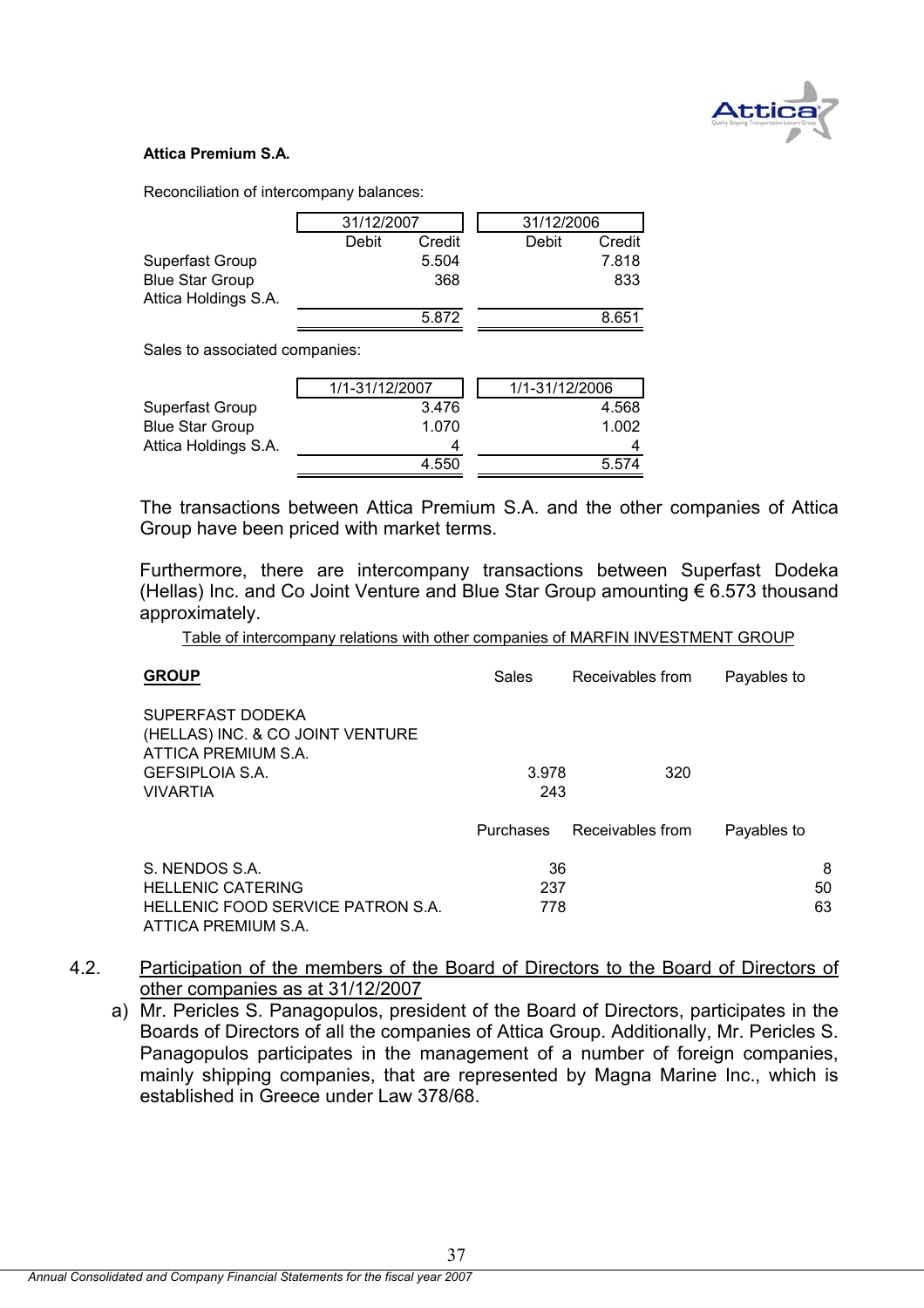

No other business exists between these companies and Attica Group, except with Odyssey Maritime Inc and Pellucid Trade Inc owners of the buildings on 157 C. Karamanli Avenue and 139 Vasileos Pavlou in Voula, where the headquarters of the Group are located. The rent paid by the Group to the above companies for the period  $1/1 - 31/12/2007$  totaled an amount of  $\epsilon$  565 thousand approximately.

- b) Mr. Yannis Criticos, vice president of the Group, participates in the Board of Directors of Superfast Ferries Maritime S.A.
- c) Mr. Petros Vettas, managing director, is also member of the Board of Directors of Bariba Corporation which is established in Greece under Law 378/68. The above company represents in Greece a number of foreign companies and is not related to the Group.
- d) Mr. Charalambos Zavitsanos, authorized director, is also member of the Board of Directors of the 100% subsidiary Superfast Ferries Maritime S.A.
- e) Mr. Alexander P. Panagopulos, non-executive member of the Board of Directors, participates in the Board of Directors of Superfast Ferries S.A. and is also member of the Board of Directors of all the companies of Blue Star Group.
- f) Mr. Charalambos Paschalis, non-executive member of the Board of Directors, is also President – non executive member of the Board of Directors of Blue Star Maritime S.A. and Blue Star Ferries Maritime S.A.
- g) Mr. George Karystinos and Mr. Emmanouil Kalpadakis, non-executive members of the Board of Directors, are also members of the Board of Directors of Blue Star Maritime S.A.
- h) Mr. Nikolaos Tapiris, financial director of the Group is member of the Board of Directors of subsidiaries of BLUE STAR MARITIME S.A.

## 4.3. Guarantees

 The parent company has guaranteed to lending banks the repayment of loans of the Superfast vessels.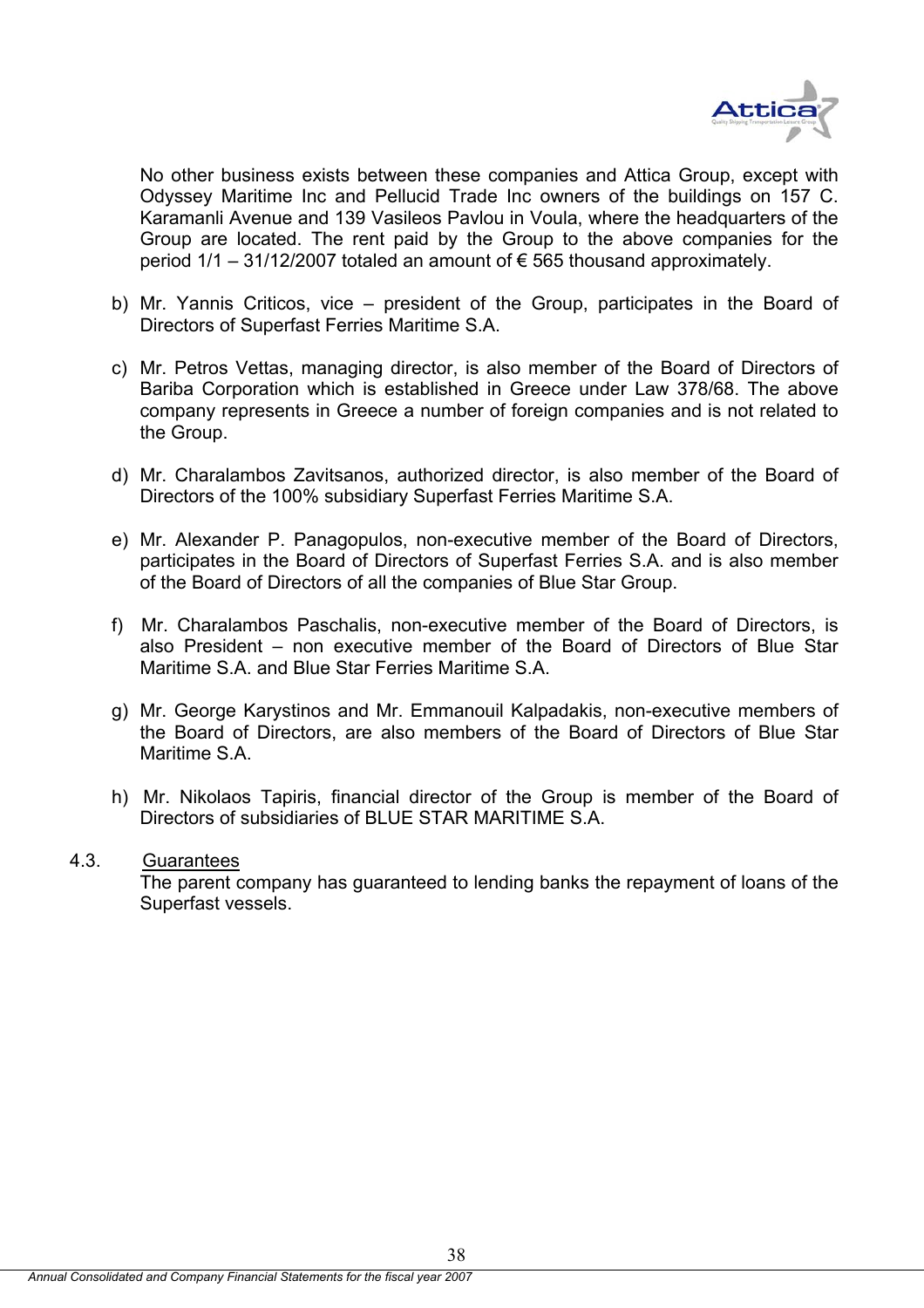

## 4.4. Board of Directors and Executive Directors' Fees

Key management compensation

|                                     | Amounts in $\epsilon$ |            |  |
|-------------------------------------|-----------------------|------------|--|
|                                     | 31/12/2007            | 31/12/2006 |  |
| Salaries & other employees benefits | 2.091                 | 1.764      |  |
| <b>B.O.D. Remuneration</b>          | 401                   | 399        |  |
| <b>Termination benefits</b>         |                       |            |  |
| Other long-term benefits            |                       |            |  |
| Share-based payments                |                       |            |  |
| Total                               | 2.492                 | 2.163      |  |
|                                     | 31/12/2007            | 31/12/2006 |  |
| Number of key management personnel  | 16                    | 16         |  |

Key management personnel are those persons having authority and responsibility for planning, directing and controlling the activities of the entity, directly or indirectly, including any director (whether executive or otherwise) of that entity.

## **5. Financial statements analysis**

The figures of the period  $1/1$  – 31/12/2007 are not fully comparable with the corresponding figures of continuing operations of the previous year because: a) car passenger ferry Diagoras was acquired in July 2006 and therefore didn't operate in the entire period 1/1 – 31/12/2006 but as of 12/08/2006,

b) the vessel Blue Star 1 has been redeployed from the Adriatic Sea to the North Sea in January 2007 replacing the vessel SUPERFAST X, which has been sold in February 2007,

c) the freight-only RoRos, Nordia and Marin have been redeployed from the Baltic Sea routes and especially the RoRo Nordia has been chartered from 29/11/2006 to the French company Fret Cetam and the RoRo Marin from 10/02/2007 has been deployed in the Adriatic Sea and particularly on the Patras – Venice route.

d) In the fourth quarter of 2007, Attica Group took delivery of two RoRo vessels, namely the M/V Challenge and the M/V Shield. The above vessels operated on time-charter.

## 5.1. Revenue Analysis and Geographical Segment Report

The Group has decided to provide information based on the geographical segmentation of its operations.

The Group operates in the Greek Domestic Routes, in Adriatic Sea and in North Sea. The Group's vessels provide transportation services to passengers, private vehicles and freight.

## **Seasonality**

The Group's sales are highly seasonal. The highest traffic for passengers and vehicles is observed during the months July, August and September while the lowest traffic for passengers and vehicles is observed between November and February. On the other hand, freight sales are not affected significantly by seasonality.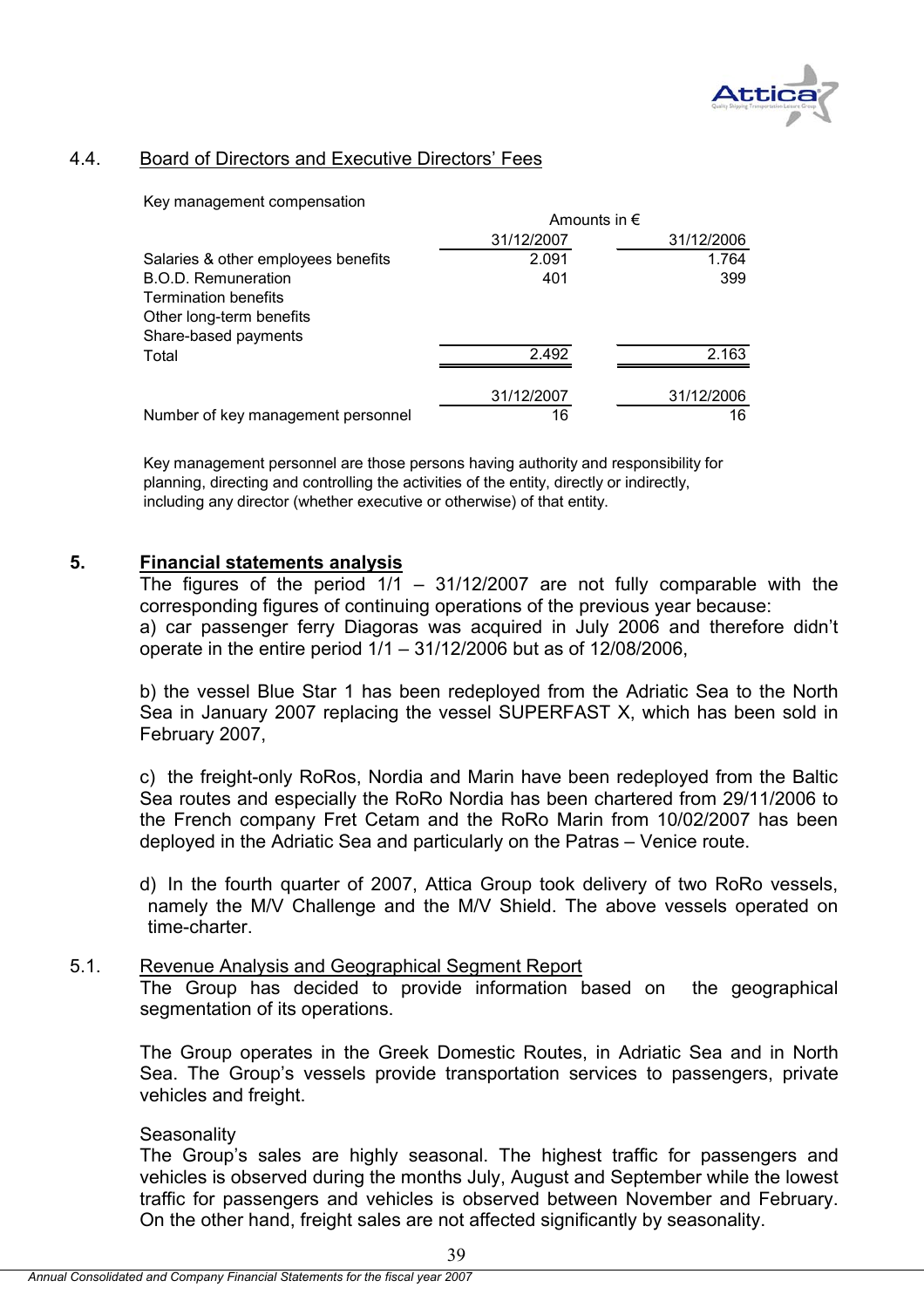

Τhe Group has chartered:

- a) out from 29/11/2006 the RoRo Nordia to the French company Fret Cetam. The time charter will last until October 2008, with daily hire € 11 thousand.
- b) out from 22/10/2007 the RoRo Challenge to the company Seatruck Ferries LTD with daily hire  $\epsilon$  14.425.
- c) out from 22/10/2007 the RoRo Shield to the company Norfolk Lines with daily hire € 9.650.

The Company, as a holding company, does not have any sales activity and for this reason there is no revenue analysis by geographical segment.

The consolidated results and other information per segment for the period  $1/1 -$ 31/12/2007 are as follows: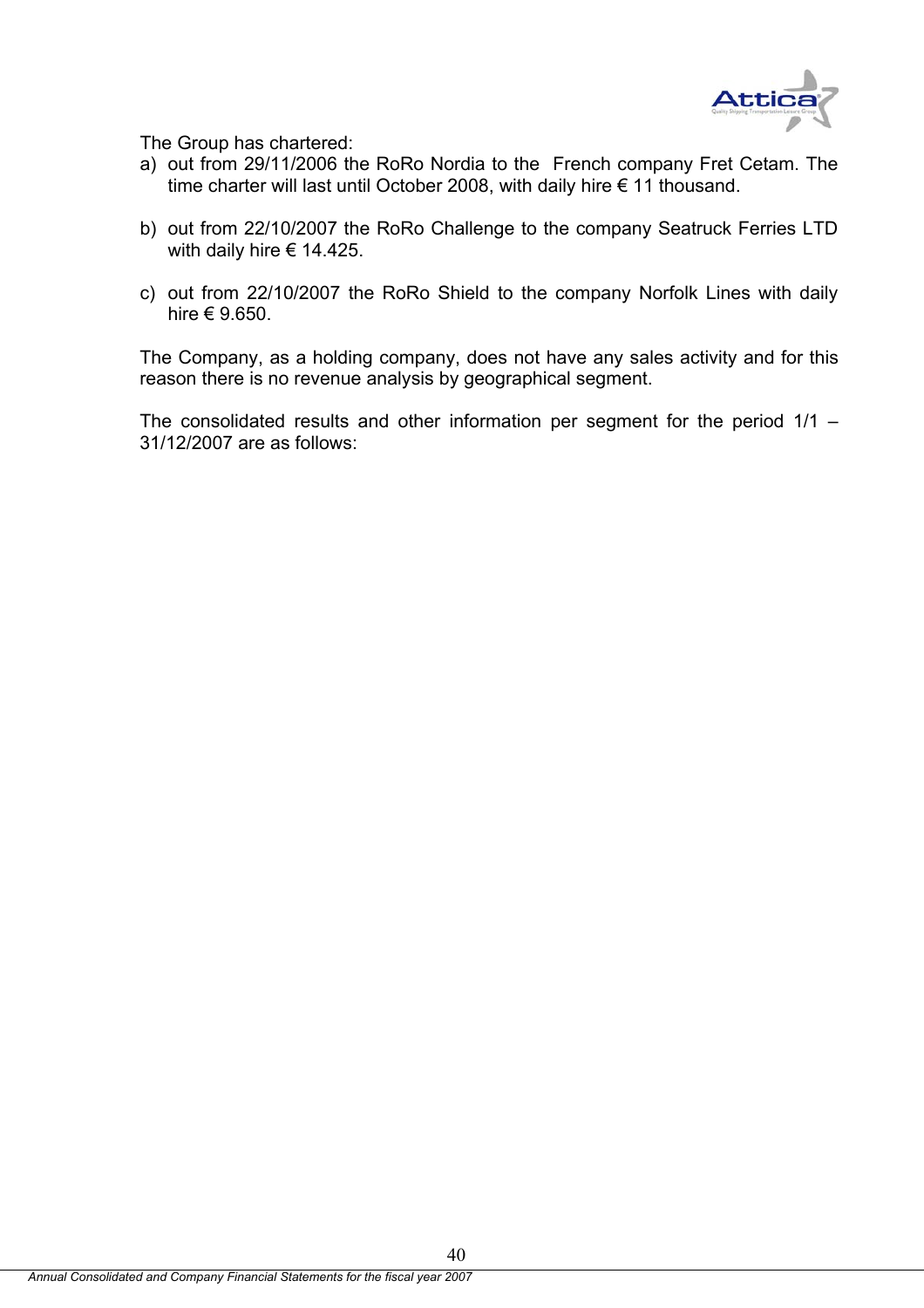

|                                                                         | <b>GROUP</b> |                 |          |         |          |  |
|-------------------------------------------------------------------------|--------------|-----------------|----------|---------|----------|--|
|                                                                         |              |                 |          |         |          |  |
| <b>Geographical Segment</b>                                             | Domestic     | Adriatic        | North    | Other*  | Total    |  |
|                                                                         | Routes       | Sea             | Sea      |         |          |  |
| Revenue from Fares                                                      | 111.820      | 137.145         | 25.395   | 5.317   | 279.677  |  |
| <b>On-board Sales</b>                                                   | 8.990        | 23.669          | 1.957    | 5       | 34.620   |  |
| <b>Travel Agency Services</b>                                           |              |                 |          | 2.016   | 2.016    |  |
| <b>Total Revenue</b>                                                    | 120.810      | 160.814         | 27.353   | 7.337   | 316.313  |  |
|                                                                         |              |                 |          |         |          |  |
| Gross profit/(loss)                                                     | 48.098       | 36.948          | 5.738    | 3.877   | 94.661   |  |
| <b>Financial results</b>                                                | (5.328)      | (13.197)        | (2.268)  | 28.090  | 7.296    |  |
| Earnings before taxes, investing<br>and financial results, depreciation |              |                 |          |         |          |  |
| and amortization                                                        | 35.650       | 28.369          | 4.627    | 934     | 69.580   |  |
| Profit/(Loss) before Taxes                                              | 20.598       | 1.637           | 11.569   | 28.287  | 62.092   |  |
| Profit/(Loss) after Taxes                                               | 20.536       | 1.539           | 11.422   | 28.205  | 61.702   |  |
| Vessels' Book Value at 1/1**                                            |              | 228.139 476.349 | 98.002   | 13.340  | 815.830  |  |
| Improvements / Additions                                                | 2.180        | 84              | 1.346    | 30.400  | 34.010   |  |
| Vessels' Redeployment                                                   |              | (82.410)        | 88.620   | (6.210) |          |  |
| Vessels' Disposals                                                      |              |                 | (98.002) |         | (98.002) |  |
| Depreciation for the Period                                             | (9.174)      | (13.045)        | (3.132)  | (593)   | (25.944) |  |
| Net Book Value of vessels at 31/12                                      | 221.144      | 380.979         | 86.833   | 36.937  | 725.894  |  |
| Secured loans                                                           | 106.851      | 210.250         | 42.014   | 25.230  | 384.345  |  |

\* The column "Other" includes the parent company, the shipowning companies of the chartered RoRos and the 100% subsidiary ATTICA PREMIUM S.A.

\*\* Includes the vessel SUPERFAST X which was sold in February 2007.

The table below refers to the effect of changes in  $E/E$  exchange rate in revenue due to the deployment of Blue Star 1 in the North Sea (see paragraph 3.1.1).

| Change in the              | Effect on  | Effect on profit |
|----------------------------|------------|------------------|
| $\epsilon$ £ exchange rate | revenue    | before taxes     |
| $+/- 10\%$                 | $-$ /+ 338 | -/+ 3381         |

Revenue from Fares in Domestic routes includes the grants received for public services performed under contracts with the Ministry of Mercantile Marine and the Ministry of Aegean and Island Policy amounting  $\epsilon$  4.329 thousand for the period 1/1  $-31/12/2007$  and € 1.975 thousand for the period  $1/1 - 31/12/2006$ .

There are no transactions related to income and expenses between segments.

The vessels' values represent the tangible assets in the geographical segments where the vessels operate in.

Secured loans are the loans obtained by the Group for the acquisition and construction of vessels.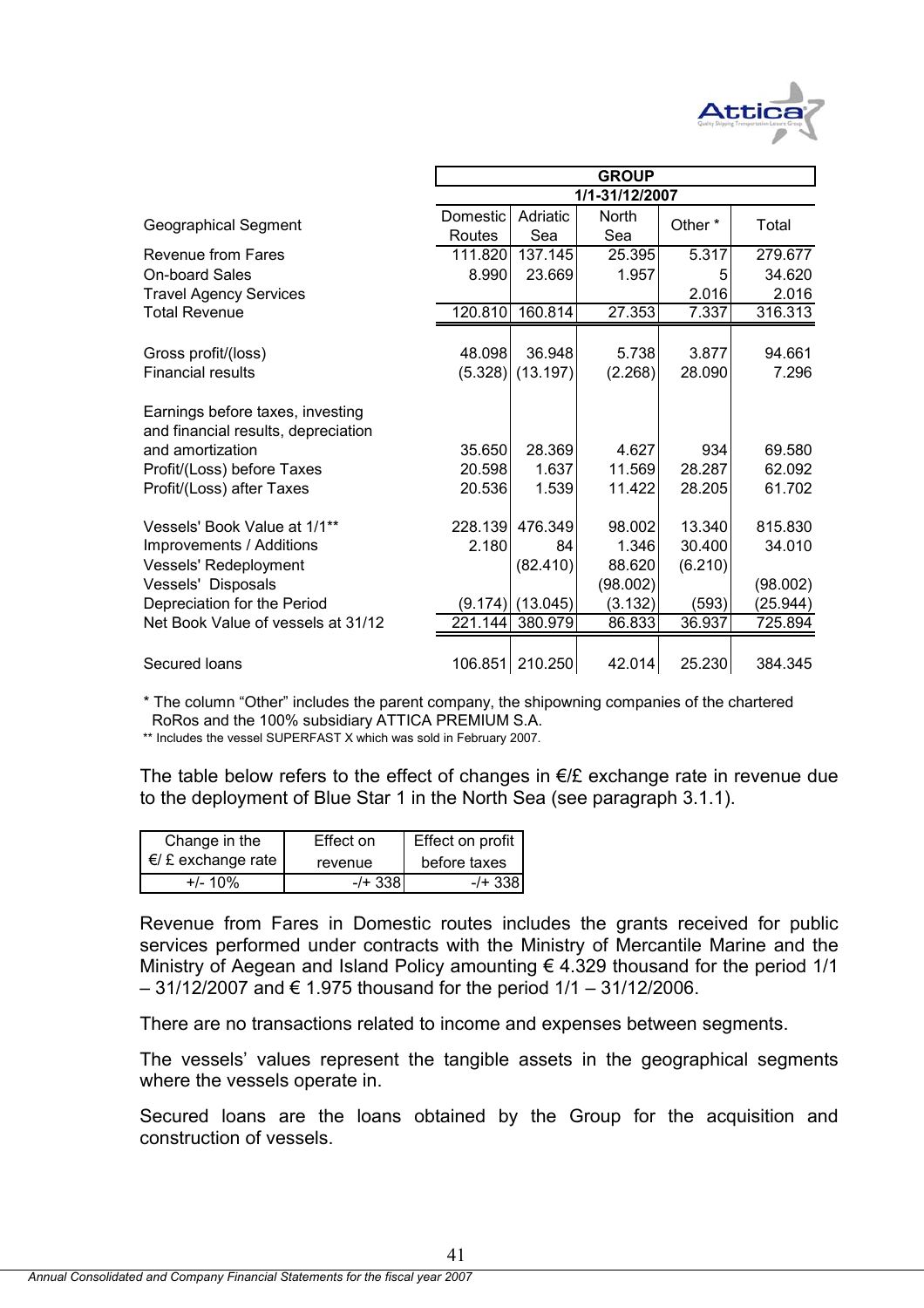

The Revenues that appear in the Group's Consolidated Financial Statements for the period 1/1 - 31/12/2007 belong to the following Business Activity Categories:

| Sea & Coastal Transportation | 279.677 |
|------------------------------|---------|
| Restaurants on board         | 9.945   |
| Bars on board                | 17.145  |
| Casino on board              | 5.022   |
| Shops on board               | 2.508   |
| Travel agency services       | 2.016   |
| Total                        | 316.313 |
|                              |         |

The consolidated results and other information per segment for the period 1/1 – 31/12/2006 are as follows:

|                                                                                                           | <b>GROUP</b>       |                 |                          |                            |           |         |                          |                            |                     |
|-----------------------------------------------------------------------------------------------------------|--------------------|-----------------|--------------------------|----------------------------|-----------|---------|--------------------------|----------------------------|---------------------|
|                                                                                                           | 1/1-31/12/2006     |                 |                          |                            |           |         |                          |                            |                     |
| Geographical Segment                                                                                      | Domestic<br>Routes | Adriatic<br>Sea |                          | <b>Baltic Sea</b>          | North Sea | Other   |                          | Total                      | <b>Grand Total</b>  |
|                                                                                                           |                    |                 | Continuing<br>operations | Discontinued<br>operations |           |         | Continuing<br>operations | Discontinued<br>operations |                     |
| Revenue from Fares                                                                                        | 96.861             | 136.591         | 8.480                    | 17.380                     | 28.325    |         | 270.257                  | 17.380                     | 287.637             |
| On-board Sales                                                                                            | 7.575              | 24.028          |                          | 680                        | 2.041     |         | 33.644                   | 680                        | 34.325              |
| <b>Travel Agency Services</b>                                                                             |                    |                 |                          |                            |           | 4.636   | 4.636                    |                            | 4.636               |
| <b>Total Revenue</b>                                                                                      | 104.436            | 160.619         | 8.480                    | 18.060                     | 30.366    | 4.636   | 308.537                  | 18.060                     | 326.597             |
| Gross profit/(loss)                                                                                       | 44.529             | 36.250          | 1.646                    | (1.375)                    | 11.861    | 2.469   | 96.755                   | (1.375)                    | 95.380              |
| <b>Financial results</b>                                                                                  | (4.820)            | (12.817)        | (332)                    | (1.053)                    | (2.562)   | 6.061   | (14.469)                 | (1.053)                    | (15.522)            |
| Profit/(Loss) before Taxes<br>investing and financial results,<br>depreciation and                        |                    |                 |                          |                            |           |         |                          |                            |                     |
| amortization                                                                                              | 35.884             | 29.118          | 1.497                    | (2.987)                    | 9.983     | (1.961) | 74.520                   | (2.987)                    | 71.534              |
| Profit/(Loss) before Taxes                                                                                | 23.601             | 388             | 561                      | 5.344                      | 5.571     | 3.906   | 34.026                   | 5.344                      | 39.370              |
| Profit/(Loss) after Taxes                                                                                 | 23.490             | 242             | 546                      | 5.115                      | 5.559     | 2.477   | 32.314                   | 5.115                      | 37.429              |
| Vessels' Book Value at 01/01*<br>Improvements / Additions<br>Vessel acquisitions in the present<br>period | 217.972<br>21.992  | 492.019         | 13.920                   | 291.107                    | 99.785    |         | 823.696<br>21.992        | 291.107                    | 1.114.803<br>21.992 |
| <b>Vessel Disposals</b>                                                                                   | (3.815)            |                 |                          | (288.661)                  |           |         | (3.815)                  | (288.661)                  | (292.476)           |
| Depreciation for the Period                                                                               | (8.010)            | (15.690)        | (580)                    | (2.446)                    | (1.784)   |         | (26.064)                 | (2.446)                    | (28.510)            |
| Net Book Value of vessels at 31/12                                                                        | 228.139            | 476.329         | 13.340                   | 0                          | 98.001    |         | 815.810                  | $\Omega$                   | 815.810             |
| Secured Ioans                                                                                             |                    | 115.745 277.934 | 5.786                    |                            | 65.163    |         | 464.628                  |                            | 464.628             |

\* Includes vessel SUPERFAST X which was operating in the North Sea.

## 5.2. Cost of sales

Below can be obtained the Cost of Sales analysis as stated in the Income Statement for the period ended 31/12 2007 and 2006.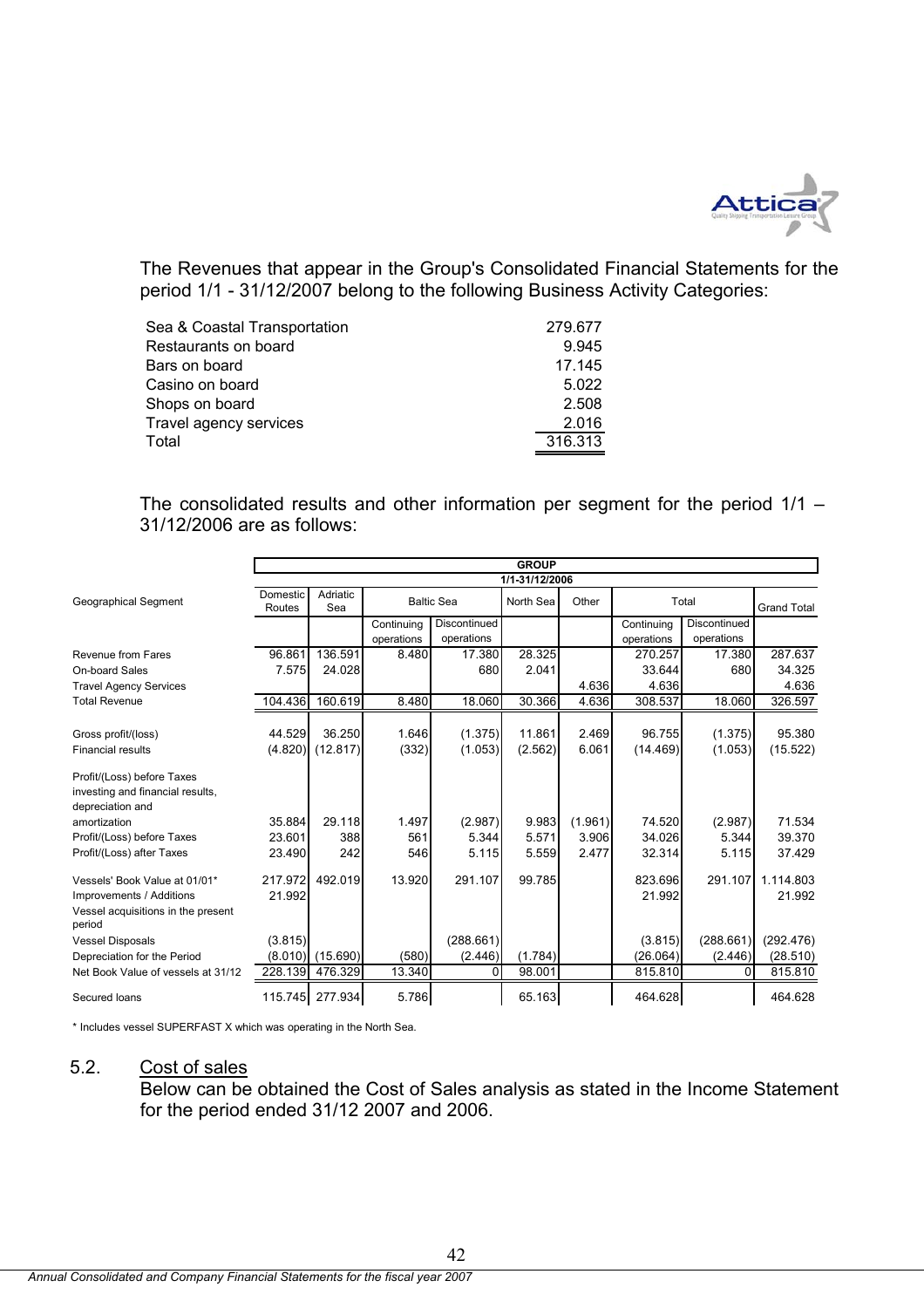

|                                | <b>GROUP</b>   |            |              |         |  |
|--------------------------------|----------------|------------|--------------|---------|--|
|                                | 1/1-31/12/2007 |            |              |         |  |
|                                |                | Continuing | Discontinued |         |  |
|                                |                | operations | operations   | Total   |  |
| <b>Crew Expenses</b>           | 46.103         | 43.118     | 3.767        | 46.885  |  |
| Fuel-Lubricants                | 94.575         | 91.770     | 9.030        | 100.800 |  |
| Insurance Premia               | 3.381          | 3.840      | 272          | 4.112   |  |
| Repairs-Maintenance-Spare      |                |            |              |         |  |
| Parts                          | 26.898         | 20.560     | 1.587        | 22.147  |  |
| Port Expenses                  | 16.333         | 17.022     | 2.301        | 19.323  |  |
| On-board Cost of Goods Sold    | 7.413          | 7.241      | 32           | 7.273   |  |
| <b>Vessels Depreciation</b>    | 25.944         | 26.064     | 2.446        | 28.510  |  |
| Cost of Travel Agency Services | 1.005          | 2.167      |              | 2.167   |  |
| Total                          | 221.652        | 211.782    | 19.435       | 231.217 |  |

 The effect of change in fuel oil prices in the income statement of the Group is presented in the following table.

| Increase/ (Decrease) | Effect on profit |
|----------------------|------------------|
| in fuel oil prices   | before taxes     |
| +/- € 10 / MT        | $-1 + 3.240$     |

The Group entered into a hedging agreement related to the fuel oil prices at a fixed price of  $\epsilon$  264,25 / ton for approximately 25% of the fuel oil consumption of the Group's vessels, i.e. 8.000 tones per month.

The derivative ended on 31/01/2008. From this derivative, the Group had a profit of € 577.998 (until 31/12/2007) which has been posted in the Income Statement.

At 31/12/2007 the fair value of the derivative, amounted  $\epsilon$  559.894,71 and it has been posted in the account " Trade and other receivables " and in the Income Statement.

The parent company, as a holding company, does not have any sales activity and therefore there is no cost of sales.

## 5.3. Other Operating Income

The item "Other Operating Income", amounting  $\epsilon$  995 thousand, refer mainly to amounts received from insurance claims and various grants.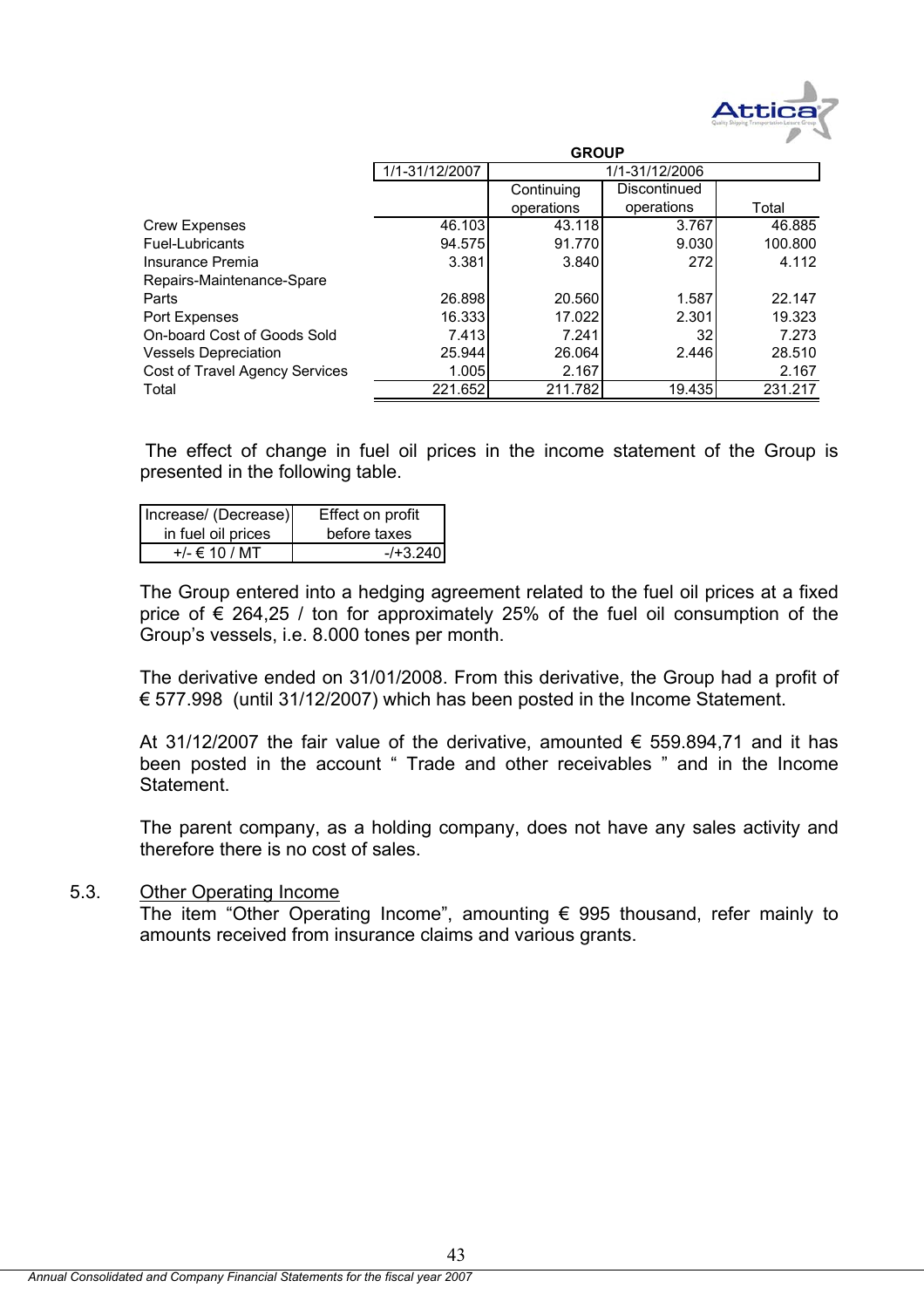

## 5.4. Administrative Expenses

|                                    | ukuur          |                |                 |        |  |  |
|------------------------------------|----------------|----------------|-----------------|--------|--|--|
|                                    | 1/1-31/12/2007 | 1/1-31/12/2006 |                 |        |  |  |
|                                    |                | Continuing     | Discontinued    |        |  |  |
|                                    |                | operations     | operations      | Total  |  |  |
| <b>Personnel Expenses</b>          | 13.866         | 12.840         | 1.328           | 14.168 |  |  |
| Rent and related Expenses          | 1.744          | 1.534          | 104             | 1.638  |  |  |
| <b>Telecommunication Expenses</b>  | 645l           | 604            | 115             | 719    |  |  |
| Stationery                         | 286            | 320            | 33 <sub>1</sub> | 353    |  |  |
| Office Repair-Maintenance Expenses | 1.231          | 954            | 174             | 1.128  |  |  |
| Third Party Services & Expenses    | 1.645          | 1.601          | 28              | 1.629  |  |  |
| Other                              | 2.689          | 4.950          | 251             | 5.201  |  |  |
| Office Depreciation                | 1.208          | 1.289          | 132             | 1.421  |  |  |
| Total                              | 23.314         | 24.092         | 2.165           | 26.257 |  |  |

**GROUP**

|                                    |                | <b>COMPANY</b> |
|------------------------------------|----------------|----------------|
|                                    | 1/1-31/12/2007 | 1/1-31/12/2006 |
| <b>Personnel Expenses</b>          | 459            | 377            |
| Rent and related Expenses          | 21             | 18             |
| <b>Telecommunication Expenses</b>  | 8              | 11             |
| Stationery                         | 40             | 39             |
| Office Repair-Maintenance Expenses | 11             | 9              |
| Third Party Services & Expenses    | 608            | 600            |
| Other                              | 404            | 170            |
| <b>Office Depreciation</b>         | 13             | 11             |
| Total                              | 1.564          | 1.235          |

## 5.5. Distribution Expenses

|                                   | <b>GROUP</b>   |                |              |        |  |  |
|-----------------------------------|----------------|----------------|--------------|--------|--|--|
|                                   | 1/1-31/12/2007 | 1/1-31/12/2006 |              |        |  |  |
|                                   |                | Continuing     | Discontinued |        |  |  |
|                                   |                | operations     | operations   | Total  |  |  |
| <b>Advertising Expenses</b>       | 5.394          | 3.705          | 1.233        | 4.938  |  |  |
| <b>Sales Promotional Expenses</b> | 321            | 723            | 169          | 892    |  |  |
| <b>Sales Commissions</b>          | 22.001         | 19.448         | 1.329        | 20.777 |  |  |
| Other                             | 2.198          | 2.600          | 71           | 2.671  |  |  |
| Total                             | 29.914         | 26.476         | 2.802        | 29.278 |  |  |

There are no any distribution expenses for the parent company because it is a holding company.

## 5.6. Financial Results

a) Dividend Income/Profit from sale of investments

Includes the dividend of  $\epsilon$  29.887 thousand and  $\epsilon$  4.611 thousand that the parent company received from SUPERFAST GROUP and Blue Star Maritime S.A. respectively and dividend of € 23 thousand from SCIENS INTERNATIONAL INVESTMENTS AND HOLDING.

Furthermore, it includes the profit from the sale of shares of the previously associated company MINOAN LINES SHIPPING S.A. The profit from this sale stood at  $\epsilon$  27.670 thousand and it is derived as follows: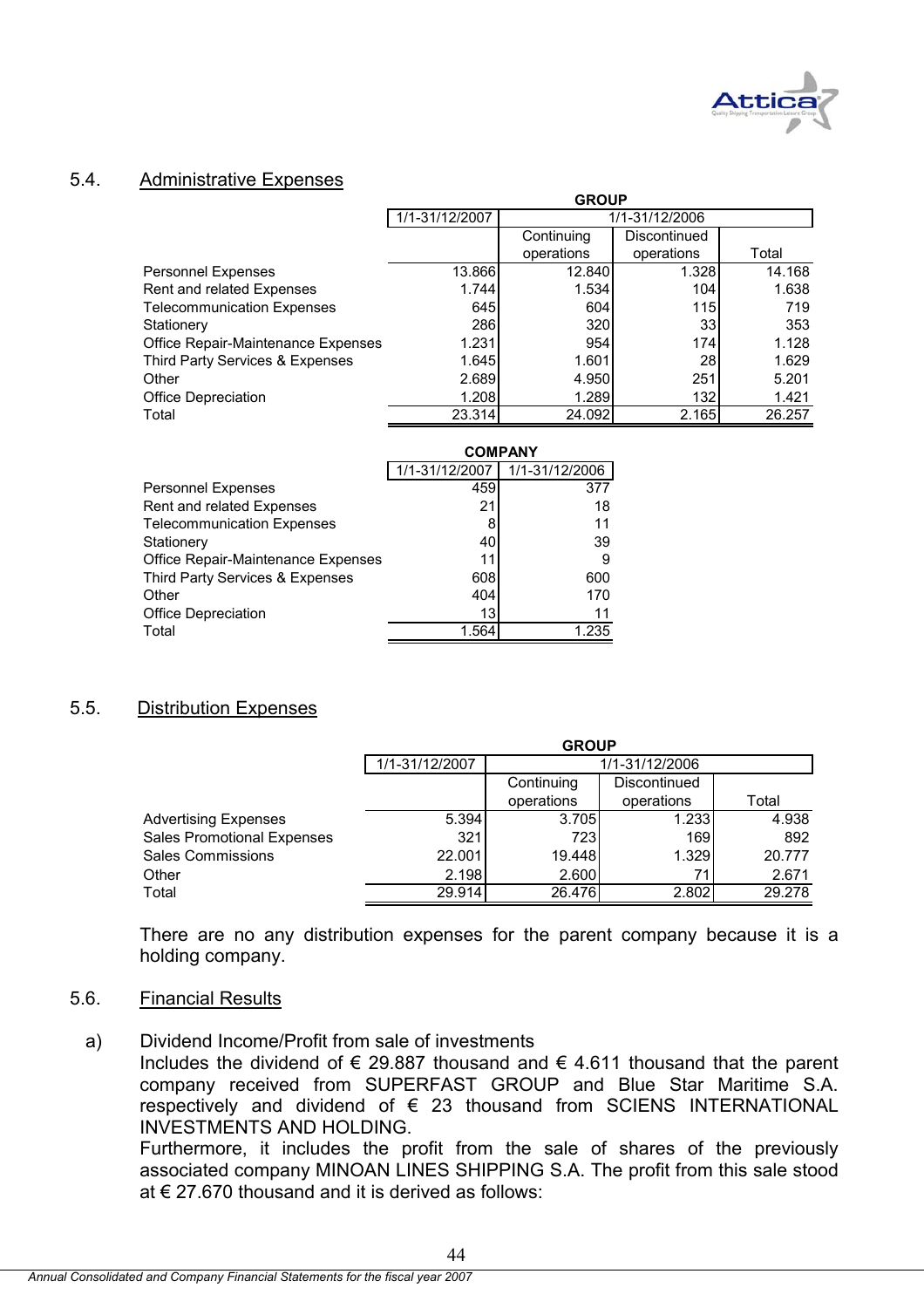

|                                 | Number of shares | Value (in $\epsilon$ ) | Total  |
|---------------------------------|------------------|------------------------|--------|
| Revenue from the sale of shares | 15.781.380       | 6.0000                 | 94.688 |
| Less: Acquisition cost          | 15.781.380       | 4.1123                 | 64.898 |
| Less: Transaction expenses      |                  |                        | 2.120  |
| Profit                          |                  |                        | 27.670 |

It should be noted that the profit from the sale of shipping companies' shares is exempted from taxes, according to L.27/75.

- b) Interest and similar Income The Group has invested its cash in time deposits with an average interest rate of 4,1% net of taxes.
- c) Interest and Other Financial Expenses They refer to the interest paid on loans.
- d) Foreign Exchange Differences They were created from the revaluation at 31/12/2007 of the balances of the cash and cash equivalents, receivables and payables in foreign currencies.

As already stated in paragraph 3.1.1., the Group has entered into a foreign exchange knock-in swap.

During 2007, the amount of losses resulting from the above derivative positions is  $\epsilon$ 1.029.821,34 due to the significant devaluation of the USD. At 31/12/2007, the fair value of the future positions amounted  $\epsilon$  1.928.379,87 and has been posted in liabilities and in the income statement.

Receivables and liabilities from the derivatives are presented in the following table.

|                                             | 2007               |                    | 2006               |                    |
|---------------------------------------------|--------------------|--------------------|--------------------|--------------------|
|                                             | <b>RECEIVABLES</b> | <b>LIABILITIES</b> | <b>RECEIVABLES</b> | <b>LIABILITIES</b> |
| From interest rate hedging<br>instruments   | 3.349              |                    |                    |                    |
| From fuel oil prices hedging<br>instruments | 560                |                    |                    |                    |
| From foreign exchange swap<br>transactions  |                    | 1.928              |                    |                    |
| <b>Total</b>                                | 3.909              | 1.928              | O                  | 0                  |

 As already stated in paragraph 3.1.4., the Group has been hedged against the interest rate risk. Therefore, there is no need for analysis of the effect of the change of the interest rate in the Group's results.

In order to manage the interest rate risk, the Group has entered an interest rate hedge covering the largest part of the long-term borrowings.

Interest on long-term Borrowings includes profit of  $\epsilon$  1.466 thousand approximately that arised from the interest rate hedging contract of the Group.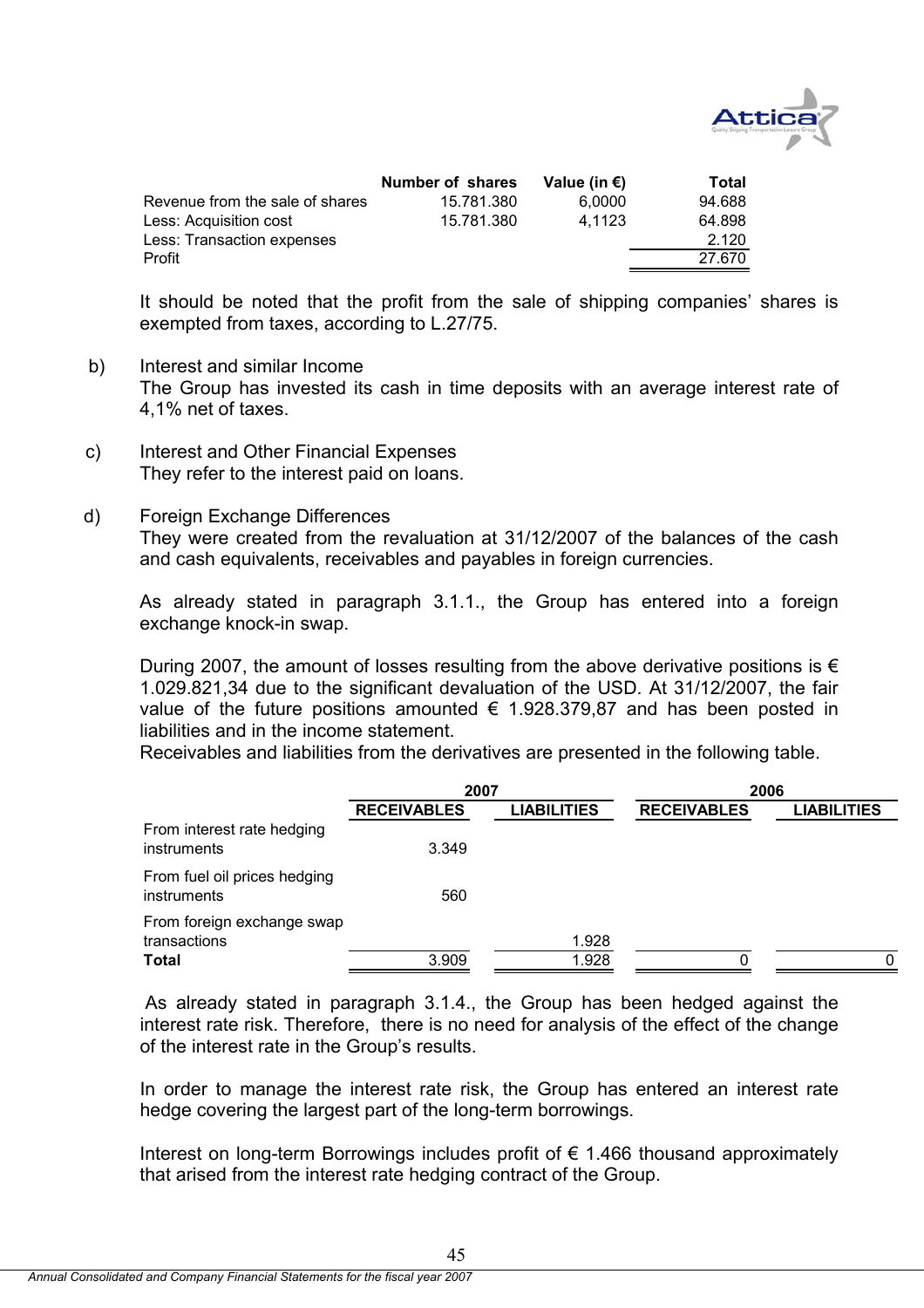

e) Other Financial Expenses include loss of  $\epsilon$  115 thousand approximately that arised from the fuel hedging contract of the Group, while the profit of  $\epsilon$  577 thousand from the fuel hedging contract has been posted in interest income.

The analysis of the financial results is the following:

|                                                  | <b>GROUP</b>   |                |              |          |  |  |  |
|--------------------------------------------------|----------------|----------------|--------------|----------|--|--|--|
|                                                  | 1/1-31/12/2007 | 1/1-31/12/2006 |              |          |  |  |  |
|                                                  |                | Continuing     | Discontinued |          |  |  |  |
|                                                  |                | operations     | operations   | Total    |  |  |  |
| Interest on Long-Term Borrowings                 | (13.460)       | (13.293)       | (1.682)      | (14.975) |  |  |  |
| Interest on Bonds                                | (9.425)        | (8.331)        |              | (8.331)  |  |  |  |
| Interest on Short-Term Borrowings                |                | (476)          |              | (476)    |  |  |  |
| <b>Other Financial Expenses</b>                  | (750)          | (2.254)        | (225)        | (2.479)  |  |  |  |
| Interest Income                                  | 6.112          | 2.452          | 841          | 3.293    |  |  |  |
| Dividend income/Profit from sale of investments  | 27.693         | 7.094          |              | 7.094    |  |  |  |
| Profit/(loss) from revaluation of investments in |                |                |              |          |  |  |  |
| subsidiaries - associated companies              | (124)          |                |              |          |  |  |  |
| Foreign Exchange Differences                     | (2.750)        | 338            | 14           | 352      |  |  |  |
| Total                                            | 7.296          | (14.469)       | (1.053)      | (15.522) |  |  |  |
|                                                  |                |                |              |          |  |  |  |

|                                                  | <b>COMPANY</b>                |         |  |
|--------------------------------------------------|-------------------------------|---------|--|
|                                                  | 1/1-31/12/2007 1/1-31/12/2006 |         |  |
| Interest on Long-Term Borrowings                 | (1.201)                       | (1.289) |  |
| Interest on Bonds                                |                               |         |  |
| Interest on Short-Term Borrowings                |                               | (476)   |  |
| <b>Other Financial Expenses</b>                  | (248)                         | (223)   |  |
| Interest Income                                  | 2.261                         | 858     |  |
| Dividend income/Profit from sale of investments  | 62.192                        | 24.218  |  |
| Profit/(loss) from revaluation of investments in |                               |         |  |
| subsidiaries - associated companies              | (483)                         | (906)   |  |
| Foreign Exchange Differences                     | 22                            |         |  |
| Total                                            | 62.543                        | 22.182  |  |
|                                                  |                               |         |  |

## 5.7. Profit/(Loss) from sale of tangible assets

It refers to:

a) the profit from the sale of the vessel SUPERFAST X, which took place in February 2007. The selling price was € 112.000 thousand. More specifically:

| Vessel sale proceeds       | 112.000 |
|----------------------------|---------|
| Less: Net book value       | 97.981  |
| Less: Transaction expenses | 1.515   |
| Profit                     | 12.504  |

b) the sale, which took place in September 2007, from the 48,795% subsidiary Blue Star Maritime S.A., of its office building in the town of Rhodes and its building in the city of Piraeus with net book value  $\epsilon$  1.698 thousand and  $\epsilon$  825 thousand respectively. The above properties had been posted in the previous periods as "Non – current assets classified as held for sale". The sale price for both properties was  $\epsilon$ 2.400 thousand.

## 5.8. Income taxes

Special taxation policies apply on the Group's profits. Consequently, it is believed that the following analysis provides a better understanding of the income taxes.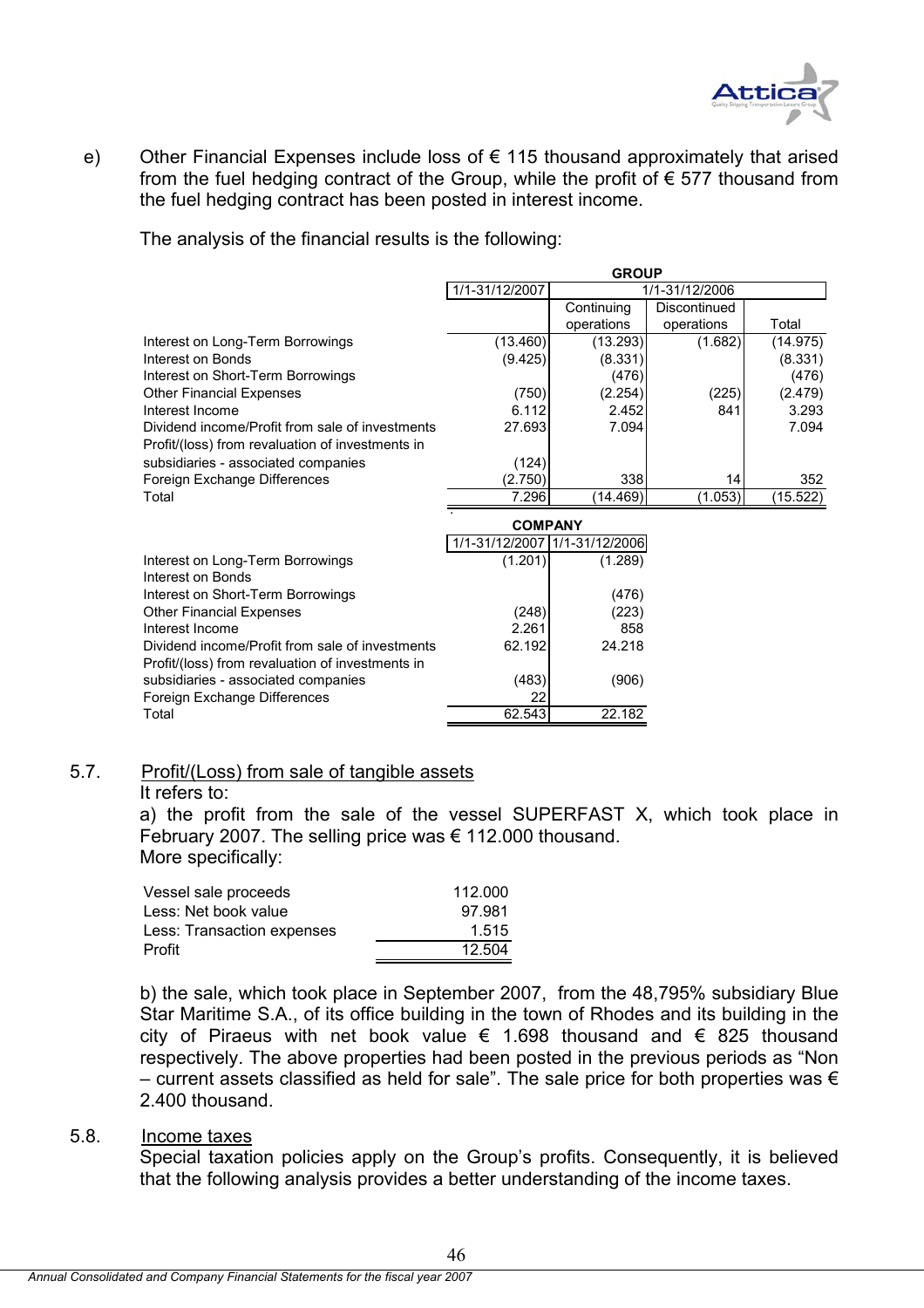

|                                       | <b>GROUP</b>   |                |              |       |  |  |  |  |
|---------------------------------------|----------------|----------------|--------------|-------|--|--|--|--|
|                                       | 1/1-31/12/2007 | 1/1-31/12/2006 |              |       |  |  |  |  |
|                                       |                | Continuing     | Discontinued |       |  |  |  |  |
|                                       |                | operations     | operations   | Total |  |  |  |  |
| Dividend distribution Tax             | 322            | 1.043          | 200          | 1.243 |  |  |  |  |
| Property Tax                          | 23             |                |              |       |  |  |  |  |
| Tax according to Law 27/75            | 117            | 122            | 29           | 151   |  |  |  |  |
| Provision for unaudited fiscal years  |                |                |              |       |  |  |  |  |
| Taxes charged from the taxation audit |                | 651            |              | 651   |  |  |  |  |
| Deferred tax expense                  | (72)           | (103)          |              | (103) |  |  |  |  |
| Total                                 | 390            | 1.713          | 229          | 1.942 |  |  |  |  |
|                                       | <b>COMPANY</b> |                |              |       |  |  |  |  |
|                                       | 1/1-31/12/2007 | 1/1-31/12/2006 |              |       |  |  |  |  |
| Dividend distribution Tax             | 43             | 878            |              |       |  |  |  |  |
| Property Tax                          |                |                |              |       |  |  |  |  |
| Tax according to Law 27/75            |                |                |              |       |  |  |  |  |
| Provision for unaudited fiscal years  |                |                |              |       |  |  |  |  |
| Taxes charged from the taxation audit |                | 470            |              |       |  |  |  |  |
| Deferred tax expense                  |                |                |              |       |  |  |  |  |
| Total                                 | 43             | 1.348          |              |       |  |  |  |  |

A comparison between the annual tax rates is not possible, because, as already stated in paragraph 2.18, the income tax is related to the profits that do not stem from the shipping operation. The Group uses different depreciation policies from those that the tax law determines. This differentiation does not create any deferred tax receivable or liability due to the fact that most of the Group's subsidiaries operate exclusively in passenger shipping.

The parent company has been audited by tax authorities until fiscal year 2006. Particularly, within March 2008 the taxation audit for the parent company, for the fiscal year 2006, was completed. The additional amount of  $\epsilon$  1,9 thousand has been posted in the first quarter of 2008 results.

Also, within March 2008 all the companies included in the consolidation of SUPERFAST Group have been audited by tax authorities for the fiscal year 2006. Total taxes charged amount € 84.779,60. The above companies had already made a tax provision of  $\epsilon$  100.000. The additional amount of  $\epsilon$  15.220,40 will be posted within March 2008 as revenue from unutilized provision.

## 5.9. Tangible assets

The vessels of the Group have been mortgaged as security of the long-term borrowings for the amount of  $\epsilon$  682 mil.

There is no indication of impairment for the below-mentioned tangible assets.

The depreciation analysis can be found in following table.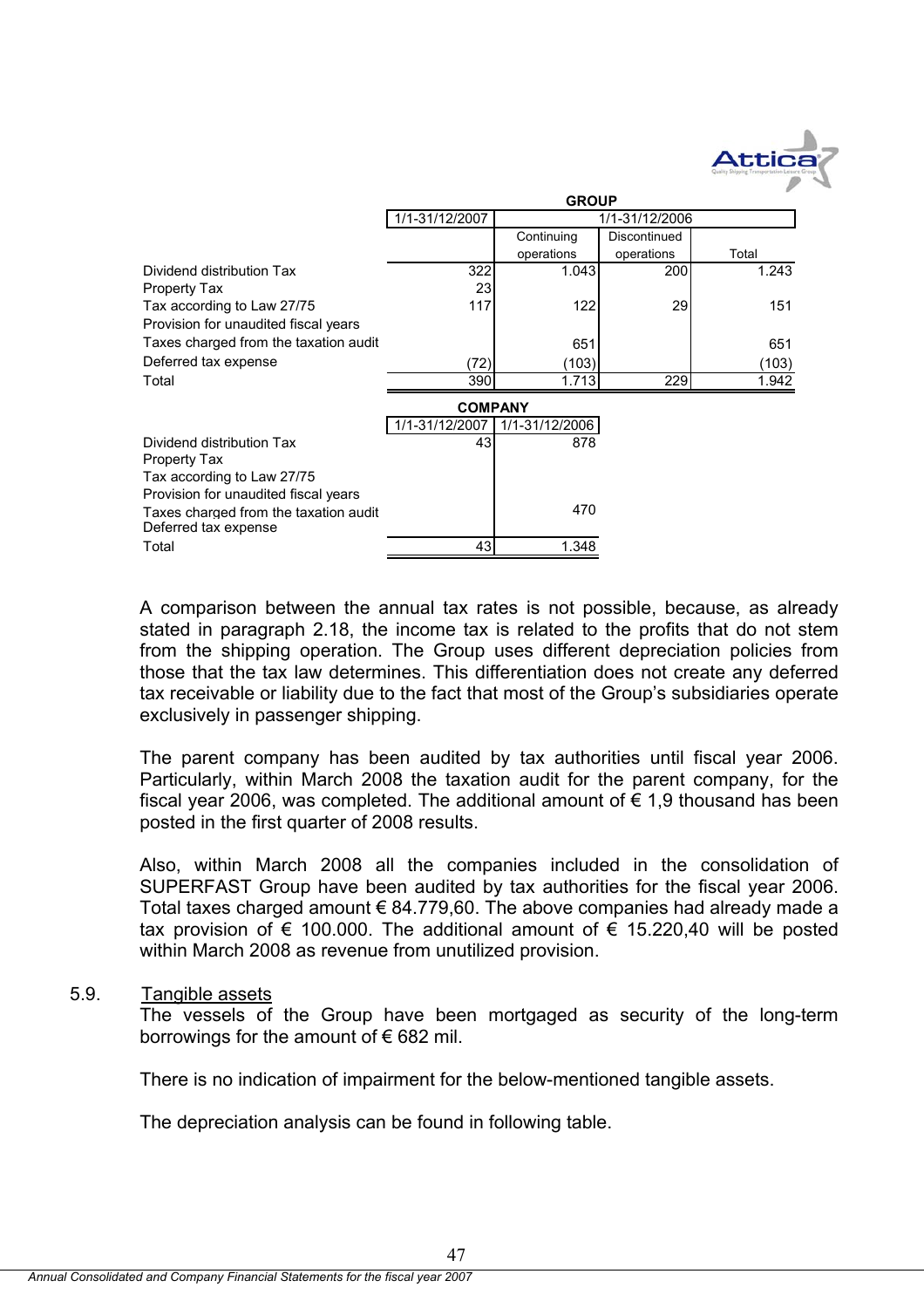

|         |                | <b>GROUP</b>   |              |        |  |  |  |  |
|---------|----------------|----------------|--------------|--------|--|--|--|--|
|         | 1/1-31/12/2007 | 1/1-31/12/2006 |              |        |  |  |  |  |
|         |                | Continuing     | Discontinued |        |  |  |  |  |
|         |                | operations     | operations   | Total  |  |  |  |  |
| Vessels | 25.944         | 26.064         | 2.446        | 28.510 |  |  |  |  |
| Office  | 1.208          | 1.289          | 132          | 1.421  |  |  |  |  |
| Total   | 27.152         | 27.353         | 2.578        | 29.931 |  |  |  |  |
|         |                |                |              |        |  |  |  |  |

|         |    | <b>COMPANY</b>                |  |  |  |  |  |
|---------|----|-------------------------------|--|--|--|--|--|
|         |    | 1/1-31/12/2007 1/1-31/12/2006 |  |  |  |  |  |
| Vessels |    |                               |  |  |  |  |  |
| Office  | 13 |                               |  |  |  |  |  |
| Total   | 13 |                               |  |  |  |  |  |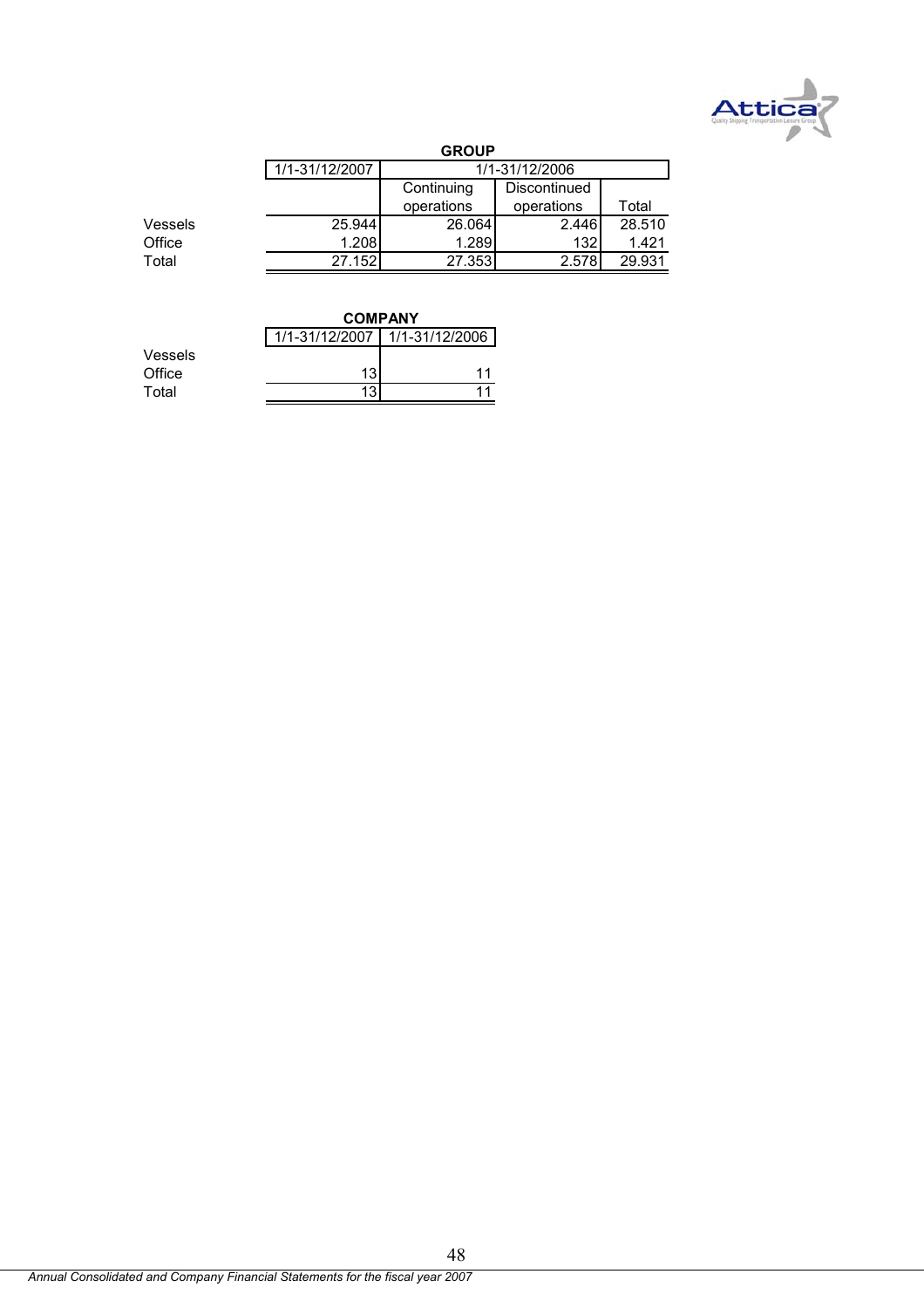

## **5.9 Tangible Assets**

|                                                       |           |          |                  |                 | Furniture & Improvements |                 | <b>Fixed Assets</b> |           |
|-------------------------------------------------------|-----------|----------|------------------|-----------------|--------------------------|-----------------|---------------------|-----------|
| <b>Consolidated Figures</b>                           | Vessels   | Land     | <b>Buildings</b> |                 | Other In Third Parties   | <b>Vehicles</b> | Under               | Total     |
|                                                       |           |          |                  | <b>Fixtures</b> | Property                 |                 | Construction        |           |
| Initial Cost at 1.1.2007                              | 835.201   | 274      | 765              | 7.363           | 973                      | 201             | 123                 | 844.899   |
| <b>Acquisitions - Additions</b>                       | 34.010    |          |                  | 216             |                          | 29              |                     | 34.256    |
| Disposals / Write-offs                                | (37.150)  | (274)    | (765)            | (220)           |                          | (148)           |                     | (38.558)  |
| Adjustments-Impairments added to the Net Equity       |           |          |                  |                 |                          |                 |                     |           |
| Adjustments-Impairments added to the Income Statement |           |          |                  |                 |                          |                 |                     |           |
| Cost at 31.12.2007                                    | 832.061   | $\Omega$ | 0                | 7.359           | 974                      | 82              | 123                 | 840.597   |
| Accumulated Depreciation at 1.1.2007                  | 117.373   |          | 205              | 6.925           | 779                      | 67              |                     | 125.349   |
| Depreciation for the Period                           | 25.944    |          | 11               | 295             | 108                      | 27              |                     | 26.385    |
| Disposals / Write-offs                                | (1.093)   |          | (216)            | (219)           |                          | (66)            |                     | (1.594)   |
| Accumulated Depreciation at 31.12.2007                | 142.224   |          | $\mathbf 0$      | 7.001           | 887                      | $\overline{28}$ |                     | 150.141   |
| Net Book Value at 31.12.2007                          | 689.837   | 0        | 0                | 358             | 87                       | 54              | 123                 | 690.456   |
| Initial Cost at 1.1.2006                              | 1.260.193 | 274      | 765              | 7.259           | 972                      | 129             | 97                  | 1.269.688 |
| Acquisitions - Additions                              | 21.992    |          |                  | 170             |                          | 200             | 72                  | 22.435    |
| Disposals / Write-offs                                | (446.984) |          |                  | (66)            |                          | (128)           | (46)                | (447.224) |
| Adjustments-Impairments added to the Net Equity       |           |          |                  |                 |                          |                 |                     |           |
| Adjustments-Impairments added to the Income Statement |           |          |                  |                 |                          |                 |                     |           |
| Cost at 31.12.2006                                    | 835.201   | 274      | 765              | 7.363           | 973                      | 201             | 123                 | 844.899   |
| <b>Accumulated Depreciation at 1.1.2006</b>           | 145.389   |          | 179              | 6.517           | 644                      | 43              |                     | 152.773   |
| Depreciation for the Period                           | 26.749    |          | 26               | 408             | 135                      | 24              |                     | 27.341    |
| Disposals / Write-offs                                | (54.765)  |          |                  |                 |                          |                 |                     | (54.765)  |
| Accumulated Depreciation at 31.12.2006                | 117.373   |          | 205              | 6.925           | 779                      | 67              |                     | 125.349   |
| <b>Net Book Value at 31.12.2006</b>                   | 717.828   | 274      | 560              | 438             | 194                      | 134             | 123                 | 719.550   |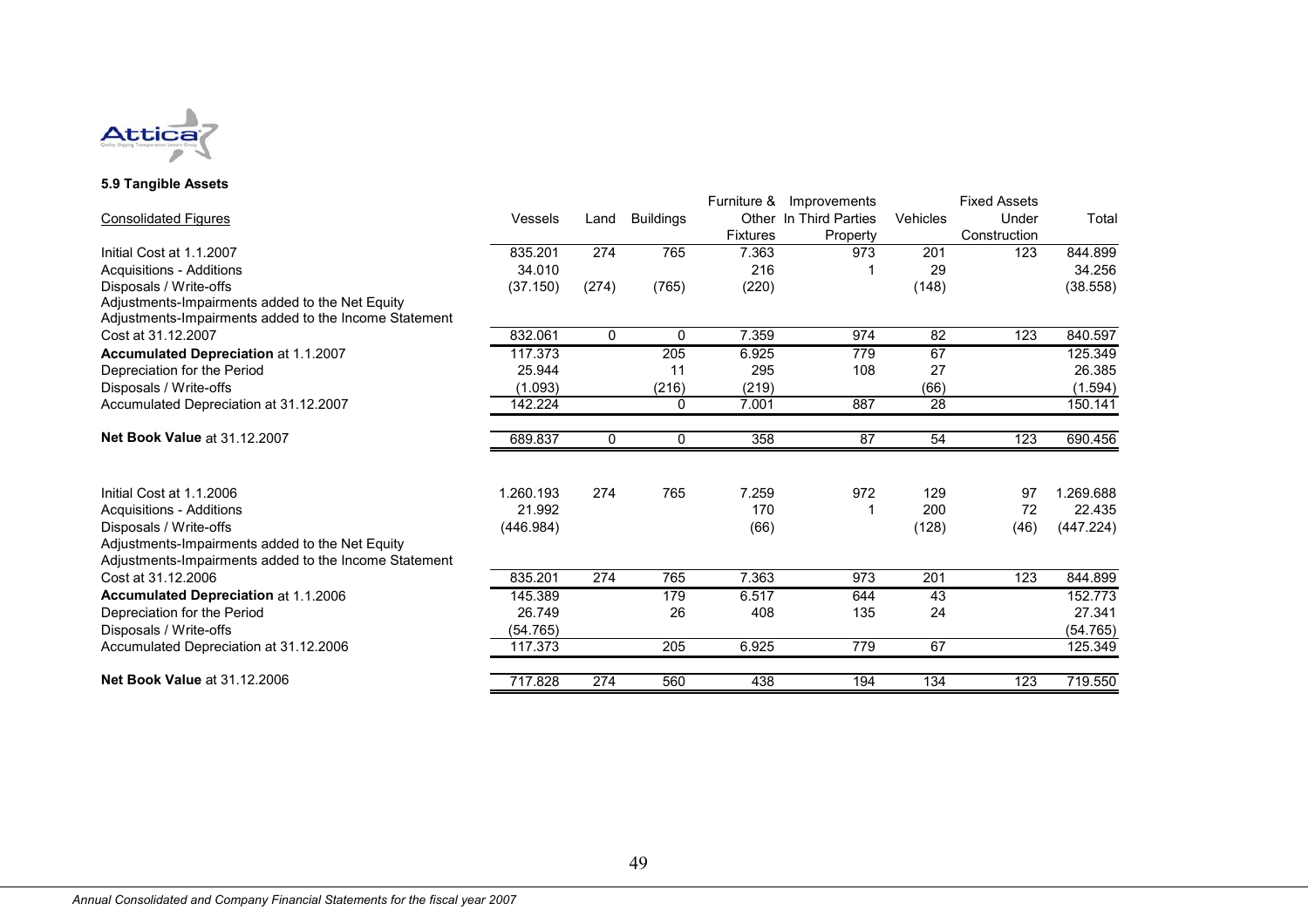

| ₽<br>$\overline{\phantom{a}}$                                              |                |      |                  | Furniture &              | Improvements                          |        | <b>Fixed Assets</b>   |                |
|----------------------------------------------------------------------------|----------------|------|------------------|--------------------------|---------------------------------------|--------|-----------------------|----------------|
| <b>Company Figures</b>                                                     | <b>Vessels</b> | Land | <b>Buildings</b> | Other<br><b>Fixtures</b> | In Third Parties Vehicles<br>Property |        | Under<br>Construction | Total          |
| Initial Cost at 1.1.2007                                                   |                |      |                  | 79                       |                                       | 6      |                       | 85             |
| <b>Acquisitions - Additions</b>                                            |                |      |                  | 5                        |                                       |        |                       | 5              |
| Disposals / Write-offs                                                     |                |      |                  |                          |                                       |        |                       |                |
| Adjustments-Impairments added to the Net Equity                            |                |      |                  |                          |                                       |        |                       |                |
| Adjustments-Impairments added to the Income                                |                |      |                  |                          |                                       |        |                       |                |
| Statement                                                                  |                |      |                  |                          |                                       |        |                       |                |
| Cost at 31.12.2007                                                         |                |      |                  | 84                       |                                       | 6      |                       | 90             |
| Accumulated Depreciation at 1.1.2007                                       |                |      |                  | $\overline{77}$          |                                       | 6      |                       | 83             |
| Depreciation for the Period<br>Disposals / Write-offs                      |                |      |                  | 2                        |                                       |        |                       | $\overline{2}$ |
| Accumulated Depreciation at 31.12.2007                                     |                |      |                  | 79                       |                                       | 6      |                       | 85             |
|                                                                            |                |      |                  |                          |                                       |        |                       |                |
| Net Book Value at 31.12.2007                                               |                |      |                  | 6                        |                                       | 0      |                       | 6              |
| Initial Cost at 1.1.2006                                                   |                |      |                  | 77                       |                                       | 6      |                       | 83             |
| <b>Acquisitions - Additions</b>                                            |                |      |                  | 2                        |                                       |        |                       | $\overline{2}$ |
| Disposals / Write-offs                                                     |                |      |                  |                          |                                       |        |                       |                |
| Adjustments-Impairments added to the Net Equity                            |                |      |                  |                          |                                       |        |                       |                |
| Adjustments-Impairments added to the Income                                |                |      |                  |                          |                                       |        |                       |                |
| Statement                                                                  |                |      |                  |                          |                                       |        |                       |                |
| Cost at 31.12.2006                                                         |                |      |                  | 79<br>$\overline{77}$    |                                       | 6<br>6 |                       | 85<br>83       |
| <b>Accumulated Depreciation at 1.1.2006</b><br>Depreciation for the Period |                |      |                  |                          |                                       |        |                       |                |
| Disposals / Write-offs                                                     |                |      |                  |                          |                                       |        |                       |                |
| Accumulated Depreciation at 31.12.2006                                     |                |      |                  | $\overline{77}$          |                                       | 6      |                       | 83             |
| Net Book Value at 31.12.2006                                               |                |      |                  | 2                        |                                       | 0      |                       | $\overline{2}$ |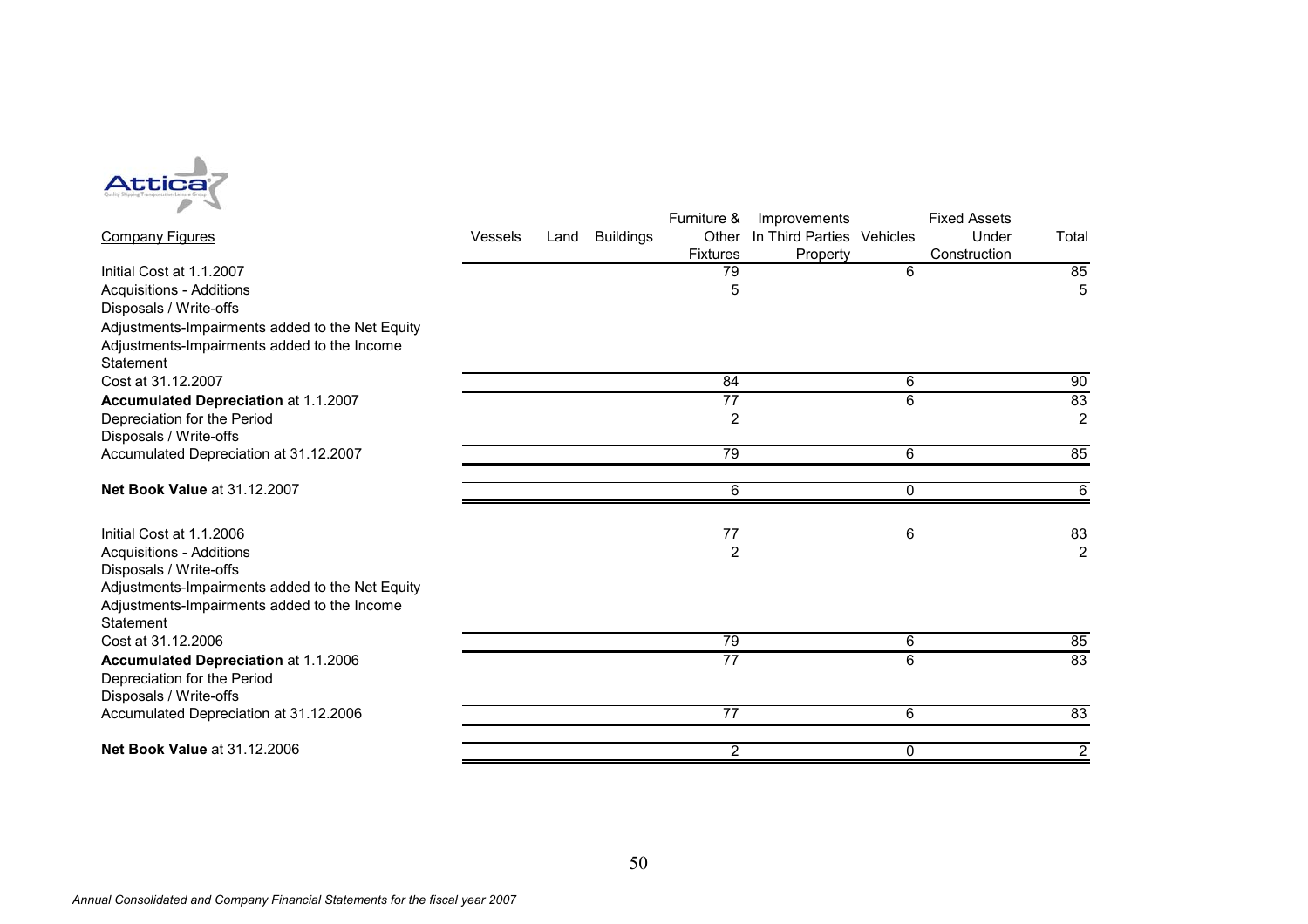

### 5.10. Intangible assets

There is no indication of impairment for the following intangible assets.

| <b>Consolidated Figures</b>                     | <b>Trademarks</b> | Software | Total  |
|-------------------------------------------------|-------------------|----------|--------|
| Initial Cost at 1.1.2007                        | 150               | 9.985    | 10.135 |
| <b>Acquisitions - Additions</b>                 |                   | 295      | 295    |
| Disposals / Write-offs                          |                   | (144)    | (144)  |
| Adjustments-Impairments added to the Net Equity |                   | (4)      | (4)    |
| Adjustments-Impairments added to the Income     |                   |          |        |
| Statement                                       |                   |          |        |
| Cost at 31.12.2007                              | 150               | 10.132   | 10.282 |
| Accumulated Depreciation at 1.1.2007            | 72                | 7.401    | 7.473  |
| Depreciation for the Period                     | 10                | 757      | 767    |
| Disposals / Write-offs                          |                   | (144)    | (144)  |
| Accumulated Depreciation at 31.12.2007          | 82                | 8.014    | 8.096  |
| Net Book Value at 31.12.2007                    | 68                | 2.118    | 2.186  |
|                                                 |                   |          |        |
| Initial Cost at 1.1.2006                        | 150               | 9.750    | 9.900  |
| Acquisitions - Additions                        |                   | 327      | 327    |
| Disposals / Write-offs                          |                   | (39)     | (39)   |
| Adjustments-Impairments added to the Net Equity |                   |          |        |
| Adjustments-Impairments added to the Income     |                   |          |        |
| Statement                                       |                   | (53)     | (53)   |
| Cost at 31.12.2006                              | 150               | 9.985    | 10.135 |
| <b>Accumulated Depreciation at 1.1.2006</b>     | 61                | 6.595    | 6.656  |
| Depreciation for the Period                     | 11                | 806      | 817    |
| Disposals / Write-offs                          |                   |          |        |
| Accumulated Depreciation at 31.12.2006          | 72                | 7.401    | 7.473  |
| Net Book Value at 31.12.2006                    | 78                | 2.584    | 2.662  |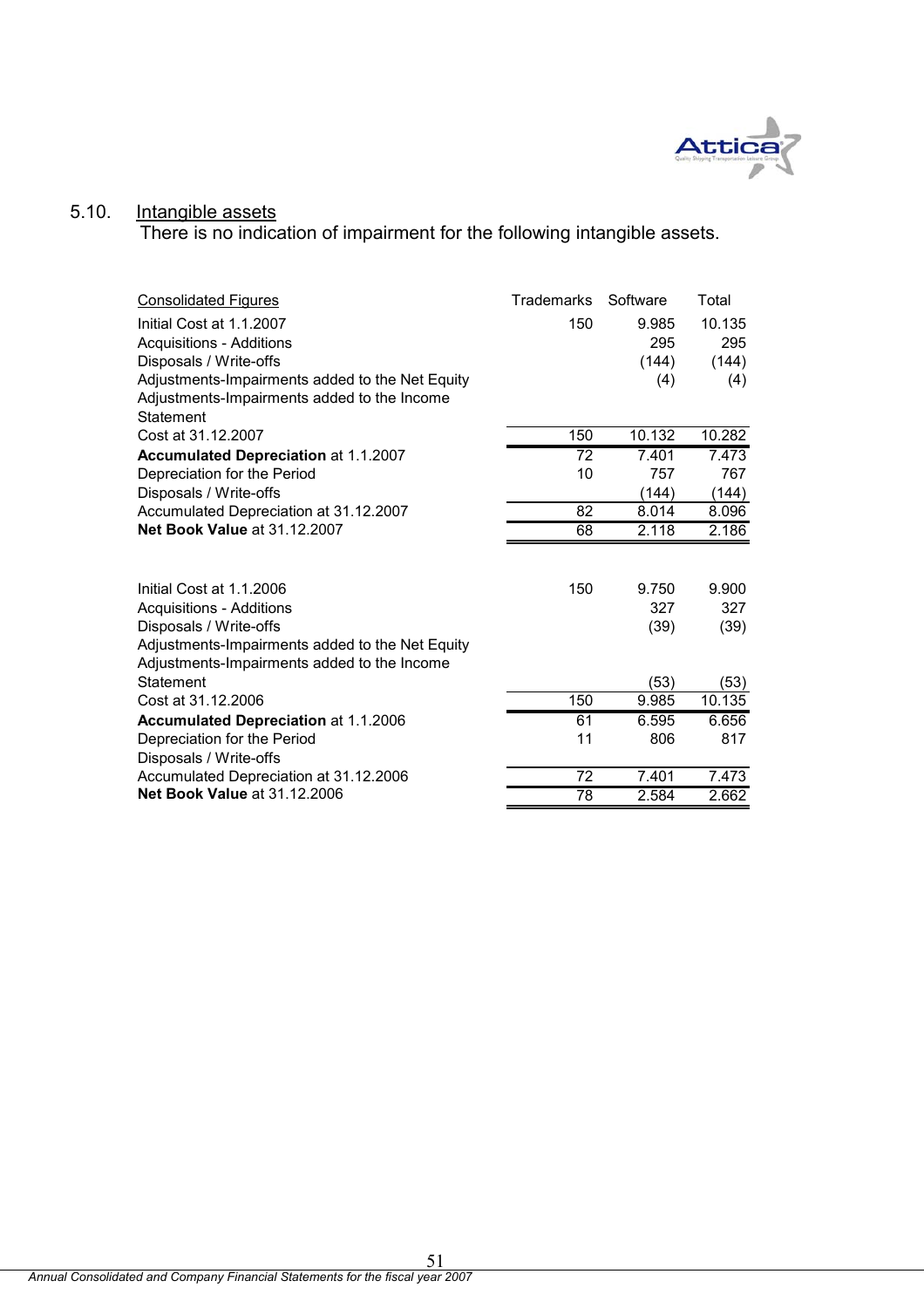

| Company figures<br>Initial Cost at 1.1.2007<br><b>Acquisitions - Additions</b><br>Disposals / Write-offs<br>Adjustments-Impairments added to the Net Equity<br>Adjustments-Impairments added to the Income<br>Statement | <b>Trademarks Software</b><br>9 | 105             | Total<br>114    |
|-------------------------------------------------------------------------------------------------------------------------------------------------------------------------------------------------------------------------|---------------------------------|-----------------|-----------------|
| Cost at 31.12.2007                                                                                                                                                                                                      | 9                               | 105             | 114             |
| <b>Accumulated Depreciation at 1.1.2007</b>                                                                                                                                                                             | $\overline{2}$                  | 31              | 33              |
| Depreciation for the Period<br>Disposals / Write-offs                                                                                                                                                                   | 1                               | 10              | 11              |
| Accumulated Depreciation at 31.12.2007                                                                                                                                                                                  | 3                               | 41              | 44              |
| <b>Net Book Value at 31.12.2007</b>                                                                                                                                                                                     | $\overline{6}$                  | 64              | $\overline{70}$ |
| Initial Cost at 1.1.2006<br><b>Acquisitions - Additions</b><br>Disposals / Write-offs<br>Adjustments-Impairments added to the Net Equity<br>Adjustments-Impairments added to the Income<br>Statement                    | 9                               | 99<br>6         | 108<br>6        |
| Cost at 31.12.2006                                                                                                                                                                                                      | 9                               | 105             | 114             |
| <b>Accumulated Depreciation at 1.1.2006</b>                                                                                                                                                                             | 1                               | 21              | $\overline{22}$ |
| Depreciation for the Period<br>Disposals / Write-offs                                                                                                                                                                   | 1                               | 10              | 11              |
| Accumulated Depreciation at 31.12.2006                                                                                                                                                                                  | $\overline{2}$                  | $\overline{31}$ | $\overline{33}$ |
| <b>Net Book Value at 31.12.2006</b>                                                                                                                                                                                     | 7                               | 74              | 81              |

As presented above, intangible assets consist of the following assets:

- a) Trademarks, the cost of which include the cost of development and registration of the trademarks of Attica Holdings S.A., Superfast Ferries and Blue Star Ferries both in Greece and abroad.
- b) Computer software programs, the cost of which include the cost of the ticket booking systems and the cost of purchasing and developing the Group's integrated Enterprise Resource Planning system.

The table below analyzes the tangible and intangible assets held by the Group under finance leases. These assets are included in table 5.9 "Tangible Assets" and table 5.10 "Intangible Assets".

| <b>Leased Assets</b>                | <b>GROUP</b> | <b>COMPANY</b> |
|-------------------------------------|--------------|----------------|
| Net Book Value 2006                 | 1.113        |                |
| Additions 1/1-31/12/07              | 69           |                |
| Disposals / Write-offs 1/1-31/12/07 |              |                |
| Depreciation 1/1-31/12/07           | (462)        |                |
| Net Book Value 31/12/07             |              |                |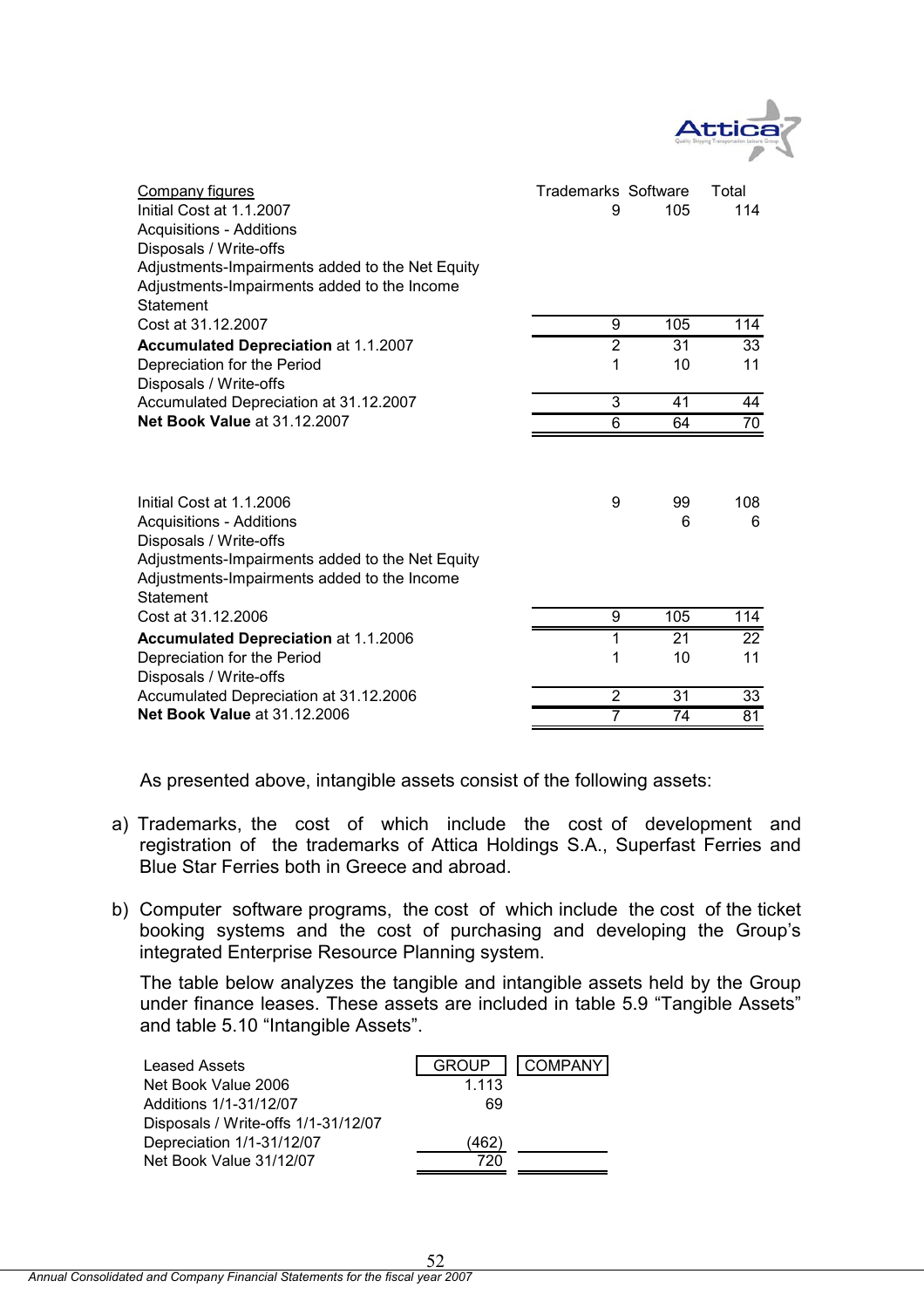

The most important assets acquired with finance lease are: the vessels' satellite antennas purchased for  $\epsilon$  1.444 thousand, software programs purchased for  $\epsilon$ 571 thousand and various office electronic equipment purchased for  $\epsilon$  243 thousand.

5.11. Financial assets

The "financial assets" account includes the fair value, on December 31, 2007, of the interest rate hedging contract. The same amount is included in the equity of the Group.

## 5.12. Investments in subsidiaries

The following table depicts the development of the investments in subsidiaries.

|                                      | <b>COMPANY</b> | <b>GROUP</b> |
|--------------------------------------|----------------|--------------|
| Initial Cost at 01.01.2007           | 114.686        |              |
| Revaluation of investments           |                |              |
| in subsidiaries at fair value        | 272.224        |              |
| New Initial Cost at 01.01.2007       | 386.911        |              |
| <b>Acquisitions - Additions</b>      | 9.000          |              |
| Disposals/Write-offs *               | (19.110)       |              |
| Adjustments-Impairments added to Net |                |              |
| Equity **                            | 9.589          |              |
| Revaluation of investments           |                |              |
| in subsidiaries at fair value***     | 10.061         |              |
| Adjustments-Impairments added to the |                |              |
| Income Statement                     | (360)          |              |
| Value at 30.09.2007                  | 396.091        |              |
| Initial Cost at 01.01.2006           | 168.434        |              |
| Acquisitions - Additions             |                |              |
| Disposals/Write-offs                 | (52.928)       |              |
| Adjustments-Impairments added to Net |                |              |
| Equity                               | 87             |              |
| Revaluation of investments           |                |              |
| in subsidiaries at fair value***     | 272.224        |              |
| Adjustments-Impairments added to the |                |              |
| Income Statement                     | (906)          |              |
| Value at 31.12.2006                  | 386.911        |              |

\* Refers to the return of capital from the 100% subsidiary company SUPERFAST DEKA MC.(§ 4.1).

\*\* Refers to the reversal of impairment loss from the company SUPERFAST DEKA MC. which was added to Net Equity.

\*\*\* Refers to the presentation of all the investments in subsidiaries at fair value (§ 2 and 5.36).

Revaluation of investments in subsidiaries at fair value

| Company                          | 31/12/2006 | 31/12/2007 |        |
|----------------------------------|------------|------------|--------|
| <b>BLUE STAR MARITIME S.A.</b>   | 116.303    | 152.168    |        |
| ISUPERFAST FERRIES MARITIME S.A. | 150.164    | 121.435    |        |
| NORDIA MC.                       | 6.628      | 8.795      |        |
| <b>MARIN MC.</b>                 | (303)      | 255        |        |
| IATTICA PREMIUM S.A              | (568)      | (368)      |        |
| <b>ITOTAL</b>                    | 272.224    | 282.286    | 10.061 |

The following fully owned subsidiaries are being consolidated using the full consolidation method.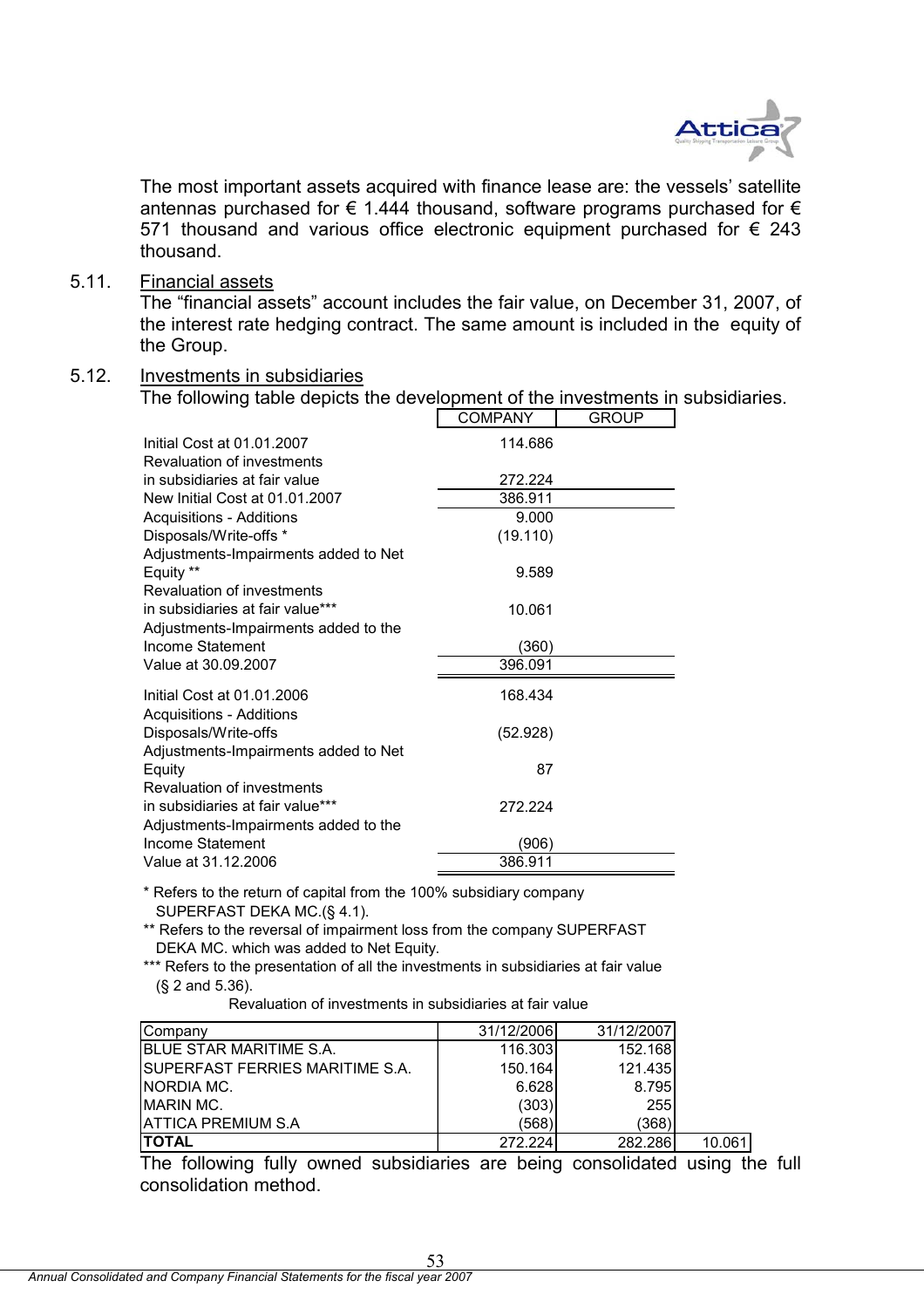

|                                  |            |           |          | Impairment / | Revaluation of             |          |               |               |
|----------------------------------|------------|-----------|----------|--------------|----------------------------|----------|---------------|---------------|
|                                  | Value at   |           | Equity   | (Reversal of | investments in             | Net Book | Registered    |               |
| Company name                     | 31/12/2006 | Additions | Return   | Impairment)  | subsidiaries at fair value | Value    | <i>in</i>     | Participation |
| SUPERFAST FERRIES MARITIME S.A.  | 45.779     |           |          |              | 121.435                    | 167.214  | <b>GREECE</b> | 100%          |
| SUPERFAST EPTA MC.*              | 44         |           |          |              |                            | 44       | <b>GREECE</b> | 100%          |
| SUPERFAST OKTO MC.*              | 44         |           |          |              |                            | 44       | <b>GREECE</b> | 100%          |
| SUPERFAST ENNEA MC.*             | 4.823      |           |          |              |                            | 4.823    | <b>GREECE</b> | 100%          |
| SUPERFAST DEKA MC.*              | 10.625     |           | (19.110) | 9.589        |                            | 1.104    | <b>GREECE</b> | 100%          |
| ATTICA CHALLENGE LTD             |            | 4.500     |          |              |                            | 4.500    | MALTA         | 100%          |
| ATTICA SHIELD LTD                |            | 4.500     |          |              |                            | 4.500    | MALTA         | 100%          |
| NORDIA MC.                       | 4.005      |           |          |              | 8.795                      | 12.800   | <b>GREECE</b> | 100%          |
| MARIN MC.                        | 3.620      |           |          | (360)        | 256                        | 3.516    | <b>GREECE</b> | 100%          |
| <b>BLUE STAR MARITIME S.A.**</b> | 42.525     |           |          | 143.508      | 8.660                      | 194.693  | <b>GREECE</b> | 48,79%        |
| ATTICA PREMIUM S.A.              | 3.222      |           |          |              | (368)                      | 2.854    | <b>GREECE</b> | 100%          |
| Total                            | 114.686    | 9.000     | (19.110) | 152.737      | 138.778                    | 396.091  |               |               |

\* Non operating companies. These companies were not revalued at fair value.

\*\* Blue Star Maritime S.A. is consolidated in Attica Holdings S.A. because the company controls the Board

of Directors of Blue Star Maritime S.A. although it owns less than 50% of its share capital.

Due to the completion of liquidation procedures of the subsidiary companies SUPERFAST ENA INC., SUPERFAST DIO INC., SUPERFAST TRIA INC., SUPERFAST TESSERA INC., SUPERFAST EPTA INC., SUPERFAST OKTO INC., SUPERFAST ENNEA INC., SUPERFAST DEKA INC. those are not anymore consolidated in the Group.

The newly founded 100% subsidiary companies ATTICA CHALLENGE LTD and ATTICA SHIELD LTD are consolidated for the first time in September 2007, with the full consolidation method. In October 2007 they took delivery of the newly acquired M/V Challenge and M/V Shield respectively.

The following companies are also fully consolidated using the full consolidation method indirectly into the ATTICA GROUP:

1. The following 100% subsidiaries of SUPERFAST FERRIES MARITIME S.A.: a) Registered in Liberia:

SUPERFAST ENA INC.\*, SUPERFAST DIO INC.\*, SUPERFAST TRIA INC.\*, SUPERFAST TESSERA INC.\*, SUPERFAST PENTE INC., SUPERFAST EXI INC., SUPERFAST ENDEKA INC., SUPERFAST DODEKA INC. and SUPERFAST FERRIES S.A.

b) SUPERFAST DODEKA (Hellas) INC. & Co. JOINT VENTURE, registered in Greece which operates under common management.

2. The following 100% subsidiaries of BLUE STAR MARITIME S.A.:

a) Registered in Greece:

BLUE STAR FERRIES MARITIME S.A., BLUE STAR FERRIES JOINT VENTURE which operates under common management.

b) Registered in Cyprus:

STRINTZIS LINES SHIPPING LTD.\*

c) Registered in Liberia:

BLUE STAR FERRIES S.A., WATERFRONT NAVIGATION COMPANY\*, THELMO MARINE S.A.\*

d) Registered in Panama:

BLUE ISLAND SHIPPING INC.\*

\*inactive companies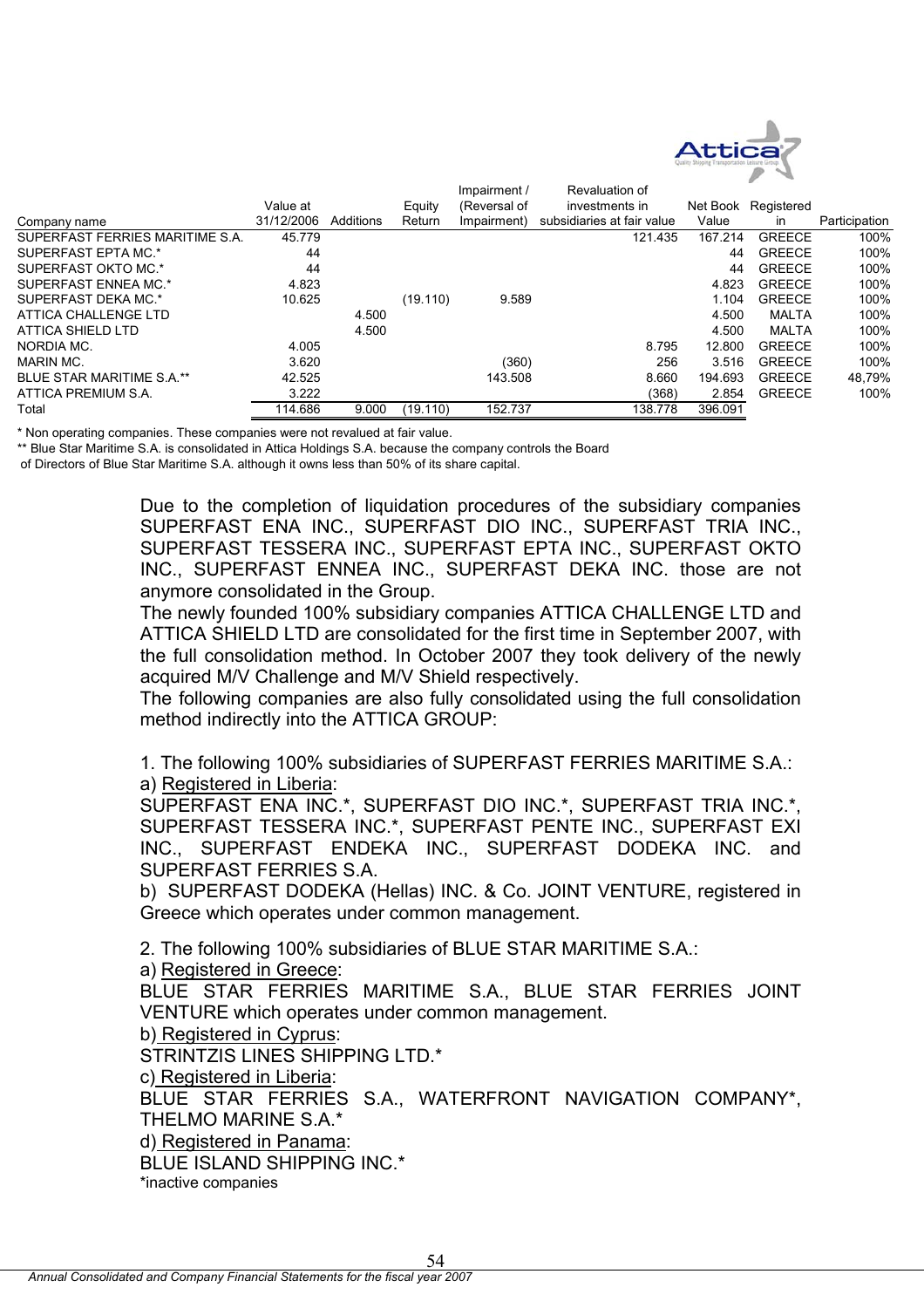

## 5.13. Investments in associated companies

The Group within the first quarter of 2007 invested  $\epsilon$  30 mln approximately for the acquisition of 5.681.000 shares of MINOAN LINES SHIPPING S.A. Afterwards, within the second quarter of 2007 the Group sold its total participation in the previously associated company MINOAN LINES SHIPPING S.A. for  $\epsilon$  94.688 thousand less the transaction expenses (§ 5.6). The profit from this sale amounted  $\epsilon$  27.670 thousand.

## 5.14. Non-current receivables

 a) The 48,795% subsidiary company Blue Star Maritime S.A. has been awarded a subsidy from the Ministry of Finance for its investment plan, related to the development and provision of innovative I.T. broadband services.

The investment plan which has been budgeted for  $\epsilon$  3.600 thousand will be subsidized for expenses of  $\epsilon$  1.080 thousand, i.e. the 30% of the total project. This subsidy was approved by the Ministry of Finance on June 29, 2007 and fulfills all the conditions set by IAS 20 "Accounting for government grants and disclosure of government assistance".

b) Guarantees given against office rent and public utility companies such as P.P.C. (Public Power Corporation) and H.T.O. (Hellenic Telecommunications Organization).

c) An advance for office rent paid by the 100% subsidiary company Attica Premium S.A.

Below can be obtained the Non-current receivables analysis.

| Subsidy for the acquisition of |   |       |
|--------------------------------|---|-------|
| assets                         | € | 1.080 |
| Guarantees                     | € | 129   |
| Prepaid Rent by Attica         |   |       |
| Premium S.A.                   | € | 70    |
|                                |   |       |

## 5.15. Deferred Tax Assets

|                                             | 31/12/2007 |         |
|---------------------------------------------|------------|---------|
|                                             | GROUP      | COMPANY |
| From subsidiary's losses                    | 181        |         |
| From provisions for personnel reimbursement |            |         |
| From tax-free Reserves                      |            |         |
| Total                                       | 189        |         |
|                                             |            |         |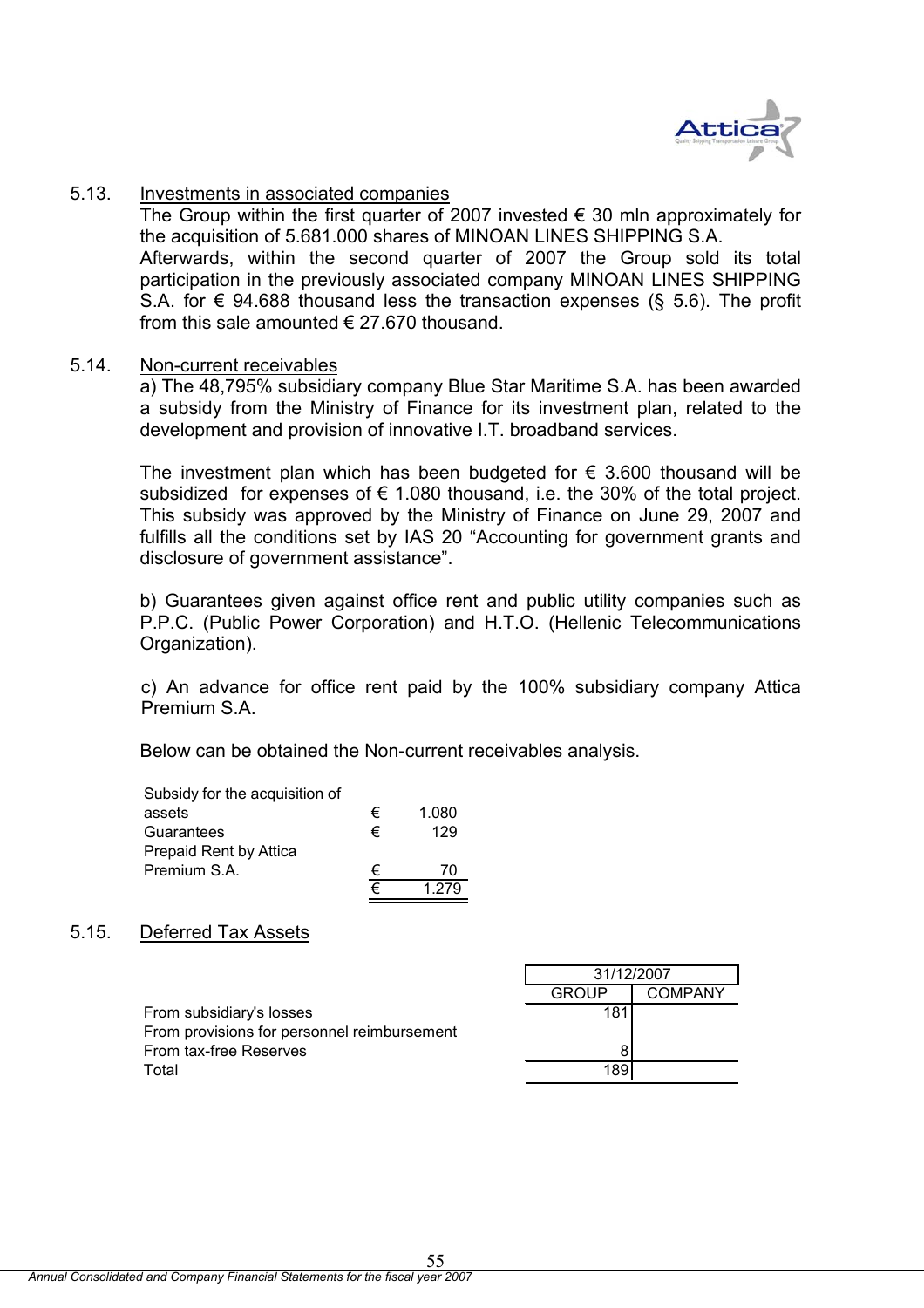

## 5.16. Inventories

The "Inventories" account includes the following items:

|                        | 31/12/2007   |                | 31/12/2006   |                |
|------------------------|--------------|----------------|--------------|----------------|
|                        | <b>GROUP</b> | <b>COMPANY</b> | <b>GROUP</b> | <b>COMPANY</b> |
| Food-Beverages-Tobacco | 741          |                | 727          |                |
| Fuel-Lubricants        | 2.431        |                | 1.906        |                |
| <b>Hotel Equipment</b> | 1.056        |                | 1.157        |                |
| Total                  | 4.228        |                | 3.790        |                |

There is no indication of impairment for the above-mentioned inventories.

# 5.17. Trade receivables and prepayments

|                                      | 31/12/2007   |                |  |
|--------------------------------------|--------------|----------------|--|
|                                      | <b>GROUP</b> | <b>COMPANY</b> |  |
| <b>Trade Receivables</b>             | 41.345       |                |  |
| Post Dated Cheques                   | 16.758       |                |  |
| Less: Provisions for Bad Debts       | 8.085        |                |  |
| Trade Receivables (net)              | 50.018       |                |  |
| Prepayments to Suppliers - Creditors | 2.096        |                |  |
| Total                                | 52.114       |                |  |

|                                      | 31/12/2006 |              |        |                |  |
|--------------------------------------|------------|--------------|--------|----------------|--|
|                                      |            | <b>GROUP</b> |        | <b>COMPANY</b> |  |
|                                      | Continuing | Discontinued |        |                |  |
|                                      | operations | operations   | Total  |                |  |
| <b>Trade Receivables</b>             | 41.832     |              | 41.832 |                |  |
| Post Dated Cheques                   | 20.203     |              | 20.203 |                |  |
| Less: Provisions for Bad Debts       | 7.790      |              | 7.790  |                |  |
| Trade Receivables (net)              | 54.245     |              | 54.245 |                |  |
| Prepayments to Suppliers - Creditors | 1.736      |              | 1.738  |                |  |
| Total                                | 55.981     |              | 55.983 |                |  |

The Group recognized a loss for bad debts of  $\epsilon$  295 thousand for the period 1/1-31/12/2007. The amount of this provision has been charged to the income statement of the present period.

| <b>Bad Debts Account</b>                            | €     |
|-----------------------------------------------------|-------|
| Balance at 31/12/2006<br>Plus: New Debts recognised | 7.790 |
| as bad debts                                        | 474   |
| Less: Bad Debts collected                           | 179   |
| <b>Balance at 31/12/2007</b>                        | 8 085 |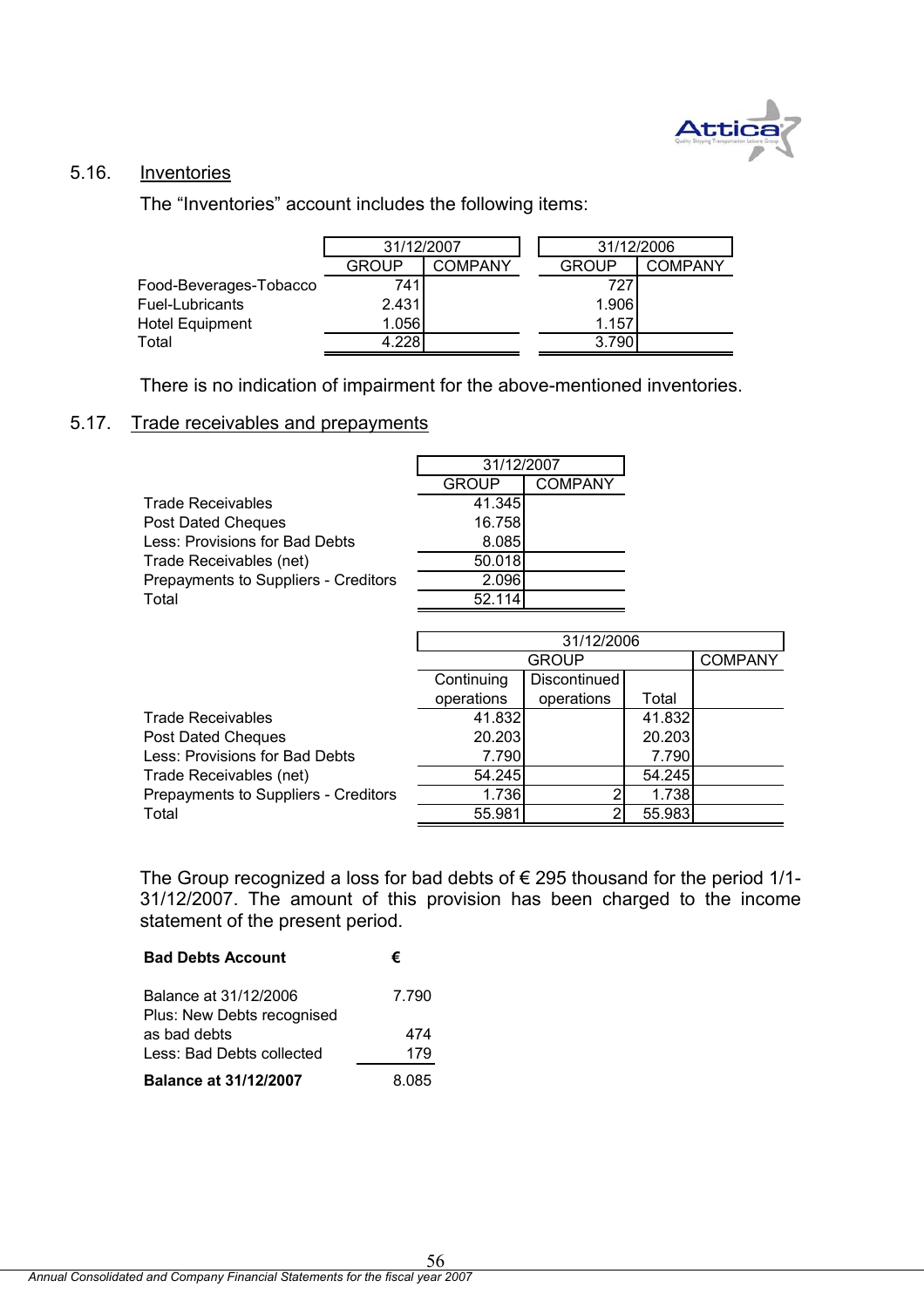

The Group's credit policy about trade receivables is the following:

Domestic Routes

- a) Passengers and private vehicles tickets have to be settled within two months from the invoice date (last date of each month).
- b) Freight units tickets have to be settled within two or three months from the invoice date (last date of each month).

The above policy is applicable to all Agents based in Greece and abroad.

Adriatic Sea

- a) Passengers and private vehicles tickets have to be settled within forty five days from the invoice date from the agents based abroad and within two months from the invoice date from the agents based in Greece.
- b) Freight units tickets have to be settled within forty five days from the invoice date from the agents based abroad and within three and a half months from the invoice date from the agents based in Greece.

## North Sea

Passengers, private vehicles and freight units tickets have to be settled within two months from the invoice date (last date of each month).

| <b>Aging analysis</b> |        |           |            |       |                           |  |
|-----------------------|--------|-----------|------------|-------|---------------------------|--|
|                       | Total  | $30$ davs | 30-60 days |       | 60-90 days beyond 90 days |  |
| Balance at 31/12/2007 | 39.416 | 19.645    | 5.330      | 7.801 | 6.639                     |  |
| Balance at 31/12/2006 | 40.057 | 20.209    | 7.931      | 5.060 | 6.857                     |  |

The balances beyond 90 days include the amounts of  $\epsilon$  2.095 and  $\epsilon$  1.835 respectively which represent the receivables from the Greek State.

The short-term receivables need not be discounted at the end of the period. The Group has a very wide spectrum of clientele in Greece, as well as abroad, thus the credit risk is very low.

The credit risk control procedures have been reported in paragraph 3.1.2.

The tables below present the maximum exposure to credit risk for the Group.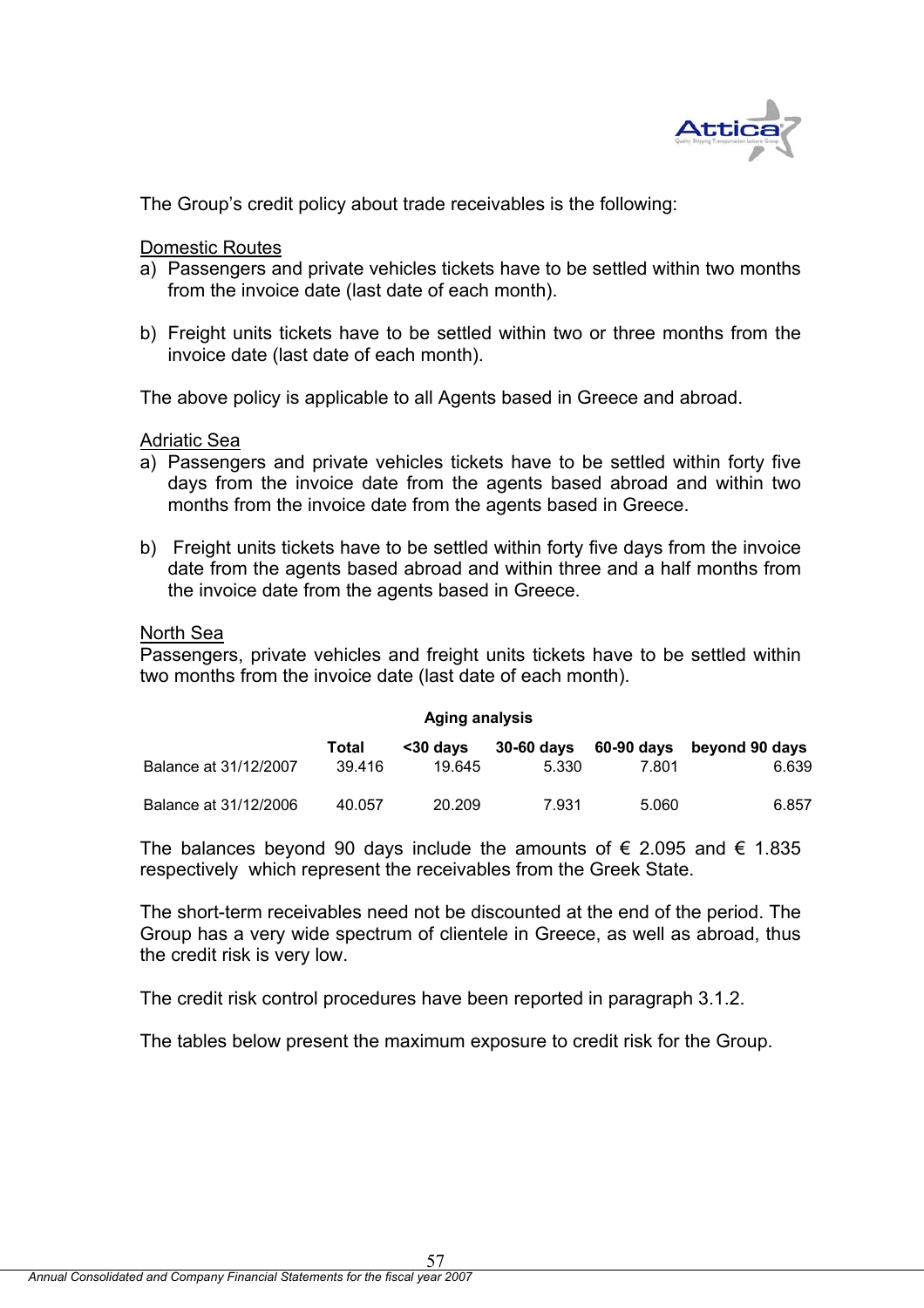

#### **Group's maximum exposure to credit risk**

|                                      | 31/12/2007 | 31/12/2006 |
|--------------------------------------|------------|------------|
| <b>Total receivables</b>             | 41.345     | 41.832     |
| Plus:                                |            |            |
| Guarantees given against liabilities | 699        | 1.340      |
| Penalties in case of default         |            |            |
| Less:                                |            |            |
| Provisions for Bad Debts             | 8.084      | 7.790      |
| Post-dated cheques                   | 16.758     | 20.203     |
| Contiguous guarantees                | 324        | 539        |
| Letters of guarantee, mortgages,     |            |            |
| attachments                          | 6.538      | 5.700      |
| Trade receivables from subsidiaries  |            |            |
| Maximum exposure to credit risk      | 10.340     | 8.940      |

# 5.18. Tax receivables

|                                    |            | 31/12/2007     |       |                |
|------------------------------------|------------|----------------|-------|----------------|
|                                    | GROUP      | <b>COMPANY</b> |       |                |
| Income Tax Advances                | 160        |                |       |                |
| VAT Receivable                     | 456        |                |       |                |
| Withholding Tax on Interest Income | 171        | 74             |       |                |
| Income Tax Receivable              | 823        | 574            |       |                |
| Total                              | 1.610      | 648            |       |                |
|                                    |            | 31/12/2006     |       |                |
|                                    |            | <b>GROUP</b>   |       | <b>COMPANY</b> |
|                                    | Continuing | Discontinued   |       |                |
|                                    | operations | operations     | Total |                |
| Income Tax Advances                | 192        | 130            | 322   |                |
| VAT Receivable                     | 512        | 224            | 736   |                |
| Withholding Tax on Interest Income | 183        |                | 183   | 139            |
| Income Tax Receivable              | 233        | 21             | 254   | 210            |
| Total                              | 1.120      | 375            | 1.495 | 349            |

## 5.19. Other receivables

There is no need for the other receivables to be discounted at the end of the period since they are short-term receivables.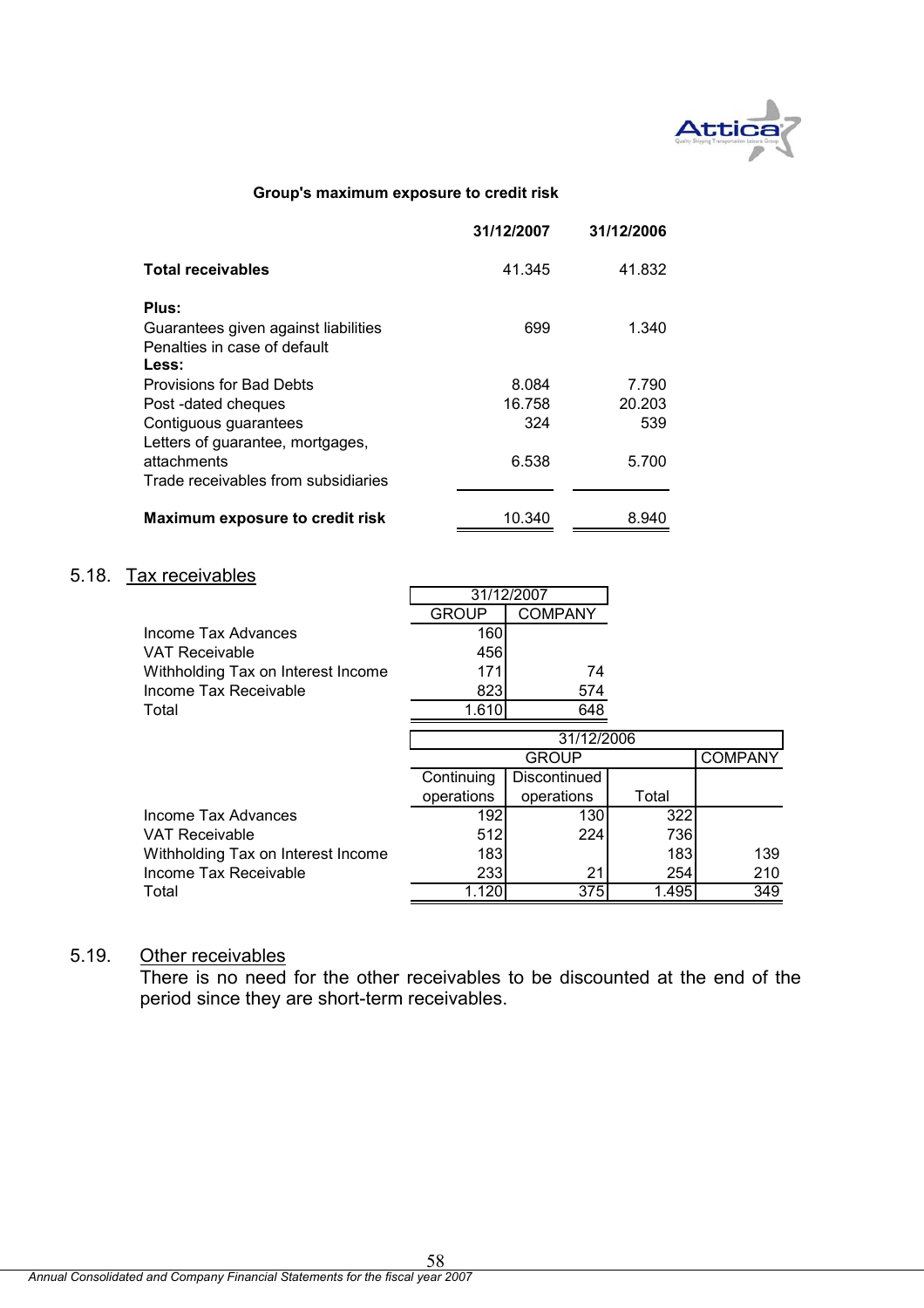

|                                      | 31/12/2007   |                |
|--------------------------------------|--------------|----------------|
|                                      | <b>GROUP</b> | <b>COMPANY</b> |
| Prepayments to Employees             | 161          |                |
| Receivables from the Greek State     |              |                |
| Receivables from Insurance Companies | 394          |                |
| <b>Masters' General Accounts</b>     | 232          |                |
| Other Receivables*                   | 2.842        |                |
| Total                                | 3.629        |                |

|                                      | 31/12/2006 |                |       |    |  |  |  |  |
|--------------------------------------|------------|----------------|-------|----|--|--|--|--|
|                                      |            | <b>COMPANY</b> |       |    |  |  |  |  |
|                                      | Continuing | Discontinued   |       |    |  |  |  |  |
|                                      | operations | operations     | Total |    |  |  |  |  |
| Prepayments to Employees             | <b>159</b> |                | 159   |    |  |  |  |  |
| Receivables from the Greek State     | 590        |                | 590   |    |  |  |  |  |
| Receivables from Insurance Companies | 379        | <b>28</b>      | 407   |    |  |  |  |  |
| <b>Masters' General Accounts</b>     | 426        |                | 426   |    |  |  |  |  |
| Other Receivables                    | 1.321      |                | 1.321 | 31 |  |  |  |  |
| Total                                | 2.875      | 28             | 2.903 | 31 |  |  |  |  |

purchase of marine diesel engines of the indirectly subsidiary company BLUE STAR FERRIES MARITIME S.A. \* Other receivables include the amount of  $\epsilon$  2.160 thousand which represents an advance payment for the

5.20. Financial assets held for trading

Refer to the investment in the listed company SCIENS INTERNATIONAL INVESTMENTS AND HOLDING. This financial asset was sold for € 511 thousand. The loss from the sale of  $\epsilon$  222 thousand was posted in the income statement.

## 5.21. Cash and cash equivalents

This account includes all cash and cash equivalents that the Group can liquidate within three months.

|                          | 31/12/2007 |         |  |
|--------------------------|------------|---------|--|
|                          | GROUP      | COMPANY |  |
| Cash in hand             | 156        | 3       |  |
| Cash at banks            | 10.569     | 192     |  |
| Short-term Time Deposits | 161.148    | 76.683  |  |
| Total                    | 171 873    | 76 878  |  |

|                          | 31/12/2006 |                |         |        |  |  |
|--------------------------|------------|----------------|---------|--------|--|--|
|                          |            | <b>COMPANY</b> |         |        |  |  |
|                          | Continuing | Discontinued   |         |        |  |  |
|                          | operations | operations     | Total   |        |  |  |
| Cash in hand             | 138        | 3              | 141     | 8      |  |  |
| Cash at banks            | 12.056     | 34             | 12.090  | 98     |  |  |
| Short-term Time Deposits | 67.078     | 26.140         | 93.218  | 13.782 |  |  |
| Total                    | 79.272     | 26.177         | 105.449 | 13.888 |  |  |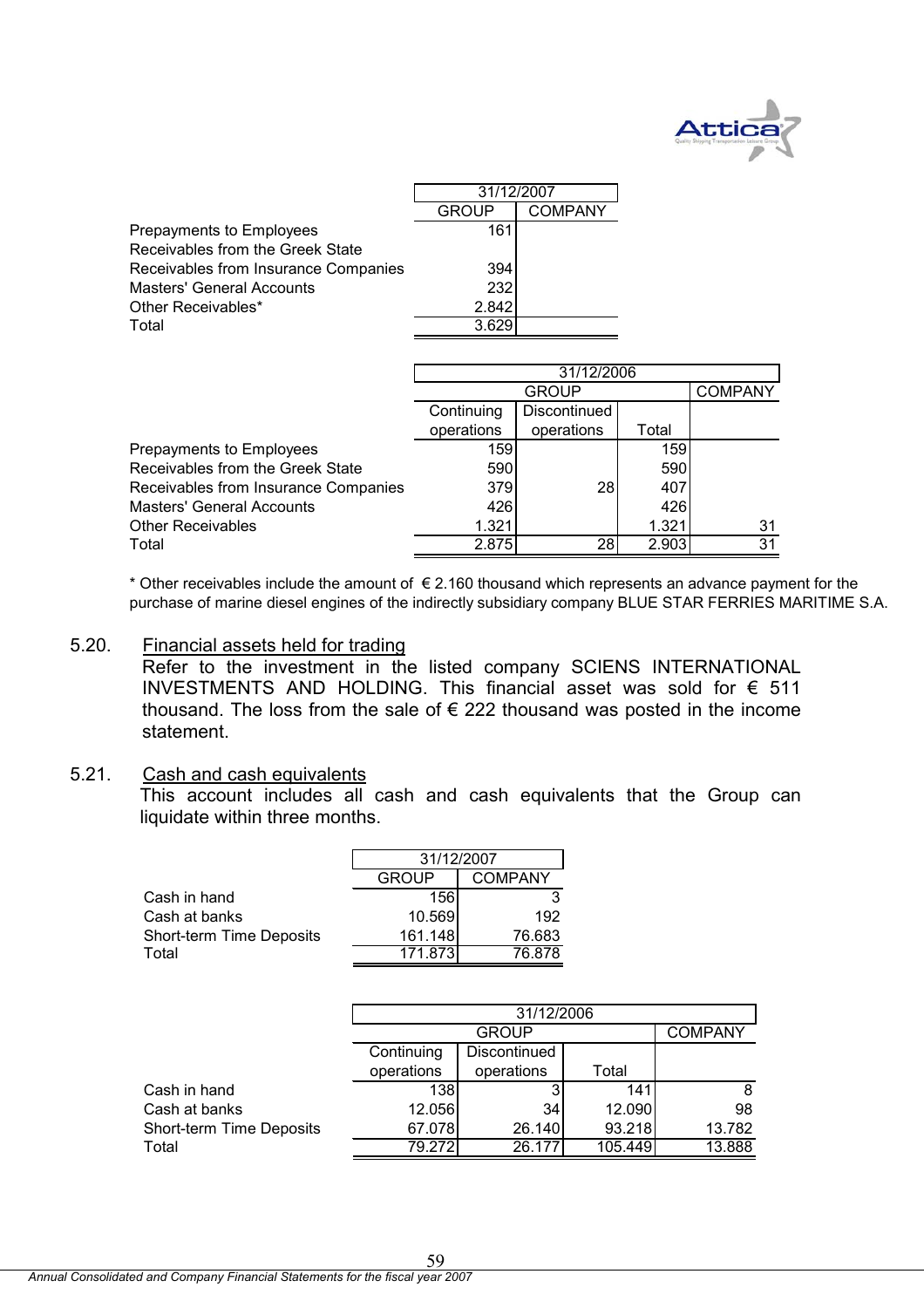

During the fiscal year, the Group has paid the amount of  $\epsilon$  126.036 thousand against its long-term borrowings and for the repayment of the loans of the parent company.

Furthermore, the Group paid the amount of  $\epsilon$  523 thousand against finance leases and € 13.173 thousand as dividend for the fiscal year 2006.

The following table demonstrates the cash in foreign currencies of the company and the Group whose balances are significant.

#### **Cash in foreign currencies**

| Amounts in USD thousand      | GROUP      |            | <b>COMPANY</b> |            |
|------------------------------|------------|------------|----------------|------------|
|                              | 31/12/2007 | 31/12/2006 | 31/12/2007     | 31/12/2006 |
| Cash                         | 22.834     | 2.875      | 7.394          |            |
| $\epsilon$ /\$ exchange rate | 1.4721     | 1.3173     | 1.4721         | 1.3173     |

Foreign currency risk exposure arising from the change of the exchange rate by +/- 10%

| Change in cash             | $-/- 6$ 1.416 |            | $-/-$ € 458    |            |
|----------------------------|---------------|------------|----------------|------------|
| Cash in foreign currencies |               |            |                |            |
| Amounts in GBP thousand    | <b>GROUP</b>  |            | <b>COMPANY</b> |            |
|                            | 31/12/2007    | 31/12/2006 | 31/12/2007     | 31/12/2006 |
| Cash                       | 6.259         | 6.598      |                |            |
| $E/E$ exchange rate        | 0,73335       | 0,67115    |                |            |

Foreign currency risk exposure arising from the change of the exchange rate by +/- 10%

Change in cash  $-/- \in 776$ 

There is no need to measure the above cash and cash equivalents at fair value.

# 5.22. Deferred expenses - accrued income

The "Deferred expenses" account includes the following items:

|                            | 31/12/2007   |                |       |                |  |
|----------------------------|--------------|----------------|-------|----------------|--|
|                            | <b>GROUP</b> | <b>COMPANY</b> |       |                |  |
| Insurance Premia           | 534          |                |       |                |  |
| <b>Drydocking Expenses</b> | 7.983        |                |       |                |  |
| Other                      | 813          |                |       |                |  |
| Total                      | 9.330        |                |       |                |  |
|                            |              |                |       |                |  |
|                            |              | 31/12/2006     |       |                |  |
|                            |              | <b>GROUP</b>   |       | <b>COMPANY</b> |  |
|                            | Continuing   | Discontinued   |       |                |  |
|                            | operations   | operations     | Total |                |  |
| Insurance Premia           | 581          |                | 581   |                |  |
| <b>Drydocking Expenses</b> | 6.371        |                | 6.371 |                |  |
| Other                      | 1.156        |                | 1.156 |                |  |
| Total                      | 8.108        |                | 8.108 |                |  |

60

The accrued income relates to interest revenue.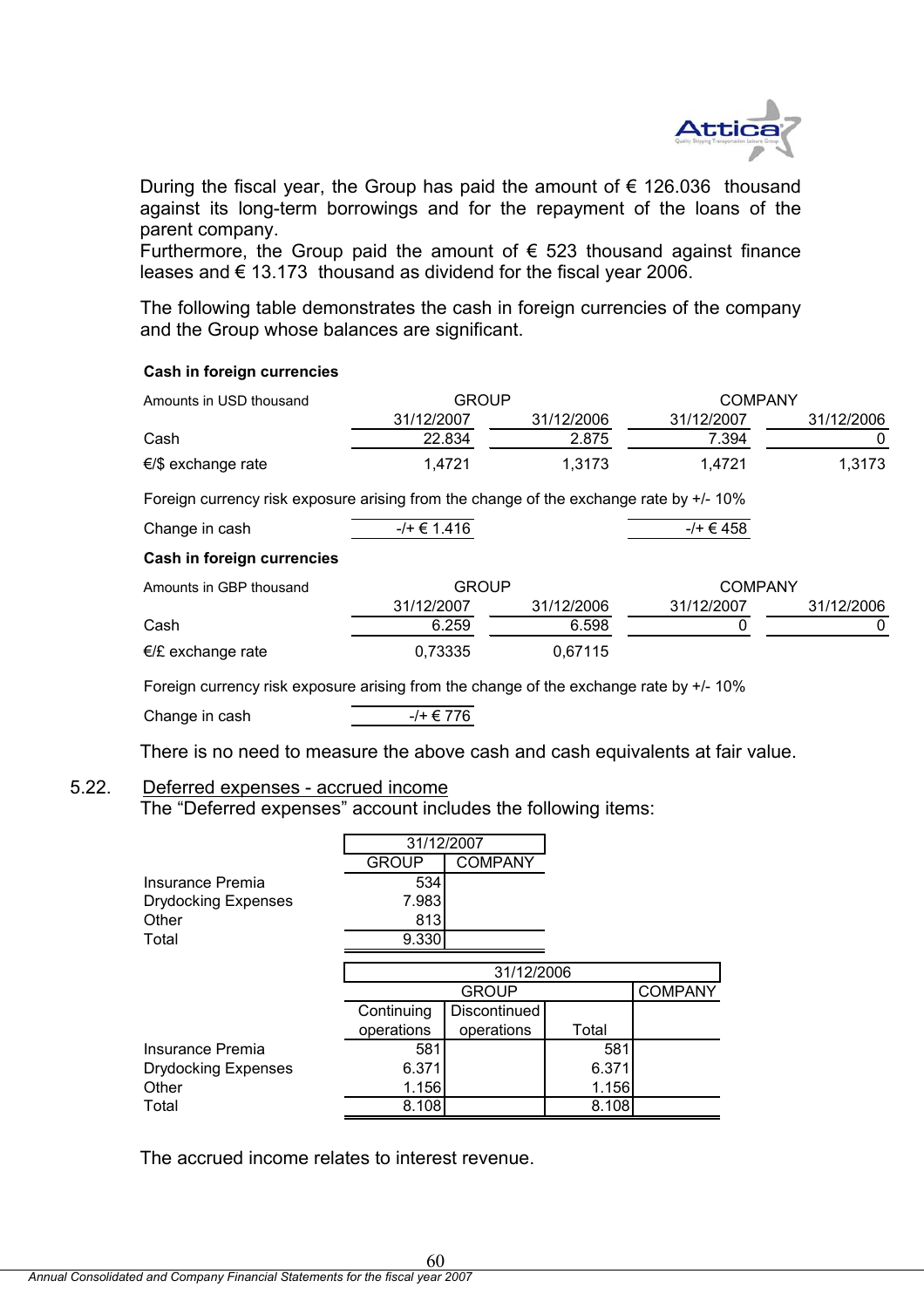

## 5.23. Non – Current Assets classified as held for sale

Non-current assets classified as held for sale include the net book value of Marin, Challenge and Shield which were sold within the first quarter of 2008 to foreign buyers.

### 5.24. Share capital – Reserves

#### a) Share Capital

The company's Share Capital amounts  $\epsilon$  62.504.208 and is divided in 104.173.680 common bearer shares with a nominal value of € 0,60 each.

#### b) Reserves

The Reserves are stated in the statement of Changes in Equity.

## 5.25. Secured loans

Long-term secured loans analysis:

|            |              | 31/12/2007 |              | 31/12/2006 |
|------------|--------------|------------|--------------|------------|
|            | <b>GROUP</b> | COMPANY    | <b>GROUP</b> | COMPANY    |
| Bank Loans | 196.552      |            | 223.783      |            |
| Bond Loans | 162.331      |            | 175.682      |            |
| Total      | 358.883      |            | 399.465      |            |

Within the fourth quarter of 2007, the Group acquired two RoRo vessels, the Challenge and the Shield. This acquisition was partly financed through a  $\epsilon$  22,8 million new bank loan facility.

There are no overdue liabilities, or liabilities that are about to become due, that cannot be paid.

All loans are denominated in Euro. The Bond Loans are discounted.

The average weighted interest rates at 31/12/2007 are:

|            |              | SUPERFAST   BLUE STAR |       |
|------------|--------------|-----------------------|-------|
| Bond loans | Euribor plus |                       | 1,31% |
| Bank loans | Euribor plus | 0,65%                 |       |

The payments of the loans are as follows:

|                                    | 31/12/2007   |                |
|------------------------------------|--------------|----------------|
| Loans                              | <b>GROUP</b> | <b>COMPANY</b> |
| Payments within the next two years | 76.138       |                |
| Payments from 3 to 5 years         | 113.860      |                |
| Payments beyond 5 years            | 208.873      |                |

After the sale of the vessel SUPERFAST X its loan was fully repaid.

The above table includes the current portion of the long-term debt.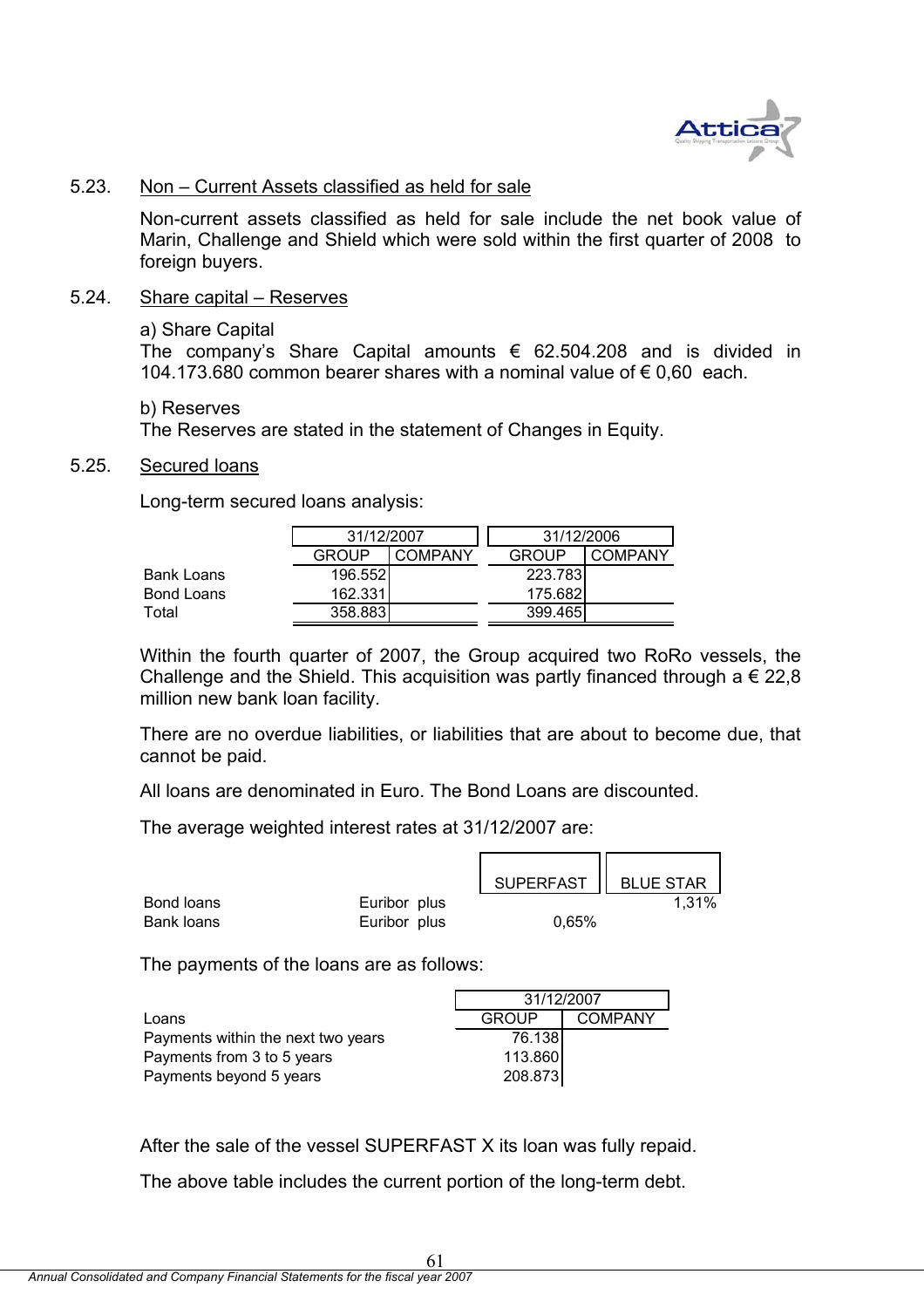

# 5.26. Finance – Operating leases

The average weighted interest rate of the finance leases is Euribor plus 2,35%.

The Group's finance leases can be found in the following table:

| <b>Finance Leases</b>      |            | GROUP COMPANY |
|----------------------------|------------|---------------|
| Payments within 1 year     | <b>270</b> |               |
| Payments from 2 to 5 years | 122        |               |
| Payments beyond 5 years    |            |               |

| 31/12/2007   |                |  |  |
|--------------|----------------|--|--|
| <b>GROUP</b> | <b>COMPANY</b> |  |  |
| 270          |                |  |  |
| 122          |                |  |  |
|              |                |  |  |

The finance leases that have been recognized in the income statement of the period  $1/1 - 31/12/2007$ , amount  $\epsilon$  321 thousand.

The operating leases that have been recognized in the income statement of the period  $1/1$  - 31/12/2007, amount  $\epsilon$  861 thousand.

The operating leases refer to office rent and have been contracted with market terms. The only exception is the rental agreement of Attica Premium's offices for which an advance equal to 3 years rent has been paid in November 2006.

## 5.27. Deferred tax liabilities

The deferred tax liabilities involve the tax free reserves and other special taxable reserves that will be taxed only when they are distributed.

|                          | 31/12/2007              |     |  |
|--------------------------|-------------------------|-----|--|
|                          | GROUP<br><b>COMPANY</b> |     |  |
| Tax-free Reserves        | 31                      | 265 |  |
| Special taxable Reserves |                         |     |  |
| Total                    |                         |     |  |

# 5.28. Retirement benefit provisions

These provisions refer to personnel compensation due to retirement. The Group has the legal obligation of paying to its employees a compensation at their first date of retirement on a pension.

The above-mentioned obligation is a defined benefit plan according to IAS 19.

The assumptions used for the retirement benefit provisions for the period 1/1 – 31/12/2007 are the same with those used for the retirement benefit provisions for the fiscal year 2006.

The analysis of this liability is as follows: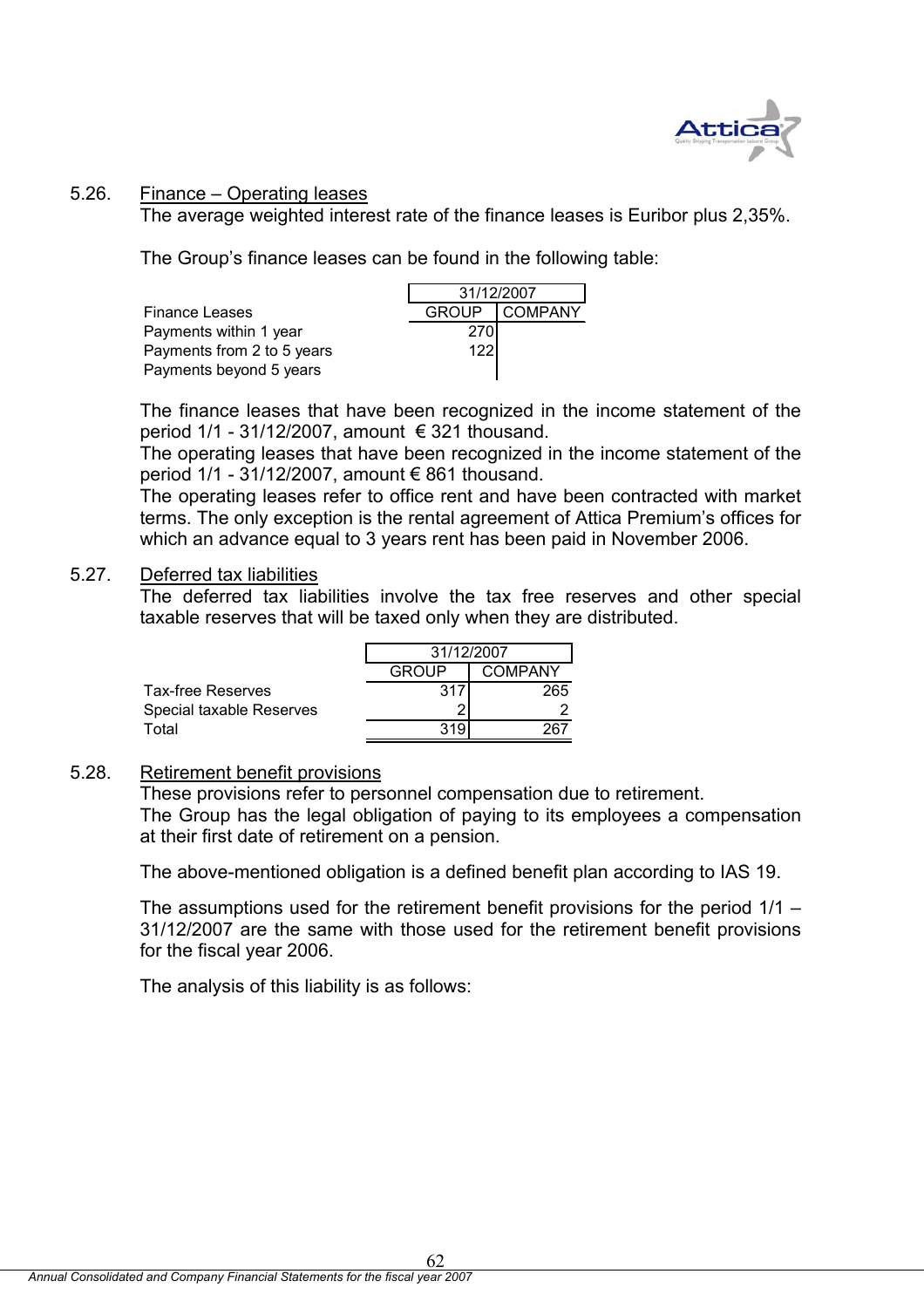

|                                         | 31/12/2007   |                |              | 31/12/2006     |
|-----------------------------------------|--------------|----------------|--------------|----------------|
|                                         | <b>GROUP</b> | <b>COMPANY</b> | <b>GROUP</b> | <b>COMPANY</b> |
| Outstanding Balance at the Beginning of |              |                |              |                |
| the period                              | 1.130        | 54             | 1.018        | 54             |
| Current period's cost                   | 167          |                | 102          |                |
| Interest cost                           | 56           | 17             | 42           |                |
| Compensation paid                       | (17)         | 5              | (31)         |                |
| Provisions over and above the actuarial |              |                |              |                |
| valuation                               | 5            |                |              |                |
|                                         | 1.342        | 76             | 1.131        | 54             |

## 5.29. Provisions

a) Superfast Group has made a provision amounting  $\epsilon$  463 thousand which concerns claim for compensation from the crew that was employed on board the sold vessels previously deployed in the Baltic Sea. The case is under litigation.

b) The 48,795% subsidiary Blue Star Maritime S.A. has made a provision amounting € 550 thousand which concerns a claim for compensation from the Buyer of the vessel Blue Aegean. The case is in arbitration.

### 5.30. Bank loans and overdrafts - Current portion of long term liabilities

In July 2007, the company repaid its short-term borrowings, amounting  $\epsilon$  9,9 mln approximately and prepaid its long-term debt of  $\epsilon$  25 mln which had to be repaid in October 2007.

# 5.31. Trade and other payables

|                                      | 31/12/2007    |                |               |                |
|--------------------------------------|---------------|----------------|---------------|----------------|
|                                      | <b>GROUP</b>  | <b>COMPANY</b> |               |                |
| <b>Suppliers - Creditors</b>         | 28.066        | 173            |               |                |
| <b>Social Security Contributions</b> | 385           | 3              |               |                |
| Greek Seamens' Pension Fund (NAT)    | 1.123         |                |               |                |
| Passengers' & Vehicles' Insurance    |               |                |               |                |
| Contribution (NAT)                   | 921           |                |               |                |
| <b>Insurance Brokers</b>             | 255           |                |               |                |
| Wages payable                        | 1.901         |                |               |                |
| Other                                | 945           | 58             |               |                |
| Total                                | 33.596        | 234            |               |                |
|                                      |               | 31/12/2006     |               |                |
|                                      |               |                |               |                |
|                                      |               | <b>GROUP</b>   |               | <b>COMPANY</b> |
|                                      | Continuing    | Discontinued   |               |                |
|                                      | operations    | operations     | Total         |                |
| <b>Suppliers - Creditors</b>         | 22.824        | 15             | 22.839        | 50             |
| <b>Social Security Contributions</b> | 367           |                | 367           | 4              |
| Greek Seamens' Pension Fund (NAT)    | 1.150         | 2              | 1.152         |                |
| Passengers' & Vehicles' Insurance    |               |                |               |                |
| Contribution (NAT)                   | 863           |                | 863           |                |
| <b>Insurance Brokers</b>             | 432           |                | 432           |                |
| Wages payable                        | 1.598         |                | 1.598         |                |
| Other                                | 965<br>28.199 |                | 966<br>28.217 | 55<br>109      |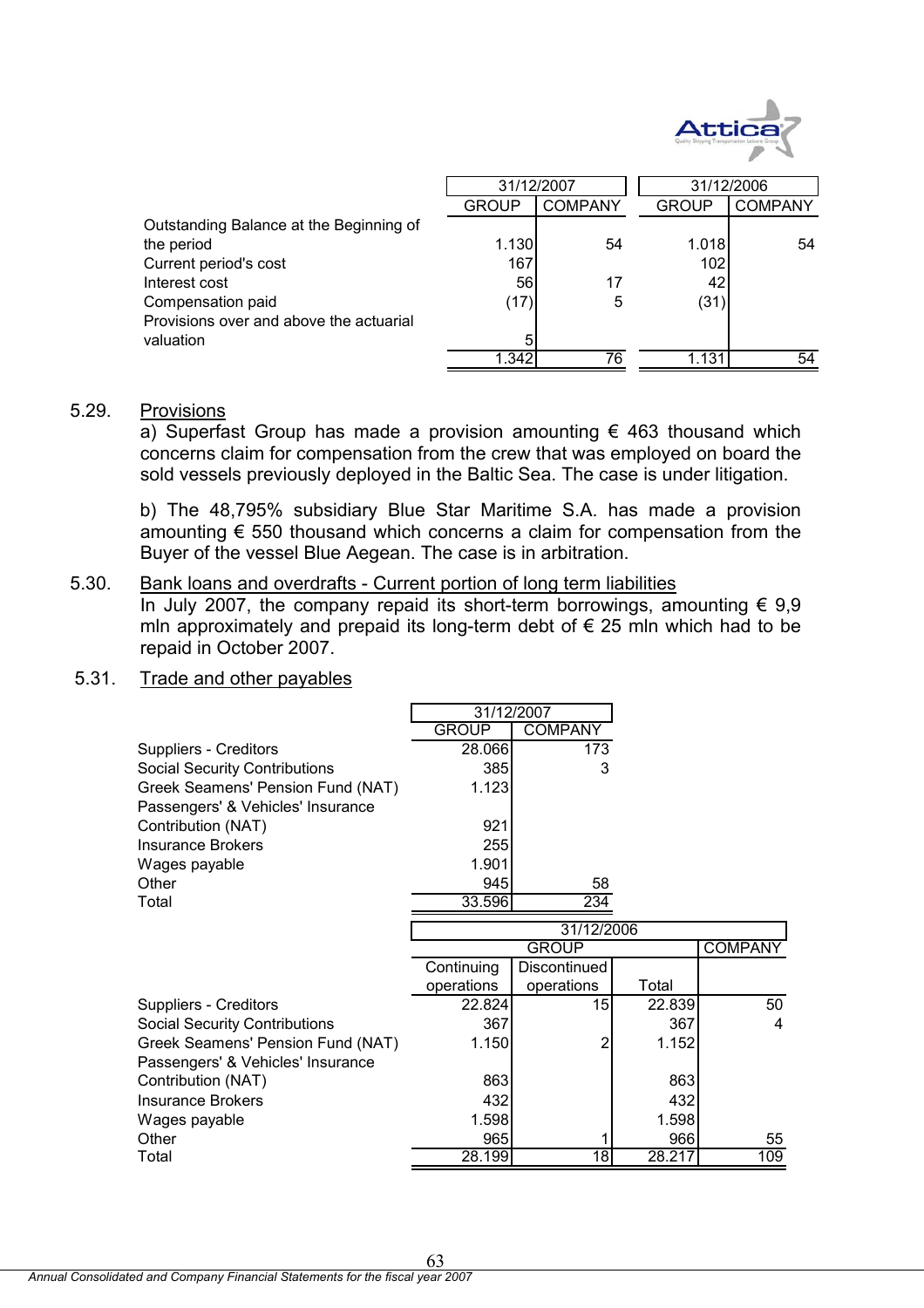

# 5.32. Tax liabilities

|                     | 31/12/2007   |                |       |                |
|---------------------|--------------|----------------|-------|----------------|
|                     | <b>GROUP</b> | <b>COMPANY</b> |       |                |
| Value Added Tax     | 936          |                |       |                |
| Wages Tax           | 487          | 27             |       |                |
| Income Tax          | 230          |                |       |                |
| Taxes on crew wages | 340          |                |       |                |
| Other               | 413          | 35             |       |                |
| Total               | 2.406        | 62             |       |                |
|                     |              |                |       |                |
|                     |              | 31/12/2006     |       |                |
|                     |              | <b>GROUP</b>   |       | <b>COMPANY</b> |
|                     | Continuing   | Discontinued   |       |                |
|                     | operations   | operations     | Total |                |
| Value Added Tax     | 921          |                | 921   |                |
| Wages Tax           | 327          |                | 327   | 11             |
| Income Tax          | 288          | 290            | 578   |                |
| Taxes on crew wages | 760          | 12             | 772   |                |
|                     |              |                |       |                |
| Other               | 90           |                | 90    | 9              |

# 5.33. Deferred Income - Accrued expenses

Deferred income refer to passenger tickets issued but not yet travelled until 31/12/2007 as well as to the grant subsidy regarding Blue Star Maritime's investment plan related to the development and provisions of innovative I.T. broadband services.

Accrued expenses are as follows:

|                                          | 31/12/2007   |                |       |                |
|------------------------------------------|--------------|----------------|-------|----------------|
|                                          | <b>GROUP</b> | <b>COMPANY</b> |       |                |
| <b>Interest Expense Provision</b>        | 4.478        |                |       |                |
| <b>Travel Agents' Commissions</b>        | 1.630        |                |       |                |
| Tax Provision for Unaudited Fiscal Years | 250          | 20             |       |                |
| Provisions for Operating Expenses        | 7631         | 12             |       |                |
| Total                                    | 7.121        | 32             |       |                |
|                                          |              |                |       |                |
|                                          |              | 31/12/2006     |       |                |
|                                          |              | <b>GROUP</b>   |       | <b>COMPANY</b> |
|                                          | Continuing   | Discontinued   |       |                |
|                                          | operations   | operations     | Total |                |
| <b>Interest Expense Provision</b>        | 5.246        |                | 5.246 | 501            |
| <b>Travel Agents' Commissions</b>        | 1.456        |                | 1.456 |                |
| Tax Provision for Unaudited Fiscal Years | 130          |                | 130   |                |
| Provisions for Operating Expenses        | 845          | 341            | 1.186 | 12             |
| Total                                    | 7.677        | 341            | 8.018 | 513            |

The Group has the adequate cash and cash equivalents to cover the abovementioned liabilities.

64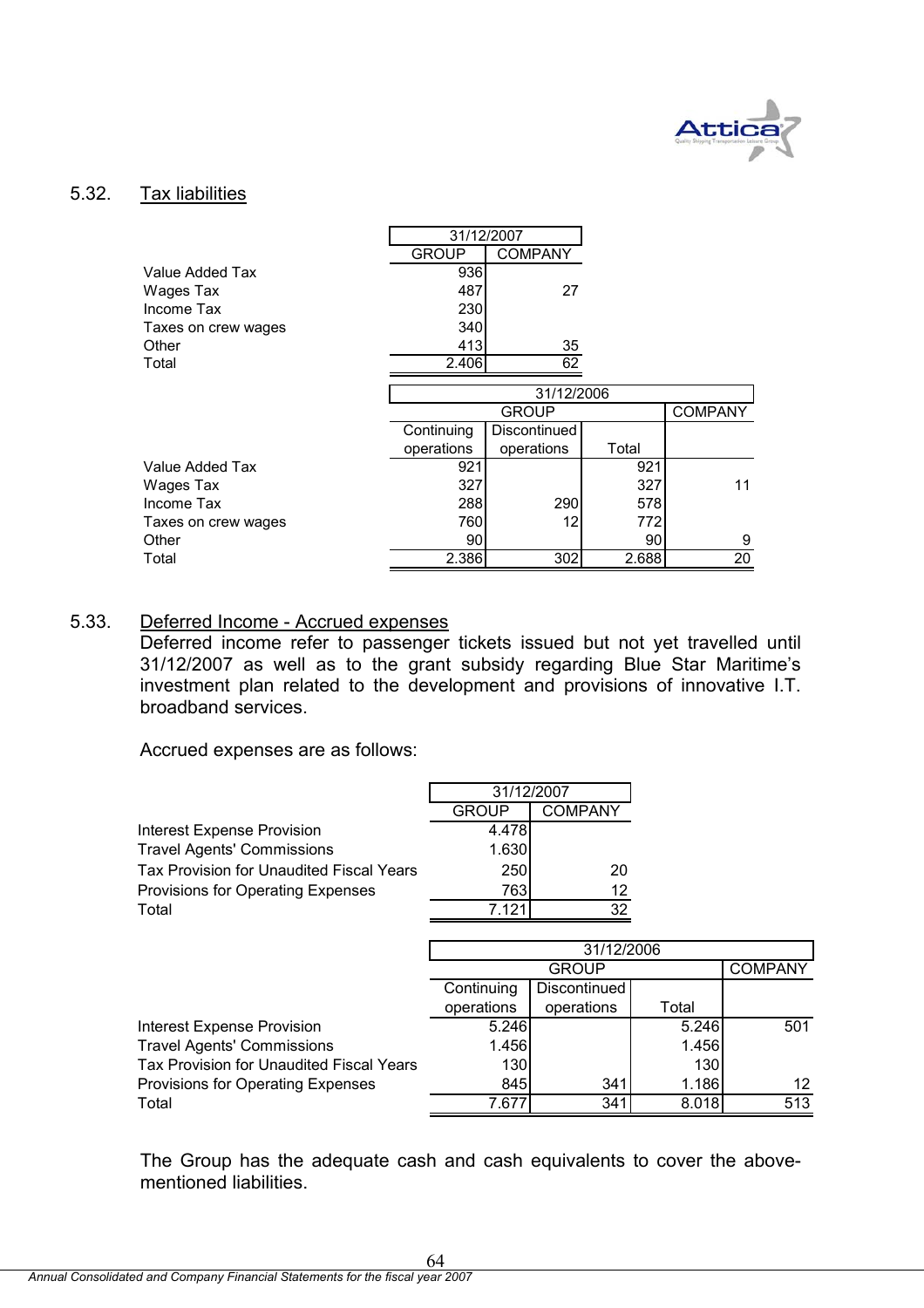

# 5.34. Liabilities directly associated with non current assets classified as held for sale

These liabilities include the bank loans of Marin, Challenge and Shield which were sold within the first quarter of 2008 to foreign buyers.

# 5.35. Financial liabilities

The table below summarizes the maturity of the Group's financial liabilities at 31 December 2007 based on contractual undiscounted payments, excluding available – for – sale assets and discontinued operations when they exist.

|                             |           |         | 31/12/2007 |         |         |
|-----------------------------|-----------|---------|------------|---------|---------|
|                             | Less than | 3 to 12 | 1 to 5     | Beyond  | Total   |
|                             | 3 months  | months  | vears      | 5 years |         |
| Loans                       |           | 63.530  | 151.929    | 206.954 | 422.413 |
| Trade and other payables    | 33.207    |         |            |         | 33.207  |
| <b>Other liabilities</b>    | 2.406     |         |            |         | 2.406   |
| Other financial liabilities |           | 268     | 122        |         | 390     |

|                             |           |         | 31/12/2006 |         |         |
|-----------------------------|-----------|---------|------------|---------|---------|
|                             | Less than | 3 to 12 | 1 to 5     | Beyond  | Total   |
|                             | 3 months  | months  | vears      | 5 years |         |
| Loans                       |           | 138.755 | 154.642    | 244.823 | 538.220 |
| Trade and other payables    | 27.401    |         |            |         | 27.401  |
| Other liabilities           | 2.688     |         |            |         | 2.688   |
| Other financial liabilities |           | 512     | 304        |         | 816     |

# 5.36. Presentation in accordance with IAS 1, paragraph 10, about the effect of the change in the accounting policy regarding net Equity

|                              | As with previous<br>accounting policy | Reserves of investments in<br>subsidiaries at fair value | With adoption of new<br>accounting policy |
|------------------------------|---------------------------------------|----------------------------------------------------------|-------------------------------------------|
| <b>Balance at 31/12/2006</b> | 128.638                               | 272.224                                                  | 400.862                                   |
| <b>Balance at 31/12/2007</b> | 190.801                               | 282.285                                                  | 473.086                                   |

# 5.36.1. Analysis of the effect of the change of the accounting policy, regarding investments in subsidiaries, in the financial statements

The following tables depict the effect of the change in accounting policy, as described in paragraph 2, regarding the investments in subsidiaries.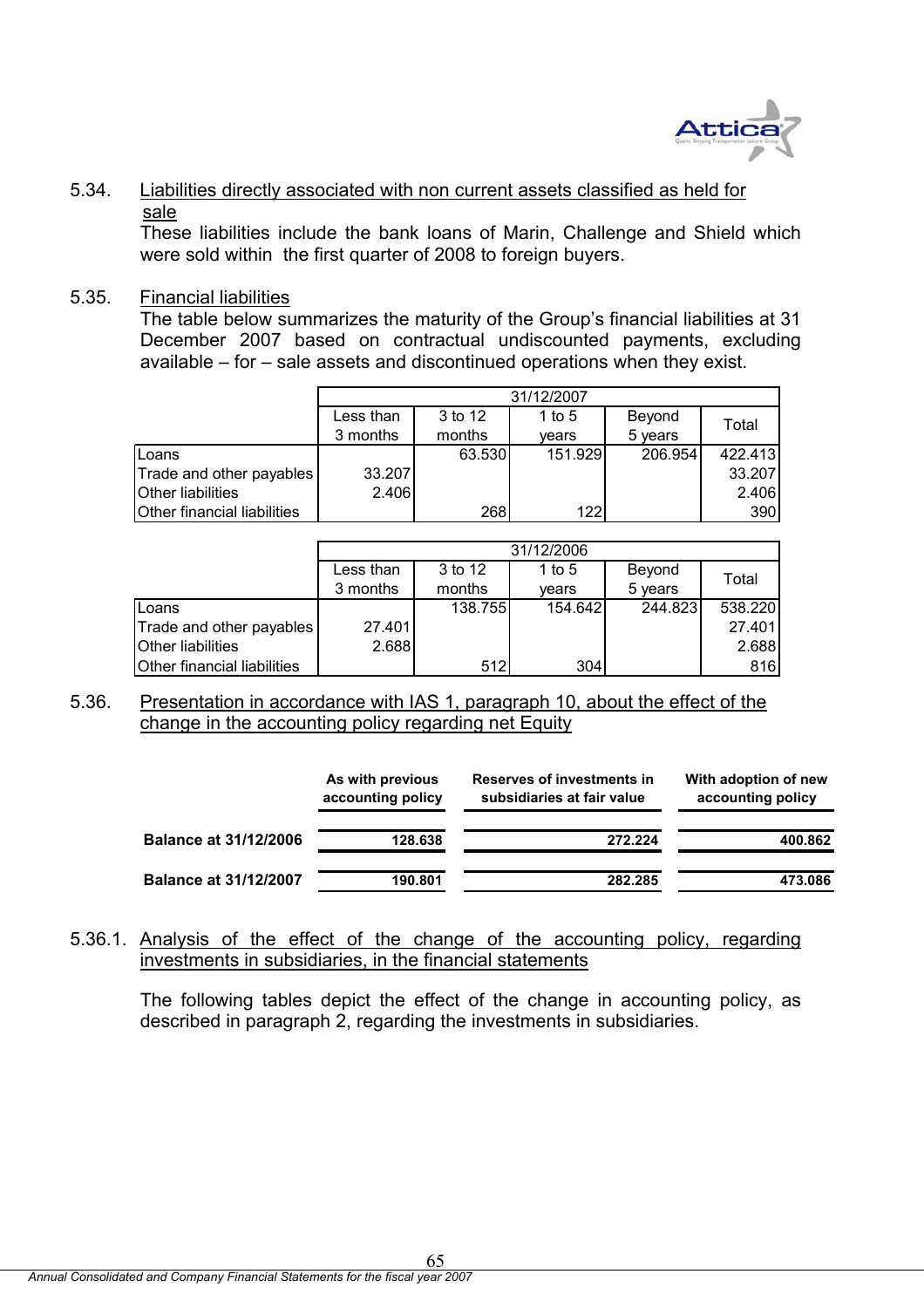

#### **Effect of the change in accounting policy regarding Income Statement 01.01 - 31.12.2007**

| Amounts in $\epsilon$ thousand                                                                                  | With adoption<br>of new<br>accounting<br>policy | <b>Effect of the</b><br>change in<br>accounting<br>policy | As with<br>previous<br>accounting<br>policy |
|-----------------------------------------------------------------------------------------------------------------|-------------------------------------------------|-----------------------------------------------------------|---------------------------------------------|
| Income statement without the effect<br>of the change in accounting policy<br>Profit for the period before taxes |                                                 |                                                           |                                             |
| Income tax<br>Net profit of the period after tax                                                                | n                                               |                                                           |                                             |

**Effect of the change in accounting policy in the Balance Sheet as at 31.12.2007**

| Amounts in € thousand               | With adoption<br>of new<br>accounting<br>policy | <b>Effect of the</b><br>change in<br>accounting<br>policy | As with<br>previous<br>accounting<br>policy |
|-------------------------------------|-------------------------------------------------|-----------------------------------------------------------|---------------------------------------------|
| <b>Fixed assets</b>                 | 381.077                                         | 282.286                                                   | 98.791                                      |
| <b>Current assets</b>               |                                                 |                                                           |                                             |
| <b>Total assets</b>                 | 381.077                                         | 282.286                                                   | 98.791                                      |
| <b>Non-current liabilities</b>      |                                                 |                                                           |                                             |
| <b>Current liabilities</b>          |                                                 |                                                           |                                             |
| <b>Total liabilities</b>            | 0                                               | Ω                                                         | $\bf{0}$                                    |
| <b>Equity</b>                       |                                                 |                                                           |                                             |
| from which:                         |                                                 |                                                           |                                             |
| Fair value reserves                 | 138.127                                         | 282.286                                                   | (144.159)                                   |
| <b>Total liabilities and equity</b> | 138.127                                         | 282.286                                                   | (144.159)                                   |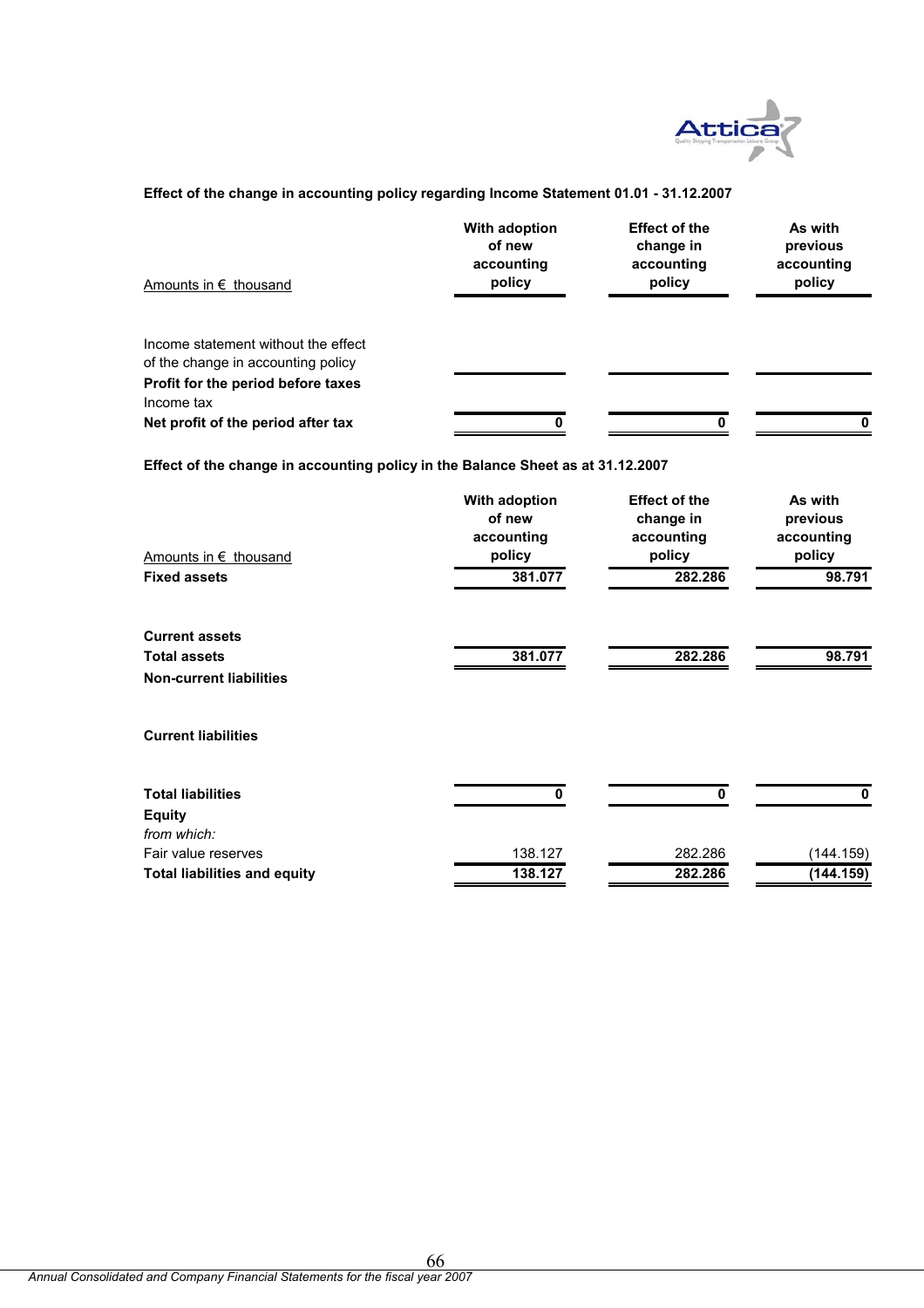

#### **Effect of the change in accounting policy regarding Income Statement 01.01 - 31.12.2006**

| Amounts in $\epsilon$ thousand                                                         | With adoption<br>of new<br>accounting<br>policy | <b>Effect of the</b><br>change in<br>accounting<br>policy | As with<br>previous<br>accounting<br>policy |
|----------------------------------------------------------------------------------------|-------------------------------------------------|-----------------------------------------------------------|---------------------------------------------|
| Income statement without the effect<br>of the change in accounting policy              |                                                 |                                                           |                                             |
| Profit for the period before taxes<br>Income tax<br>Net profit of the period after tax |                                                 |                                                           |                                             |

**Effect of the change in accounting policy in the Balance Sheet as at 31.12.2006**

| Amounts in € thousand               | With adoption<br>of new<br>accounting<br>policy | <b>Effect of the</b><br>change in<br>accounting<br>policy | As with<br>previous<br>accounting<br>policy |
|-------------------------------------|-------------------------------------------------|-----------------------------------------------------------|---------------------------------------------|
| <b>Fixed assets</b>                 | 371.376                                         | 272.225                                                   | 99.151                                      |
| <b>Current assets</b>               |                                                 |                                                           |                                             |
| <b>Total assets</b>                 | 371.376                                         | 272.225                                                   | 99.151                                      |
| <b>Non-current liabilities</b>      |                                                 |                                                           |                                             |
| <b>Current liabilities</b>          |                                                 |                                                           |                                             |
| <b>Total liabilities</b>            | O                                               | 0                                                         | 0                                           |
| <b>Equity</b>                       |                                                 |                                                           |                                             |
| from which:                         |                                                 |                                                           |                                             |
| Fair value reserves                 | 128.065                                         | 272.224                                                   | (144.159)                                   |
| <b>Total liabilities and equity</b> | 128.065                                         | 272.224                                                   | (144.159)                                   |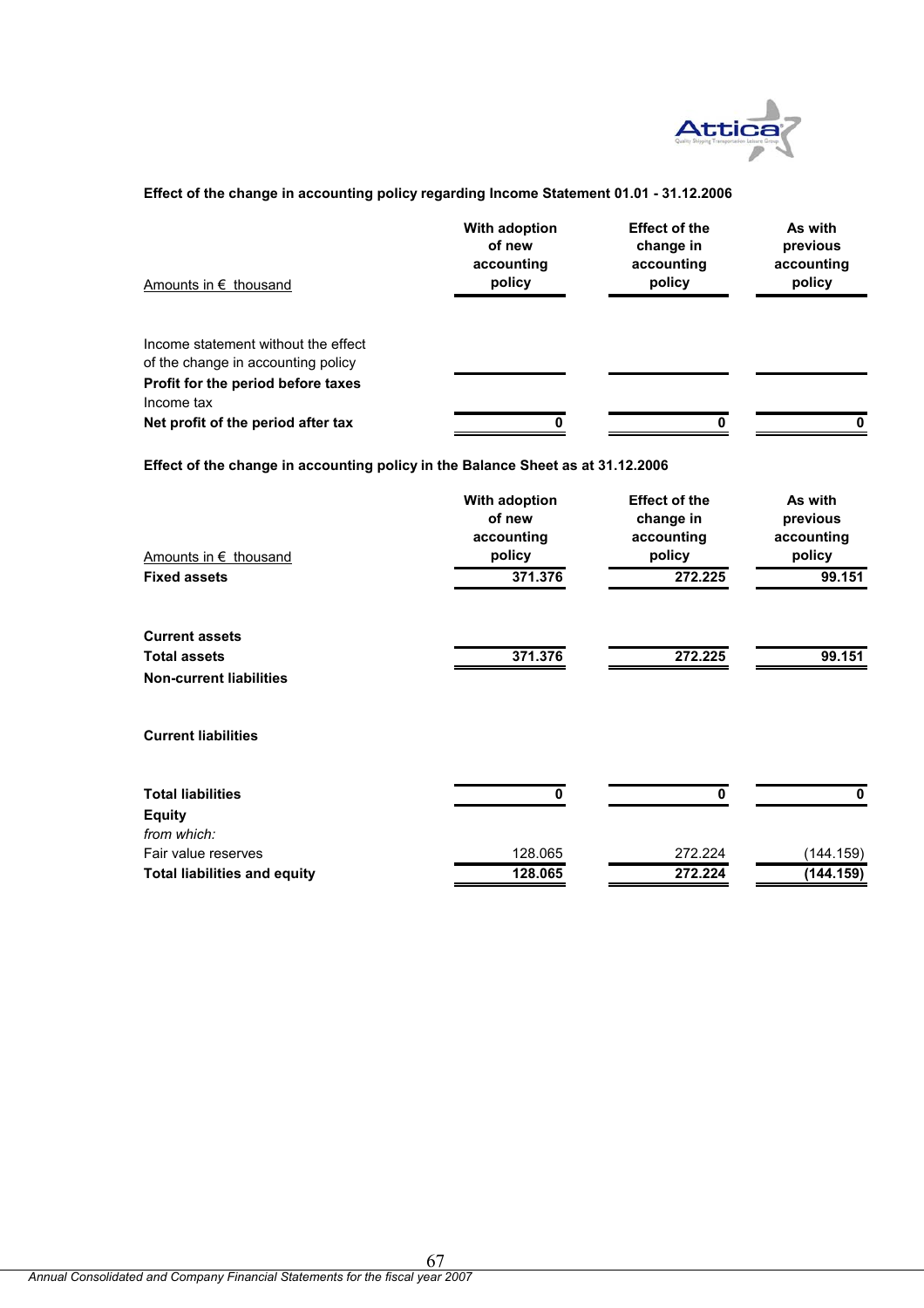

# Effect of the change in accounting policy, regarding investments in subsidiaries

1. Effect in the account "Investment in subsidiaries" for the period  $1/1 -$ 31/12/2007

|                                                   | <b>COMPANY</b> | <b>GROUP</b> |
|---------------------------------------------------|----------------|--------------|
| (before the change)<br>Initial Cost at 01.01.2007 | 114.686        |              |
| <b>Acquisitions - Additions</b>                   | 9.000          |              |
| Disposals/Write-offs                              | (19.110)       |              |
| Adjustments-Impairments added to Net Equity       | 9.589          |              |
| Adjustments-Impairments added to the Income       |                |              |
| Statement                                         | (360)          |              |
| <b>Value at 31.12.2007</b>                        | 113.805        |              |
|                                                   |                |              |
| (after the change)                                |                |              |
| Initial Cost at 01.01.2007                        | 114.686        |              |
| Revaluation of investments in subsidiaries at     |                |              |
| fair value                                        | 272.224        |              |
| New Initial Cost at 01.01.2007                    | 386.911        |              |
| <b>Acquisitions - Additions</b>                   | 9.000          |              |
| Disposals/Write-offs                              | (19.110)       |              |
| Adjustments-Impairments added to Net Equity       | 9.589          |              |
| Revaluation of investments in subsidiaries at     |                |              |
| fair value                                        | 10.061         |              |
| Adjustments-Impairments added to the Income       |                |              |
| Statement                                         | (360)          |              |
| <b>Value at 31.12.2007</b>                        | 396.091        |              |

#### **Revaluation of investments in subsidiaries at fair value** Period 1/1 - 31/12/2007

| Company                                 | Before the change After the change |         |         |
|-----------------------------------------|------------------------------------|---------|---------|
| <b>BLUE STAR MARITIME S.A.</b>          | 42.525                             | 194.693 |         |
| <b>ISUPERFAST FERRIES MARITIME S.A.</b> | 45.779                             | 167.214 |         |
| <b>NORDIA MC.</b>                       | 4.005                              | 12.800  |         |
| IMARIN MC.                              | 3.261                              | 3.516   |         |
| <b>ATTICA PREMIUM S.A</b>               | 3.222                              | 2.854   |         |
| <b>ITOTAL</b>                           | 98.791                             | 381.077 | 282.286 |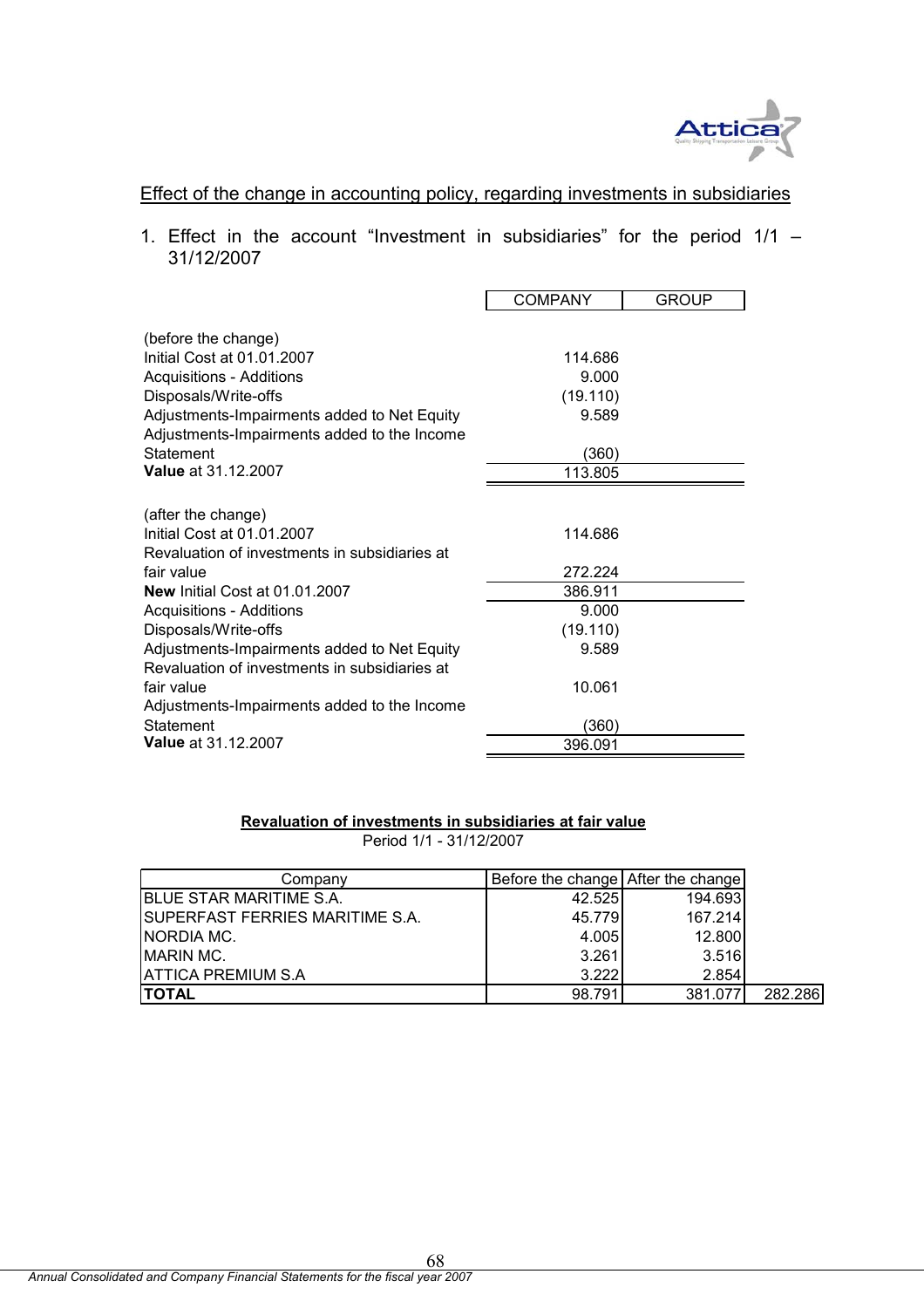

2. Effect in the account "Investments in subsidiaries" for the period 1/1 – 30/9/2007

|                                                                                                                                                                                                                                                       | <b>COMPANY</b>                                            | <b>GROUP</b> |
|-------------------------------------------------------------------------------------------------------------------------------------------------------------------------------------------------------------------------------------------------------|-----------------------------------------------------------|--------------|
| (before the change)<br>Initial Cost at 01.01.2007<br><b>Acquisitions - Additions</b><br>Disposals/Write-offs<br>Adjustments-Impairments added to Net Equity<br>Adjustments-Impairments added to the Income<br>Statement<br><b>Value at 30.09.2007</b> | 114.686<br>9.000<br>(19.110)<br>9.589<br>(360)<br>113.805 |              |
| (after the change)<br>Initial Cost at 01.01.2007                                                                                                                                                                                                      | 114.686                                                   |              |
| Revaluation of investments in subsidiaries at<br>fair value                                                                                                                                                                                           | 272.224                                                   |              |
| New Initial Cost at 01.01.2007                                                                                                                                                                                                                        | 386.911                                                   |              |
| <b>Acquisitions - Additions</b>                                                                                                                                                                                                                       | 9.000                                                     |              |
| Disposals/Write-offs                                                                                                                                                                                                                                  | (19.110)                                                  |              |
| Adjustments-Impairments added to Net Equity<br>Revaluation of investments in subsidiaries at                                                                                                                                                          | 9.589                                                     |              |
| fair value                                                                                                                                                                                                                                            | 12.110                                                    |              |
| Adjustments-Impairments added to the Income                                                                                                                                                                                                           |                                                           |              |
| Statement                                                                                                                                                                                                                                             | (360)                                                     |              |
| <b>Value at 30.09.2007</b>                                                                                                                                                                                                                            | 398.140                                                   |              |

#### **Revaluation of investments in subsidiaries at fair value** Period 1/1 - 30/09/2007

| Company                                 | Before the change After the change |         |         |
|-----------------------------------------|------------------------------------|---------|---------|
| <b>IBLUE STAR MARITIME S.A.</b>         | 42.525                             | 196.742 |         |
| <b>ISUPERFAST FERRIES MARITIME S.A.</b> | 45.779                             | 167.214 |         |
| INORDIA MC.                             | 4.005                              | 12.800  |         |
| <b>IMARIN MC.</b>                       | 3.261                              | 3.516   |         |
| <b>ATTICA PREMIUM S.A</b>               | 3.222                              | 2.854   |         |
| <b>TOTAL</b>                            | 98.791                             | 383.126 | 284.335 |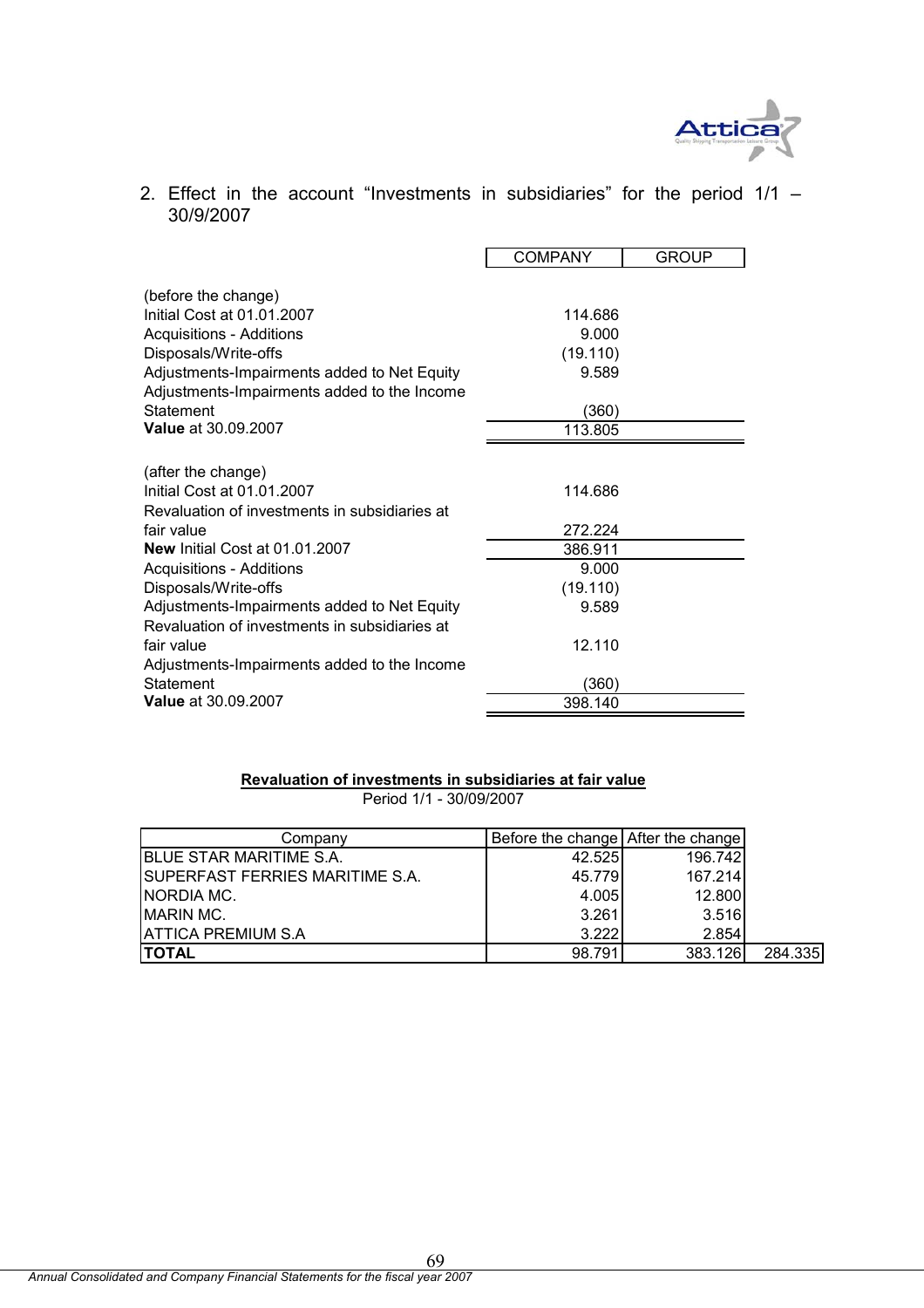

3. Effect in the account "Investments in subsidiaries" for the period 1/1 – 30/6/2007

|                                                                                            | <b>COMPANY</b> | <b>GROUP</b> |
|--------------------------------------------------------------------------------------------|----------------|--------------|
| (before the change)                                                                        |                |              |
| Initial Cost at 01.01.2007<br><b>Acquisitions - Additions</b>                              | 114.686        |              |
| Disposals/Write-offs                                                                       | (19.110)       |              |
| Adjustments-Impairments added to Net Equity<br>Adjustments-Impairments added to the Income | 9.589          |              |
| Statement                                                                                  | (360)          |              |
| <b>Value at 30.06.2007</b>                                                                 | 104.805        |              |
|                                                                                            |                |              |
| (after the change)                                                                         |                |              |
| Initial Cost at 01.01.2007                                                                 | 114.686        |              |
| Revaluation of investments in subsidiaries at                                              |                |              |
| fair value                                                                                 | 272.224        |              |
| New Initial Cost at 01.01.2007                                                             | 386.911        |              |
| <b>Acquisitions - Additions</b>                                                            |                |              |
| Disposals/Write-offs                                                                       | (19.110)       |              |
| Adjustments-Impairments added to Net Equity                                                | 9.589          |              |
| Revaluation of investments in subsidiaries at                                              |                |              |
| fair value                                                                                 | 55.673         |              |
| Adjustments-Impairments added to the Income                                                |                |              |
| Statement                                                                                  | (360)          |              |
| <b>Value at 30.06.2007</b>                                                                 | 432.702        |              |

# **Revaluation of investments in subsidiaries at fair value**

Period 1/1 - 30/06/2007

| Company                          | Before the change After the change |         |         |
|----------------------------------|------------------------------------|---------|---------|
| <b>IBLUE STAR MARITIME S.A.</b>  | 42.525                             | 215.187 |         |
| ISUPERFAST FERRIES MARITIME S.A. | 45.779                             | 189.958 |         |
| INORDIA MC.                      | 4.005                              | 15.671  |         |
| <b>MARIN MC.</b>                 | 3.620                              | 3.257   |         |
| <b>IATTICA PREMIUM S.A</b>       | 3.222                              | 2.975   |         |
| <b>TOTAL</b>                     | 99.151                             | 427.048 | 327.897 |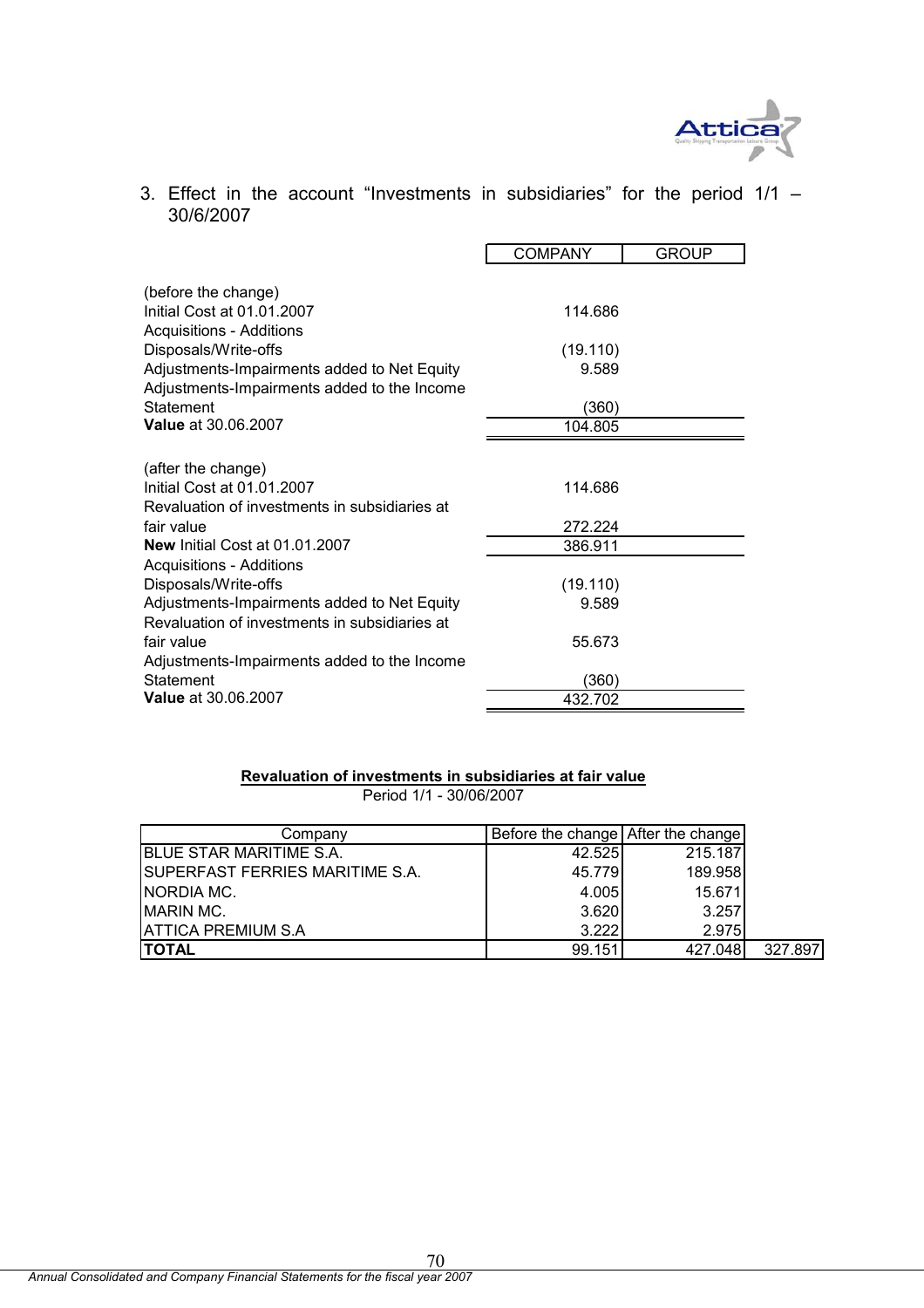

# 4. Effect in the account "Investments in subsidiaries" for the period  $1/1 -$ 31/3/2007

|                                                          | <b>COMPANY</b> | <b>GROUP</b> |
|----------------------------------------------------------|----------------|--------------|
|                                                          |                |              |
| (before the change)<br>Initial Cost at 01.01.2007        | 114.686        |              |
| <b>Acquisitions - Additions</b>                          |                |              |
| Disposals/Write-offs                                     | (19.110)       |              |
| Adjustments-Impairments added to Net Equity              | 9.589          |              |
| Adjustments-Impairments added to the Income<br>Statement |                |              |
| <b>Value at 31.03.2007</b>                               | 105.165        |              |
|                                                          |                |              |
| (after the change)                                       |                |              |
| Initial Cost at 01.01.2007                               | 114.686        |              |
| Revaluation of investments in subsidiaries at            |                |              |
| fair value                                               | 272.224        |              |
| <b>New Initial Cost at 01.01.2007</b>                    | 386.911        |              |
| <b>Acquisitions - Additions</b>                          |                |              |
| Disposals/Write-offs                                     | (19.110)       |              |
| Adjustments-Impairments added to Net Equity              | 9.589          |              |
| Revaluation of investments in subsidiaries at            |                |              |
| fair value                                               | (4.160)        |              |
| Adjustments-Impairments added to the Income<br>Statement |                |              |
| <b>Value at 31.03.2007</b>                               | 373.229        |              |

# **Revaluation of investments in subsidiaries at fair value**

Period 1/1 - 31/03/2007

| Companv                                 | Before the change After the change |         |         |
|-----------------------------------------|------------------------------------|---------|---------|
| <b>BLUE STAR MARITIME S.A.</b>          | 42.525                             | 173.174 |         |
| <b>ISUPERFAST FERRIES MARITIME S.A.</b> | 45.779                             | 170.108 |         |
| INORDIA MC.                             | 4.005                              | 16.410  |         |
| <b>MARIN MC.</b>                        | 3.620                              | 4.346   |         |
| <b>ATTICA PREMIUM S.A</b>               | 3.222                              | 3.177   |         |
| <b>TOTAL</b>                            | 99.151                             | 367.215 | 268.064 |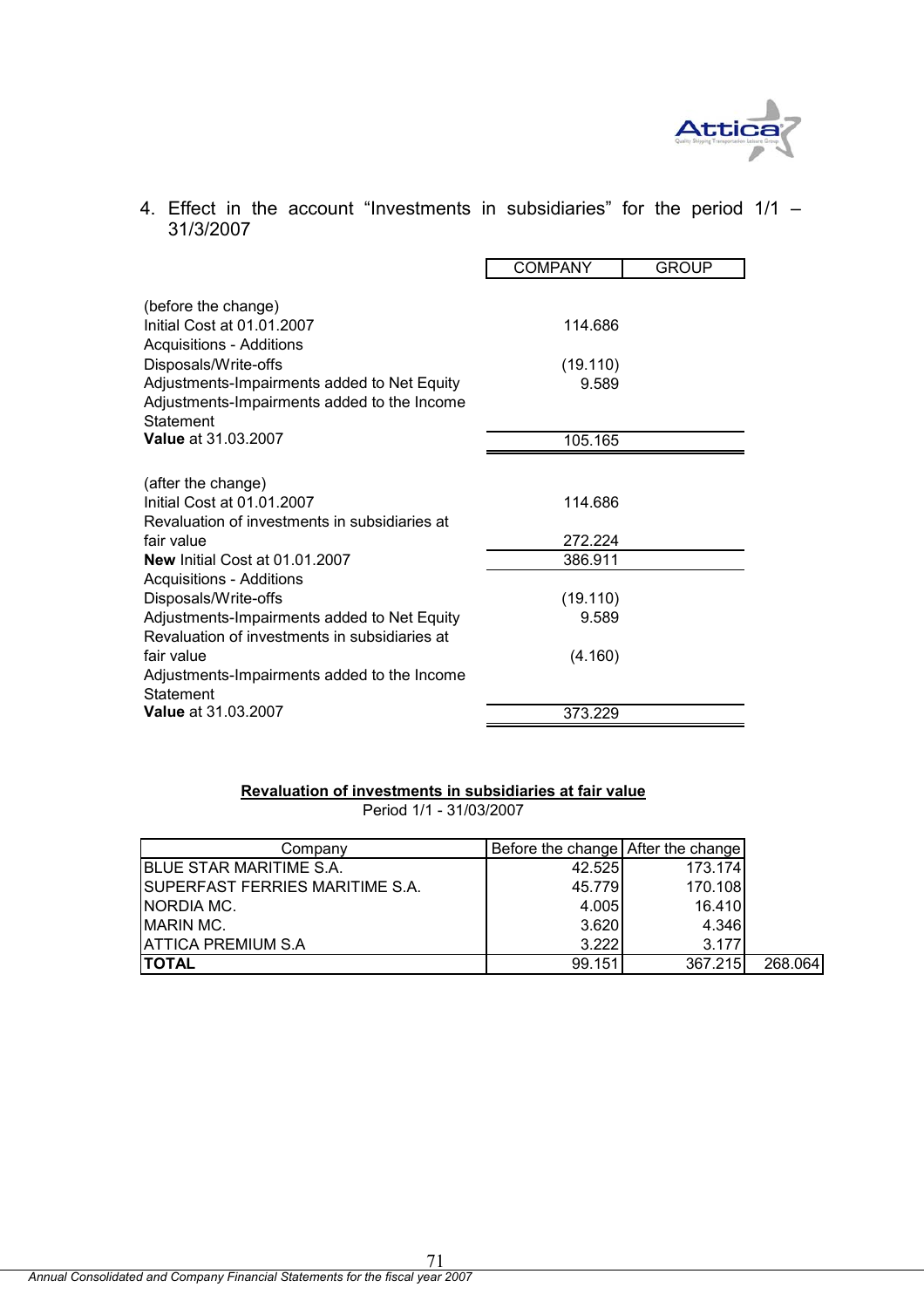

5. Effect in the account "Investments in subsidiaries" for the period 1/1 – 31/12/2006

|                                                                                              | <b>COMPANY</b>   | <b>GROUP</b> |
|----------------------------------------------------------------------------------------------|------------------|--------------|
| (before the change)<br>Initial Cost at 01.01.2006                                            | 168.434          |              |
| <b>Acquisitions - Additions</b><br>Disposals/Write-offs                                      | (52.928)         |              |
| Adjustments-Impairments added to Net Equity<br>Adjustments-Impairments added to the Income   | 87               |              |
| Statement<br><b>Value at 31.12.2006</b>                                                      | (906)<br>114.686 |              |
|                                                                                              |                  |              |
| (after the change)                                                                           |                  |              |
| Initial Cost at 01.01.2006<br><b>Acquisitions - Additions</b>                                | 168.434          |              |
| Disposals/Write-offs                                                                         | (52.928)         |              |
| Adjustments-Impairments added to Net Equity<br>Revaluation of investments in subsidiaries at | 87               |              |
| fair value                                                                                   | 272.224          |              |
| Adjustments-Impairments added to the Income                                                  |                  |              |
| Statement                                                                                    | (906)            |              |
| <b>Value</b> at 31.12.2006                                                                   | 386.911          |              |

# **Revaluation of investments in subsidiaries at fair value**

Period 1/1 - 31/12/2006

| Companv                                | Before the change After the change |         |         |
|----------------------------------------|------------------------------------|---------|---------|
| BLUE STAR MARITIME S.A.                | 42.525                             | 158.829 |         |
| <b>SUPERFAST FERRIES MARITIME S.A.</b> | 45.779                             | 195.943 |         |
| NORDIA MC.                             | 4.005                              | 10.633  |         |
| <b>MARIN MC.</b>                       | 3.620                              | 3.317   |         |
| <b>ATTICA PREMIUM S.A</b>              | 3.222                              | 2.654   |         |
| <b>TOTAL</b>                           | 99.151                             | 371.376 | 272.224 |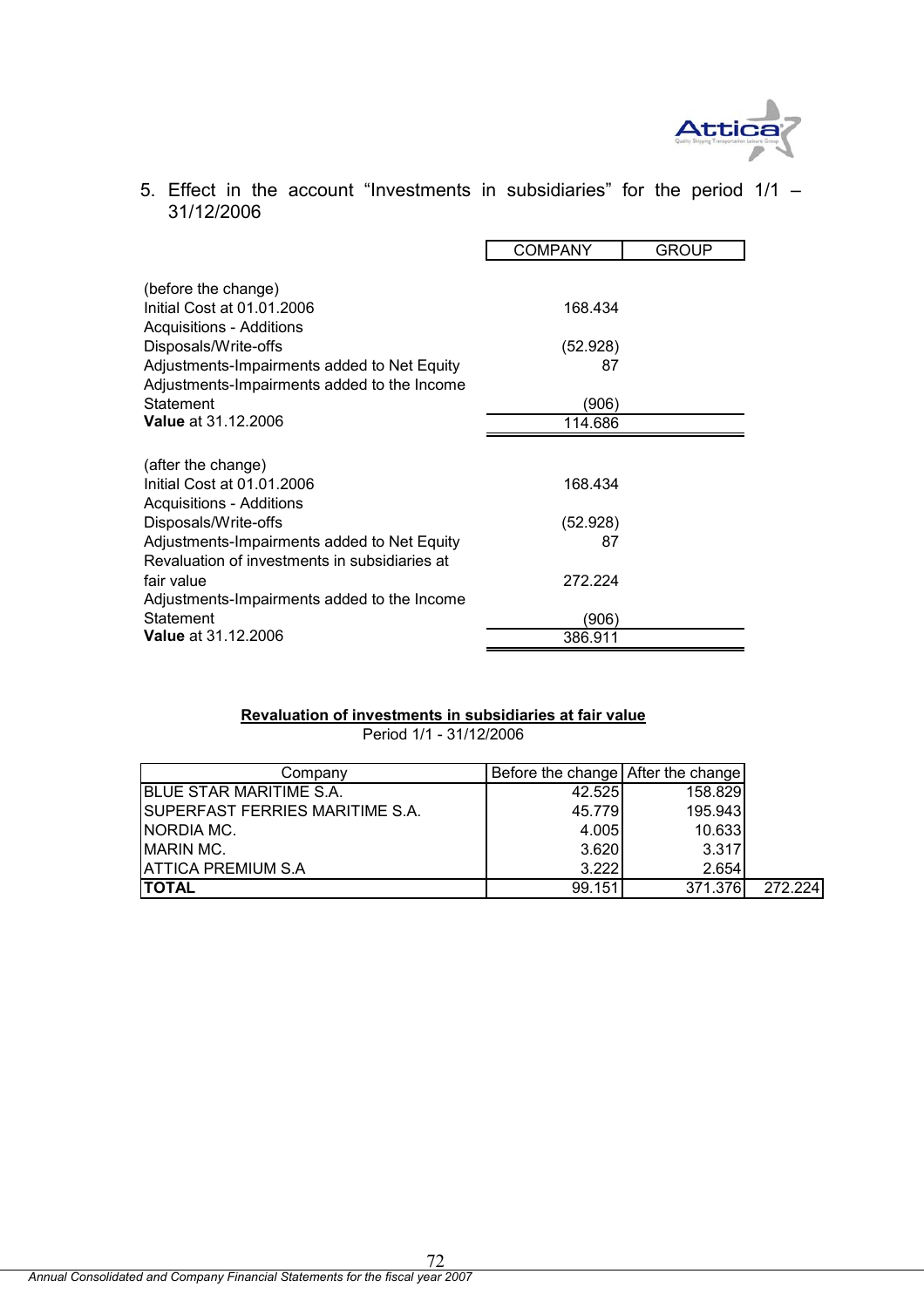

6. Effect in the account "Investments in subsidiaries" for the period  $1/1$  – 30/9/2006

|                                                                     | <b>COMPANY</b> | GROUP |
|---------------------------------------------------------------------|----------------|-------|
| (before the change)                                                 |                |       |
| Initial Cost at 01.01.2006<br><b>Acquisitions - Additions</b>       | 168.434        |       |
| Disposals/Write-offs                                                | (52.929)       |       |
| Adjustments-Impairments added to Net Equity                         |                |       |
| Adjustments-Impairments added to the Income<br>Statement            |                |       |
| <b>Value at 30.09.2006</b>                                          | 115.505        |       |
|                                                                     |                |       |
| (after the change)<br>Initial Cost at 01.01.2006                    | 168.434        |       |
| <b>Acquisitions - Additions</b>                                     |                |       |
| Disposals/Write-offs<br>Adjustments-Impairments added to Net Equity | (52.929)       |       |
| Revaluation of investments in subsidiaries at                       |                |       |
| fair value                                                          | 243.646        |       |
| Adjustments-Impairments added to the Income<br>Statement            |                |       |
| <b>Value</b> at 30.09.2006                                          | 359.150        |       |

## **Revaluation of investments in subsidiaries at fair value**

Period 1/1 - 30/09/2006

| Company                                 | Before the change After the change |         |         |
|-----------------------------------------|------------------------------------|---------|---------|
| <b>BLUE STAR MARITIME S.A.</b>          | 42.525                             | 164.977 |         |
| <b>ISUPERFAST FERRIES MARITIME S.A.</b> | 45.779                             | 161.605 |         |
| INORDIA MC.                             | 4.005                              | 10.440  |         |
| <b>IMARIN MC.</b>                       | 3.805                              | 3.238   |         |
| ATTICA PREMIUM S.A                      | 3.135                              | 2.635   |         |
| <b>ITOTAL</b>                           | 99.249                             | 342.895 | 243.646 |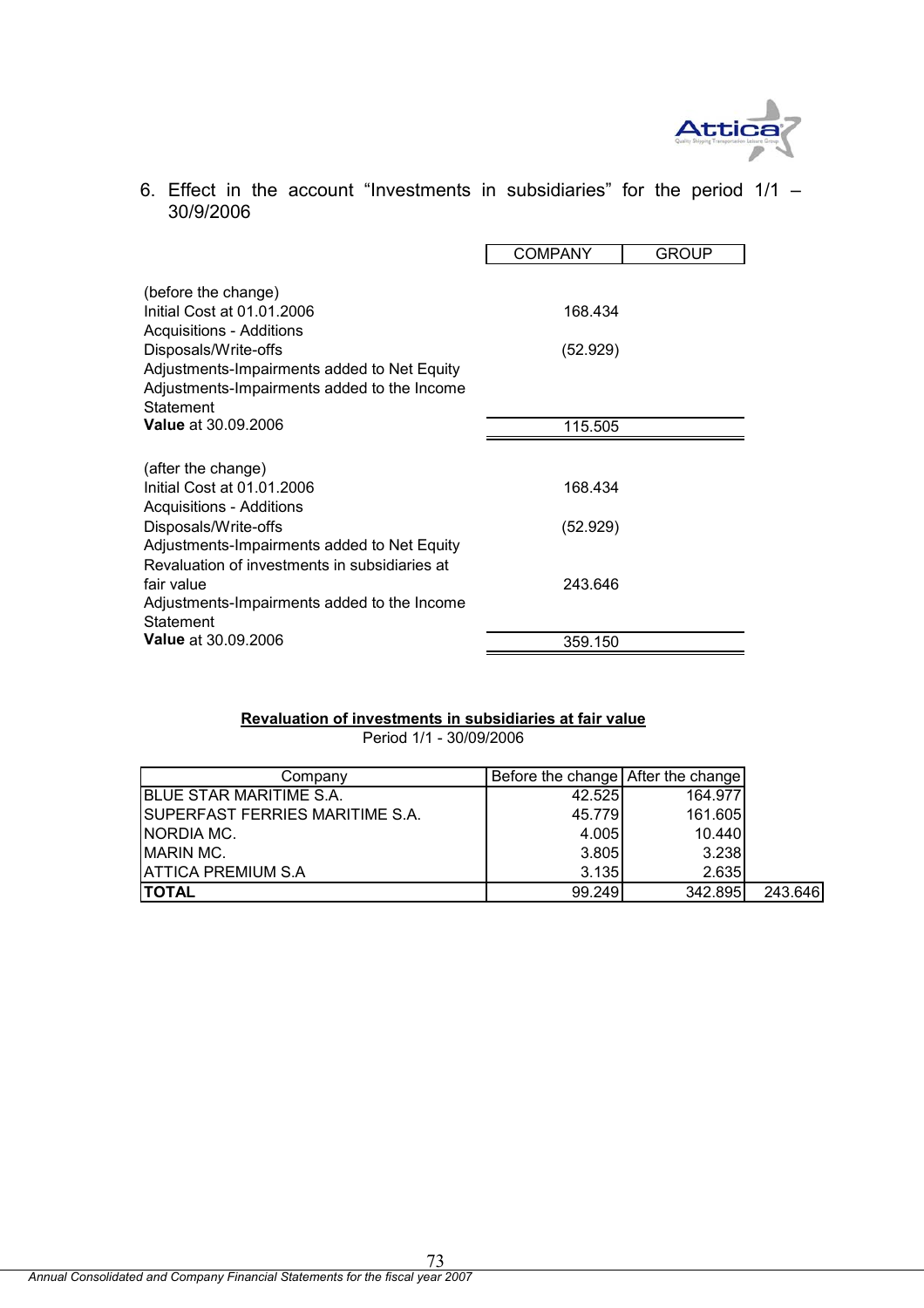

7. Effect in the account "Investments in subsidiaries" for the period  $1/1$  – 30/6/2006

|                                                                                                         | COMPANY  | GROUP |
|---------------------------------------------------------------------------------------------------------|----------|-------|
| (before the change)                                                                                     |          |       |
| Initial Cost at 01.01.2006<br><b>Acquisitions - Additions</b>                                           | 168.434  |       |
| Disposals/Write-offs                                                                                    | (52.929) |       |
| Adjustments-Impairments added to Net Equity<br>Adjustments-Impairments added to the Income<br>Statement |          |       |
| <b>Value</b> at 30.06.2006                                                                              | 115.505  |       |
|                                                                                                         |          |       |
| (after the change)<br>Initial Cost at 01.01.2006<br><b>Acquisitions - Additions</b>                     | 168.434  |       |
| Disposals/Write-offs                                                                                    | (52.929) |       |
| Adjustments-Impairments added to Net Equity<br>Revaluation of investments in subsidiaries at            |          |       |
| fair value                                                                                              | 222.732  |       |
| Adjustments-Impairments added to the Income<br>Statement                                                |          |       |
| <b>Value</b> at 30.06.2006                                                                              | 338.237  |       |

## **Revaluation of investments in subsidiaries at fair value**

Period 1/1 - 30/06/2006

| Companv                                | Before the change After the change |         |         |
|----------------------------------------|------------------------------------|---------|---------|
| <b>BLUE STAR MARITIME S.A.</b>         | 42.525                             | 148.069 |         |
| <b>SUPERFAST FERRIES MARITIME S.A.</b> | 45.779                             | 155.909 |         |
| NORDIA MC.                             | 4.005                              | 11.252  |         |
| <b>MARIN MC.</b>                       | 3.805                              | 4.179   |         |
| <b>ATTICA PREMIUM S.A</b>              | 3.135                              | 2.572   |         |
| <b>ITOTAL</b>                          | 99.249                             | 321.981 | 222.732 |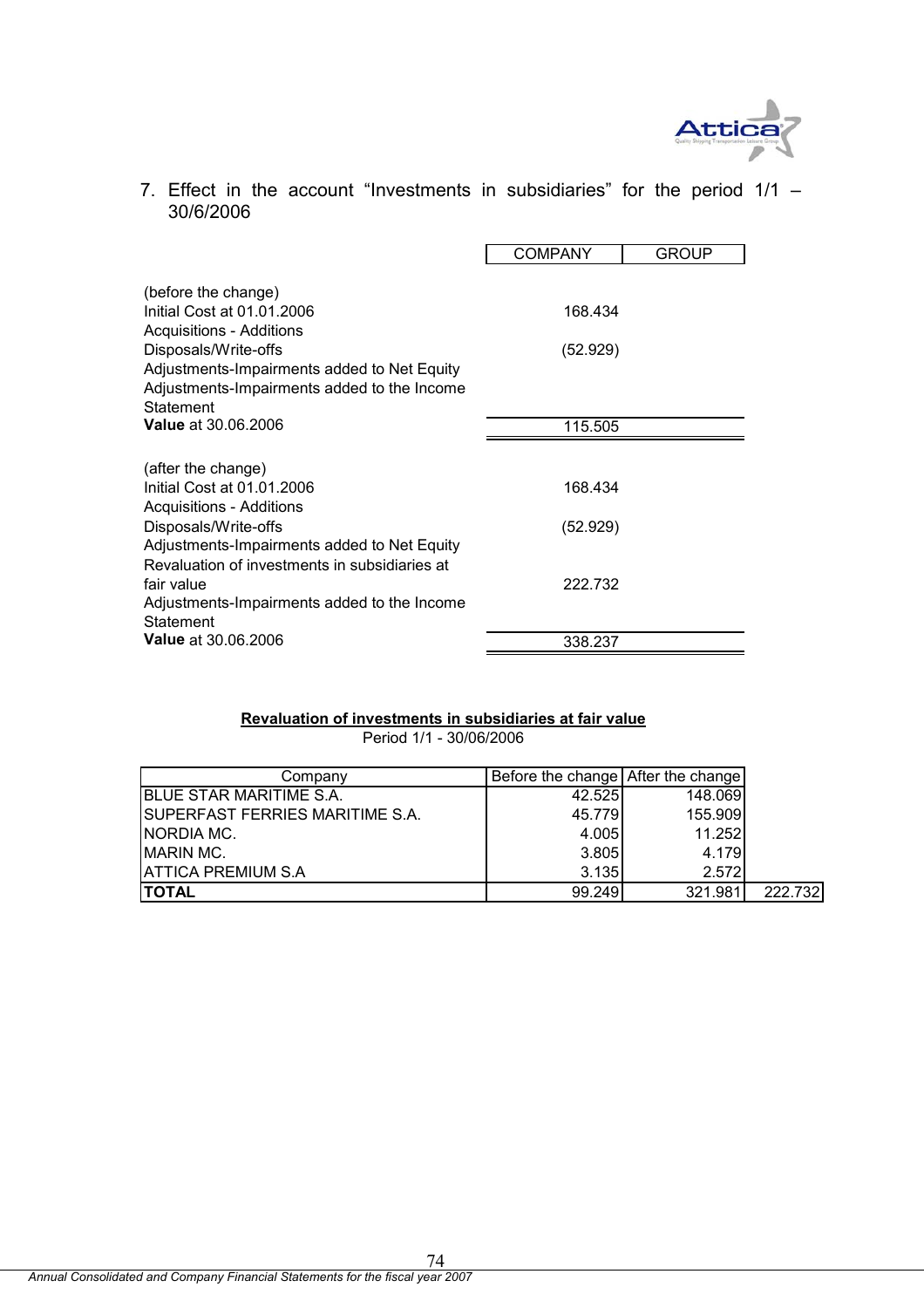

8. Effect in the account "Investments in subsidiaries" for the period 1/1 – 31/3/2006

|                                                                                                                                                                                                                         | <b>COMPANY</b> | <b>GROUP</b> |
|-------------------------------------------------------------------------------------------------------------------------------------------------------------------------------------------------------------------------|----------------|--------------|
| (before the change)<br>Initial Cost at 01.01.2006<br><b>Acquisitions - Additions</b><br>Disposals/Write-offs<br>Adjustments-Impairments added to Net Equity<br>Adjustments-Impairments added to the Income<br>Statement | 168.434        |              |
| <b>Value at 31.03.2006</b>                                                                                                                                                                                              | 168.434        |              |
| (after the change)<br>Initial Cost at 01.01.2006<br>Acquisitions - Additions<br>Disposals/Write-offs                                                                                                                    | 168.434        |              |
| Adjustments-Impairments added to Net Equity<br>Revaluation of investments in subsidiaries at<br>fair value<br>Adjustments-Impairments added to the Income<br>Statement                                                  | 237.273        |              |
| <b>Value</b> at 31.03.2006                                                                                                                                                                                              | 405.706        |              |

## **Revaluation of investments in subsidiaries at fair value**

Period 1/1 - 31/03/2006

| Company                                | Before the change After the change |         |         |
|----------------------------------------|------------------------------------|---------|---------|
| <b>BLUE STAR MARITIME S.A.</b>         | 42.525                             | 125.526 |         |
| <b>SUPERFAST FERRIES MARITIME S.A.</b> | 60.479                             | 203.943 |         |
| NORDIA MC.                             | 4.005                              | 13.217  |         |
| <b>MARIN MC.</b>                       | 3.805                              | 5.964   |         |
| <b>ATTICA PREMIUM S.A</b>              | 3.135                              | 2.572   |         |
| <b>TOTAL</b>                           | 113.949                            | 351.222 | 237.273 |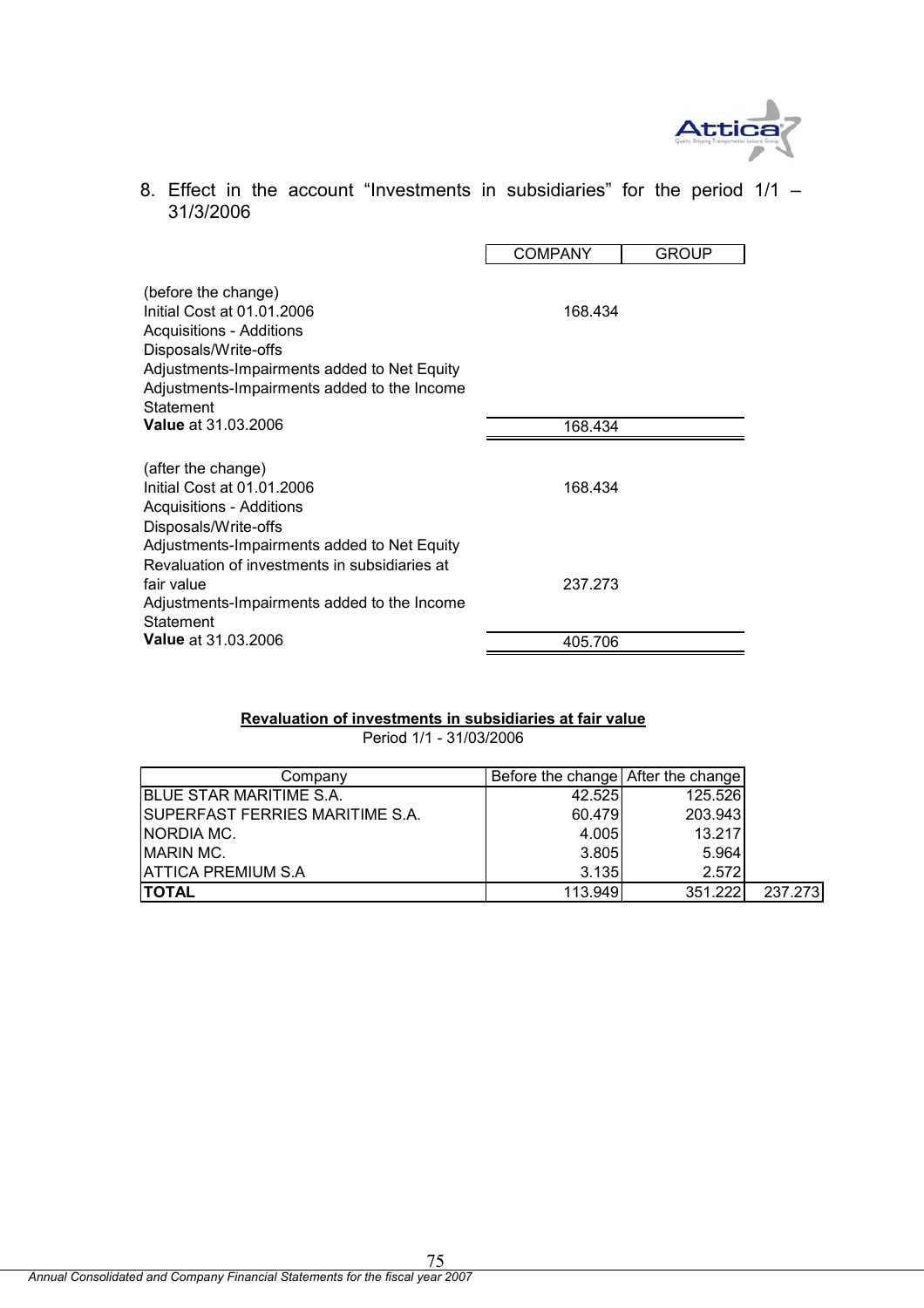

#### Effect of the change in accounting policy regarding net Equity

#### **1. Statement of Changes in Equity**

For the Period 1/1-31/12/2007

| (before the change)                                       |         |         |           |          | Total        | Minority     |         |
|-----------------------------------------------------------|---------|---------|-----------|----------|--------------|--------------|---------|
|                                                           | Share   | Share   | Other     | Retained | shareholders | interests in | Total   |
|                                                           | Capital | Premium | Reserves  | Earnings | Equity       | subsidiaries | Equity  |
| Balance at 1 January 2007                                 | 62.504  | 194.340 | (149.944) | 21.738   | 128.638      |              | 128.638 |
| Changes in Equity for the Period 1/1-31/12/2007           |         |         | 9.588     | (28)     | 9.560        |              | 9.560   |
| Reclassified items                                        |         |         | 10.804    | (10.804) | 0            |              | 0       |
| Exchange differences on translating foreign<br>operations |         |         |           |          |              |              |         |
| Net Profit for the Period 1/1-31/12/2007                  |         |         | 2.163     | 58.773   | 60.936       |              | 60.936  |
| <b>Dividends</b>                                          |         |         |           | (8.334)  | (8.334)      |              | (8.334) |
| <b>Balance at 31 December 2007</b>                        | 62.504  | 194.340 | (127.388) | 61.345   | 190.800      |              | 190.800 |
| <b>COMPANY</b>                                            |         |         |           |          |              |              |         |
| (after the change)                                        |         |         |           |          | Total        | Minority     |         |
|                                                           | Share   | Share   | Other     | Retained | shareholders | interests in | Total   |
|                                                           | Capital | Premium | Reserves  | Earnings | Equity       | subsidiaries | Equity  |
| Balance at 1 January 2007                                 | 62.504  | 194.340 | (149.944) | 21.738   | 128.638      |              | 128.638 |
| Reserves from revaluation of investments                  |         |         |           |          |              |              |         |
| in subsidiaries at fair value                             |         |         | 272.224   |          | 272.224      |              | 272.224 |
| New balance at 1 January 2007                             | 62.504  | 194.340 | 122.280   | 21.738   | 400.862      |              | 400.862 |
| Changes in Equity for the Period 1/1-31/12/2007           |         |         | 9.588     | (28)     | 9.560        |              | 9.560   |
| Reclassified items                                        |         |         | 10.804    | (10.804) | O            |              | O       |
| Reserves from revaluation of investments                  |         |         |           |          |              |              |         |
| in subsidiaries at fair value                             |         |         | 10.061    |          | 10.061       |              | 10.061  |
| Exchange differences on translating foreign<br>operations |         |         |           |          |              |              |         |
| Net Profit for the Period 1/1-31/12/2007                  |         |         | 2.163     | 58.773   | 60.936       |              | 60.936  |
| <b>Dividends</b>                                          |         |         |           | (8.334)  | (8.334)      |              | (8.334) |
| Balance at 31 December 2007                               | 62.504  | 194.340 | 154.897   | 61.345   | 473.086      |              | 473.086 |

**Statement of changes in reserves from revaluation of investments in subsidiaries at fair value**

|                                         | After the<br>Before the<br>changes<br>changes<br>(143.508)<br>(651) |         |  |
|-----------------------------------------|---------------------------------------------------------------------|---------|--|
|                                         |                                                                     |         |  |
|                                         |                                                                     |         |  |
| <b>IBLUE STAR MARITIME S.A.</b>         |                                                                     | 8.660   |  |
| <b>ISUPERFAST FERRIES MARITIME S.A.</b> |                                                                     | 121.435 |  |
| NORDIA MC.                              |                                                                     | 8.795   |  |
| <b>MARIN MC.</b>                        |                                                                     | 255     |  |
| <b>ATTICA PREMIUM S.A.</b>              |                                                                     | (1.019) |  |
| <b>TOTAL</b>                            | (144.159)                                                           | 138.126 |  |

For the Period 1/1-31/12/2007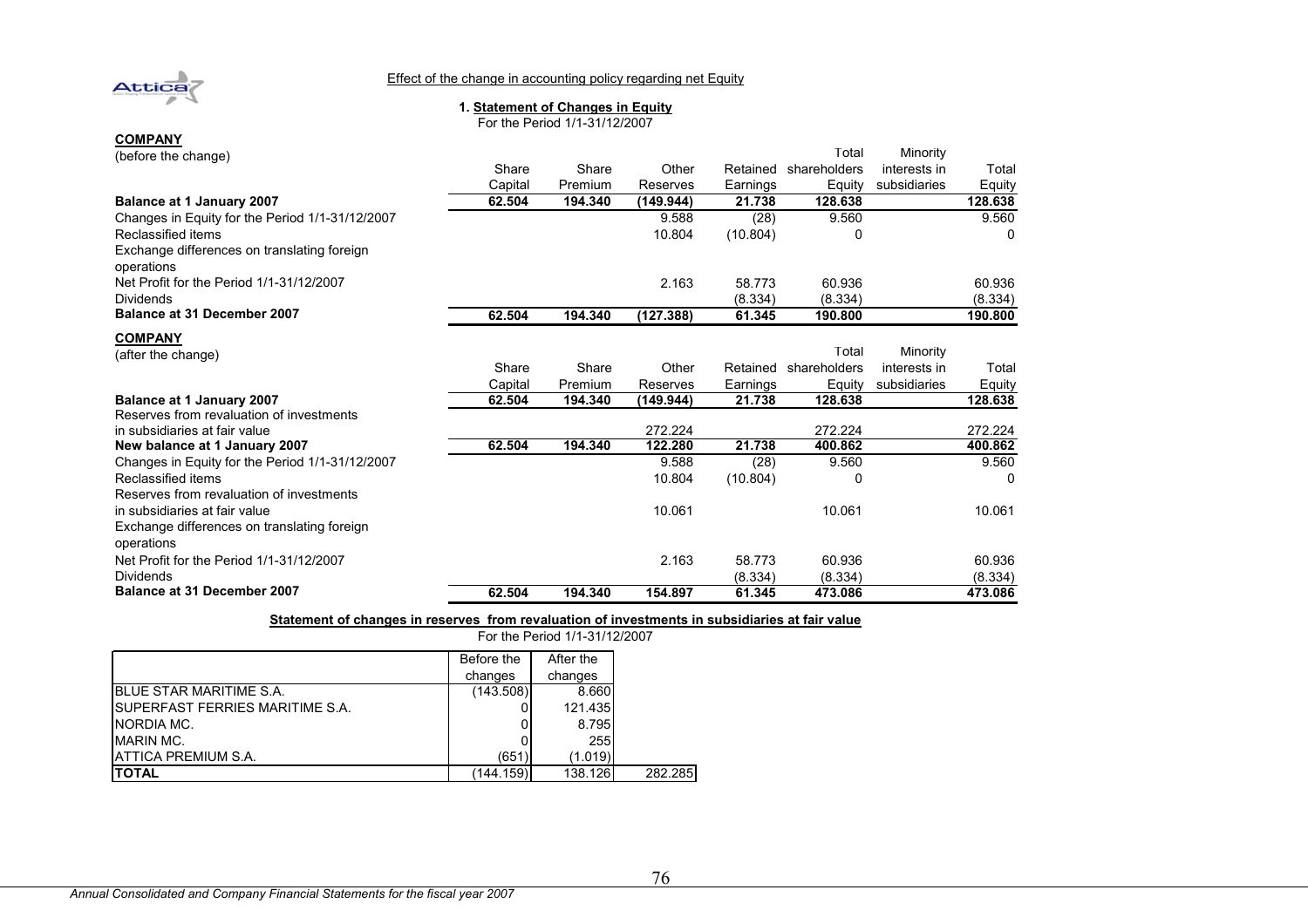

#### Effect of the change in accounting policy regarding net Equity

#### **2. Statement of Changes in Equity**

For the Period 1/1-30/9/2007

| (before the change)                                       |         |         |           |          | Total        | Minority     |         |
|-----------------------------------------------------------|---------|---------|-----------|----------|--------------|--------------|---------|
|                                                           | Share   | Share   | Other     | Retained | shareholders | interests in | Total   |
|                                                           | Capital | Premium | Reserves  | Earnings | Equity       | subsidiaries | Equity  |
| Balance at 1 January 2007                                 | 62.504  | 194.340 | (149.944) | 21.738   | 128.638      |              | 128.638 |
| Changes in Equity for the Period 1/1-30/9/2007            |         |         | 9.588     | (28)     | 9.560        |              | 9.560   |
| Reclassified items                                        |         |         | 10.804    | (10.804) | 0            |              | 0       |
| Exchange differences on translating foreign<br>operations |         |         |           |          |              |              |         |
| Net Profit for the Period 1/1-30/9/2007                   |         |         |           | 60.783   | 60.783       |              | 60.783  |
| <b>Dividends</b>                                          |         |         |           | (8.334)  | (8.334)      |              | (8.334) |
| <b>Balance at 30 September 2007</b>                       | 62.504  | 194.340 | (129.552) | 63.355   | 190.647      |              | 190.647 |
| <b>COMPANY</b>                                            |         |         |           |          |              |              |         |
| (after the change)                                        |         |         |           |          | Total        | Minority     |         |
|                                                           | Share   | Share   | Other     | Retained | shareholders | interests in | Total   |
|                                                           | Capital | Premium | Reserves  | Earnings | Equity       | subsidiaries | Equity  |
| Balance at 1 January 2007                                 | 62.504  | 194.340 | (149.944) | 21.738   | 128.638      |              | 128.638 |
| Reserves from revaluation of investments                  |         |         |           |          |              |              |         |
| in subsidiaries at fair value                             |         |         | 272.224   |          | 272.224      |              | 272.224 |
| New balance at 1 January 2007                             | 62.504  | 194.340 | 122.280   | 21.738   | 400.862      |              | 400.862 |
| Changes in Equity for the Period 1/1-30/9/2007            |         |         | 9.588     | (28)     | 9.560        |              | 9.560   |
| Reclassified items                                        |         |         | 10.804    | (10.804) | O            |              | U       |
| Reserves from revaluation of investments                  |         |         |           |          |              |              |         |
| in subsidiaries at fair value                             |         |         | 12.110    |          | 12.110       |              | 12.110  |
| Exchange differences on translating foreign<br>operations |         |         |           |          |              |              |         |
| Net Profit for the Period 1/1-30/9/2007                   |         |         |           | 60.783   | 60.783       |              | 60.783  |
| <b>Dividends</b>                                          |         |         |           | (8.334)  | (8.334)      |              | (8.334) |
| <b>Balance at 30 September 2007</b>                       | 62.504  | 194.340 | 154.782   | 63.355   | 474.981      |              | 474.981 |

#### **Statement of changes in reserves from revaluation of investments in subsidiaries at fair value** For the Period 1/1-30/9/2007

|                                         | Before the | After the |         |
|-----------------------------------------|------------|-----------|---------|
|                                         | changes    | changes   |         |
| <b>IBLUE STAR MARITIME S.A.</b>         | (143.508)  | 10.709    |         |
| <b>ISUPERFAST FERRIES MARITIME S.A.</b> |            | 121.435   |         |
| NORDIA MC.                              |            | 8.795     |         |
| MARIN MC.                               |            | 255       |         |
| <b>IATTICA PREMIUM S.A.</b>             | (651)      | (1.019)   |         |
| <b>ITOTAL</b>                           | (144.159)  | 140.176   | 284.335 |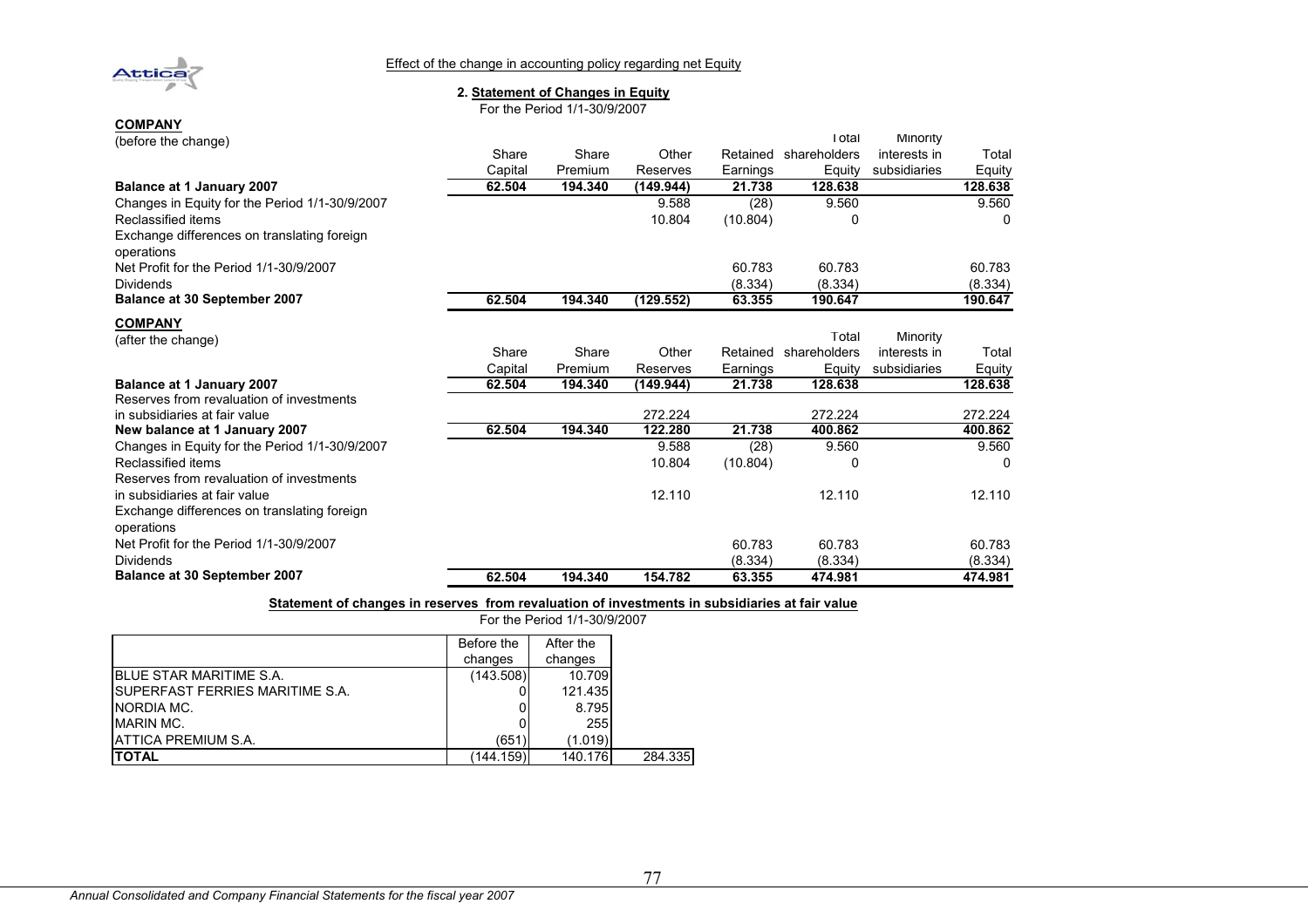

#### **3. Statement of Changes in Equity**

For the Period 1/1-30/6/2007

| ----- <i>-</i> ---<br>(before the change)      |         |         |           |          | Total        | Minority     |         |
|------------------------------------------------|---------|---------|-----------|----------|--------------|--------------|---------|
|                                                | Share   | Share   | Other     | Retained | shareholders | interests in | Total   |
|                                                | Capital | Premium | Reserves  | Earnings | Equity       | subsidiaries | Equity  |
| <b>Balance at 1 January 2007</b>               | 62.504  | 194.340 | (149.944) | 21.738   | 128.638      |              | 128.638 |
| Changes in Equity for the Period 1/1-30/6/2007 |         |         | 20.393    | (10.833) | 9.560        |              | 9.560   |
| Reclassified items                             |         |         |           |          | 0            |              | 0       |
| Exchange differences on translating foreign    |         |         |           |          |              |              |         |
| operations                                     |         |         |           |          |              |              |         |
| Net Profit for the Period 1/1-30/6/2007        |         |         |           | 55.639   | 55.639       |              | 55.639  |
| <b>Dividends</b>                               |         |         |           | (8.334)  | (8.334)      |              | (8.334) |
| Balance at 30 June 2007                        | 62.504  | 194.340 | (129.551) | 58.210   | 185.503      |              | 185.503 |
| <b>COMPANY</b>                                 |         |         |           |          |              |              |         |
| (after the change)                             |         |         |           |          | Total        | Minority     |         |
|                                                | Share   | Share   | Other     | Retained | shareholders | interests in | Total   |
|                                                | Capital | Premium | Reserves  | Earnings | Equity       | subsidiaries | Equity  |
| <b>Balance at 1 January 2007</b>               | 62.504  | 194.340 | (149.944) | 21.738   | 128.638      |              | 128.638 |
| Reserves from revaluation of investments       |         |         |           |          |              |              |         |
| in subsidiaries at fair value                  |         |         | 272.224   |          | 272.224      |              | 272.224 |
| New balance at 1 January 2007                  | 62.504  | 194.340 | 122.280   | 21.738   | 400.862      |              | 400.862 |
| Changes in Equity for the Period 1/1-30/6/2007 |         |         | 20.393    | (10.833) | 9.560        |              | 9.560   |
| Reclassified items                             |         |         | 10.804    | (10.804) | 0            |              |         |
| Reserves from revaluation of investments       |         |         |           |          |              |              |         |
| in subsidiaries at fair value                  |         |         | 56.031    |          | 56.031       |              | 56.031  |
| Exchange differences on translating foreign    |         |         |           |          |              |              |         |
| operations                                     |         |         |           |          |              |              |         |
| Net Profit for the Period 1/1-30/6/2007        |         |         |           | 55.639   | 55.639       |              | 55.639  |
| <b>Dividends</b>                               |         |         |           | (8.334)  | (8.334)      |              | (8.334) |
| Balance at 30 June 2007                        | 62.504  | 194.340 | 209.508   | 47.406   | 513.758      |              | 513.758 |

#### **Statement of changes in reserves from revaluation of investments in subsidiaries at fair value**

|                                         | For the Period 1/1-30/6/2007 |           |         |
|-----------------------------------------|------------------------------|-----------|---------|
|                                         | Before the                   | After the |         |
|                                         | changes                      | changes   |         |
| <b>IBLUE STAR MARITIME S.A.</b>         | (143.508)                    | 29.154    |         |
| <b>ISUPERFAST FERRIES MARITIME S.A.</b> |                              | 144.179   |         |
| NORDIA MC.                              |                              | 11.666    |         |
| MARIN MC.                               |                              | (4)       |         |
| ATTICA PREMIUM S.A.                     | (651)                        | (898)     |         |
| <b>TOTAL</b>                            | (144.159)                    | 184.097   | 328,256 |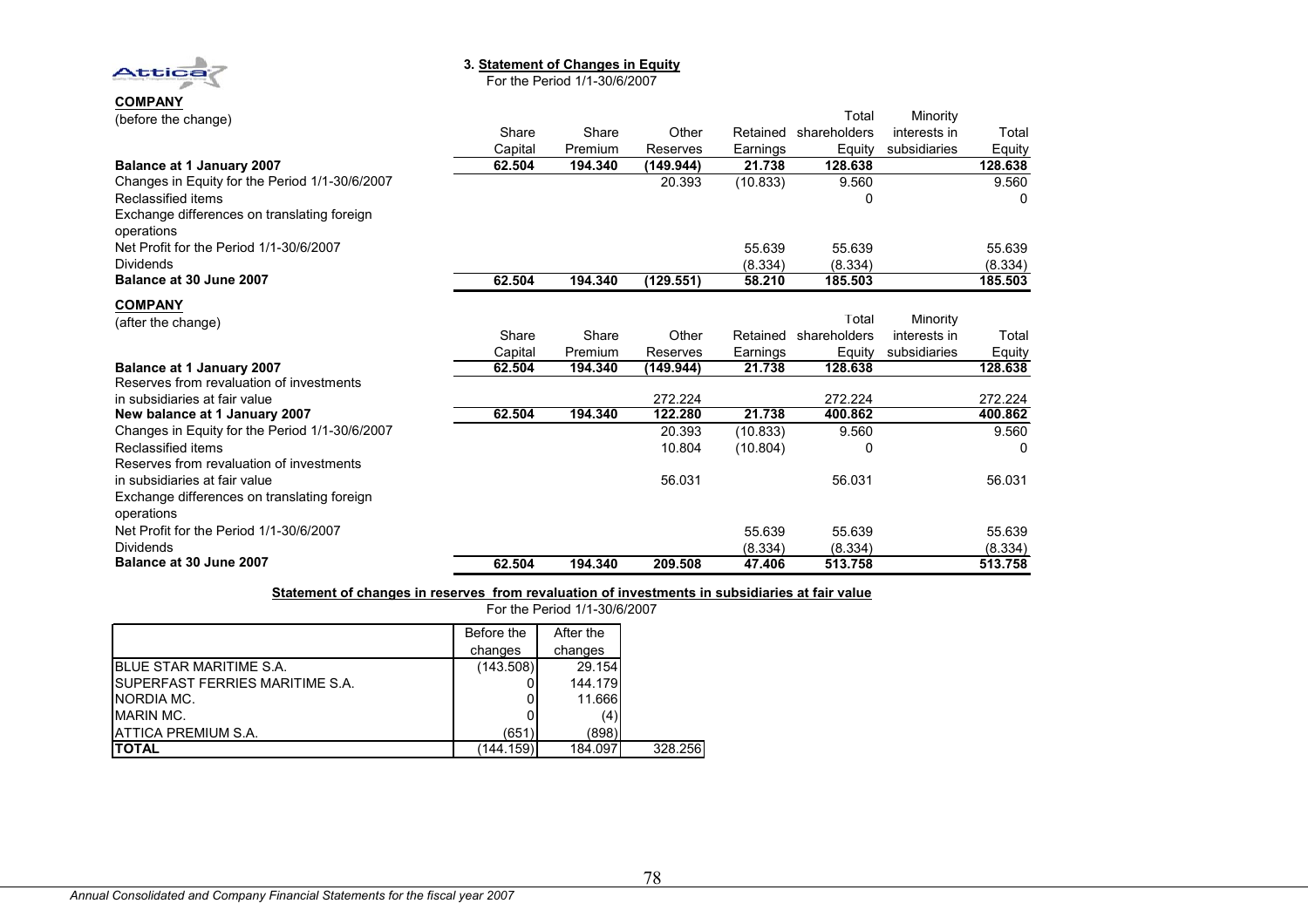

# **4. Statement of Changes in Equity**

For the Period 1/1-31/3/2007

# **COMPANY** (before the change)

| (before the change)                                         |         |         |           |          | Fair value            | Total        | <b>Minority</b> |         |
|-------------------------------------------------------------|---------|---------|-----------|----------|-----------------------|--------------|-----------------|---------|
|                                                             | Share   | Share   | Other     | Retained | reserves              | shareholders | interests in    | Total   |
|                                                             | Capital | Premium | Reserves  |          | Earnings from hedging | Equity       | subsidiaries    | Equity  |
| <b>Balance at 1 January 2007</b>                            | 62.504  | 194.340 | (149.944) | 21.738   | 0                     | 128.638      |                 | 128.638 |
| Changes in Equity for the Period 1/1-31/3/2007              |         |         | 9.589     |          | 410                   | 9.998        |                 | 9.998   |
| Reclassified items                                          |         |         |           |          |                       |              |                 |         |
| Net Profit for the Period 1/1-31/3/2007<br><b>Dividends</b> |         |         |           | 29.165   |                       | 29.165       |                 | 29.165  |
| Balance at 31 March 2007                                    | 62.504  | 194.340 | (140.355) | 50.903   | 410                   | 167.801      |                 | 167.801 |
| <b>COMPANY</b>                                              |         |         |           |          |                       |              |                 |         |
| (after the change)                                          |         |         |           |          | Fair value            | Total        | Minority        |         |
|                                                             | Share   | Share   | Other     | Retained | reserves              | shareholders | interests in    | Total   |
|                                                             | Capital | Premium | Reserves  |          | Earnings from hedging | Equity       | subsidiaries    | Equity  |
| <b>Balance at 1 January 2007</b>                            | 62.504  | 194.340 | (149.944) | 21.738   | 0                     | 128.638      |                 | 128.638 |
| Reserves from revaluation of investments                    |         |         |           |          |                       |              |                 |         |
| in subsidiaries at fair value                               |         |         | 272.224   |          |                       | 272.224      |                 | 272.224 |
| New balance at 1 January 2007                               | 62.504  | 194.340 | 122.280   | 21.738   |                       | 400.862      |                 | 400.862 |
| Changes in Equity for the Period 1/1-31/3/2007              |         |         | 9.589     |          | 410                   | 9.998        |                 | 9.998   |
| Reclassified items                                          |         |         |           |          |                       | 0            |                 | 0       |
| Reserves from revaluation of investments                    |         |         |           |          |                       |              |                 |         |
| in subsidiaries at fair value                               |         |         | (4.160)   |          |                       | (4.160)      |                 | (4.160) |
| Net Profit for the Period 1/1-31/3/2007<br><b>Dividends</b> |         |         |           | 29.165   |                       | 29.165       |                 | 29.165  |
| Balance at 31 March 2007                                    | 62.504  | 194.340 | 127.708   | 50.903   | 410                   | 435.865      |                 | 435.865 |

#### **Statement of changes in reserves from revaluation of investments in subsidiaries at fair value**

For the Period 1/1-30/3/2007

|                                         | Before the | After the |         |
|-----------------------------------------|------------|-----------|---------|
|                                         | changes    | changes   |         |
| <b>IBLUE STAR MARITIME S.A.</b>         | (143.508)  | (12.859)  |         |
| <b>ISUPERFAST FERRIES MARITIME S.A.</b> |            | 124.329   |         |
| NORDIA MC.                              |            | 12.405    |         |
| <b>MARIN MC.</b>                        |            | 726       |         |
| <b>IATTICA PREMIUM S.A.</b>             | (651)      | (696)     |         |
| <b>ITOTAL</b>                           | (144.159)  | 123.905   | 268.064 |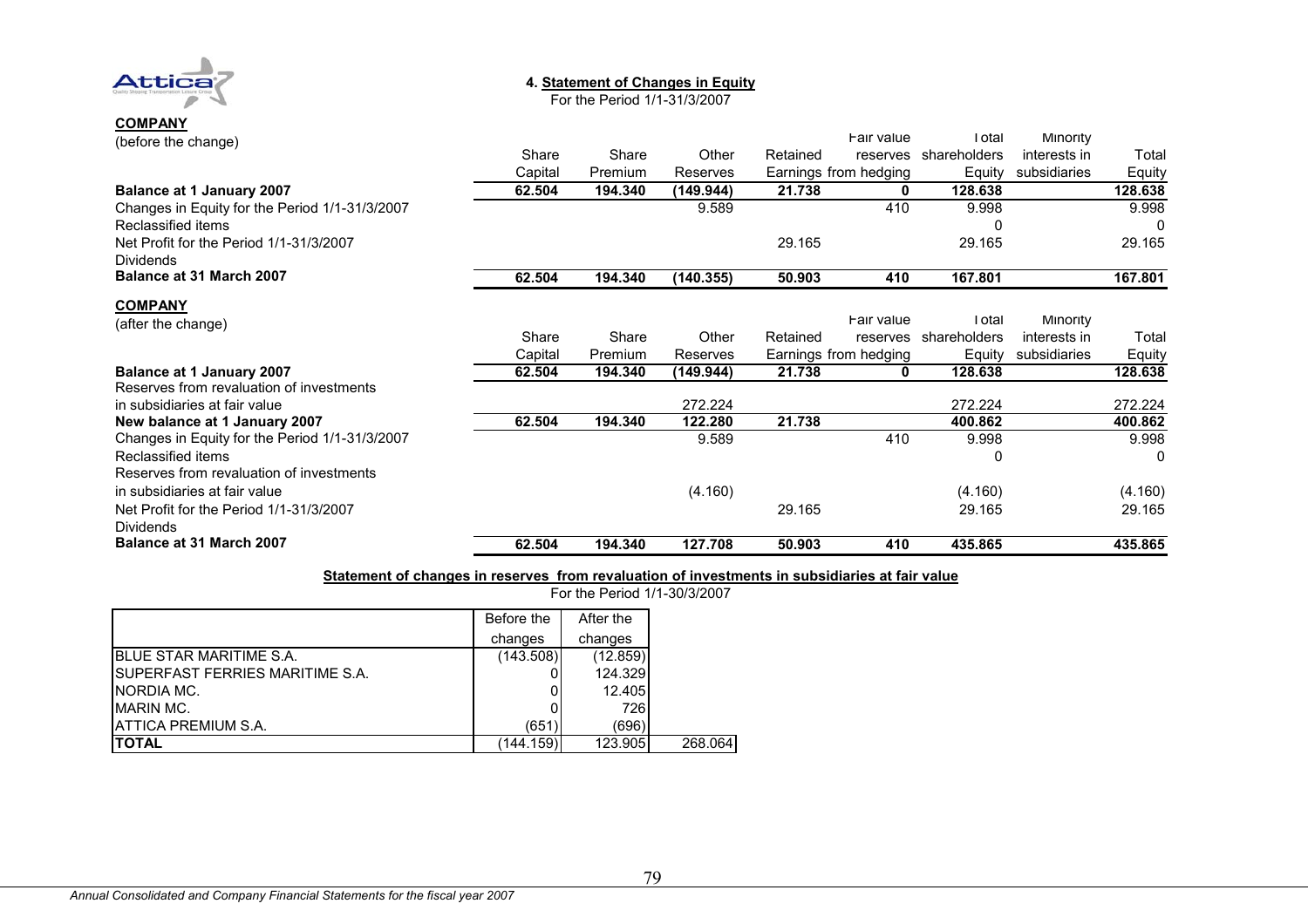

#### **5. Statement of Changes in Equity**

For the Period 1/1-31/12/2006

| (before the change)                             |          |          |           |          | Total        | Minority     |          |
|-------------------------------------------------|----------|----------|-----------|----------|--------------|--------------|----------|
|                                                 | Share    | Share    | Other     | Retained | shareholders | interests in | Total    |
|                                                 | Capital  | Premium  | Reserves  | Earnings | Equity       | subsidiaries | Equity   |
| <b>Balance at 1 January 2006</b>                | 93.756   | 225.936  | (150.623) | 10.919   | 179.988      |              | 179.988  |
| Increase of Share Capital                       | 31.252   |          |           |          | 31.252       |              | 31.252   |
| Decrease of Share Capital                       | (62.504) | (31.252) |           |          | (93.756)     |              | (93.756) |
| Expenses related to share capital increase      |          | (344)    |           |          | (344)        |              | (344)    |
| Changes in Equity for the Period 1/1-31/12/2006 |          |          | 234       |          | 234          |              | 234      |
| Net Profit for the Period 1/1-31/12/2006        |          |          | 445       | 19.153   | 19.598       |              | 19.598   |
| <b>Dividends</b>                                |          |          |           | (8.334)  | (8.334)      |              | (8.334)  |
| <b>Balance at 31 December 2006</b>              | 62.504   | 194.340  | (149.944) | 21.738   | 128.638      |              | 128.638  |
|                                                 |          |          |           |          |              |              |          |

#### **COMPANY**

| (after the change)                              |          |          |           |          | Total        | Minority     |          |
|-------------------------------------------------|----------|----------|-----------|----------|--------------|--------------|----------|
|                                                 | Share    | Share    | Other     | Retained | shareholders | interests in | Total    |
|                                                 | Capital  | Premium  | Reserves  | Earnings | Eauitv       | subsidiaries | Equity   |
| <b>Balance at 1 January 2006</b>                | 93.756   | 225.936  | (150.623) | 10.919   | 179.988      |              | 179.988  |
| Increase of Share Capital                       | 31.252   |          |           |          | 31.252       |              | 31.252   |
| Decrease of Share Capital                       | (62.504) | (31.252) |           |          | (93.756)     |              | (93.756) |
| Expenses related to share capital increase      |          | (344)    |           |          | (344)        |              | (344)    |
| Changes in Equity for the Period 1/1-31/12/2006 |          |          | 234       |          | 234          |              | 234      |
| Reserves from revaluation of investments        |          |          |           |          |              |              |          |
| in subsidiaries at fair value                   |          |          | 272.224   |          | 272.224      |              | 272.224  |
| Net Profit for the Period 1/1-31/12/2006        |          |          | 445       | 19.153   | 19.598       |              | 19.598   |
| <b>Dividends</b>                                |          |          |           | (8.334)  | (8.334)      |              | (8.334)  |
| <b>Balance at 31 December 2006</b>              | 62.504   | 194.340  | 122.280   | 21.738   | 400.862      |              | 400.862  |

#### **Statement of changes in reserves from revaluation of investments in subsidiaries at fair value**

|                                         | Before the | After the |
|-----------------------------------------|------------|-----------|
|                                         | changes    | changes   |
| <b>IBLUE STAR MARITIME S.A.</b>         | (143.508)  | (27.205)  |
| <b>ISUPERFAST FERRIES MARITIME S.A.</b> |            | 150.164   |
| NORDIA MC.                              |            | 6.628     |
| MARIN MC.                               |            | (303)     |
| <b>JATTICA PREMIUM S.A.</b>             | (651)      | (1.219)   |
| <b>ITOTAL</b>                           | (144.159)  | 128.065   |

For the Period 1/1-31/12/2006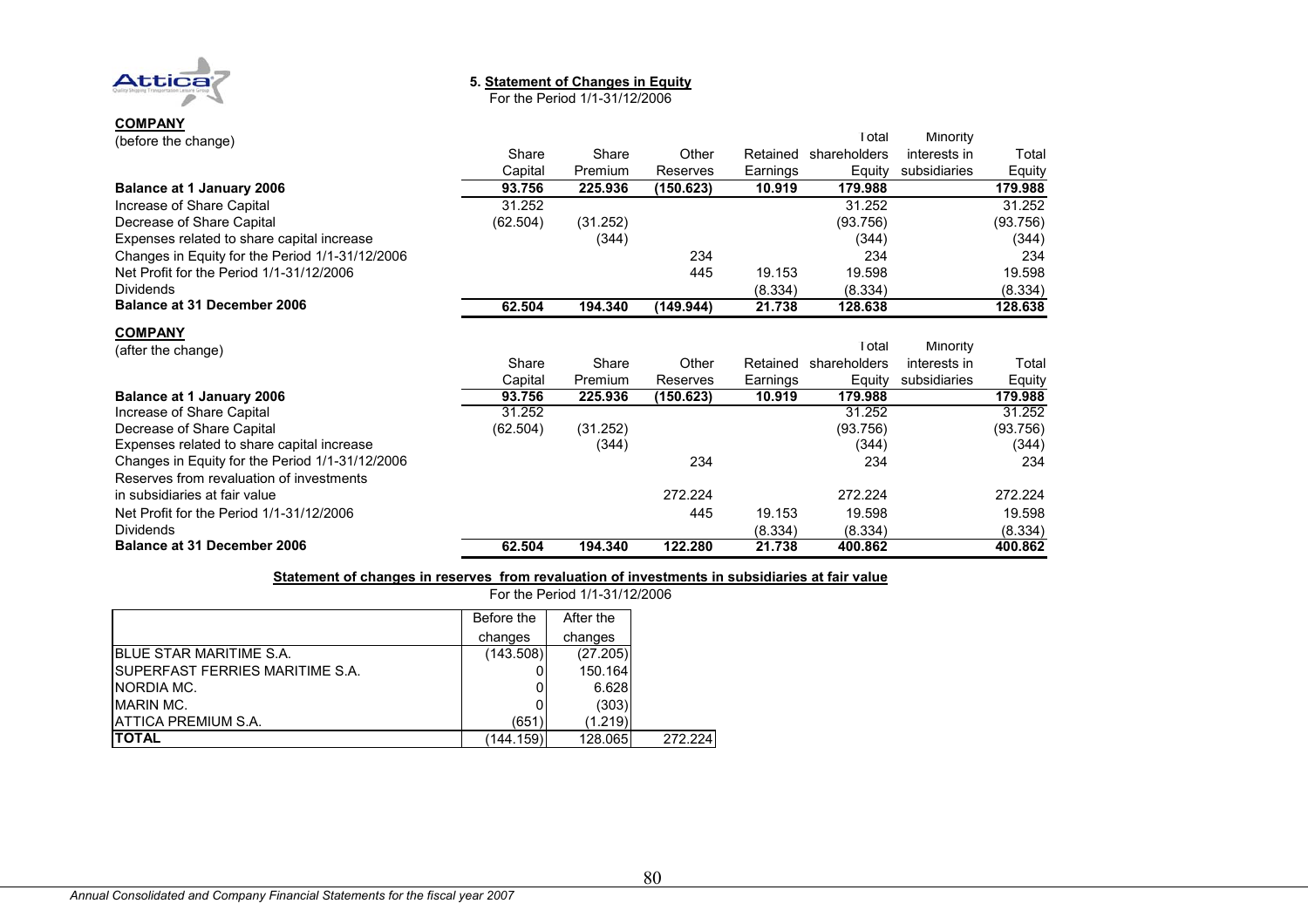

## **6. Statement of Changes in Equity**

For the Period 1/1-30/9/2006

| .<br>(before the change)                   |          |          |           |          | Total                 | Minority     |          |
|--------------------------------------------|----------|----------|-----------|----------|-----------------------|--------------|----------|
|                                            | Share    | Share    | Other     | Retained | shareholders          | interests in | Total    |
|                                            | Capital  | Premium  | Reserves  | Earnings | Equity                | subsidiaries | Equity   |
| <b>Balance at 1 January 2006</b>           | 93.756   | 225.936  | (150.623) | 10.919   | 179.988               |              | 179.988  |
| Increase of Share Capital                  | 31.252   |          |           |          | 31.252                |              | 31.252   |
| Decrease of Share Capital                  | (62.504) | (31.252) |           |          | (93.756)              |              | (93.756) |
| Expenses related to share capital increase |          | (344)    |           |          | (344)                 |              | (344)    |
| Net Profit for the Period 1/1-30/9/2006    |          |          |           | 22.084   | 22.084                |              | 22.084   |
| <b>Dividends</b>                           |          |          |           | (8.334)  | (8.334)               |              | (8.334)  |
| <b>Balance at 30 September 2006</b>        | 62.504   | 194.340  | (150.623) | 24.669   | 130.890               |              | 130.890  |
| <b>COMPANY</b>                             |          |          |           |          |                       |              |          |
| (after the change)                         |          |          |           |          | Total                 | Minority     |          |
|                                            | Share    | Share    | Other     |          | Retained shareholders | interests in | Total    |
|                                            | Capital  | Premium  | Reserves  | Earnings | Equity                | subsidiaries | Equity   |
| <b>Balance at 1 January 2006</b>           | 93.756   | 225.936  | (150.623) | 10.919   | 179.988               |              | 179.988  |
| Increase of Share Capital                  | 31.252   |          |           |          | 31.252                |              | 31.252   |
| Decrease of Share Capital                  | (62.504) | (31.252) |           |          | (93.756)              |              | (93.756) |
| Expenses related to share capital increase |          | (344)    |           |          | (344)                 |              | (344)    |
| Reserves from revaluation of investments   |          |          |           |          |                       |              |          |
| in subsidiaries at fair value              |          |          | 243.646   |          | 243.646               |              | 243.646  |
| Net Profit for the Period 1/1-30/9/2006    |          |          |           | 22.084   | 22.084                |              | 22.084   |
| <b>Dividends</b>                           |          |          |           | (8.334)  | (8.334)               |              | (8.334)  |
| <b>Balance at 30 September 2006</b>        | 62.504   | 194.340  | 93.023    | 24.669   | 374.536               |              | 374.536  |

#### **Statement of changes in reserves from revaluation of investments in subsidiaries at fair value** For the Period 1/1-30/9/2006

|                                         |            | <u>I UI LIIU I UIIUU I/T-JU/J/ZUUU</u> |
|-----------------------------------------|------------|----------------------------------------|
|                                         | Before the | After the                              |
|                                         | changes    | changes                                |
| <b>IBLUE STAR MARITIME S.A.</b>         | (143.508)  | (21.057)                               |
| <b>ISUPERFAST FERRIES MARITIME S.A.</b> |            | 115.826                                |
| <b>INORDIA MC.</b>                      |            | 6.435                                  |
| <b>MARIN MC.</b>                        |            | (567)                                  |
| <b>JATTICA PREMIUM S.A.</b>             | (738)      | (1.238)                                |
| ITOTAL                                  | (144.246)  | 99.400                                 |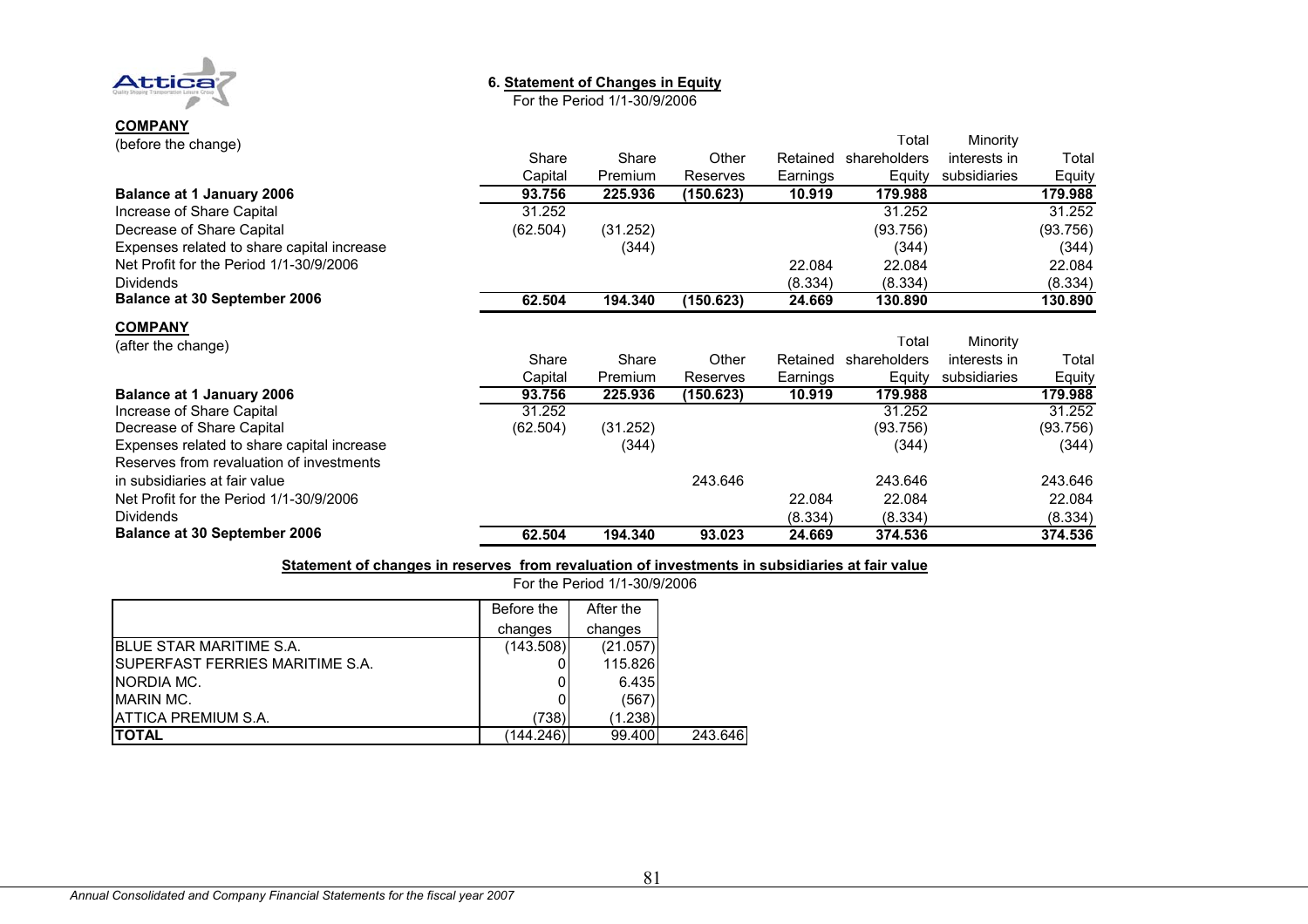

#### **7. Statement of Changes in Equity**

For the Period 1/1-30/6/2006

| ,,,,,,,,,,,                                |          |          |           |          | Total        | Minority     |          |
|--------------------------------------------|----------|----------|-----------|----------|--------------|--------------|----------|
| (before the change)                        | Share    | Share    | Other     | Retained | shareholders | interests in | Total    |
|                                            | Capital  | Premium  | Reserves  | Earnings | Equity       | subsidiaries | Equity   |
| <b>Balance at 1 January 2006</b>           | 93.756   | 225.936  | (150.623) | 10.919   | 179.988      |              | 179.988  |
| Increase of Share Capital                  | 31.252   |          |           |          | 31.252       |              | 31.252   |
| Decrease of Share Capital                  | (62.504) | (31.252) |           |          | (93.756)     |              | (93.756) |
|                                            |          |          |           |          |              |              |          |
| Expenses related to share capital increase |          | (344)    |           |          | (344)        |              | (344)    |
| Net Profit for the Period 1/1-30/6/2006    |          |          |           | 22.702   | 22.702       |              | 22.702   |
| <b>Dividends</b>                           |          |          |           | (8.334)  | (8.334)      |              | (8.334)  |
| Balance at 30 June 2006                    | 62.504   | 194.340  | (150.623) | 25.287   | 131.508      |              | 131.508  |
| <b>COMPANY</b>                             |          |          |           |          |              |              |          |
| (after the change)                         |          |          |           |          | Total        | Minority     |          |
|                                            | Share    | Share    | Other     | Retained | shareholders | interests in | Total    |
|                                            | Capital  | Premium  | Reserves  | Earnings | Equity       | subsidiaries | Equity   |
| <b>Balance at 1 January 2006</b>           | 93.756   | 225.936  | (150.623) | 10.919   | 179.988      |              | 179.988  |
| Increase of Share Capital                  | 31.252   |          |           |          | 31.252       |              | 31.252   |
| Decrease of Share Capital                  | (62.504) | (31.252) |           |          | (93.756)     |              | (93.756) |
| Expenses related to share capital increase |          | (344)    |           |          | (344)        |              | (344)    |
| Reserves from revaluation of investments   |          |          |           |          |              |              |          |
| in subsidiaries at fair value              |          |          | 222.732   |          | 222.732      |              | 222.732  |
| Net Profit for the Period 1/1-30/6/2006    |          |          |           | 22.702   | 22.702       |              | 22.702   |
| <b>Dividends</b>                           |          |          |           | (8.334)  | (8.334)      |              | (8.334)  |
| Balance at 30 June 2006                    | 62.504   | 194.340  | 72.109    | 25.287   | 354.240      |              | 354.240  |

#### **Statement of changes in reserves from revaluation of investments in subsidiaries at fair value**

|                                        | Before the | After the |
|----------------------------------------|------------|-----------|
|                                        | changes    | changes   |
| BLUE STAR MARITIME S.A.                | (143.508)  | (37.964)  |
| <b>SUPERFAST FERRIES MARITIME S.A.</b> |            | 110.130   |
| NORDIA MC.                             |            | 7.247     |
| <b>MARIN MC.</b>                       |            | 374       |
| <b>ATTICA PREMIUM S.A.</b>             | (738)      | (1.301)   |
| <b>ITOTAL</b>                          | (144.246)  | 78.486    |

For the Period 1/1-30/6/2006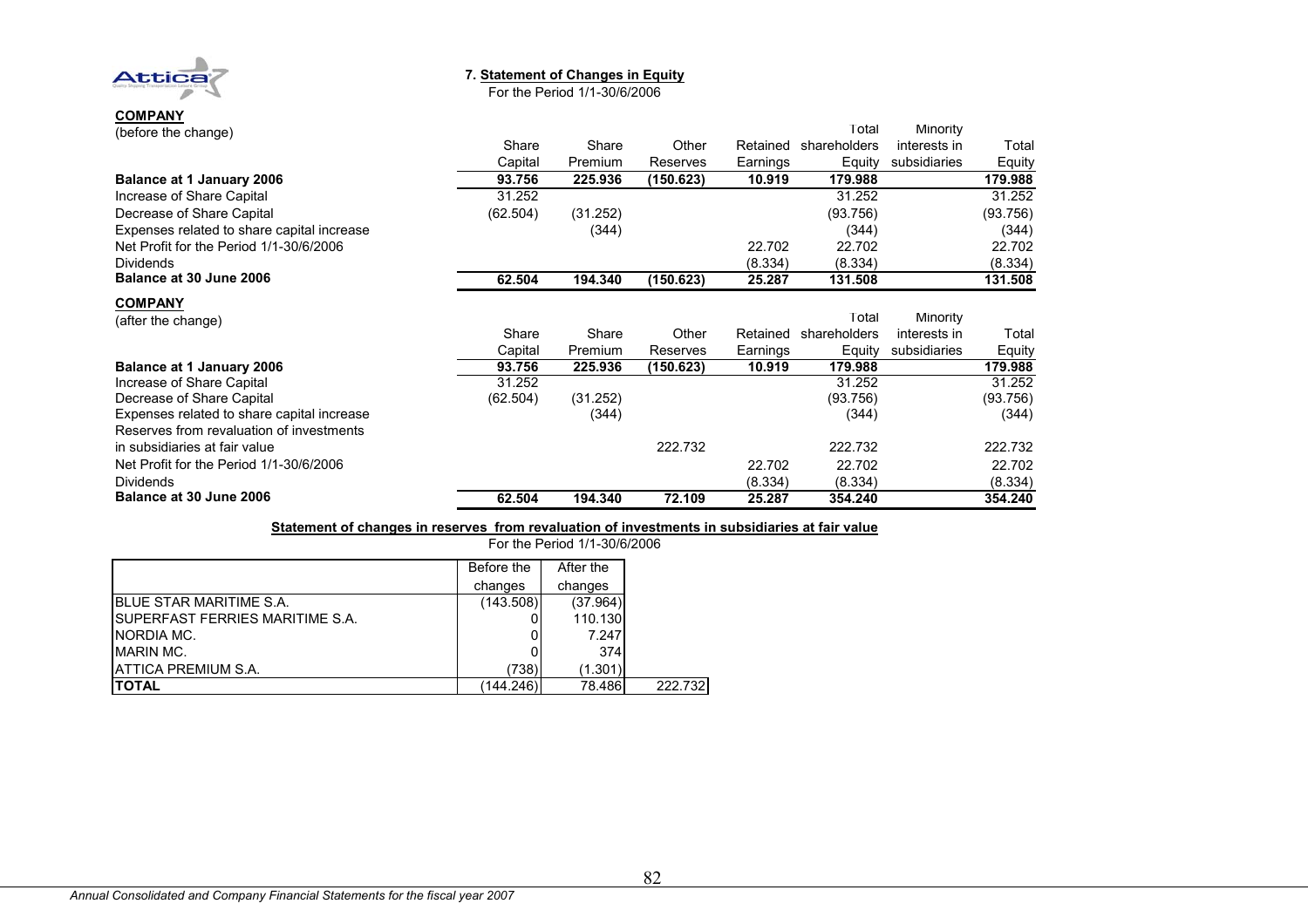

#### **8. Statement of Changes in Equity**

For the Period 1/1-31/3/2006

| <b>COMPANY</b><br>(before the change)                       | Share   | Share   | Other     | Retained | Total<br>shareholders | Minority<br>interests in | Total   |
|-------------------------------------------------------------|---------|---------|-----------|----------|-----------------------|--------------------------|---------|
|                                                             | Capital | Premium | Reserves  | Earnings | Equity                | subsidiaries             | Equity  |
| <b>Balance at 1 January 2006</b>                            | 93.756  | 225.936 | (150.643) | 10.939   | 179.988               |                          | 179.988 |
| Changes in Equity for the Period 1/1-31/3/2006              |         |         |           |          |                       |                          |         |
| Net Profit for the Period 1/1-31/3/2006                     |         |         |           | 6.049    | 6.049                 |                          | 6.049   |
| <b>Dividends</b>                                            |         |         |           |          |                       |                          |         |
| Balance at 31 March 2006                                    | 93.756  | 225.936 | (150.643) | 16.988   | 186.037               |                          | 186.037 |
| <b>COMPANY</b>                                              |         |         |           |          |                       |                          |         |
| (after the change)                                          |         |         |           |          | Total                 | Minority                 |         |
|                                                             | Share   | Share   | Other     | Retained | shareholders          | interests in             | Total   |
|                                                             | Capital | Premium | Reserves  | Earnings | Equity                | subsidiaries             | Equity  |
| <b>Balance at 1 January 2006</b>                            | 93.756  | 225.936 | (150.643) | 10.939   | 179.988               |                          | 179.988 |
| Changes in Equity for the Period 1/1-31/3/2006              |         |         |           |          |                       |                          |         |
| Reserves from revaluation of investments                    |         |         |           |          |                       |                          |         |
| in subsidiaries at fair value                               |         |         | 237.273   |          | 237.273               |                          | 237.273 |
| Net Profit for the Period 1/1-31/3/2006<br><b>Dividends</b> |         |         |           | 6.049    | 6.049                 |                          | 6.049   |
| Balance at 31 March 2006                                    | 93.756  | 225.936 | 86.630    | 16.988   | 423.310               |                          | 423.310 |

#### **Statement of changes in reserves from revaluation of investments in subsidiaries at fair value** For the Period 1/1-31/3/2006

|                                         |            | <u>I VI LIIG I GIIUU I/ I-9 I/9/ZUUU</u> |
|-----------------------------------------|------------|------------------------------------------|
|                                         | Before the | After the                                |
|                                         | changes    | changes                                  |
| <b>BLUE STAR MARITIME S.A.</b>          | (143.508)  | (60.508)                                 |
| <b>ISUPERFAST FERRIES MARITIME S.A.</b> |            | 143.464                                  |
| <b>INORDIA MC.</b>                      |            | 9.212                                    |
| <b>IMARIN MC.</b>                       |            | 2.159                                    |
| <b>IATTICA PREMIUM S.A.</b>             | (738)      | (1.301)                                  |
| ΙΤΟΤΑL                                  | (144.246)  | 93.027                                   |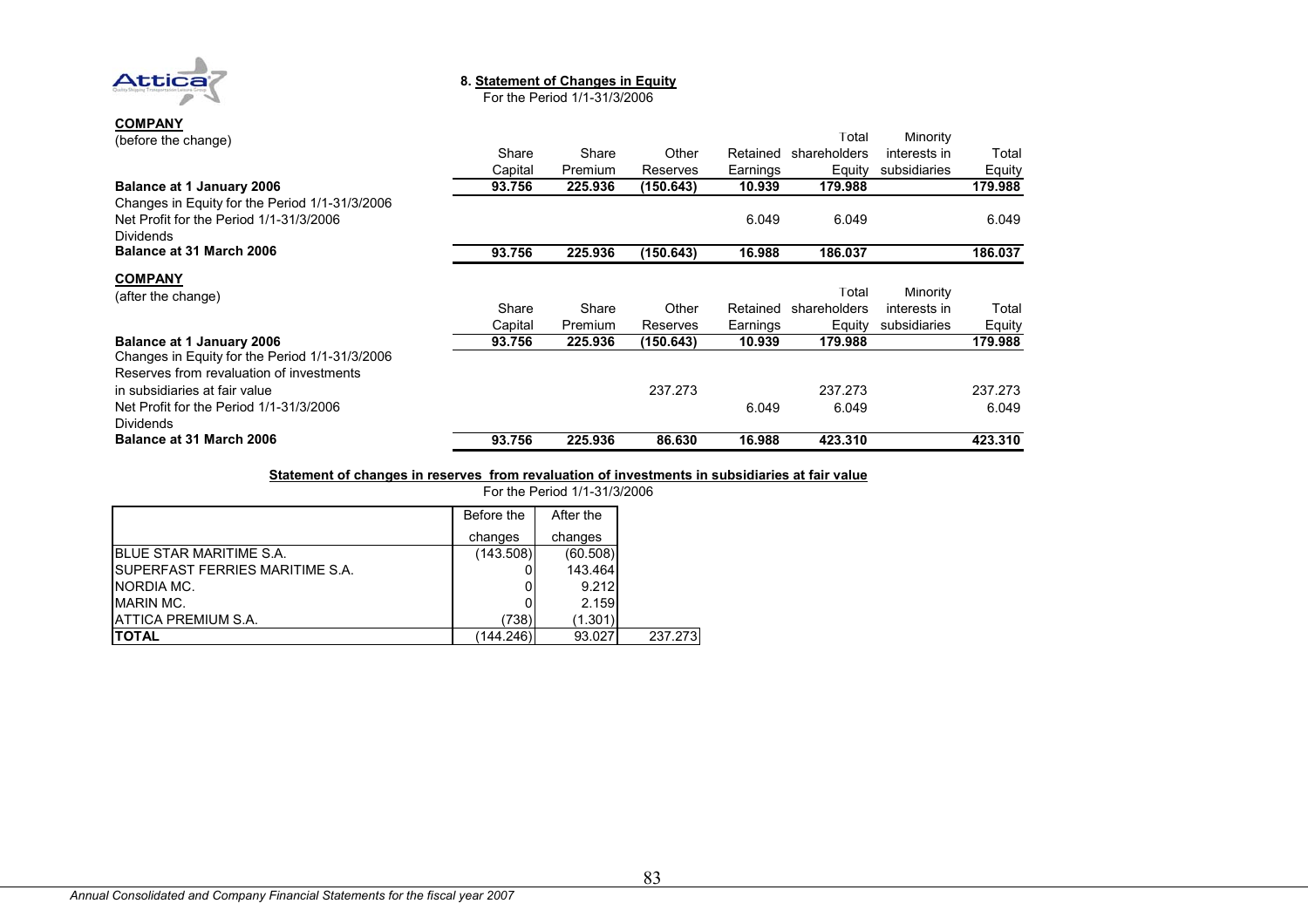

# **6. Contingent assets and liabilities**

a) Liens and Encumbrances

As already stated in paragraph 5.9., the vessels owned by the Group have been mortgaged as security of secured loans for an amount of Euro 682 mln.

b) Company disputes under litigation or arbitration

On 31 December 2007 there were pending lawsuits against the Group, about labour, civil and shipping claims. It is estimated that these claims will not have any significant effect on the Group's financial position because for most of the cases there is appropriate insurances coverage.

c) Unaudited years

See paragraph 5.8. "Income taxes"

#### d) Granted guarantees

The following letters of guarantee have been provided to secure liabilities of the Group and the Company and were in force on 31/12/2007 and on 31/12/2006:

Amounts in € thousand

|                    | <b>GROUP</b> |            | <b>COMPANY</b> |            |  |
|--------------------|--------------|------------|----------------|------------|--|
|                    | 31/12/2007   | 31/12/2006 | 31/12/2007     | 31/12/2006 |  |
| Granted guarantees | 699          | 1.340      | 0              |            |  |

e) Commitments for purchases and capital expenditure

Purchase contracts, in force on 31/12/2007 and on 31/12/2006, are as follow:

Amounts in € thousand

|                               | GROUP      |            | COMPANY    |            |  |
|-------------------------------|------------|------------|------------|------------|--|
|                               | 31/12/2007 | 31/12/2006 | 31/12/2007 | 31/12/2006 |  |
| Purchase contracts            | 10.799     | $- - -$    | ---        | ---        |  |
| Capital expenditure contracts |            |            |            |            |  |

#### f) Undertakings

On 31/12/2007 the Group and the Company have the following liabilities which derive from the operating lease agreements and are payable as follows:

Amounts in € thousand

|                      | <b>GROUP</b> |            |            | <b>COMPANY</b> |
|----------------------|--------------|------------|------------|----------------|
|                      | 31/12/2007   | 31/12/2006 | 31/12/2007 | 31/12/2006     |
| Within 1 year        | 189          | 183        |            |                |
| Between 2 to 5 years | 402          | 529        |            |                |
| Over 5 years         | 176          | 258        |            |                |
|                      | 767          | 970        |            |                |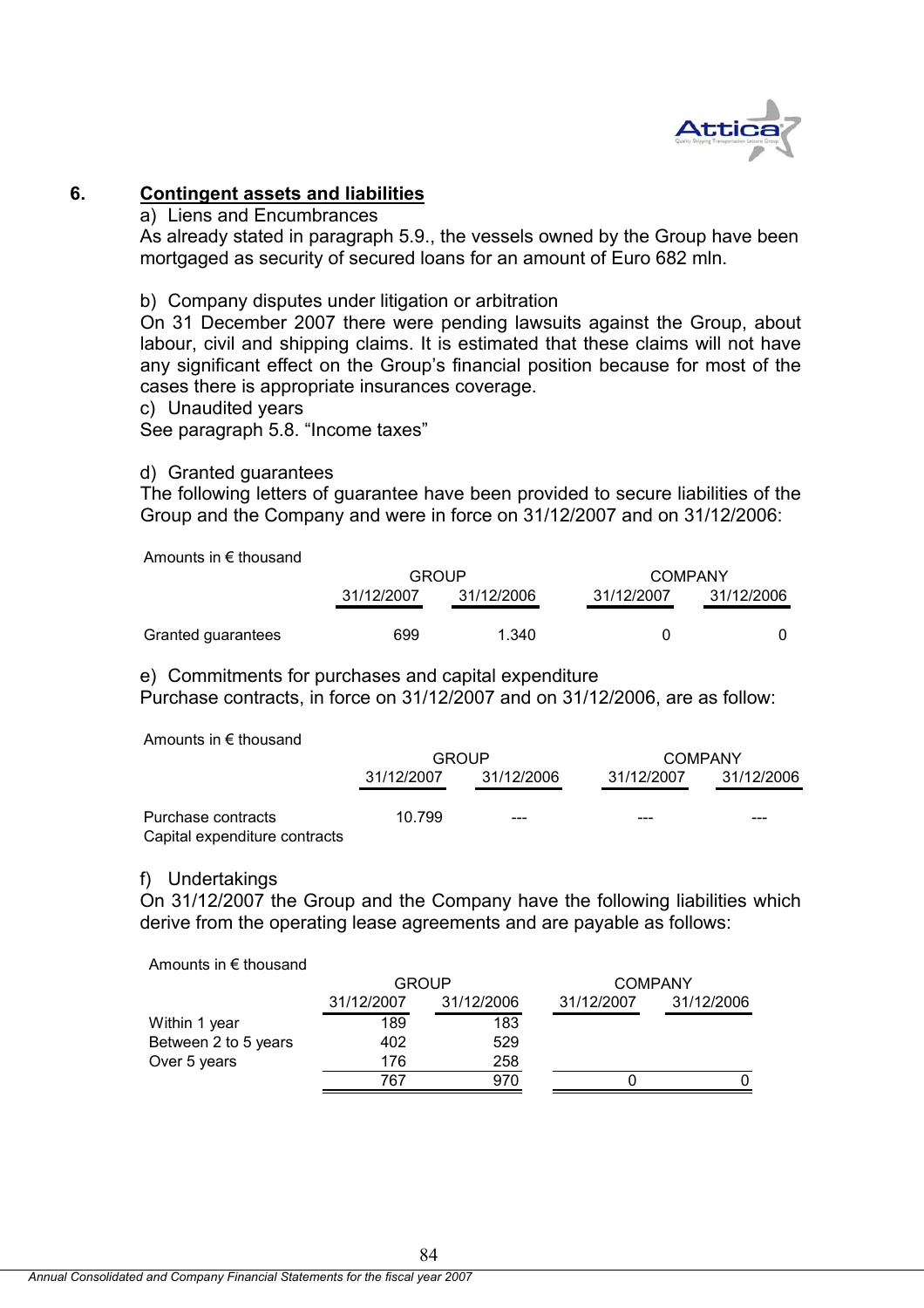

## **7. Events after the Balance Sheet date**

1. The Extraordinary General Meeting of Shareholders, on 12<sup>th</sup> February 2008: - Approved the conversion of the totality of the Company's shares from bearer to registered .

- Elected a new Board of Directors with the following members:

| Charalambos S. Paschalis                | Chairman, Non-Executive Member      |
|-----------------------------------------|-------------------------------------|
| Andreas Vgenopoulos                     | Vice-Chairman, Non-Executive Member |
| Petros M. Vettas                        | Managing Director, Executive Member |
| Michael G. Sakellis                     | <b>Executive Member</b>             |
| Spiros Ch. Paschalis                    | <b>Executive Member</b>             |
| <b>Markos Foros</b>                     | Non-Executive Member                |
| Areti Souvatzoglou                      | <b>Non-Executive Member</b>         |
| <b>Theofilos - Aristeidis Priovolos</b> | Independent, Non-Executive Member   |
| <b>Alexandros Edipidis</b>              | Independent, Non-Executive Member   |

- Approved the establishment of a five-year stock option plan for the members of the Board of Directors, the Company's staff and the staff of affiliated companies. The options pertain to shares whose nominal value will amount to 1/10<sup>th</sup> of the share capital. The strike price of the stock options was fixed at  $\epsilon$ 6,20 per share.

2. On  $4<sup>th</sup>$  January 2008 MIG SHIPPING S.A. announced the results of the mandatory tender offer to the shareholders of ATTICA HOLDINGS S.A. According to the above announcement, MIG SHIPPING S.A. and MARFIN INVESTMENT GROUP (MIG) held 91,1% of the share capital of the company. According to an announcement of MARFIN INVESTMENT GROUP HOLDINGS S.A., on  $28<sup>th</sup>$  February 2008, its total participation in the company (directly & indirectly) was 89,14%.

3. On  $4<sup>th</sup>$  January 2008 Attica Group has contracted to sell its RoRo vessel Marin which was trading between Greece and Italy. The sale of Marin was concluded in February and generated for the Group profit of approximately  $\epsilon$  2,3 mln and additional cash of approximately  $\epsilon$  5,9 mln.

4. On 10<sup>th</sup> January 2008 Attica Group has contracted to sell its RoRo vessels Shield and Challenge which were time chartered between UK and Ireland. The sale of the vessels generated for the Group profit of approximately  $\epsilon$  3,98 mln and additional cash of approximately  $\epsilon$  11,26 mln.